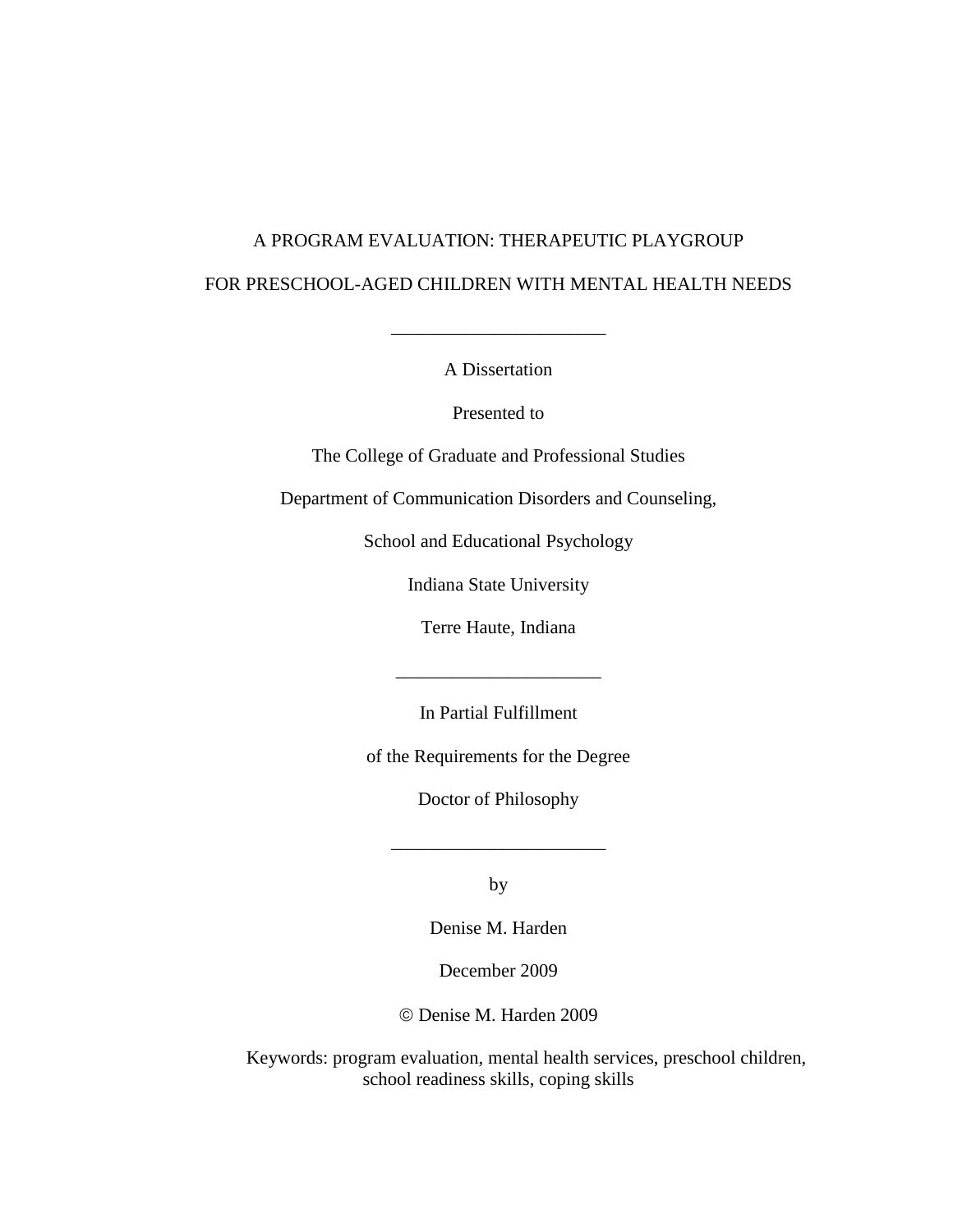# COMMITTEE MEMBERS

Committee Chair: Linda L. Sperry, PhD

Professor of Educational and School Psychology

Indiana State University

Committee Member: Bridget Roberts-Pittman, PhD, HSPP

Assistant Professor and Director of Training for Counseling Psychology Ph.D.

Program

Indiana State University

# Committee Member: John Olsen, PhD, HSPP

School Psychologist and District Supervisor

Covered Bridge Special Education District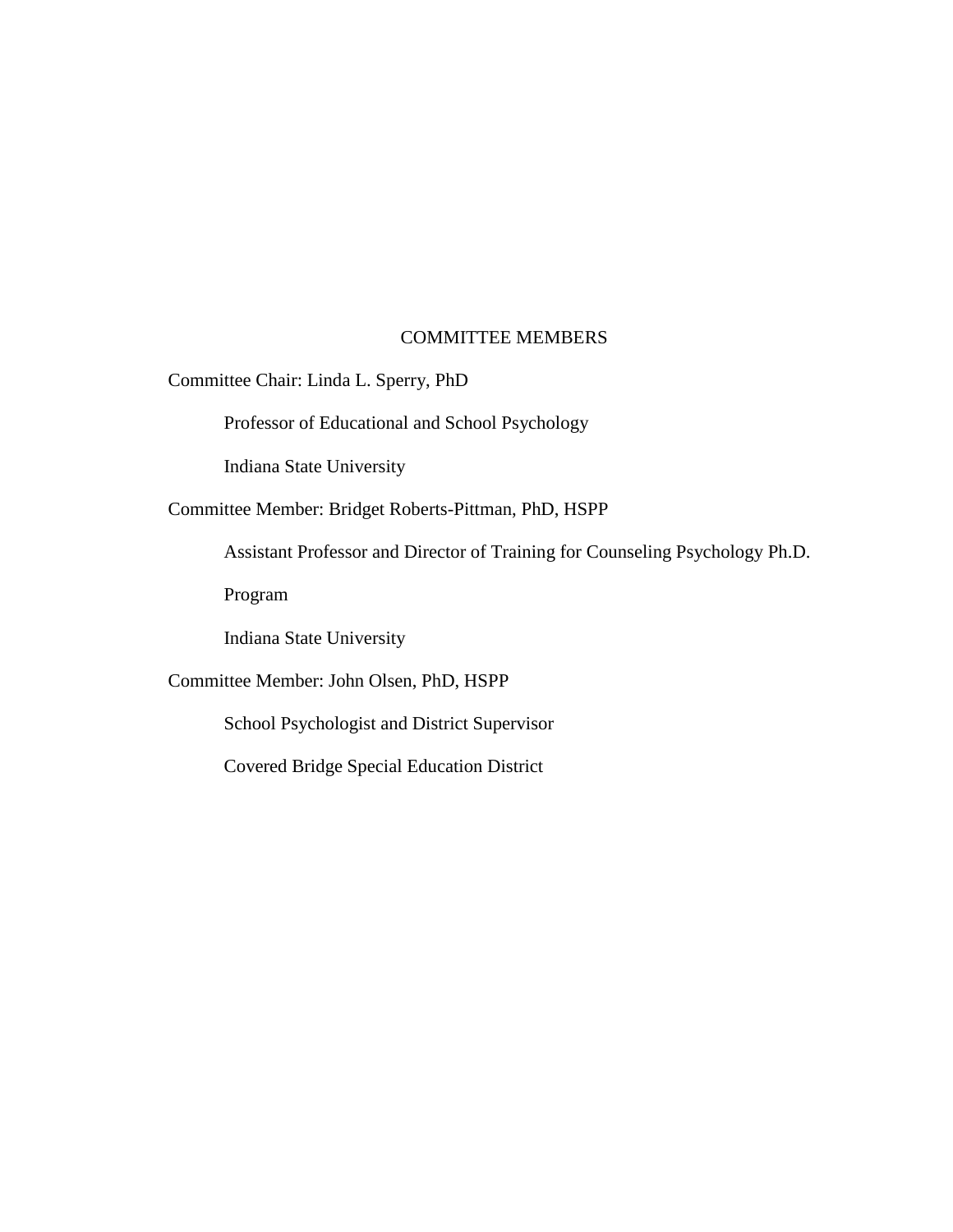# ABSTRACT

The understanding of preschool children has been explored in the fields of developmental psychology and early childhood education. The field of school psychology has also increased interest in the assessment of the social and emotional functioning of preschool children (Martin, 1986). Currently, there are changes in national education policy and societal pressures for systematic, professional assessment and intervention with younger children (Executive Office of the President, 1990). In addition, focus has been placed on the incorporation of evidence-based practices into assessment and treatment (Tolan & Dodge, 2005). Mental health services, in particular, aim to address the social and emotional needs of children and families through assessment, effective intervention, and collaboration/consultation. Currently, research in preschool programs specifies the use of a developmental model to meet children's social-emotional needs, physical well-being, motor development, language and literacy development, cognition and general knowledge, and approach to learning (National Institute for Early Education Research, 2006). This study extends the literature on effective and comprehensive mental health programs for a preschool aged population by conducting a program evaluation on the effectiveness of a therapeutic playgroup model for providing mental health services to preschool aged children who exhibit social-emotional and behavioral problems due to family stress, abuse, neglect, and possible mental disorders of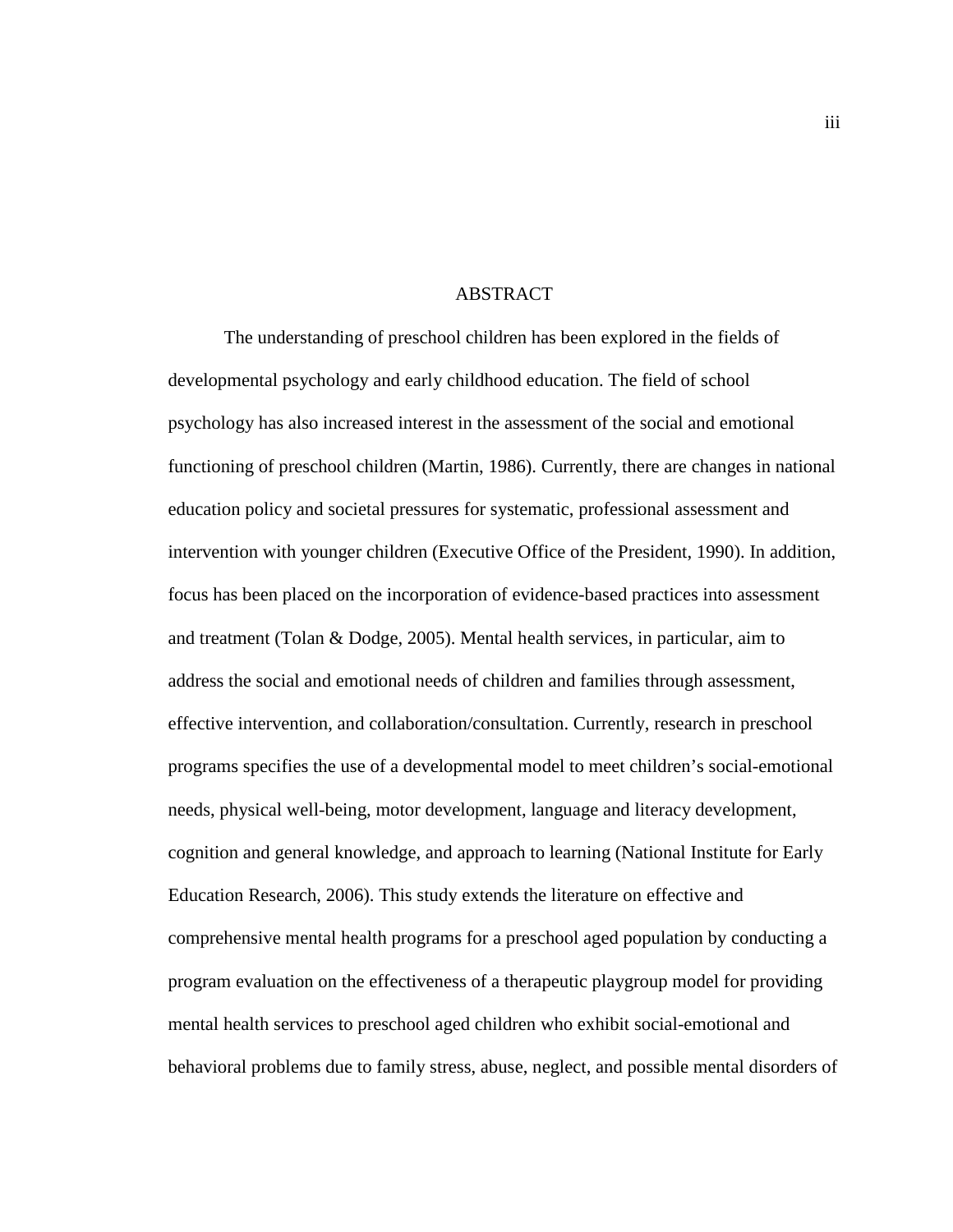children and their caregivers. This study utilizes a mixed method design which incorporates data from caregivers, playgroup teachers, child records, and participantobservers. Findings indicate the effectiveness of the Therapeutic Playgroup Program in meeting the behavioral needs of preschool children, as well as overall program goals and objectives. Teacher efficacy was directly linked to effective and efficient behavior and practices in providing mental health services to young children with challenging behaviors.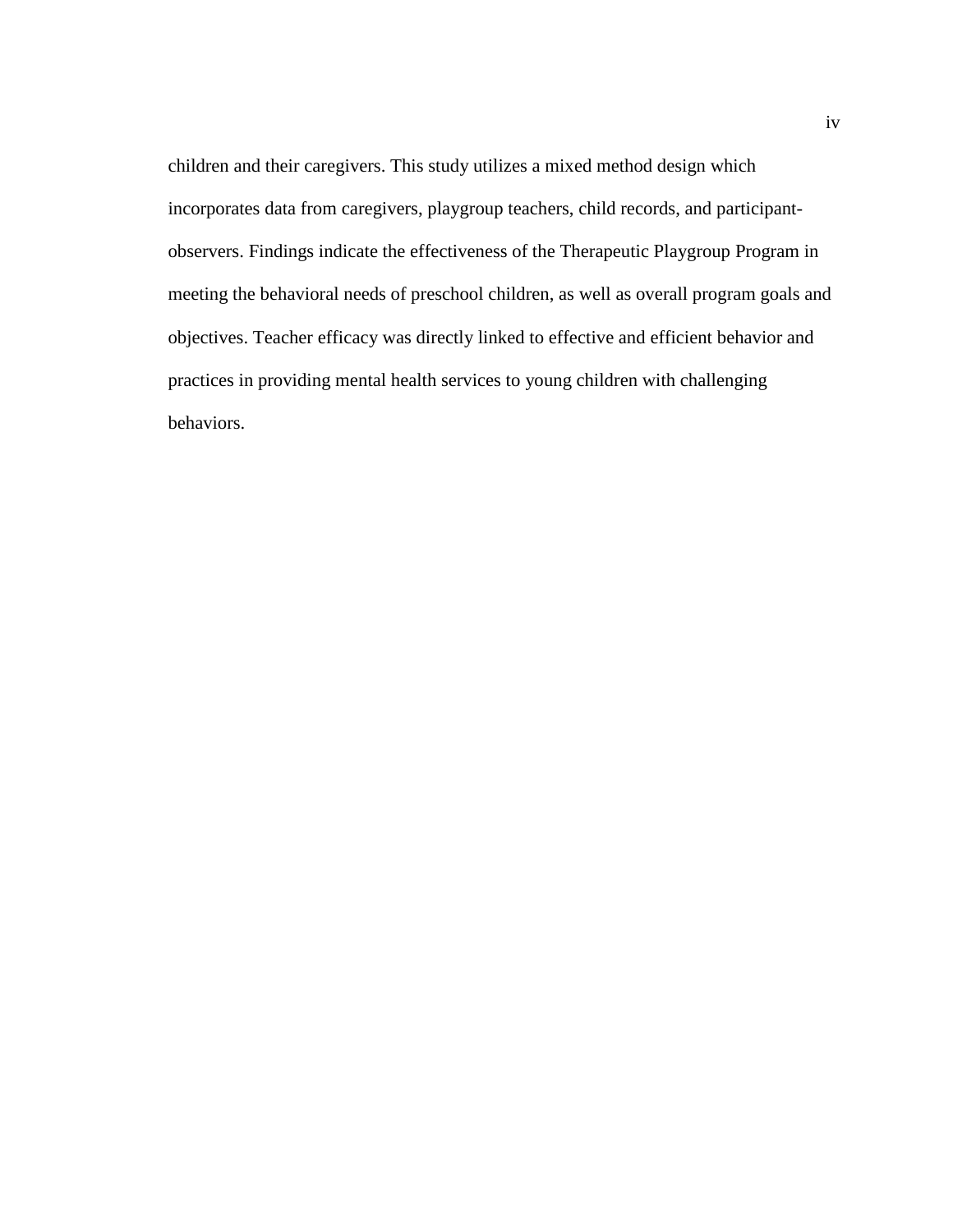# ACKNOWLEDGEMENTS

I would like to acknowledge the hard work and support of my committee members, Dr. Sperry, Dr. Olsen, and Dr. Roberts-Pittman, for helping me reach a lifelong goal. My inspiration for conducting this program evaluation was to bring to light the wonderful work of the Therapeutic Playgroup Program in moving beyond a traditional model of service delivery to reach an underserved population. Every day you bring smiles, laughter, and comfort to children and I am truly grateful to surround myself with such devoted and creative professionals. To my family, near and close, thank you for your steadfast love, support, and faith through these many arduous years. I am truly blessed to have a strong network to lean on and at times carry me through this journey, thank you to my patient husband, family, friends, and colleagues. Lastly, this is dedicated to my dear friend, Dea Perry, who walked with me during the beginning of this process and now watches from above; you remain in my heart forever.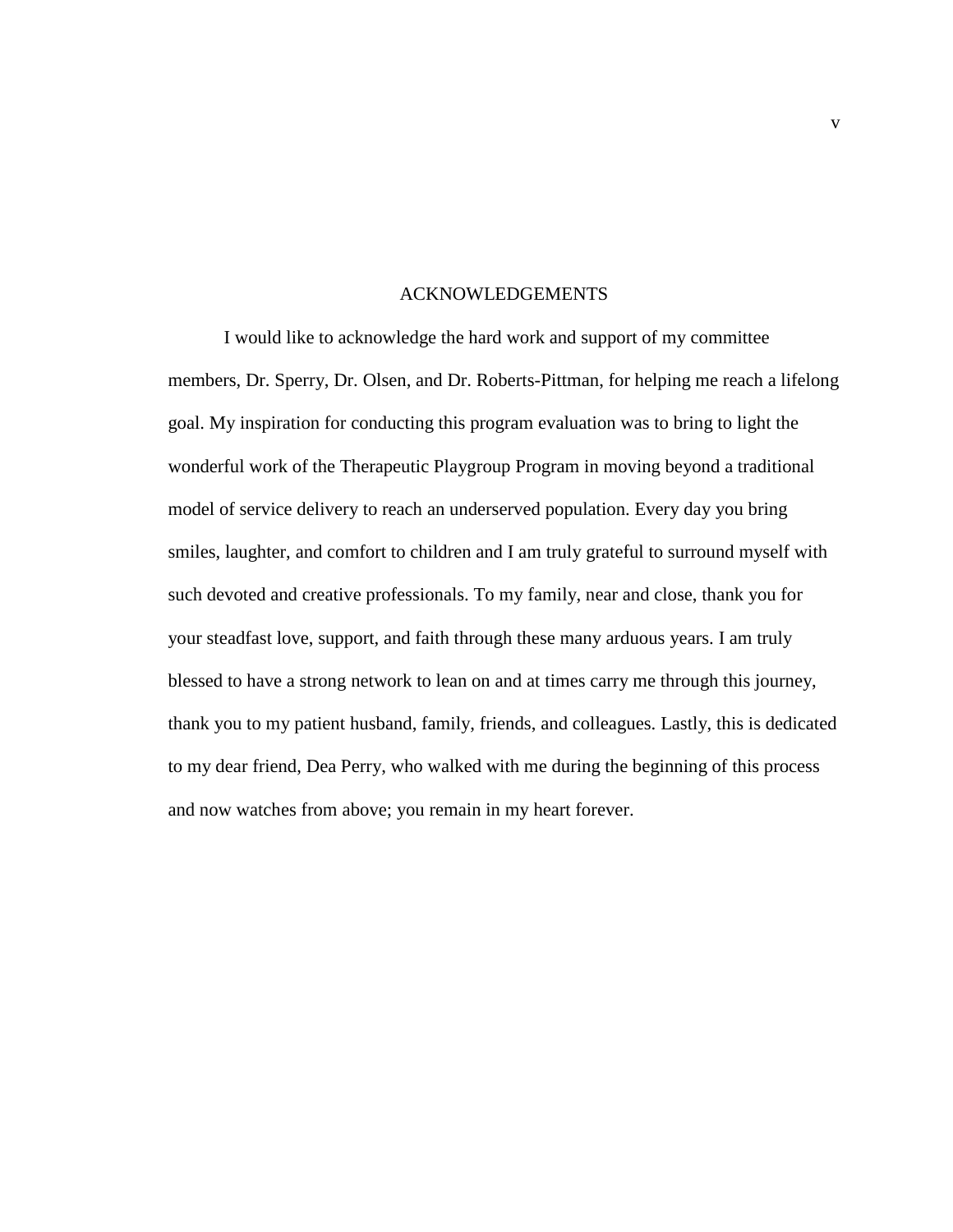# TABLE OF CONTENTS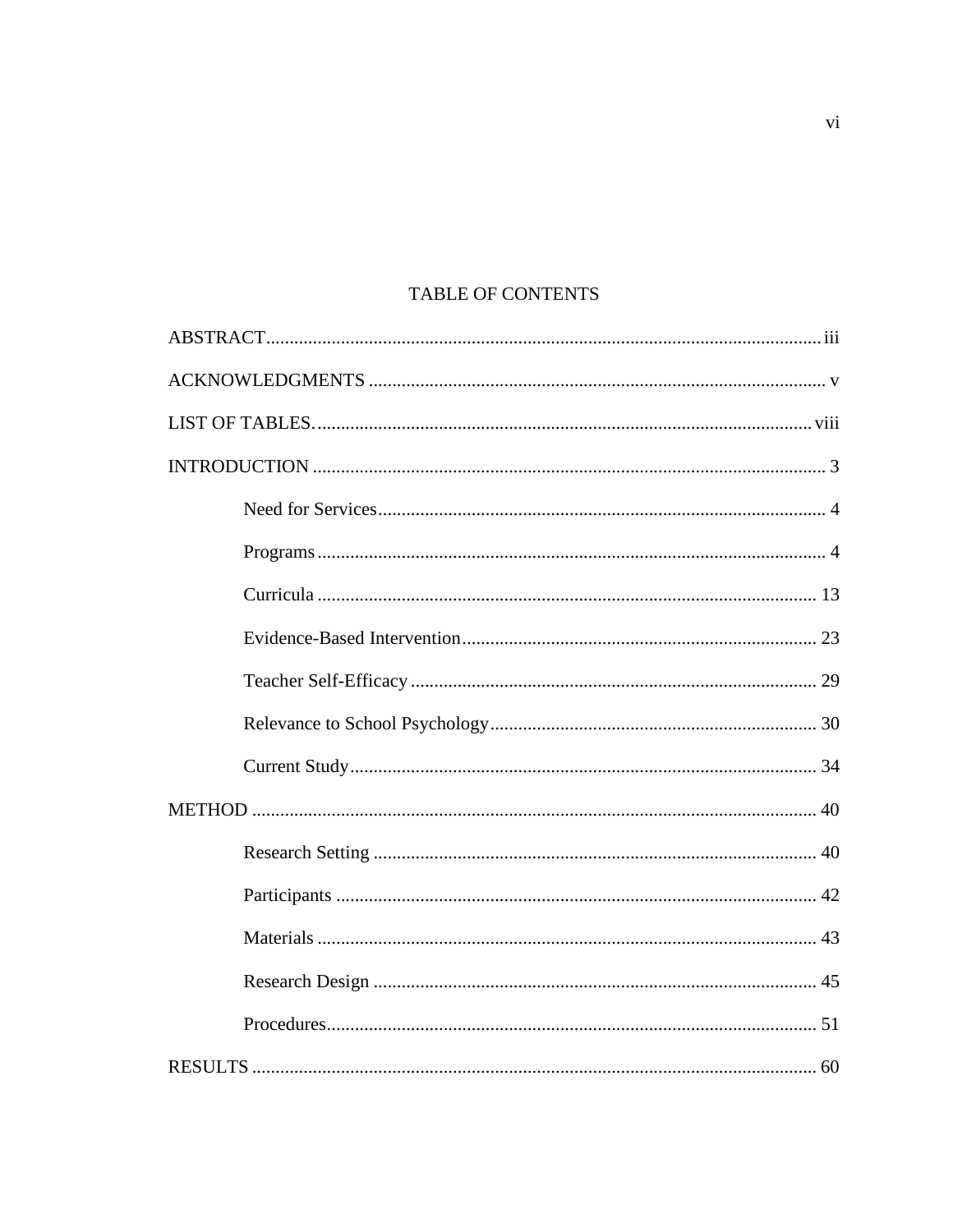| APPENDIX B: PLAYGROUP TEACHERS' DEMOGRAPHICS  134     |  |
|-------------------------------------------------------|--|
|                                                       |  |
|                                                       |  |
|                                                       |  |
|                                                       |  |
| APPENDIX G: PLAYGROUP TEACHERS' INFORMED CONSENT  141 |  |
|                                                       |  |

 $\rm vii$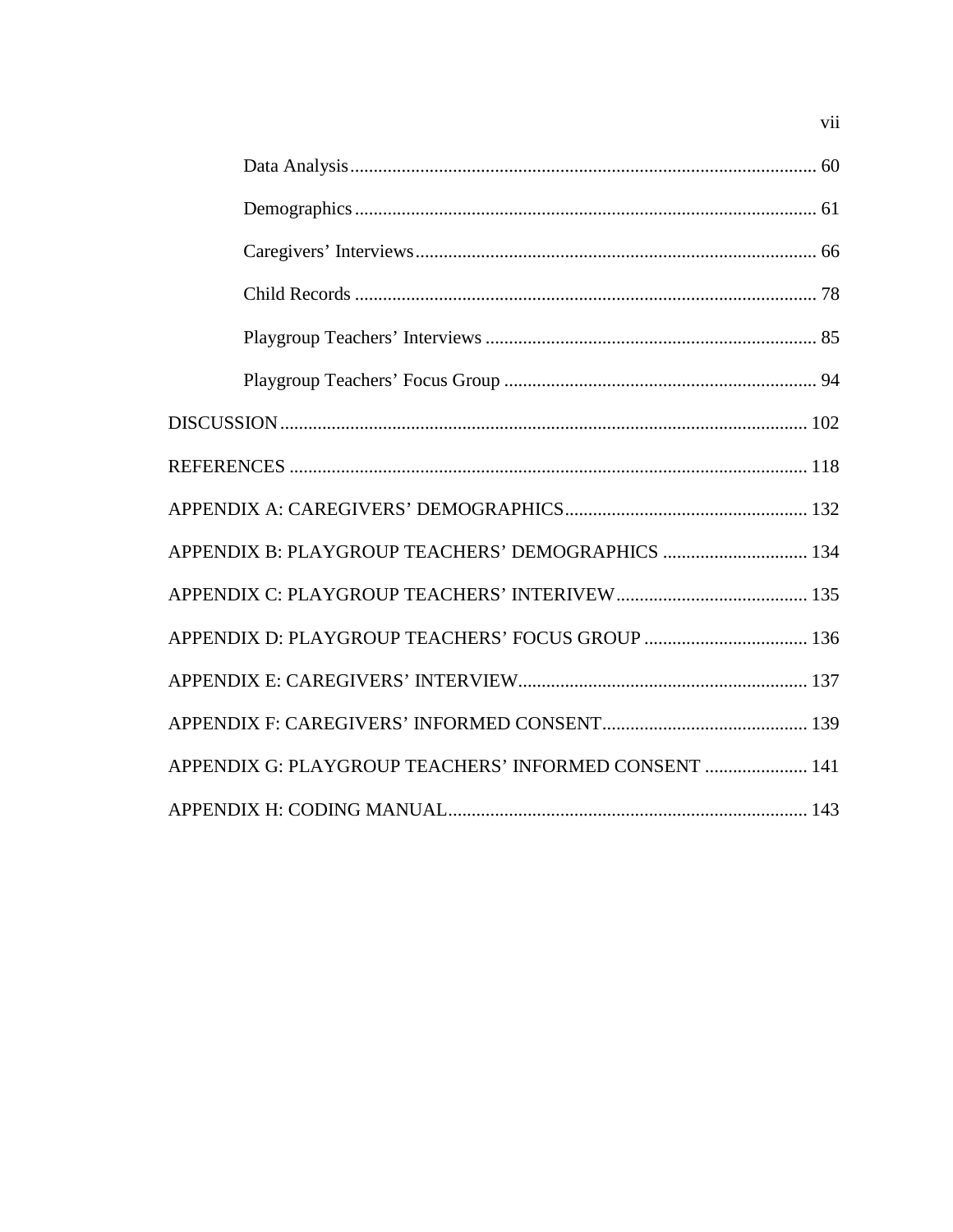# LIST OF TABLES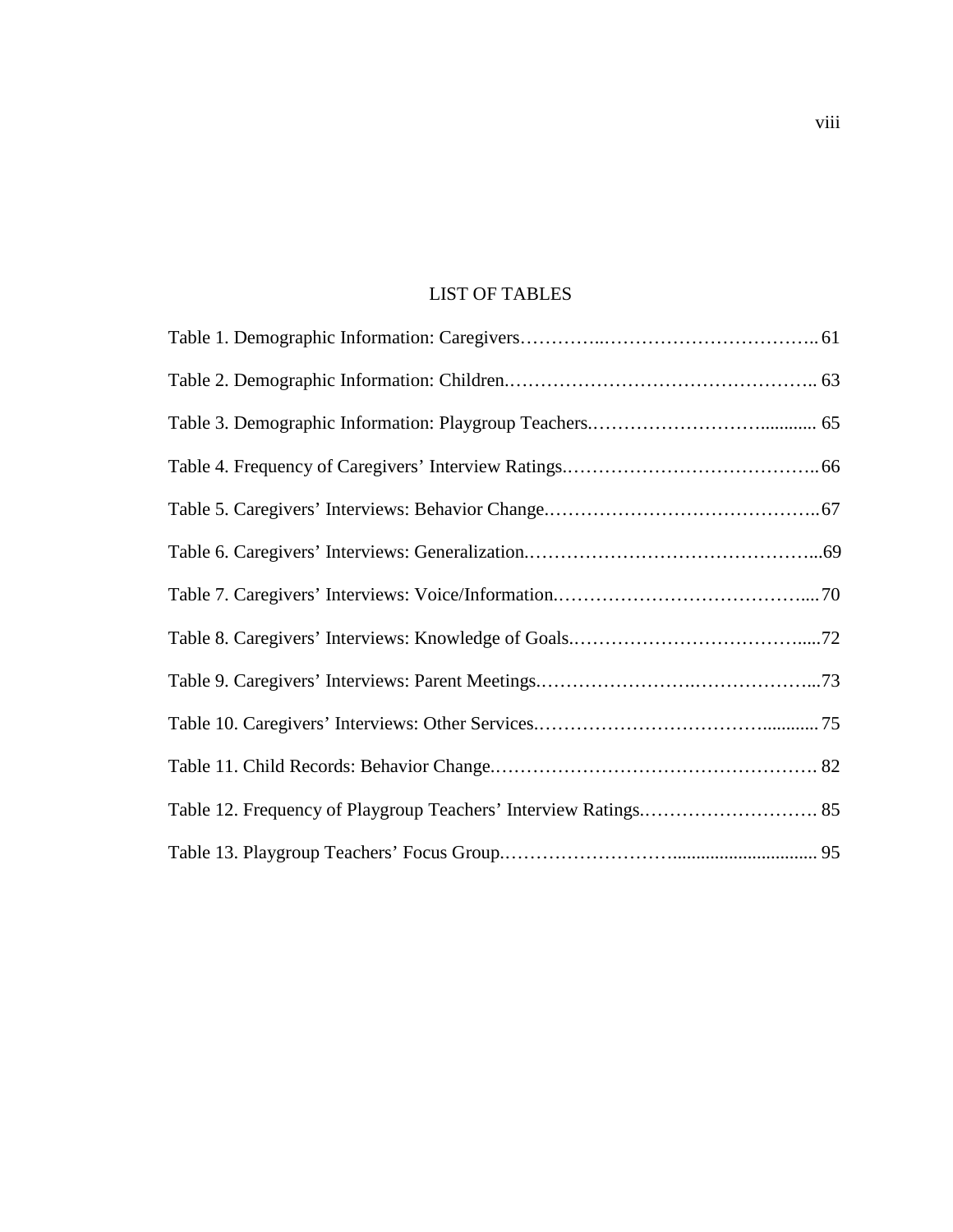# CHAPTER 1

#### INTRODUCTION

According to the National Institute for Early Education Research (NIEER, 2006), nearly 942,766 children in 38 states attended state-funded preschool programs during 2006, an increase of 45,000 children over the previous year. Approximately two-thirds of these children are served in public schools, and one-third are served in other settings such as private child care and Head Start (NIEER). Currently, the state of Indiana provides federal-and state-funded preschool programs, such as special education preschool services, Head Start and Early Head Start Programs, private-and public-funded childcare, and mental health services (NIEER).

Interest in the assessment, intervention, and programming for young children has peaked following societal changes and federal, state, and local mandates and policies. Although parents endeavor to foster their children's growth and development in the home, state and local agencies often bear primary responsibility for classroom-based education in the United States. Programs that serve young children operate under a variety of names and auspices, including the federal Head Start program, as well as privately and publicly funded child care and health care programs. Similarly, mental health agencies are being called to provide early prevention and intervention for children and families through a wide range of programs and mental health services.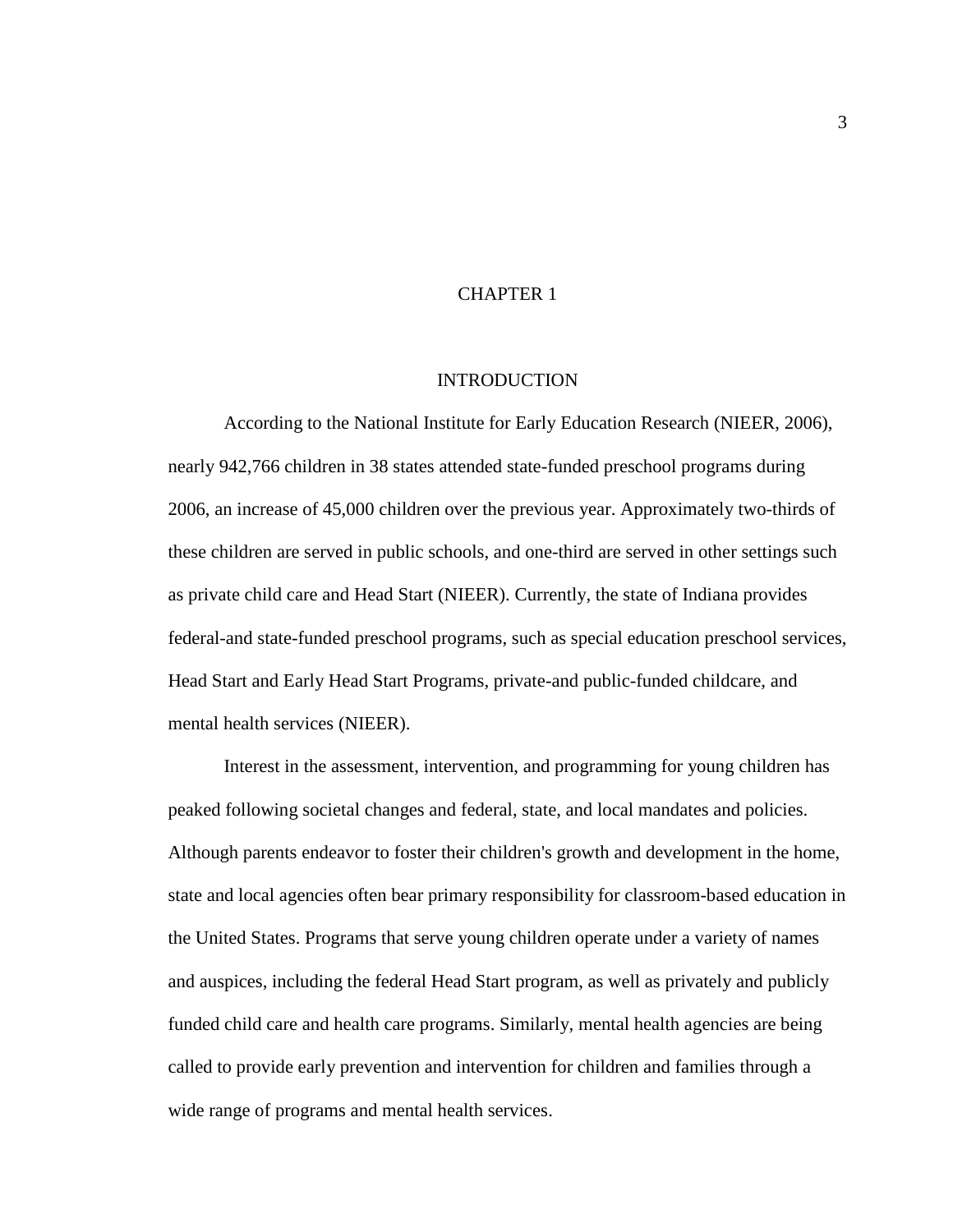## Need for Services

Recent studies indicate an alarmingly high prevalence rate of children who need mental health services, with approximately 1 in 5 children having a diagnosable mental disorder and 1 in 10 youths having a serious emotional or behavioral disorder that is acute and causes a substantial impairment in functioning (Friedman, Katz-Leavy, Manderscheid, & Sondheimer, 1996). The National Advisory Mental Health Council, Workgroup on Child and Adolescent Mental Health Intervention Development and Deployment (2001) concluded that "no other illnesses damage so many children so seriously" (p. 1). Edmands, Hoff, Kaylor, Mower, and Sorrell (1999) estimated that 12% of American children have a mental health disorder, yet only 20% of these children receive treatment.

Today, there is more universal recognition that we face an epidemic of children's mental health problems, and an awareness that an action plan needs to be developed to connect children and families with the appropriate services. The most effective way to achieve this goal is to redefine and restructure mental health services in this country. Currently, systems of care often function as independent entities, which may increase the redundancy of services and lack of communication between providers, community agencies, and families. In order for effective treatment to occur, children's mental health services must incorporate principles of cooperation and coordination. Changes are occurring throughout the country, within and among systems, to bridge these gaps in children's mental health services.

#### Programs

Challenges linked to language barriers, poverty, and discrimination have been ascribed to inequalities in mental health services (United States Department of Health and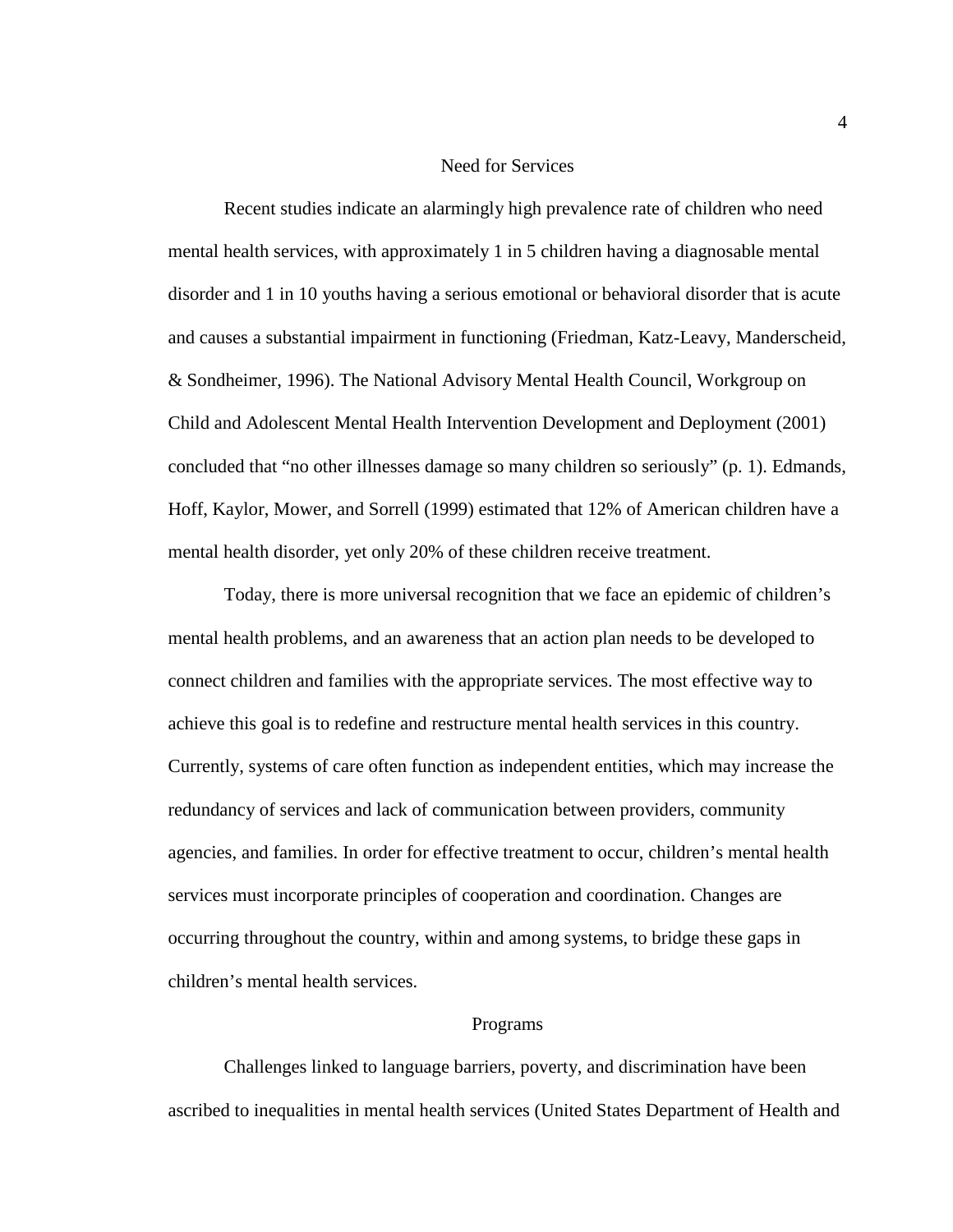Human Services, 2001). Findings from a study conducted by Kataoka, Zhang, and Wells (2000) revealed high rates of unmet mental health needs, especially with uninsured and Latino populations. Significant in this study was the low rate of mental health services among preschool children. Overall, poor service utilization can lead to negative health outcomes and place the safety of families, communities, and society at risk.

A number of factors contribute to children's risk of abuse or mistreatment, for example living in poverty adds to the stress of everyday life (Duncan & Brooks-Gunn, 2000). A second factor which can place children at risk is a chaotic, unstructured, and crowded living environment, where daily life is seen as unpredictable (Kail, 2007). Therefore, children may experience feelings of helplessness and lack of control, which are linked with school failure and increased mental health problems (Bradley & Corwyn, 2002; Evans, Gonnella, Marcynyszyn, Gentile, & Salpekar, 2005). A third factor where abuse is likely to occur is social isolation, where children have limited contact with adults who can protect or help them in challenging situations (Coulton, Korbin, & Su, 1999). Social isolation can also separate the parents from coping skills and a social support network which can assist them in coping with life stresses and decrease the risk of child abuse (Coulton et al.).

Fourth, parents who have experienced abuse themselves have higher rates of perpetuating abuse practices with their children (Cicchetti  $& \text{Toth}$ , 2006). The mistreatment of children often stems from ineffective parenting techniques (e.g., inconsistent discipline), unrealistic expectations of child behaviors, and feeling they cannot manage child behaviors (Kail, 2007). In families where abuse occurs, interactions between caregivers and children are often unpredictable, unsatisfying, and unsupportive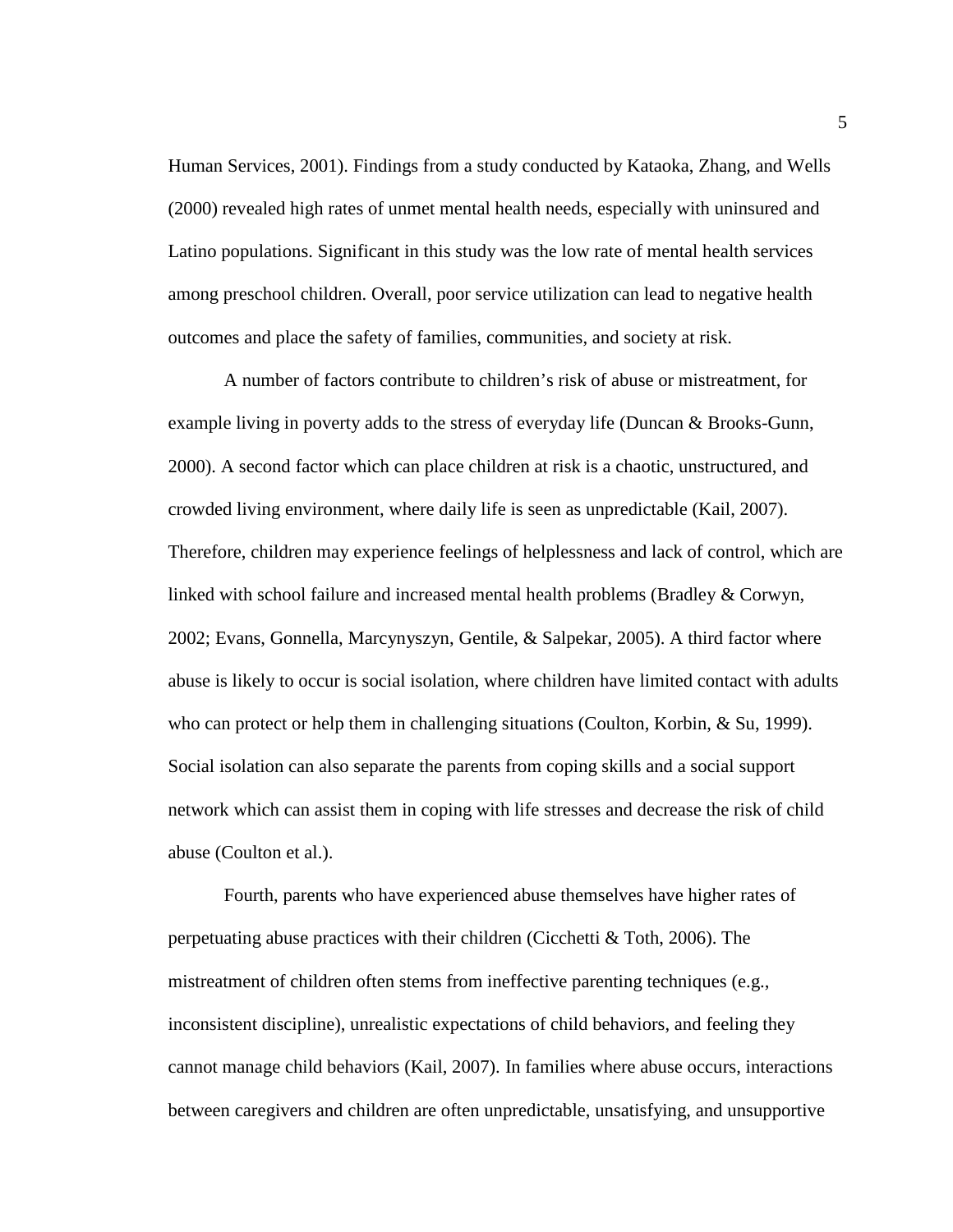for both parties and contribute to a family's dysfunction. The potential for abuse along with the risk of out-of-home placement often elicit the need for mental health services. *Public and Private Mental Health Care* 

The 2001 Surgeon General's National Action Agenda for Children's Mental Health released a report indicating that promotion of mental health in children and treatment of mental disorders should be major public health goals (United States Department of Health and Human Services, 2001). To achieve these goals, the Surgeon General formed guiding principles which include: (a) the promotion and recognition of mental health as an vital part of child health; (b) the integration of person-centered mental health services into all systems that serve children, youth and families; (c) engagement of families and utilization of child and youth perspectives in mental health care planning and development; and (d) the creation and enhancement of public and private infrastructures to support these efforts.

One of the goals specified within the Surgeon General's action plan (United States Department of Health and Human Services, 2001) requires increased access to and coordination of quality mental health services. The action plan encourages the promotion of a "common language" which encompasses adaptive functioning and accounts for variation in cultural and family backgrounds when describing mental health needs and services. The use of a common language is a key component in facilitating service delivery across systems. Additionally, the action plan aims to create a strong worldwide system of measurement across all service areas that is culturally competent, ageappropriate, and gender-sensitive. This universal system would assist in identifying children with special needs, who may require mental health services, monitor progress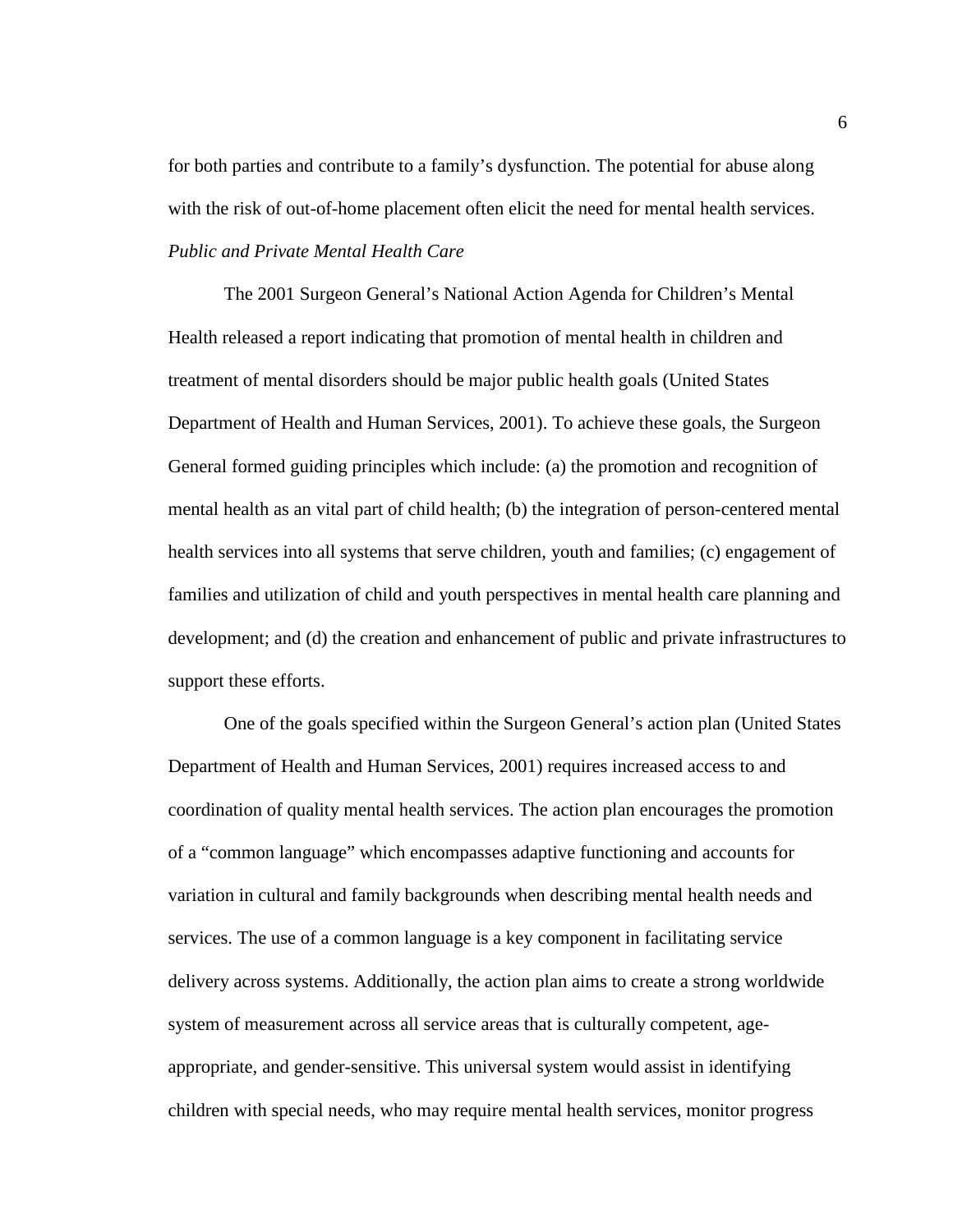during a child's treatment, and measure treatment outcomes. Many mental health programs and service providers have begun the process of adapting and integrating these changes into current existing systems (United States Department of Health and Human Services).

Emerging neuroscience research illustrates the need for early recognition, assessment, and intervention to prevent the worsening of mental health symptoms. Environment factors appear to have an impact on brain development and early psychosocial behavior (Shonkoff & Phillips, 2000). There is increasing data on the effectiveness of mental health services and supports for young children that focuses on the parent (Olds et al., 1998), the child (Cowen et al., 1996), or the parent-child interaction (Eyberg et al., 2001). Group-based (Greenberg, Domitrovich, & Bumbarger, 1999) and multi-component interventions (Ramey & Ramey, 1998) also provide empirical support for the success of mental health intervention. Mental health consultation for early childhood programs has also shown promising results (Donahue, 2002).

The improvement of quality and provision of mental health services to children and families entails a commitment to the competency training of professionals with the priorities outlined in the Surgeon General Report on Mental Health (Power, Manz, & Leff, 2003). The current study focuses on mental health services within a private, not-for-profit, corporation which provides mental health services to approximately 10,000 consumers annually, half of which are children. The full continuum of mental health services within this mental health agency often includes prenatal programs, and services for infants, toddlers, children, adolescents, adults and families. Mental health coverage is typically funded through insurance companies (e.g., Anthem/Blue Cross Blue Shield), managed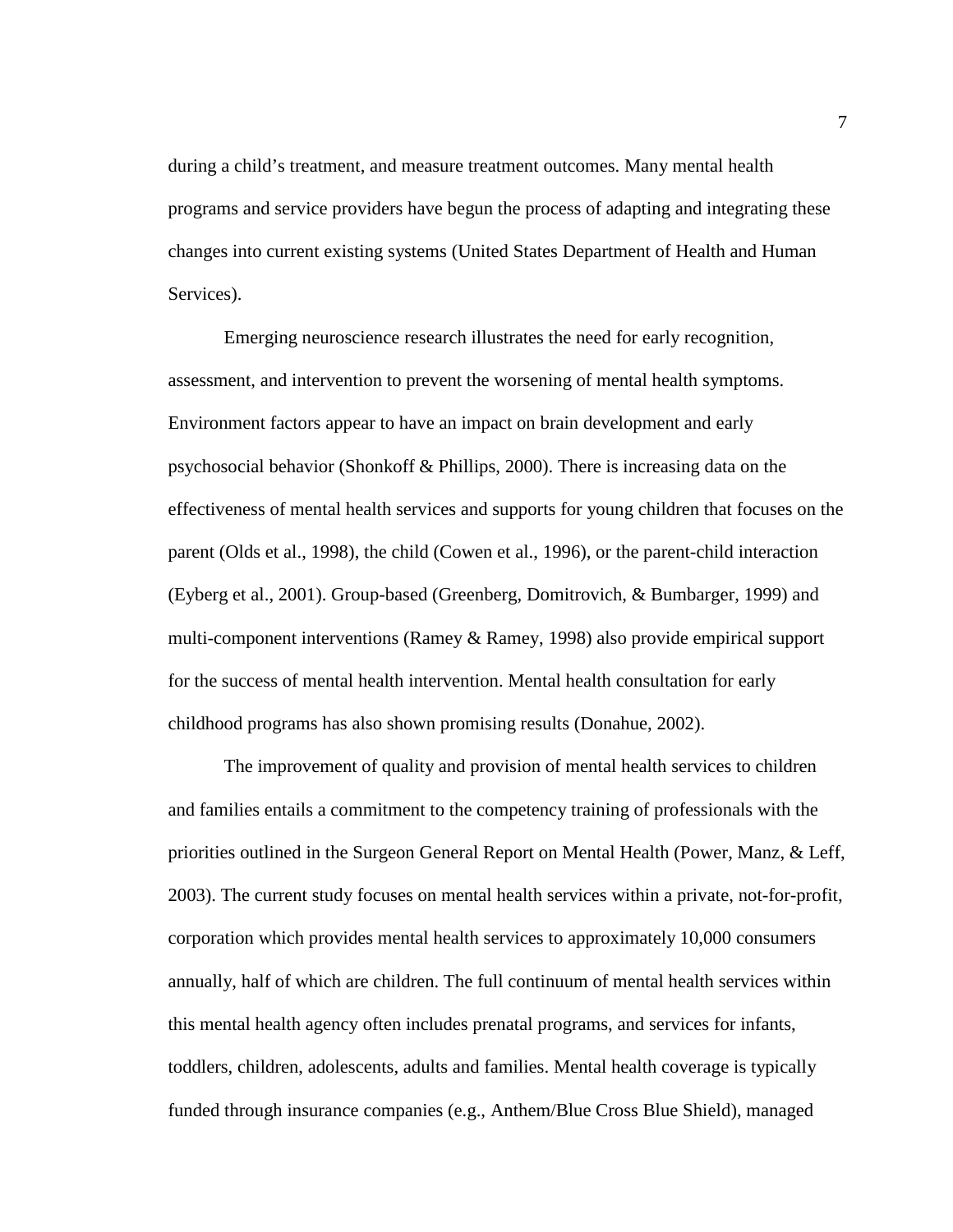care plans (e.g., Medicaid programs which is state and federal funding for low income and disadvantaged people such as children and pregnant females), self-pay, sliding fee services, funded grant programs, and contracts with the local school and state agencies (e.g., school-based counseling and the Department of Child Service [DCS]).

Specific mental health services which are provided to children who may require more extensive services (e.g., more than 3 contacts per week) are defined as day treatment programs (e.g., Partial Hospitalization Programs [PHP]) and are funded on both a federal and state level. The current program under evaluation, Therapeutic Playgroup Program, was developed and implemented as a day treatment program for children ages 3-5 years old who exhibit significant mental health issues which impact multiple areas of life such as social and emotional functioning and impair developmental growth and relationships with others.

The current mental health agency examined in this study is licensed as a community mental health center and managed care provider for its state by the state Division of Mental Health and Addiction (DMHA). In congruence with a majority of mental health agencies in the country, this mental health organization is evaluated by accrediting agencies as well as state and federal bodies. For example, the agency under evaluation in this study has been accredited by the Commission on Accreditation of Rehabilitation Facilities (CARF). Organizations that have participated in an accreditation survey demonstrate a high degree of internal quality, greater involvement in personcentered services, increased cohesion among staff members at all levels in the organization, and enhanced communication and utilization of services within the community. However, there is a gap in mental health agencies, accrediting agencies, and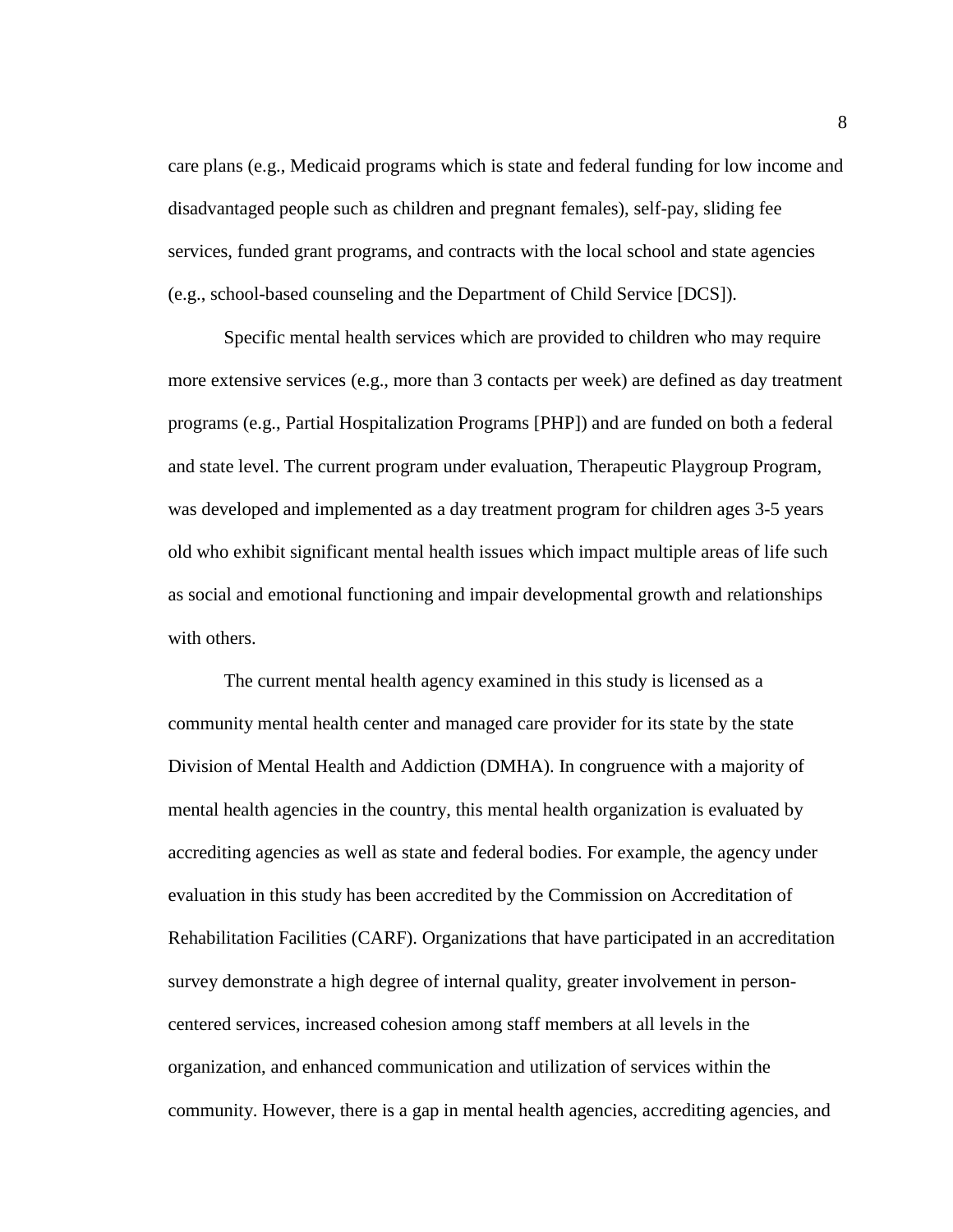federal and state bodies in conducting thorough program evaluations to determine the effectiveness of specific programs (e.g., Therapeutic Playgroup) in relation to direct behavior change and overall program goals.

# *Preschool Programs*

Preschool and school readiness programs target at-risk children and families. In terms of family and living environments, core indicators of at-risk populations include a mother's age when she gave birth (between the ages of 15-17 years), her education level (less than a  $12<sup>th</sup>$  grade education), indication of child mistreatment (between birth and age 6 years), and involvement with the foster care system (Kail, 2007). Children who experience these at-risk factors are more likely to encounter health related problems, behavior difficulties, and have poor language and literacy skills (Kail). Additionally, children who have been abused or neglected are more likely to suffer emotional and cognitive problems (Kail). Children who do not have safe and stable home environments, as a result of abuse and neglect, experience negative outcomes such as poor academic performance and retention, juvenile delinquency, and teenage pregnancy (Kail).

In today's society, specific changes are prompting systematic demands for effective preschool programs. Martin (1986) indicated that increases in working mothers and caregivers have resulted in children spending greater amounts of time in out-of-home child care settings, such as preschools or daycares. Due to adjustment issues children may experience during this transition, many parents also seek professional services to gain knowledge about child development, parent-child interactions, and child pathology (Kail, 2007). This knowledge may lead a parent to compare their child to same-age peers or assess the needs of their child on a readiness scale. With the cost of mental health services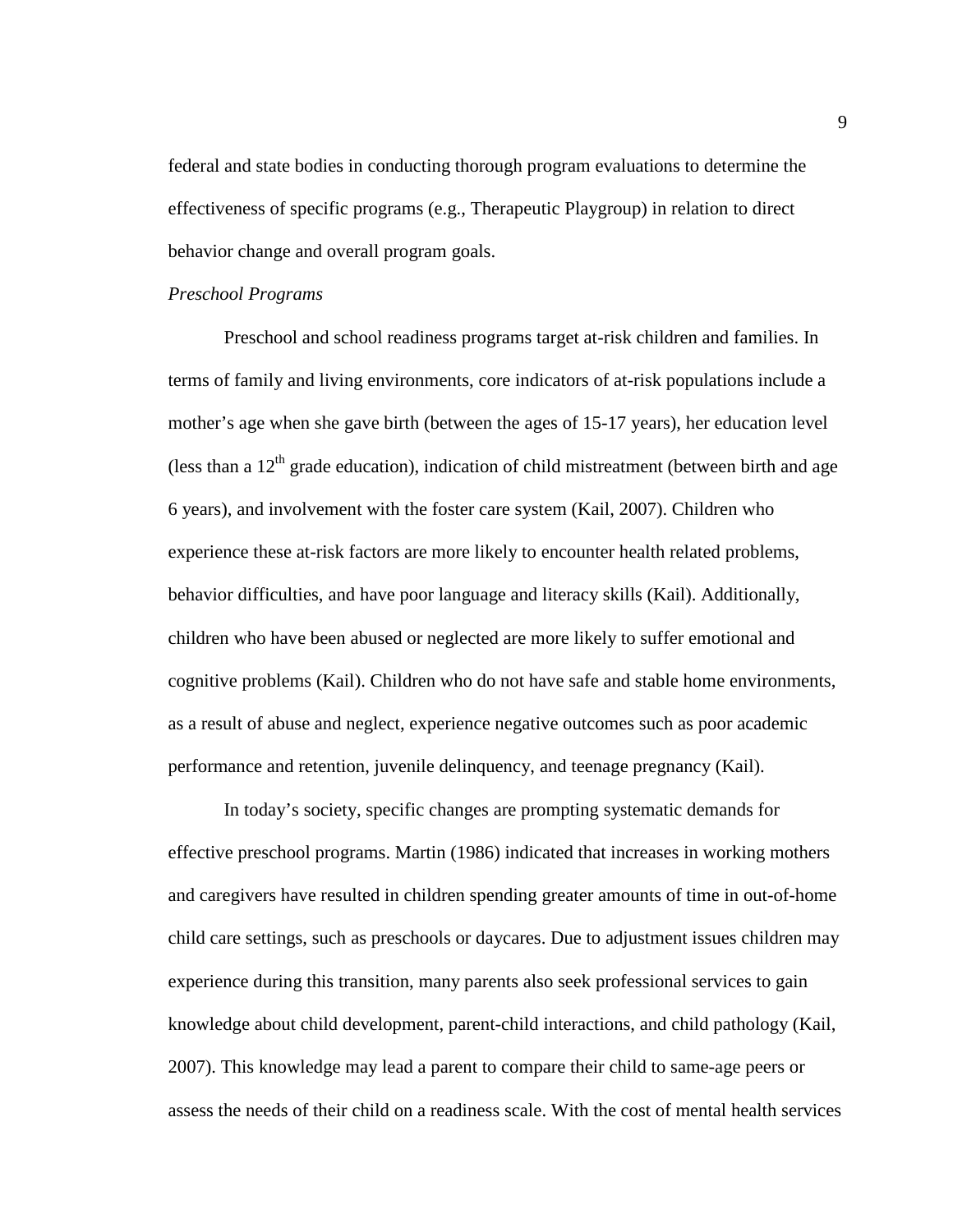increasing and fewer resources available, many other professionals and educators are being asked to focus on prevention efforts.

The fields of psychology and education have increasingly targeted the development and evaluation of early intervention programs for young children (Zigler & Muenchow, 1992). Although the definition of early intervention varies, the basic premise incorporates developmental growth in cognitive, academic, adaptive, language, motor, social-emotional, and nutritional domains (Guralnick, 1997). Early intervention programs also concentrate on improving parent-child interactions by facilitating positive interactional styles, increasing parent coping skills, and overall family well-being. The intensity, frequency, and duration of early intervention services can vary (Casto & White, 1985).

Meta-analyses of early intervention programs have shown significant empirical evidence in support of their efficacy and effectiveness (e.g., Casto & Mastropieri, 1986; Casto & White, 1985; Shonkoff & Hauser-Cram, 1987). Therefore, research on early intervention has shifted to the conditions which promote effectiveness within these programs (Dunst & Snyder, 1986; Guralnick, 1988; Innocenti & White, 1993; Meisels, 1992). This shift in research focus has forced a re-conceptualization of early intervention to include multi-faceted and dynamic processes (Meisels).

Head Start is one of the most widely known preschool programs that provide services to low-income, diverse, and at-risk children. The Head Start program is overseen by the Head Start Bureau within the Administration for Children and Families (ACF) in the Department of Health and Human Services (DHHS). Since 1965, Head Start has offered preschool education and other services to young children from impoverished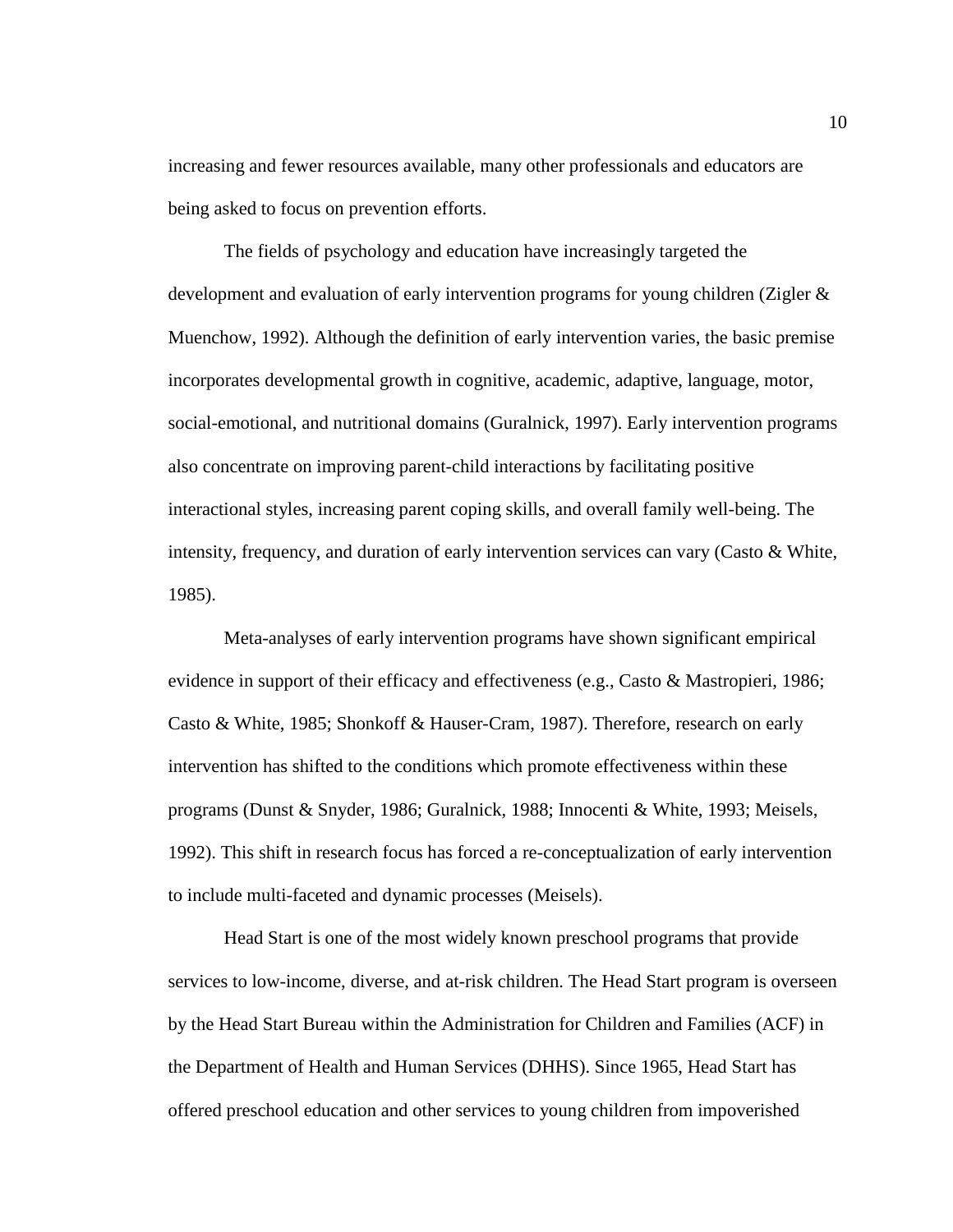families and represents the federal government's largest commitment to preschool education. In 2005-06, the government spent 6.8 billion dollars to serve 11% of the nation's 4-year-olds and 7% of the nation's 3-year-olds, which totaled 721,289 children (NIEER, 2006). Head Start programs typically operate for a minimum of 3.5 hours each day, but recently a larger number of children have enrolled in full-day services. The number of children served in this program is less than half of the eligible population and highlights the gap in services to disadvantaged children.

The mission statement of Head Start specifies, "Head Start is a national program that promotes school readiness by enhancing the social and cognitive development of children through the provision of educational, health, nutritional, social, and other services to enrolled children and families" (United States Department of Health and Human Services, 2002, "Head Start", para.1). The Head Start program provides public and private grants to non- and for-profit agencies to offer comprehensive child development services to impoverished children and families (United States Department of Health and Human Services). The program's focus is to increase readiness skills in preschoolers in order to cultivate success when they enter school. Parent involvement is a large part of the program, including home and school visits and active participation (United States Department of Health and Human Services).

The domains, elements, and indicators developed by the Head Start program direct local agencies in selecting and modifying tools for curriculum, intervention, and assessment. Child progress is assessed through multiple data sources including teacher and parent reports, child samples, home visits, and direct observations. Head Start follows nine indicators of child development including: (a) language development (listening and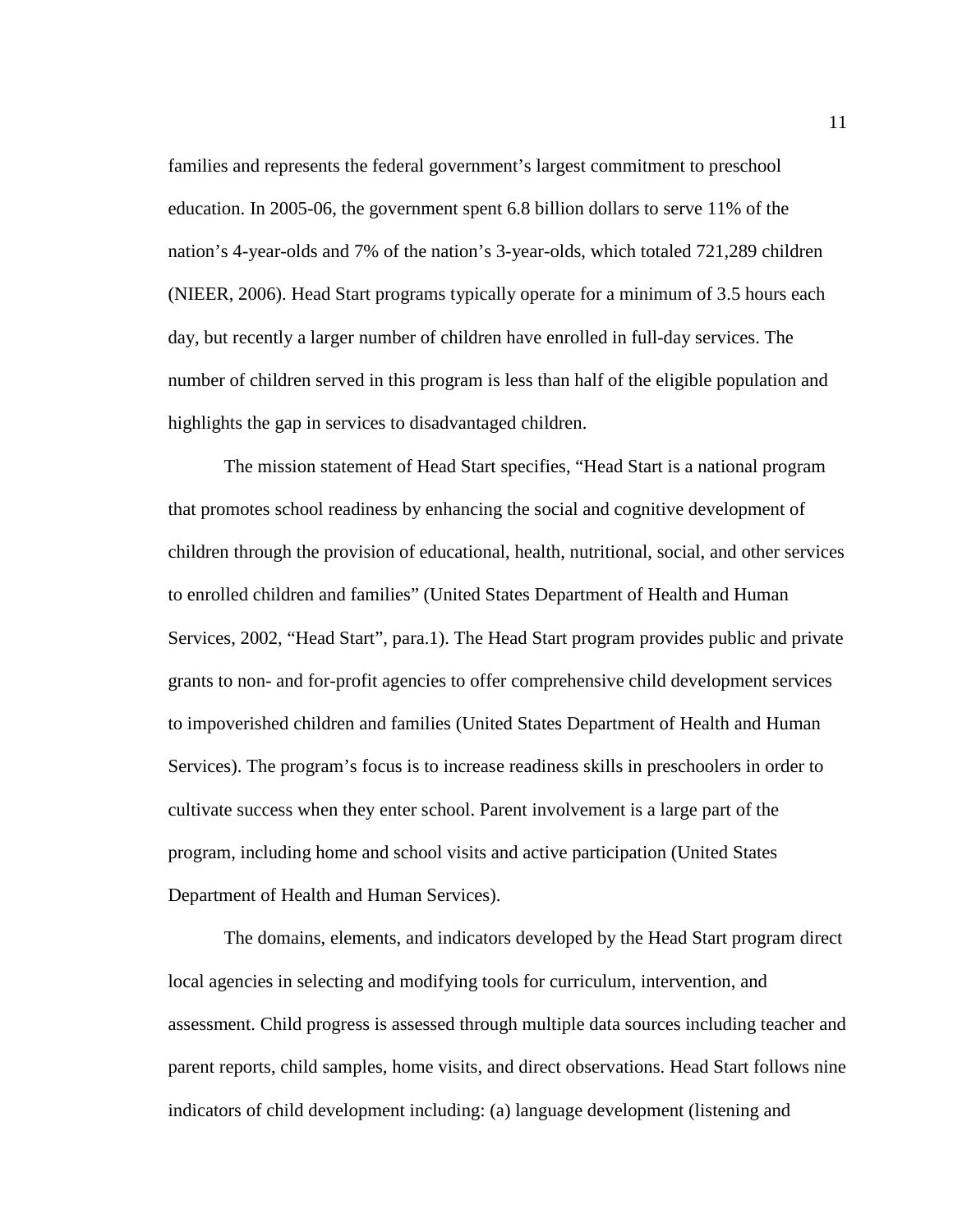understanding, speaking, and communicating), (b) literacy (phonological awareness, book knowledge and appreciation, print awareness and concepts, early writing, and alphabet knowledge), (c) mathematics, (d) science, (e) creative arts, (f) social and emotional health (self-concept, self-control, cooperation, social relationships, and knowledge of families and communities), (g) approach to learning, (h) physical health, and (i) development (United States Department of Health and Human Services, 2002).

Since the establishment of the Head Start program, the program has supported social-emotional development and mental health in young children. The combined goal of developing a child who is socially competent and ready for school was of primary concern to the Head Start program (United States Department of Health and Human Services, 2002). Head Start has been a groundbreaking leader in recognizing the barriers that stand in the way of success and growth for low-income children and their families. Therefore, the mental health needs of children are addressed on a continuum of services ranging from interventions designed to foster self-confidence and self-worth to increasing coping skills to manage social-economic disadvantages, disorganization, abuse, and family disruptions. Additionally, interventions are also designed to address children with disabilities and health challenges (United States Department of Health and Human Services).

The negative impacts of abuse, neglect, and violence are undeniable. Therefore, for children from such homes, preschool programs can help facilitate their self-esteem, emotional regulation, and social competence. Social experiences with non-abusive peers and adults are integral to increasing respect for others and treating others in a cooperative manner. The Head Start program has been a strong model for effective preschool services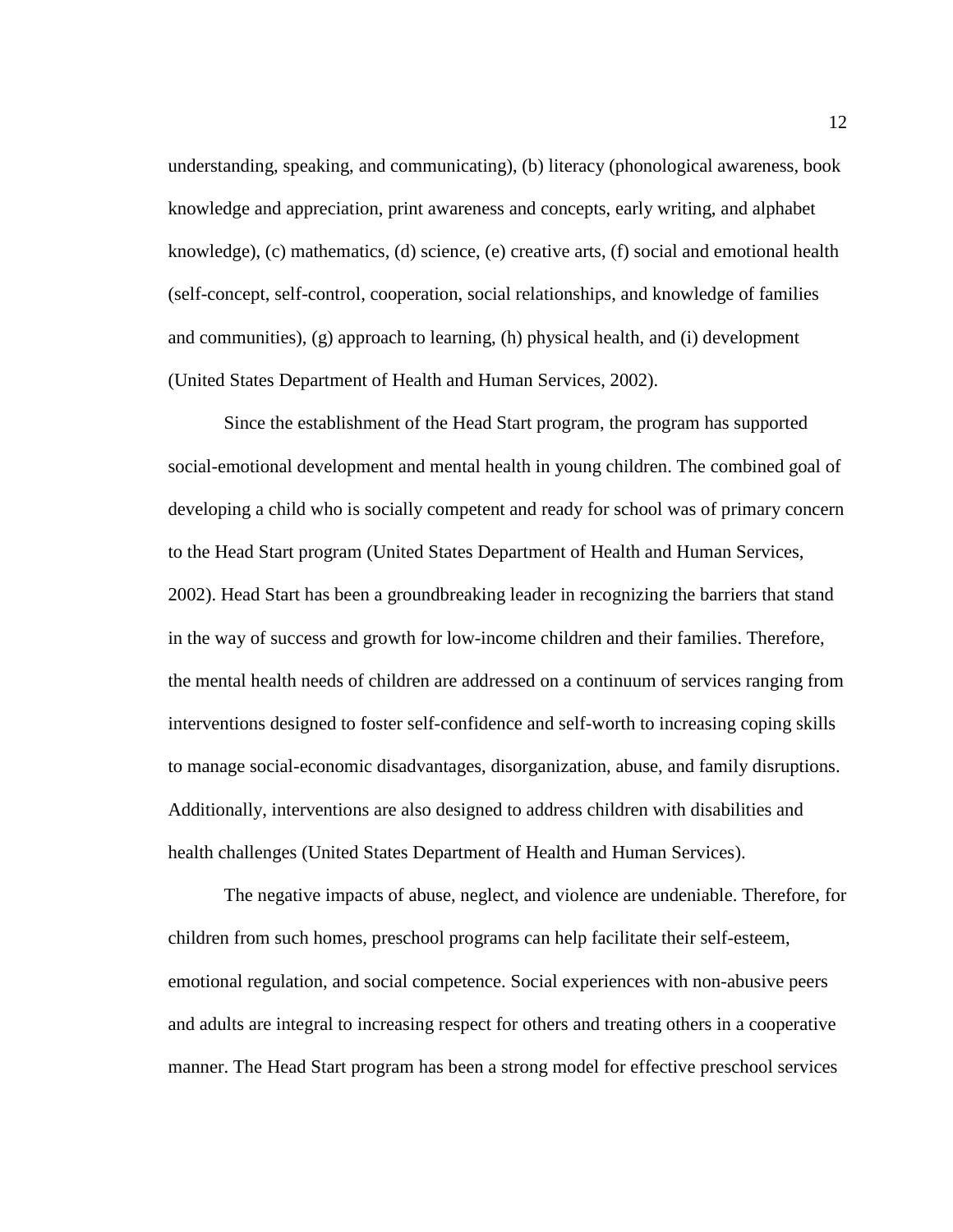that integrate child development, best educational practices, and collaboration between home, school, community, and social services agencies.

# Curricula

# *Definition of Preschooler*

The current program under study serves a preschool-aged population. Therefore, it is imperative to examine the developmental functioning of this subset of young children. Preschoolers are commonly referred to as children aged three to five years old who have not begun their formal schooling. According to Piaget (as cited in Kail, 2007), preschool children slowly become skilled at using familiar symbols, such as language, gestures, and representations. For example, a child will understand the word carrot although a carrot may not be in sight. More complex manipulation of symbols may be too difficult for preschoolers such as the concept of conservation, which is the ability to understand what stays the same and what changes in an object after it has shifted aesthetically (Kail).

Within the socio-emotional domain, preoperational children have trouble shifting their own ideas and feelings and accepting another's perspectives, often referred to as *egocentrism* (Kail, 2007*).* They also tend to focus only on one piece of a problem and ignore other equally significant parts. Piaget's term for this is *centration* (Kail*).* At this age children should begin identifying basic and complex feelings, such as happy, mad, scared, and sad (Draghi-Lorenz, Reddy & Costall, 2001). In addition, preschool children begin to develop ways to self-regulate emotions and start to develop cognitive strategies that correspond with particular settings. When children have difficulty with emotional regulation they tend to have poor adjustment and problems interacting with others (Eisenberg & Morris, 2002; Eisenberg et al., 2005).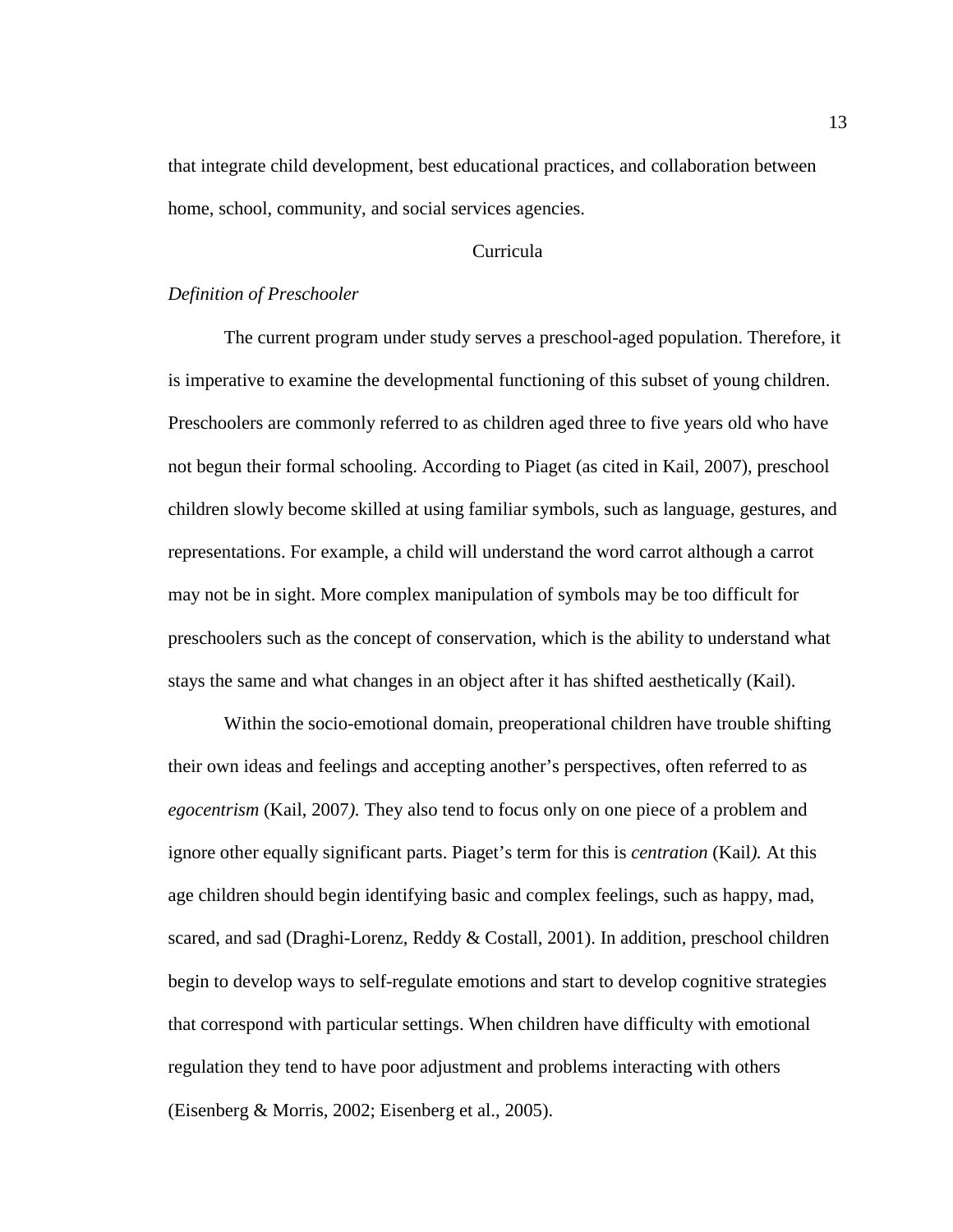During the preschool years, self-esteem emerges and most children have a positive outlook on themselves based on how others see them and their own self-worth (Harter  $\&$ Pike, 1984). However, low self-esteem can be linked to peer problems (Verschueren, Buyck, & Marcoen, 2001), symptoms associated with depression (Garber, Robinson  $\&$ Valentiner, 1997), involvement in aggressive and bullying behavior (Donnellan, Trzesniewski, Robins, Moffitt, & Caspi, 2005), and poor school performance (Marsh & Yeung, 1997).

Peer interaction is another important factor to examine in preschool children since these years are often underscored by an increased awareness and interaction with the world around them. Children begin to build authentic relationships based on different forms of play around the age of three. Parten (1932) was an early researcher of children's social interactions during play based activities. Parten found that play is not hierarchical and children may engage in any type of play depending on the situation. Parten noted through her research with 2- to 5-year-olds, participation in the most social types of groups occurs most frequently among the older children" (p. 259).

Parten's (1932) six stages of play consist of unoccupied play, onlooker behavior, solitary independent play, parallel play, associative play, and cooperative play. In unoccupied play children are not directly involved with the play interaction but observe things that capture and maintain their interest (Parten). During onlooker play, children passively observe or converse briefly with other children who are engaged in play; however, they do not show comfort or interest in making direct contact (Parten). Solitary independent play involves children playing by themselves, although they may engage in the same location they rarely share toys or play items (Parten).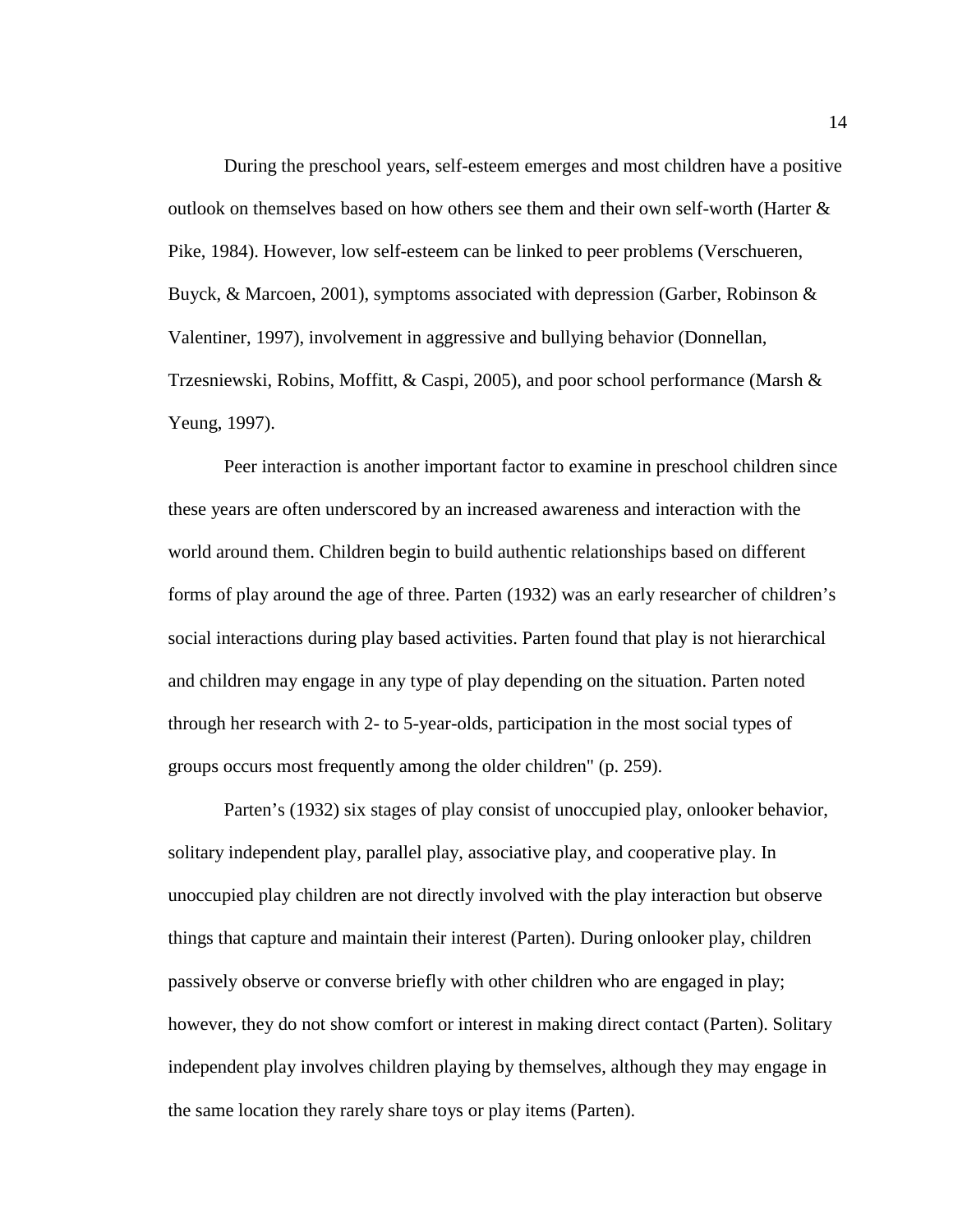In parallel play, children remain engrossed in their own activity, typically next to another child; they sometimes will share toys but maintain independence (Parten, 1932). Associative play is defined as when children share play toys and converse with each other, but do not bring together play objects or interests (Parten). Finally, during cooperative play children may coordinate themselves with others in specific goals or interests (e.g., to assign the roles of doctor, nurse, and sick person while playing hospital) (Parten). Play enriches children's thinking and creates opportunities to engage in invention, reasoning, social problem solving, and fosters conflict resolution skills (Parten).

During the preschool years, cooperative play often takes the form of make-believe such as telephone conversations with imaginary friends or pretend tea parties. Makebelieve play promotes the development of cognitive processes and correlates with advancement in language, reasoning, and memory (Bergen & Mauer, 2000). Therefore, the use of play in preschool programs and assessment shows adherence to the knowledge and best practices of child development.

Curriculum is an illustration of a program's goals and framework for decision making processes. At each stage of development, there are significant aspects of healthy growth and development of young children that should be considered. Therefore, an effective curriculum for preschool aged children should incorporate aspects of child development and best practices, individualizing for each child's needs, and adhering to effective teaching strategies. Curriculum planning should also include an aspect of reflection and measurement based on program goals, teacher self efficacy, student data, and parent feedback.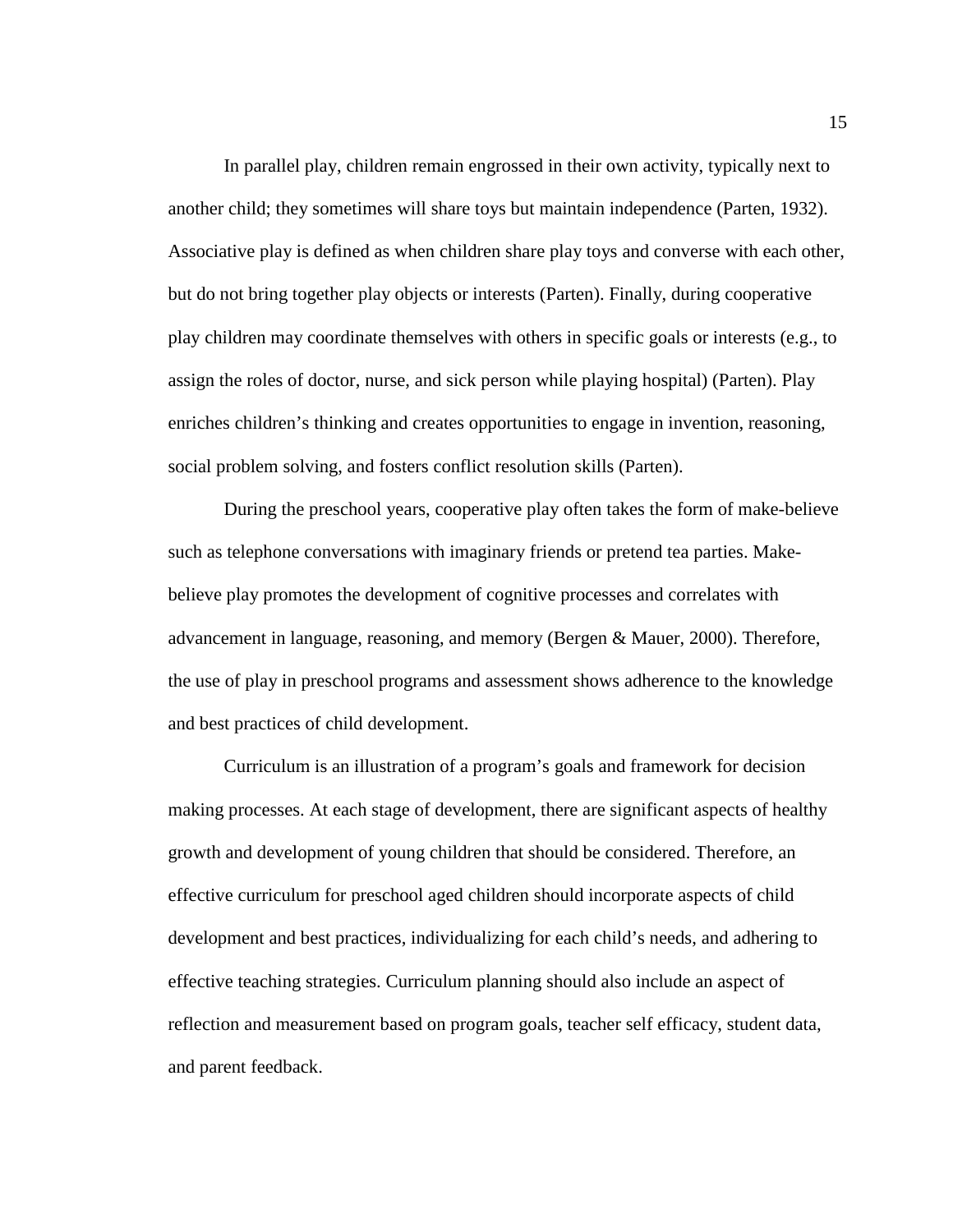# *Creative Curriculum*

The Creative Curriculum for Early Childhood, utilized by Head Start, builds on what educators understand about how preschool children learn at the stage that Erikson calls *initiative* and what Piaget terms *preoperational learning* (Taylor, 2001). This framework influences the development of the program's philosophy, goals and objectives. It also provides organization and meaning to the role of the teacher and parent in a child's learning within the home and classroom settings. With the establishment of these building blocks, the classroom can transform into a laboratory were children can investigate, discover, and communicate. In line with the Head Start philosophy, the Creative Curriculum supports teachers to integrate elements of their community, contributions from families, and individualized child needs into the program (Taylor).

The Creative Curriculum is employed by the Head Start program as a curriculumbased system to evaluate children birth through pre-kindergarten and joins together assessment and reporting, parent communication, and program planning (Taylor, 2001). The Creative Curriculum Developmental Continuum for Infants, Toddlers & Twos and for ages 3–5 form the basis of the Creative Curriculum. Within this curriculum system, teachers construct and store a digital portfolio of a child's work. (i.e., photographs, work samples, and audio/visual clips). The teachers are trained to use planning tools to generate integrated lesson plans and children can be grouped together by developmental levels. Excellence in early childhood programs is upheld by providing quality curriculum resources, training programs, parenting tools, and staff development services (Taylor).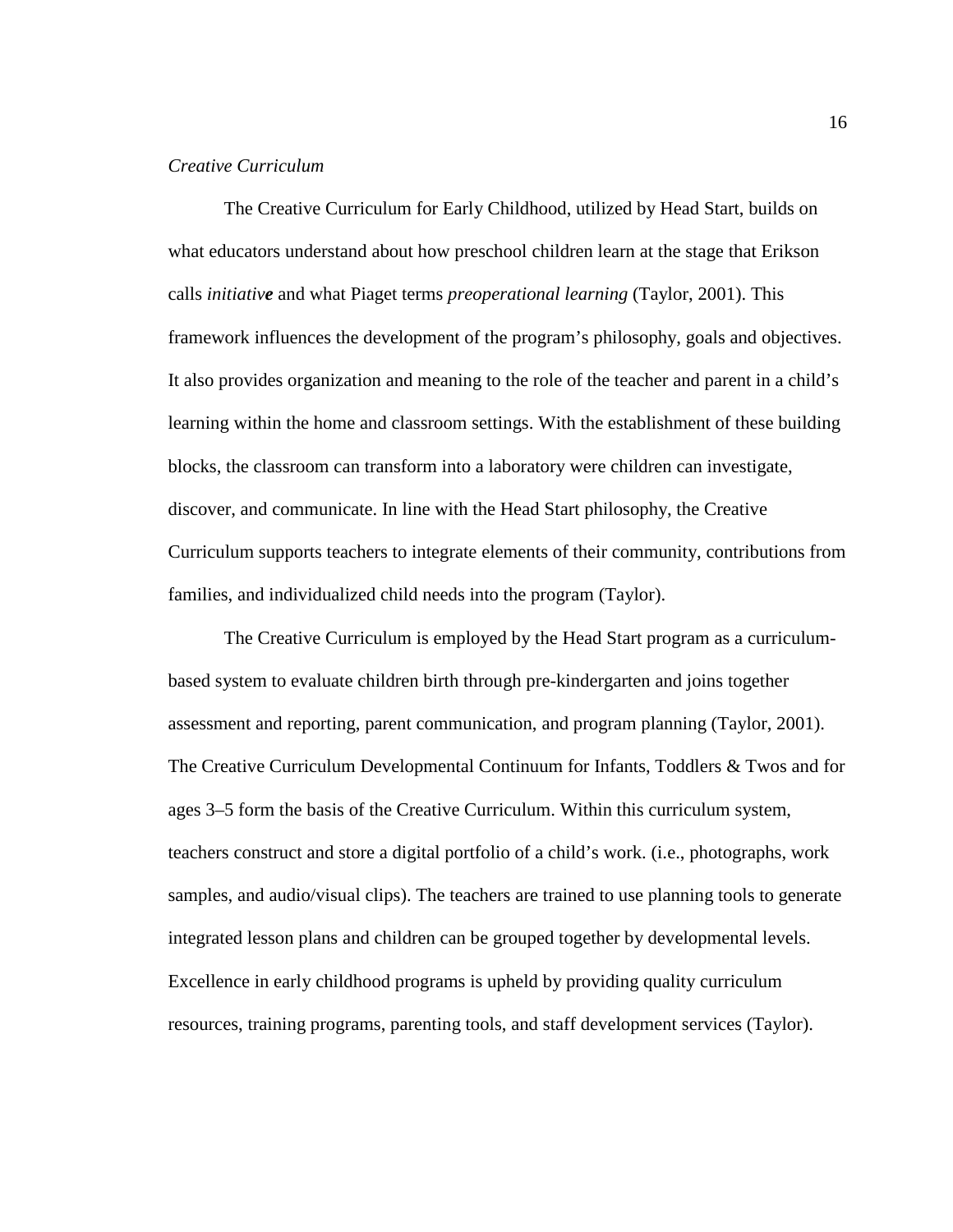# *Incredible Years*

Webster-Stratton and Reid (2004) reviewed an evidence-based model for teaching young children skills directly related to school success, such as emotional literacy, friendship and communication skills, empathy or perspective taking, anger management, and interpersonal problem-solving. The article described a classroom-based prevention program designed to improve children's social and emotional competence, increase academic performance, and decrease problem behaviors. The Incredible Years Dinosaur Social Skills and Problem Solving Child Training Program was first published in 1989 (Webster-Stratton, 1990) and targeted interventions for children diagnosed with Oppositional Defiant Disorder (ODD) and Conduct Disorder (CD). Research studies have shown this program to be effective in increasing pro-social behavior and positive conflict resolution skills (Webster-Stratton & Hammond, 1997).

The goal of this classroom-based prevention program was to improve the social competence of children from economically disadvantaged kindergarten classrooms as well as within the Head Start program (Webster-Stratton, 1990). The content and objectives of the Incredible Years child training program (e.g., Dina Dinosaur Social Skills and Problem Solving Child Training Program [Webster-Stratton]) includes the following curriculum and lesson plans: (a) Dina introduces dinosaur school (e.g., rule-making, rewards, and consequences of behaviors, and building friendships, (b) doing your best detective work (e.g., listening and waiting, concentrating, checking, and cooperating, (c) Detective Wally teaches problem-solving steps (e.g., identifying problems, finding solutions and thinking of consequences, (d) Tiny Turtle teaches anger management (e.g., problem solving, anger control), (e) Molly Manners teaches how to be friendly (e.g., helping, sharing, using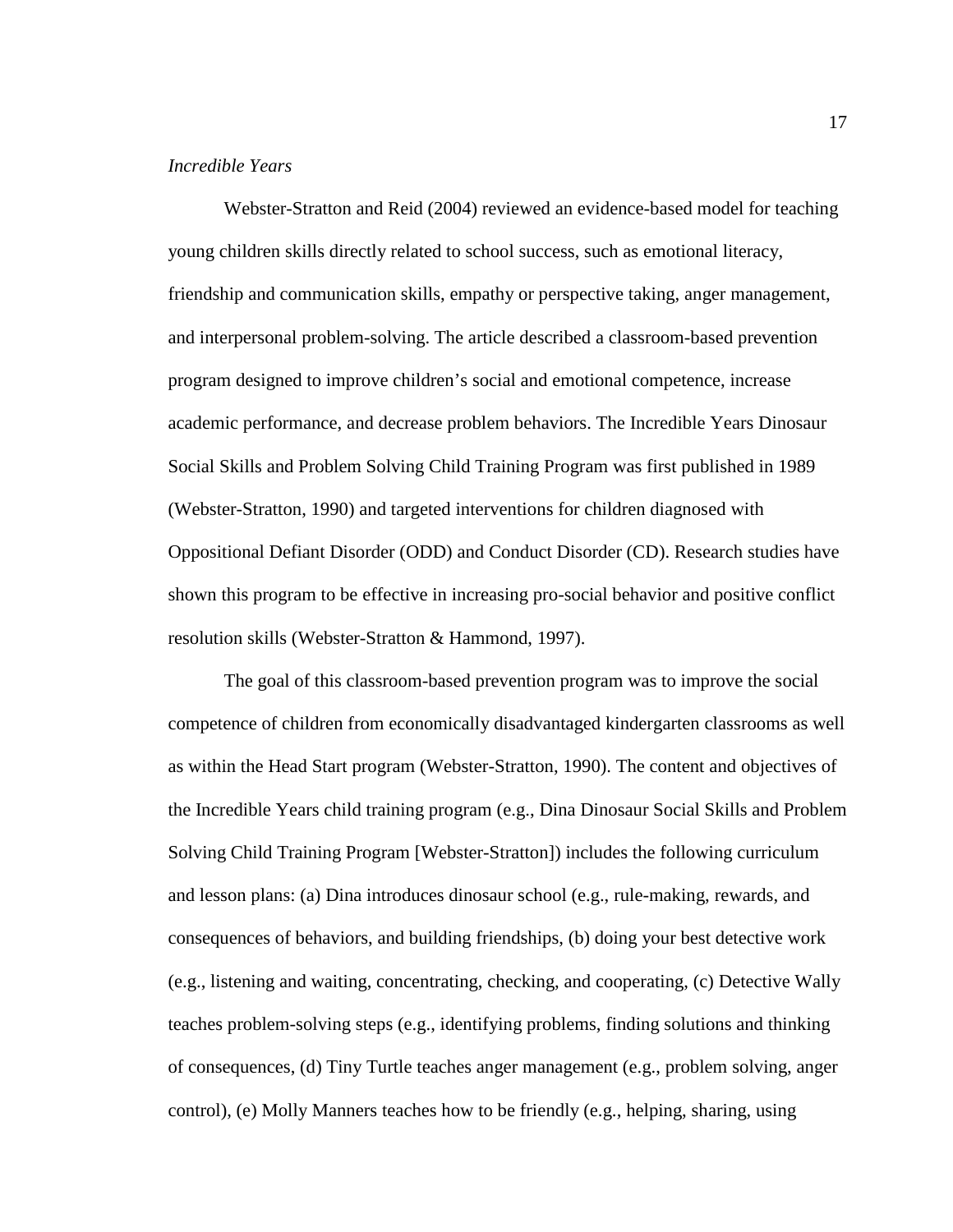teamwork at home and school), and (f) Molly explains how to talk with friends (e.g., initiation of play, conversation and friendship skills, and assertiveness).

Preliminary analysis of this program has shown significant differences in social contact, authority acceptance, and aggressive behavior across groups (Webster-Stratton  $\&$ Reid, 2004). The intervention classrooms exhibited greater school readiness scores and significantly more pro-social responses to conflict situations (Webster-Stratton & Reid). The Incredible Years is an evidence-based, comprehensive program that fosters young children's social and emotional competency through specific training programs for children, teachers, and parents (Webster-Stratton, Reid, & Hammond, 2001). This is one example of evidence-based mental health treatment for young children that has shown positive social and academic outcomes for children and families.

### *Peacemaking Skills Curriculum*

The specific program under study utilizes a classroom-tested, grade-level specific curriculum aimed at addressing aggressive and violent behaviors which may appear in the population being served. This curriculum package is purchased through the Peace Education Foundation (PEF, 1980), a non-profit educational organization. The purpose of this organization is to educate children and adults by providing educational materials and training in nonviolent conflict resolution skills and to promote peacemaking skills in homes, schools and communities. The program being reviewed in this study incorporates the pre-kindergarten and kindergarten level of peacemaking skills for children through PEF's curriculum "Peacemaking Skills Series." The exercises provided teach listening and communication skills, explore emotions, and stress cooperation and cultural tolerance. The I-Care Rules introduce children to the PEF's conflict resolution model (e.g., We listen to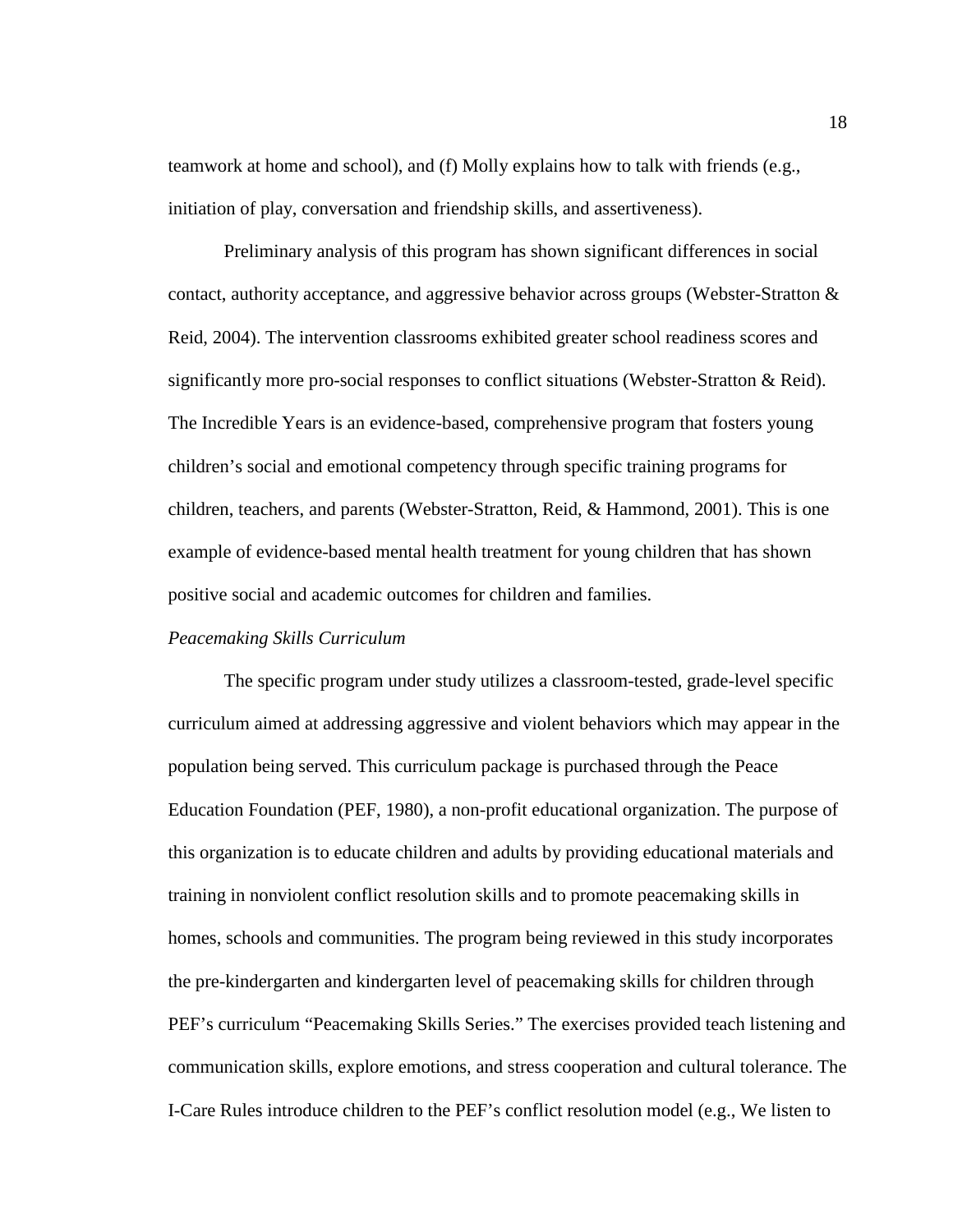each other, hands are for helping not hurting, we use I-care language, we care about each other's feelings, and we are responsible for what we say and do). Each rule has its own component taught over five days and lessons are reinforced through additional books and activities such as songs, games, and activities (PEF).

#### *Play Therapy*

The use of assessment measures with young children has included interviews, behavior observations, rating scales, and associative techniques. Associative techniques have allowed psychologists to examine the correlation between the stimulus and a person's memories, attitudes, experiences, imagination, and feelings (Yawkey & Pellegrini, 1984). Due to restricted verbal and writing skills of young children, play therapy perhaps shows the greatest potential as an assessment tool. In addition, play appears naturally among children. As the literature on play grows (Yawkey & Pellegrini) it has become an avenue along which to observe the type of play children choose to engage in (exploration, parallel play, and concentrated play), the uses of objects during play (organization, feelings expressed), and children's interaction with the examiner, teachers, or peers during play (help seeking, aggression, inhibited versus uninhibited play).

Play can be an age-appropriate and developmentally powerful tool with which young children communicate and express feelings and experiences, reveal hopes and wishes, explore relationships, and show awareness of their world (Landreth, 2002). Play therapy is based on the assumption that play is a natural avenue of expression for children and can take the form of directive or non-directive (Axline, 1947). Play therapy may be directive if the professional guides and interprets the child through chosen play activities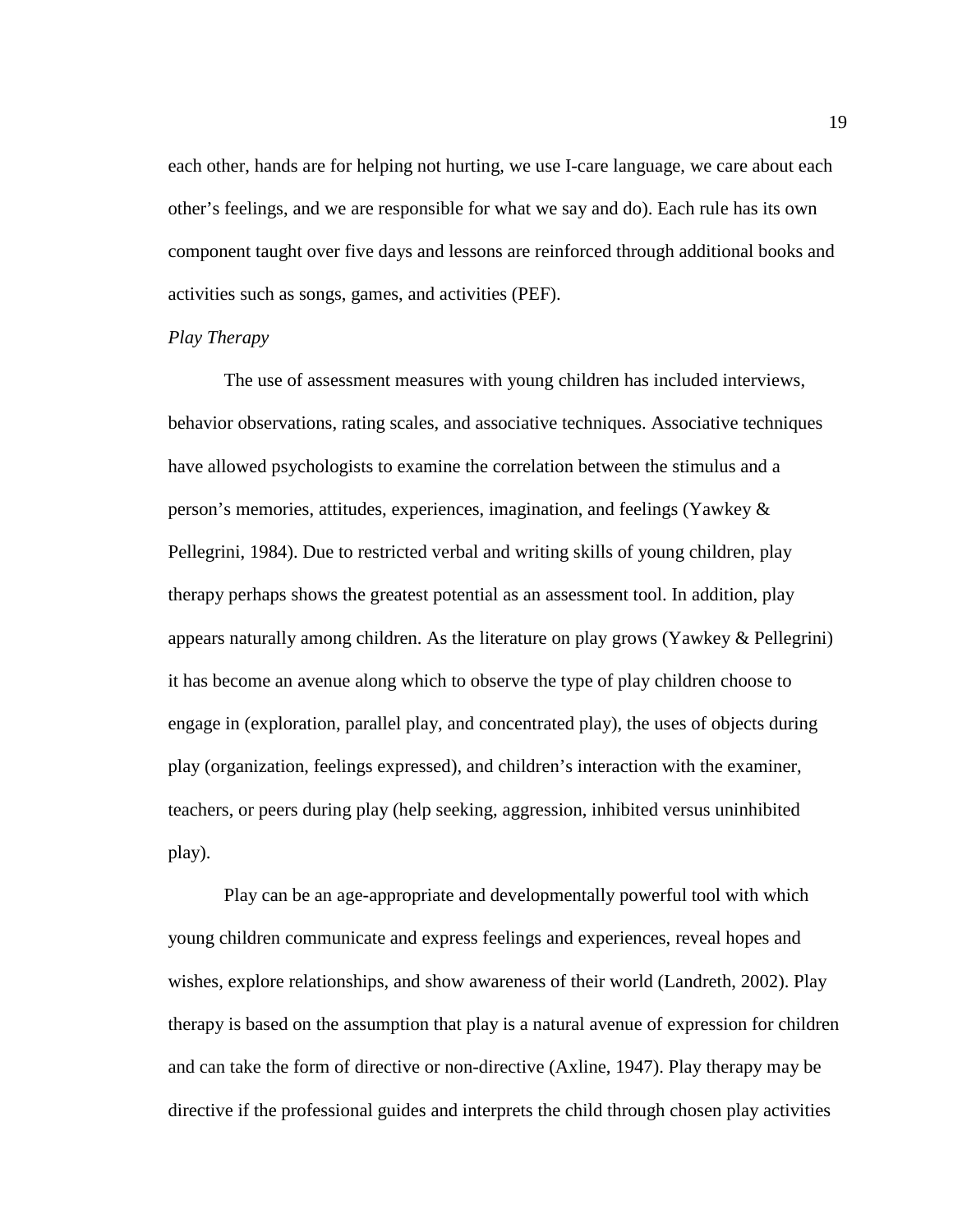(Axline). Another approach is non-directive, when the child leads the professional, using their own problem solving skills to create a path that is directly their own (Axline). In play therapy, children create their emotional and symbolic world, using toys and objects as their language. Play therapy often services to provide children with tools to express their private world safely and with a feeling of comfort. For example, toys may represent transference of children's feelings, fantasies, and experiences (Axline).

During play therapy children may develop a sense of security in which they can disconnect from a traumatic experience and attempt to change or reverse the ending. Play therapy activities, with a skilled or trained professional, can assist children in moving toward an acceptable resolution and increase adjustment and coping skills, while still maintaining a safe distance from the traumatic event (Axline, 1947). Play therapy provides a way for children to express and communicate their thoughts and feelings adhering to developmental principles. Therefore, skill in using play therapy is an essential tool for mental health providers and programs which provide services to young children.

Limit setting is a fundamental part of the play therapy process (Landreth, 2002) and can assist children in increasing responsibility, compliance and self control as well as build and strengthen the therapeutic relationship. Limits and boundaries within play therapy also provide children with a sense of value, acceptance, and emotional security (Landreth). A well-defined structure during play therapy offers predictability and stability for children, especially those who have limited structured home environments (Landreth).

Due to the small sample size in many psychotherapy research studies, including those on play therapy, generalizing results can be difficult (Ray, Bratton, Rhine, & Jones, 2001). Play therapy research has often used meta-analysis of existing research to increase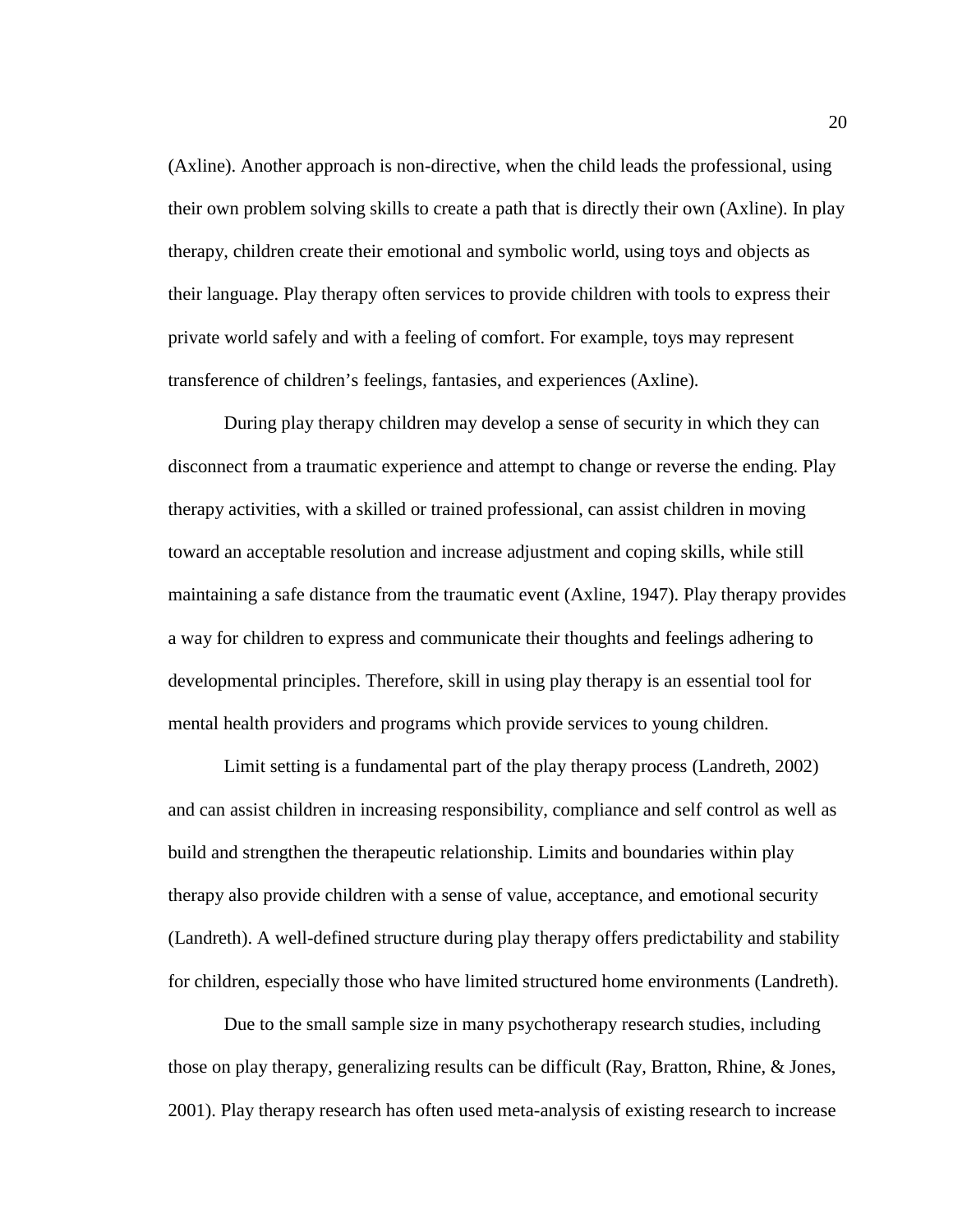sample size and address the effectiveness of interventions. Meta-analytic methods involve combining individual research results to produce an overall effect size, thereby determining the efficacy of the model intervention.

In reviewing the research on play therapy, there are two meta-analytic studies which have evaluated effective outcomes in controlled studies (e.g., LeBlanc & Ritchie 1999; Ray et al., 2001). LeBlanc and Ritchie's meta-analysis included 42 experimental studies, conducted from 1947 to 1997. Ray et al. also included a meta-analysis which analyzed 94 experimental studies from 1940 to 2000. These two meta-analytic studies discovered moderate to large positive outcome effects of play therapy interventions (Ray et al.). These play therapy interventions were found to be effective for children regardless of gender and age studied (3 to 16 years old), across treatment modalities (group and individual), referred versus non-referred populations, and treatment orientations (Ray et al.)

The need to expand service delivery beyond individual and group therapy has set the stage for many counselors, psychologists, school staff, and mental health professionals discover innovative ways to reach young children at risk. Teachers and education professionals working with preschool aged children may be in an excellent position to provide direct intervention, due to frequent contact with children at risk and the opportunity to integrate play in the classroom setting.

### *Coping Skills*

Children in today's society encounter stressful events in their everyday lives. This can lead to emotional and behavioral manifestations, such as poor sleep, anger outbursts, somatic complaints, and heightened arousal (Chandler, 1987). When children lack the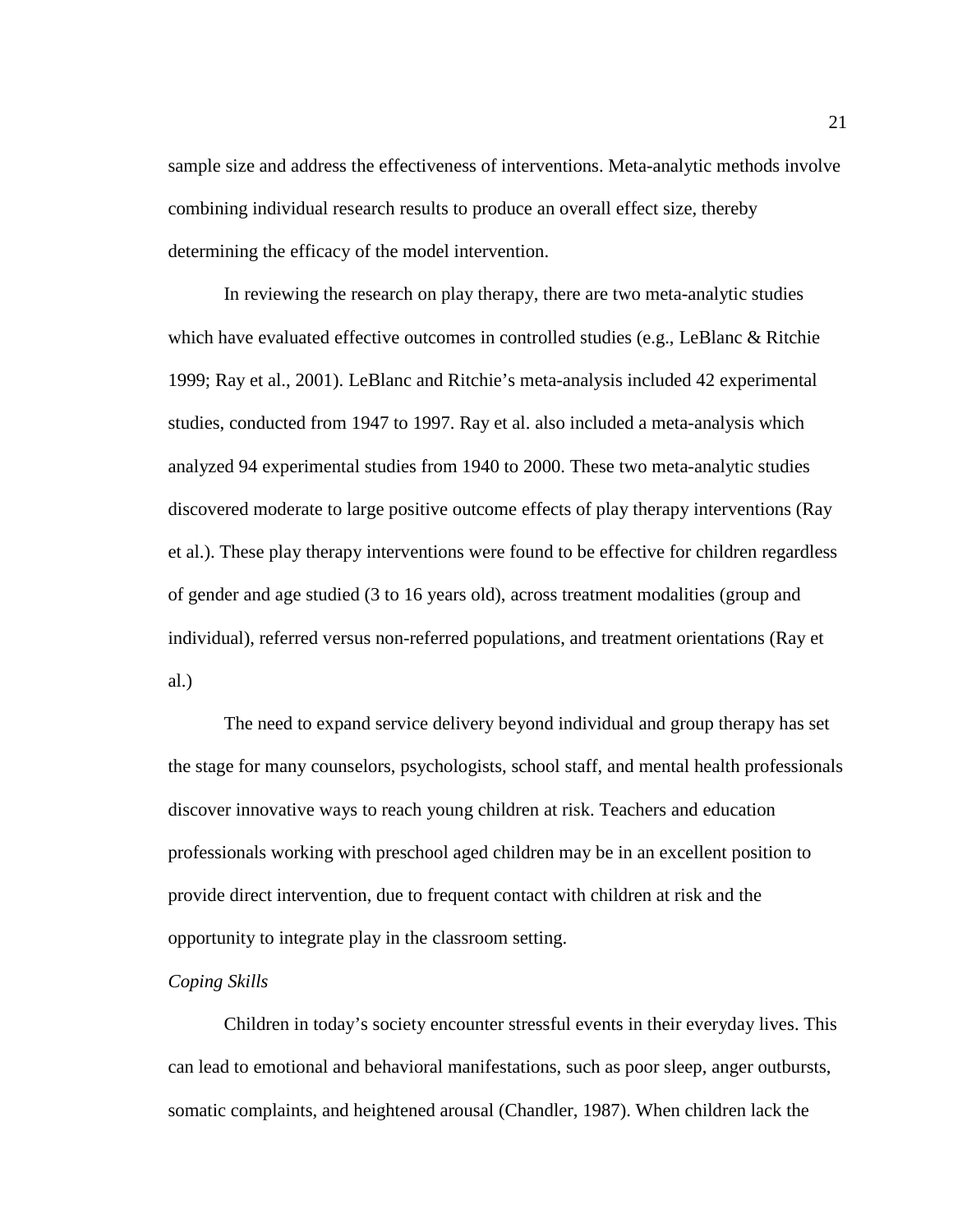skills to communicate their thoughts and feelings, emotional and behavioral problems may occur. Stress is a life event or situation that causes imbalance in an individual's life due to "a state of emotional tension arising from unmet needs or environmental threats" (Chandler, p. 4). A maladaptive reaction to stress arises when the demands of the stressors surpasses a person's individual coping threshold (Chandler). Stress then begins to impact daily life functioning as evidenced by impairments in behavior, communication, social relationships, and daily living skills.

Small amounts of stress, as experienced by life transitions and natural learning curves (i.e., starting school and sleeping by yourself) are necessary to foster learning, growth, and development. However, problems begin when ordinary stressors place too much pressure on an already overwhelmed coping system (Chandler, 1987). There are a number of factors that impact and heighten children's stress levels, such as violence in the home or community, divorce, abuse/neglect, and experiencing loss/grief (Chandler).

The most frequent indicators of stress in children are the presence of behavior changes such as regression (Chandler). Preschool aged children may react differently; some may exhibit irritability, hyperactivity, withdrawal, hostility, anger, or trouble interacting with others (Chandler). Others may regress to infantile behaviors such as toileting accidents, thumb sucking, or separation anxiety (Chandler). Teachers and classrooms can offer stability, safety, and security to children experiencing stress in their environment by creating a low-stress classroom, teaching children a feeling vocabulary, reducing ambiguity, and the direct instruction and modeling of coping skills (Chandler).

Children's coping skills are as varied as their reactions to stress, some may cry or tantrum, others may act out at the world around them, while others still may retreat and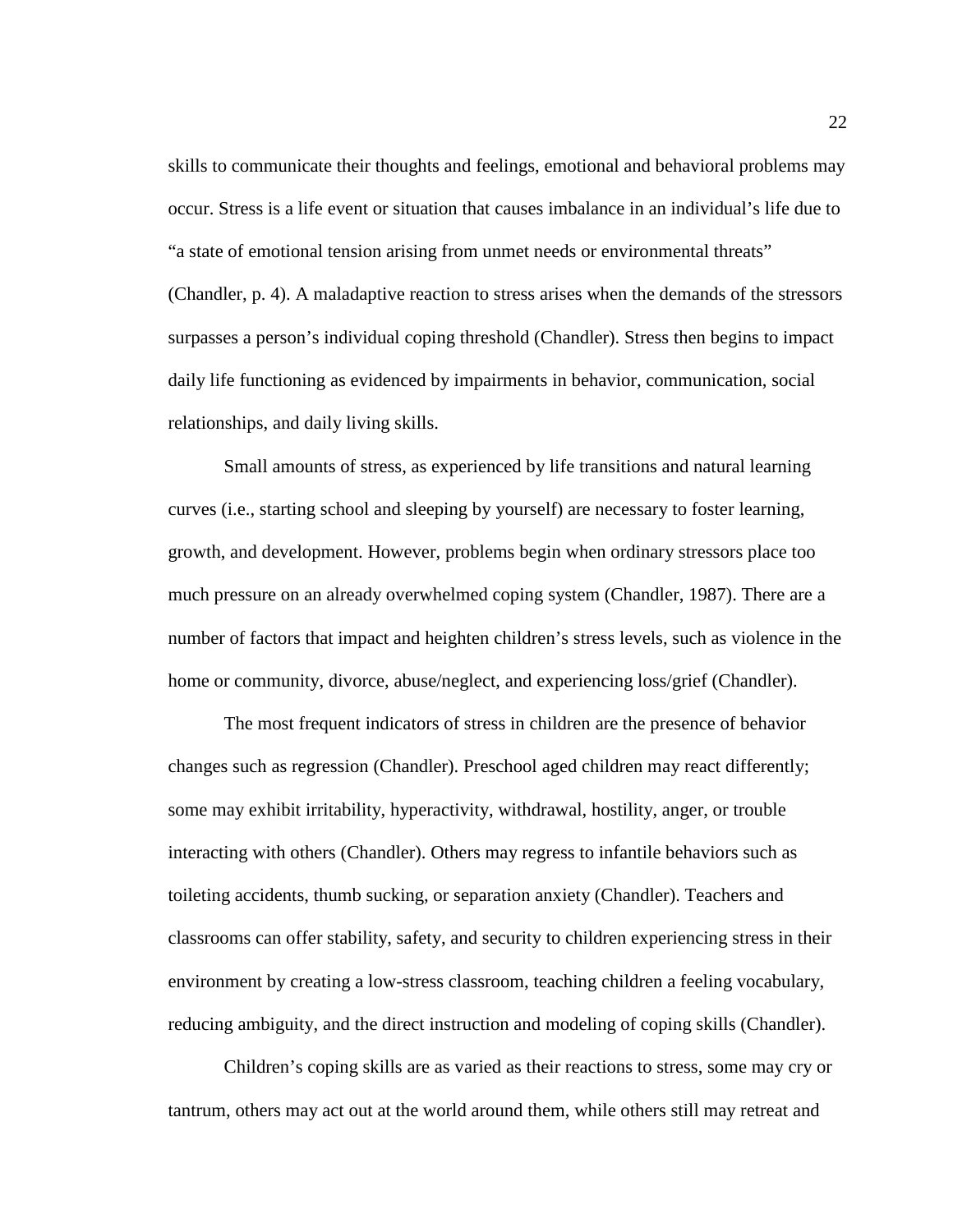hide from negative situations. Resiliency in children, the ability to recover from crisis and stress, has been found to occur in compassionate and encouraging environments where children can develop a wide range of coping strategies (Rutter, 1987; Werner, 1989). Resiliency theory suggests that opportunities to interact with supportive, caring adults may have substantial worth for children who have lacked the experience of a nurturing parental relationship (Rutter; Werner).

Lazarus and Folkman (1984) define coping as the ". . . constant changing cognitive and behavioral efforts people make to manage external or internal demands that are appraised as taxing or exceeding the resources of that person" (p. 141). Children who create an extensive array of strategies in their "toolbox" can apply them as each situation demands (Compas, 1987; Ryan-Wenger, 1992). If a stressful situation can be changed and controlled through a child's behavior choices they learn the usefulness of adaptive, problem solving skills (Compas). However, if the situation appears to be beyond the child's control, such as a death or divorce, then cognitive strategies may help the child to resume and improve daily life functioning (Compas). Emotion-focused strategies which include securing support from others, reinterpreting the situation in a more positive light, and shifting attention away from the problem may also be useful in situations out of a person's behavioral control (Compas). Play, imagination, and physical activity are also important forms of coping for young children.

### Evidence-Based Intervention

A meta-analysis of 34 studies conducted between 1970 and 2000 examined the effectiveness of preschool programs for children who did not exhibit mental health or developmental problems (Nelson, Westhues, & MacLeod, 2003). Selection for this meta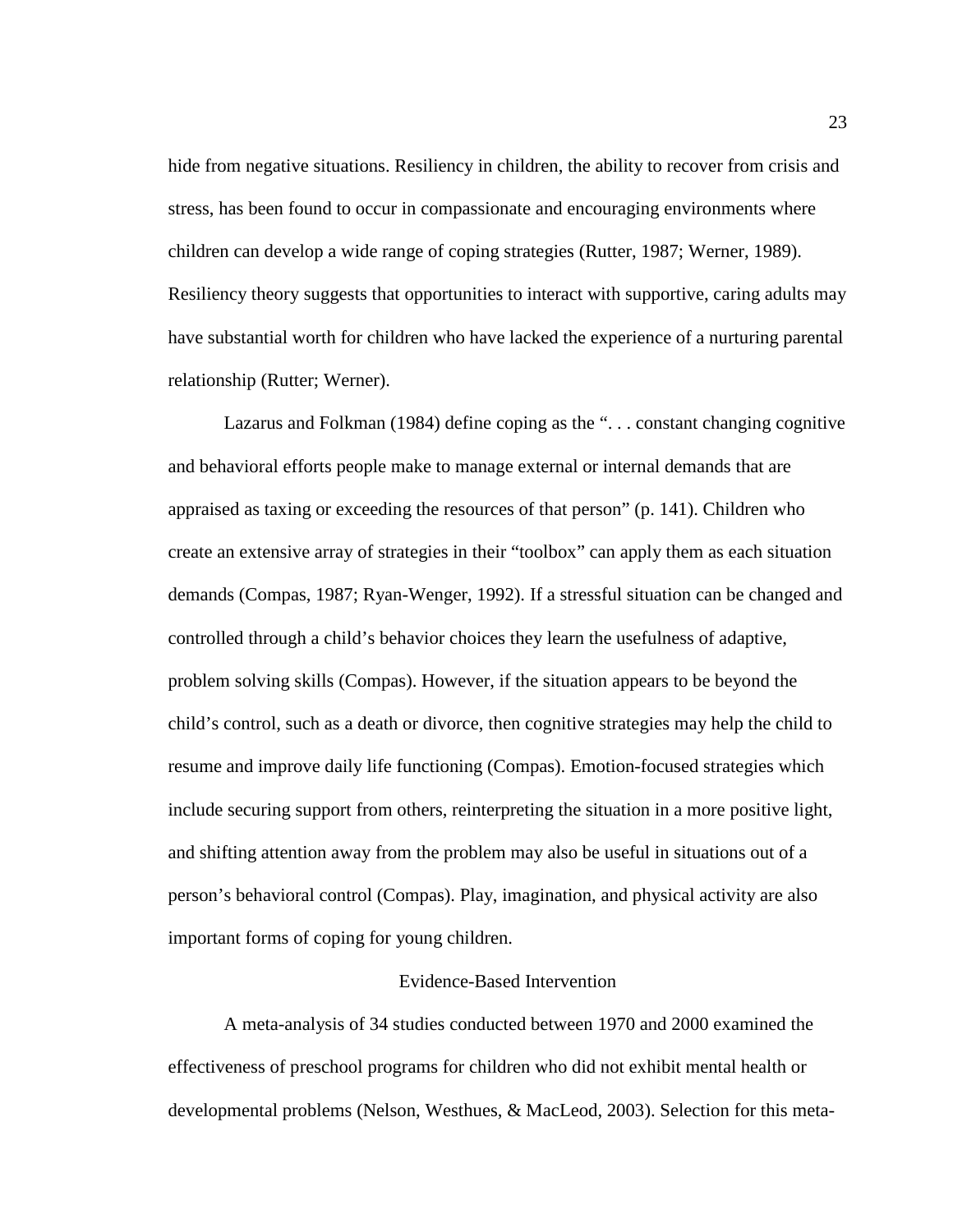analysis required individual studies to have targeted interventions focused on the promotion of positive child/parent relationships, calculated effect sizes, reported useful outcomes measures, applied a comparison group design, and the study must have begun during the preschool years. Program components within these studies most frequently involved home visitation (71%), parent training (68%), preschool education (68%), and included three or more components. For children within these studies, 65% of programs lasted longer than one year and the intensity was much greater for children compared to the parents, with 56% having more than 300 sessions for children but only 50% having more than 12 sessions for parents. In over half of the programs, services targeted African-American children and families (Nelson et al.).

The meta-analysis study found that preschool programs which included an educational component, involved more than 300 sessions, and lasted longer than one year promoted greater improvement in children's cognitive development (Nelson et al., 2003). The encouraging results also extended into the kindergarten through eighth grade level, showing positive impact on social-emotional behavior when programs lasted longer than one year (Nelson et al.). If they held more than 300 sessions they showed improved parent and family wellness (Nelson et al.). Better outcomes were found in programs that focused primarily on African-American children and families; however, compared to other ethnic groups (only 33%), 74% of African American children participated in more than 300 sessions (Nelson et al.).

Overall, preschool programs were determined to have positive effects on family wellness and children's social, emotional, and cognitive functioning, which lasted into primary and secondary grades (Nelson et al., 2003). The programs which incorporated a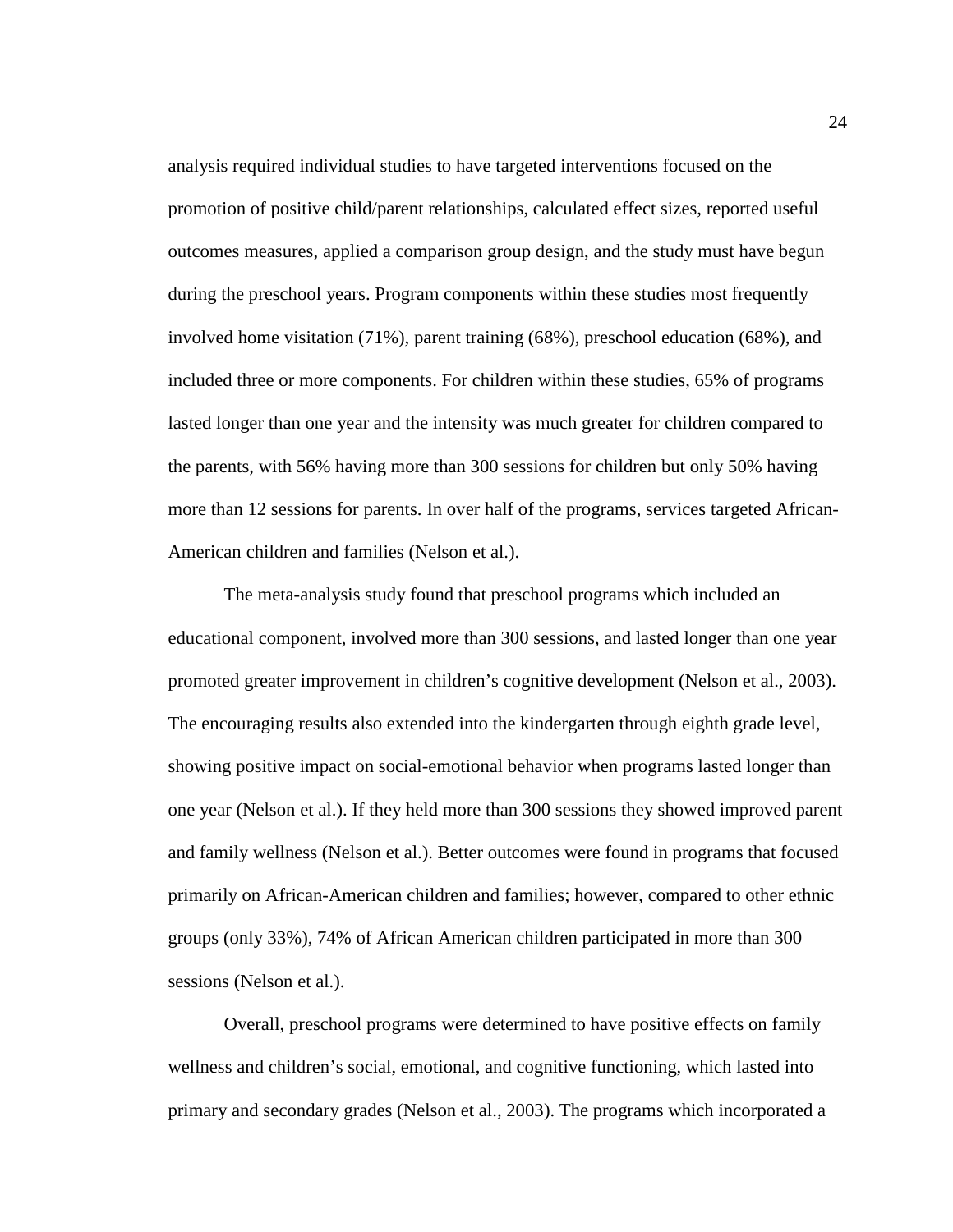direct teaching piece had a greater impact on children's cognitive skills than programs which were parent-centered without a direct teaching component (Nelson et al.). Additionally, the duration and intensity of programs were associated with higher outcomes (Nelson et al.)

#### *Family and Child Experiences Survey (FACES)*

The Head Start Family and Child Experiences Survey is a longitudinal study which involved three nationally representative cohorts (1997, 2000, and 2003) and provided data regarding the knowledge and skills that children possess as they began and continued in the Head Start program (United States Department of Health & Human Services, 2000). The FACES study also provided information on the quality and variation among and between Head Start classrooms as well as details regarding the correlation between program, classroom, and family/parent characteristics and child outcomes (United States Department of Health & Human Services)

A report released from the United States Department of Health and Human Services (2000) examined the data from the FACES 2000 sample (*Head Start FACES 2000: A Whole-Child Perspective on Program Performance; Fourth Progress Report*). The perceived outcome for children participating in Head Start was the development of school readiness skills which was assessed through child records, parent and teacher interviews, and classroom observations. School readiness skills were defined by the Head Start program as: (a) boosting a child's growth and development, (b) supporting families as they nurture their child, (c) providing educational, health, and nutritional services, (d) linkage to community resources, and (e) ensuring parent involvement in decision making (United States Department of Health & Human Services).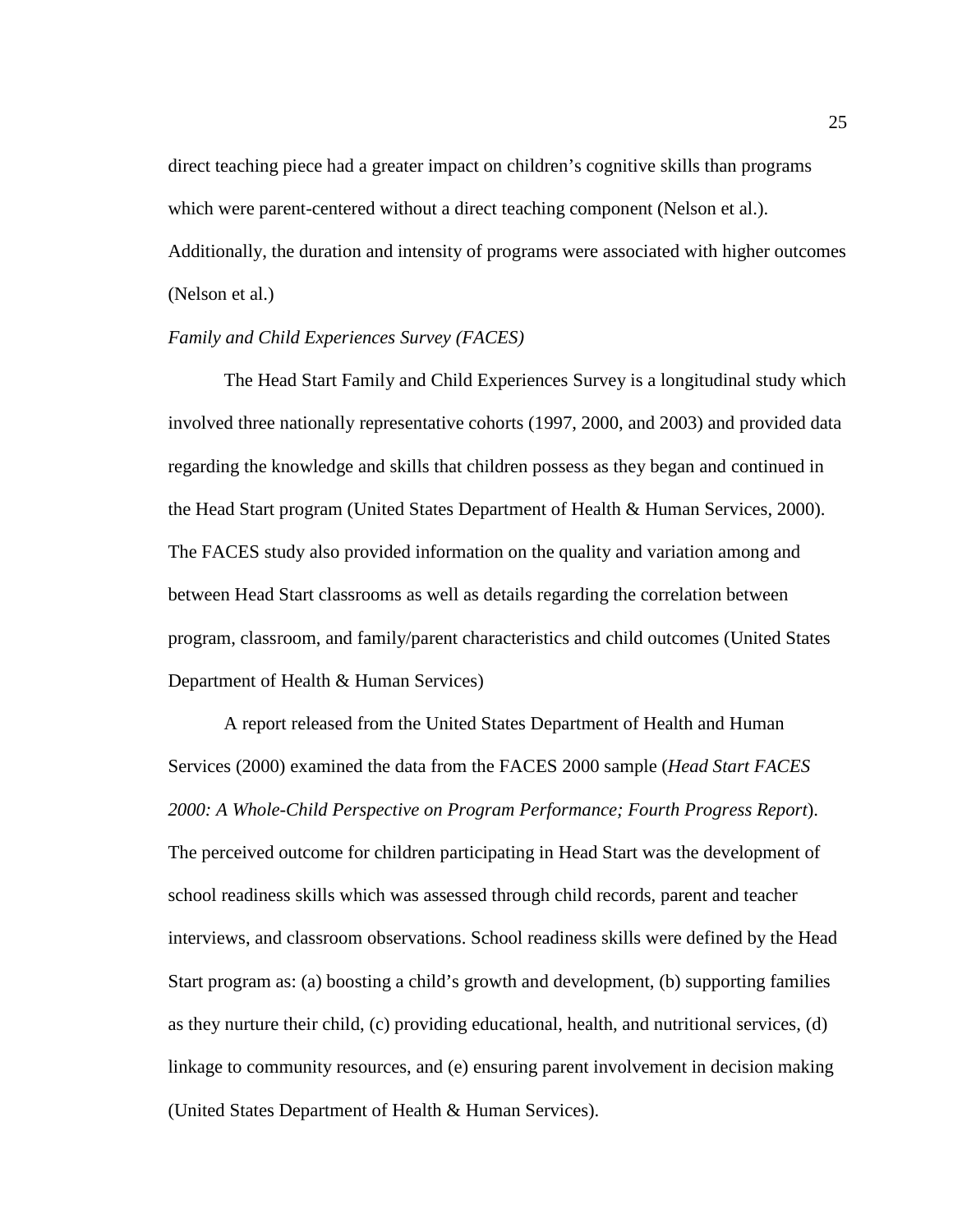Important to the current study are findings that children who exhibited higher levels of problem behaviors and greater social skills deficits showed stronger gains in overall cooperative classroom behavior than children who began with lower social skills deficits and average or lower levels of unfavorable behaviors (United States Department of Health & Human Services, 2000). Based on this study, active parent participation in the Head Start program was associated with higher reports of emergent literacy skills and negatively associated with problem behaviors such as aggression and hyperactivity (United States Department of Health & Human Services).

The need for continued program evaluation is necessary to evaluate the outcomes, feasibility, and acceptability of intervention and prevention strategies, as well as to strengthen efforts to disseminate effective practices to the community as a whole. A prolific amount of research exists on the quality and effectiveness of the Head Start model for providing early intervention and school readiness skills to preschool-aged children. However, there is a gap in the evaluation of programs whose primary goal is to address the mental health needs of preschool aged children and families.

#### *The National Association for the Education of Young Children (NAEYC)*

Many of the techniques and tools used to assess the social and emotional functioning of preschool children have been developed within the past 20 years (Kelley  $\&$ Surbeck, 1983). One of the factors that has impacted the systematic change and development of assessment measures related to the cognitive and social-emotional functioning of preschool children was the ratification of compensatory education in the 1960's (Kelley & Surbeck; Goodwin & Driscoll, 1980). The premise of these programs was to develop readiness skills prior to first grade within preschool and kindergarten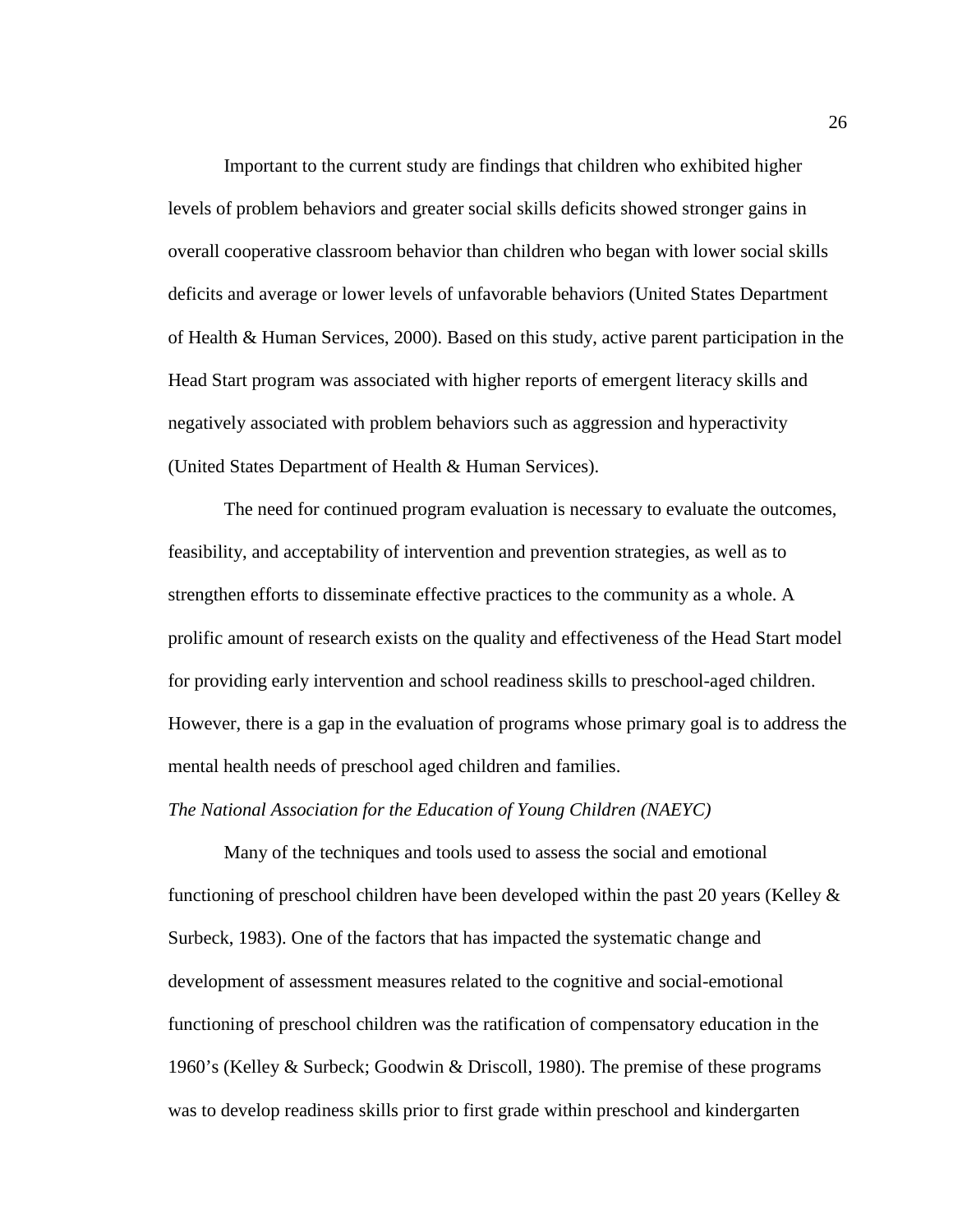programs in order to reduce children's risk for academic and behavioral problems. Therefore, the concept of school readiness skills became constructed as a set of guidelines and behaviors against which to assess and compare young children.

The focus on school readiness skills has been integrated into the National Education Goals. For example, the first goal, readiness for school, specifies that by the year 2000, all children in America will start school ready to learn (Executive Office of the President, 1990). This call instructs preschool programs to provide developmentally appropriate programming aimed directly at young children "at risk" who need a curriculum and learning environment appropriate to their capabilities and experiences (The National Association for the Education of Young Children [NAEYC], 1990). "Readiness" continues to remain a difficult concept to define, implement, and assess. However, it is frequently used to determine school entry, retention, and enrollment in different type of programs. Maxwell and Clifford (2006) described school readiness as the following:

School readiness involves more than just children. School readiness, in the broadest sense, is about children, families, early environments, schools, and communities. Children are not innately ready or not ready for school. Their skills and development are strongly influenced by their families and through their interactions with other people and environments before coming to school. (p. 42)

There is consensus, based on growing research that a child's measurement should be taken across five distinct but interrelated domains (NAEYC).

*Physical well being and motor development.* The physical well-being and motor development domain encompasses factors such as physical growth; health; conditions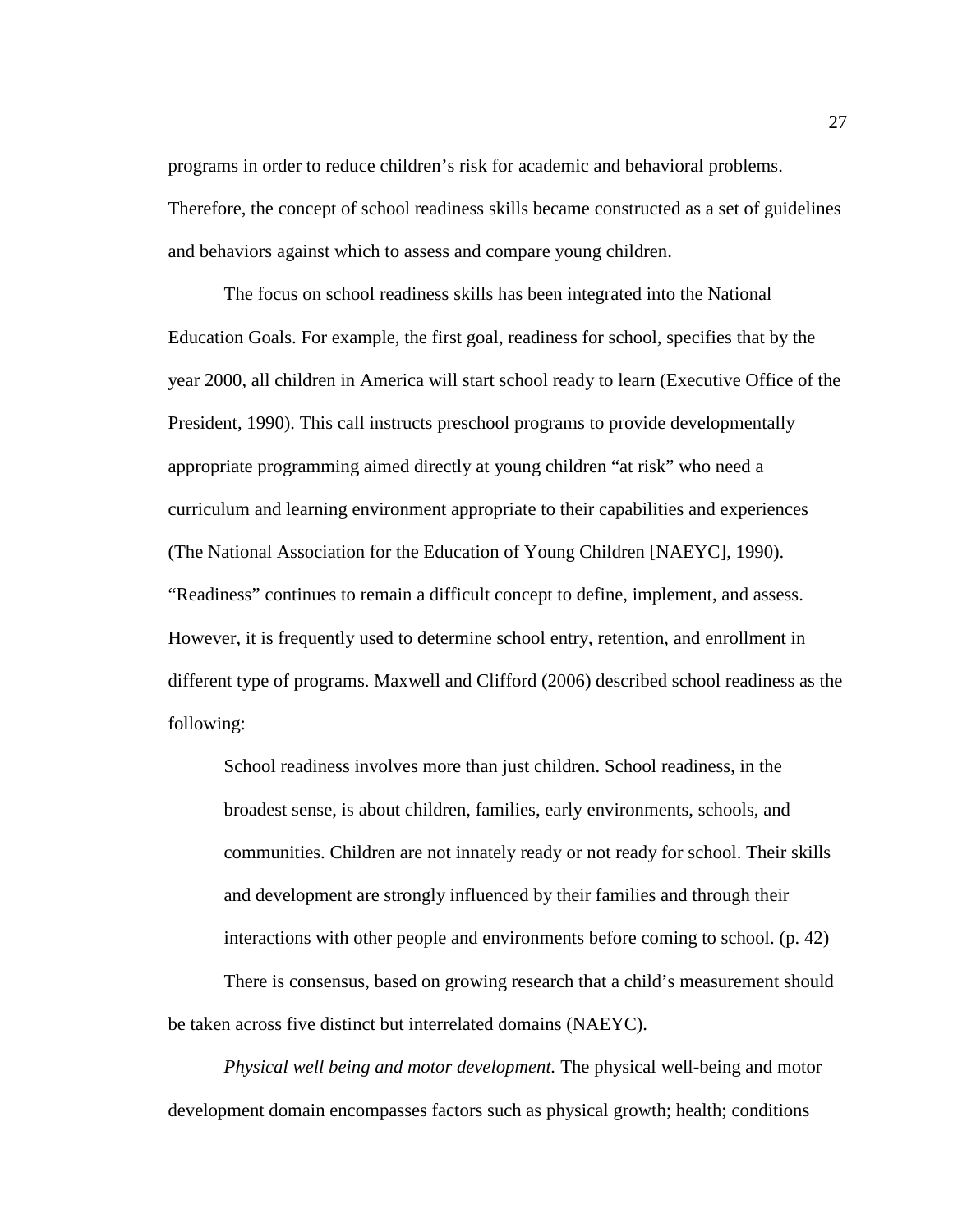which occur before, during and after birth; and disabilities. Additionally, fine and gross motor development is found important in order for children to progress in the areas of coordination, cognitive and social-emotional development, and academic achievement (NAEYC). The NAEYC emphasized that children who are in optimal health are more likely to engage in wide range of life experiences that promote growth and development.

*Social and emotional development.* The social and emotional development domain is defined by children's ability to get along with others and self-regulation. A positive school experience occurs when children have a strong sense of well-being which is developed through stable and nurturing relationships early in life. Children's healthy emotional development is linked to how children see themselves, empathize with others, and express their own feelings. Emotional health and competence allows children the opportunity to engage in learning and the foundation to form positive relationships with peers and teachers (NAEYC, 1990).

*Language and literacy development.* The language development and literacy domain refers to the development of children's communication skills such as expressive and receptive language skills (listening, speaking, and vocabulary). Emergent literacy pertains to the early connection of letters to sounds, writing development and recognition, and story sense. Language development is a key predictor of academic success and facilitates the development of cognitive skills and the understanding of how to interact with others effectively (NAEYC, 1990).

*Cognition and general knowledge.* Cognition and general knowledge applies to the development of thinking, reasoning, and problem-solving skills. It often reflects an array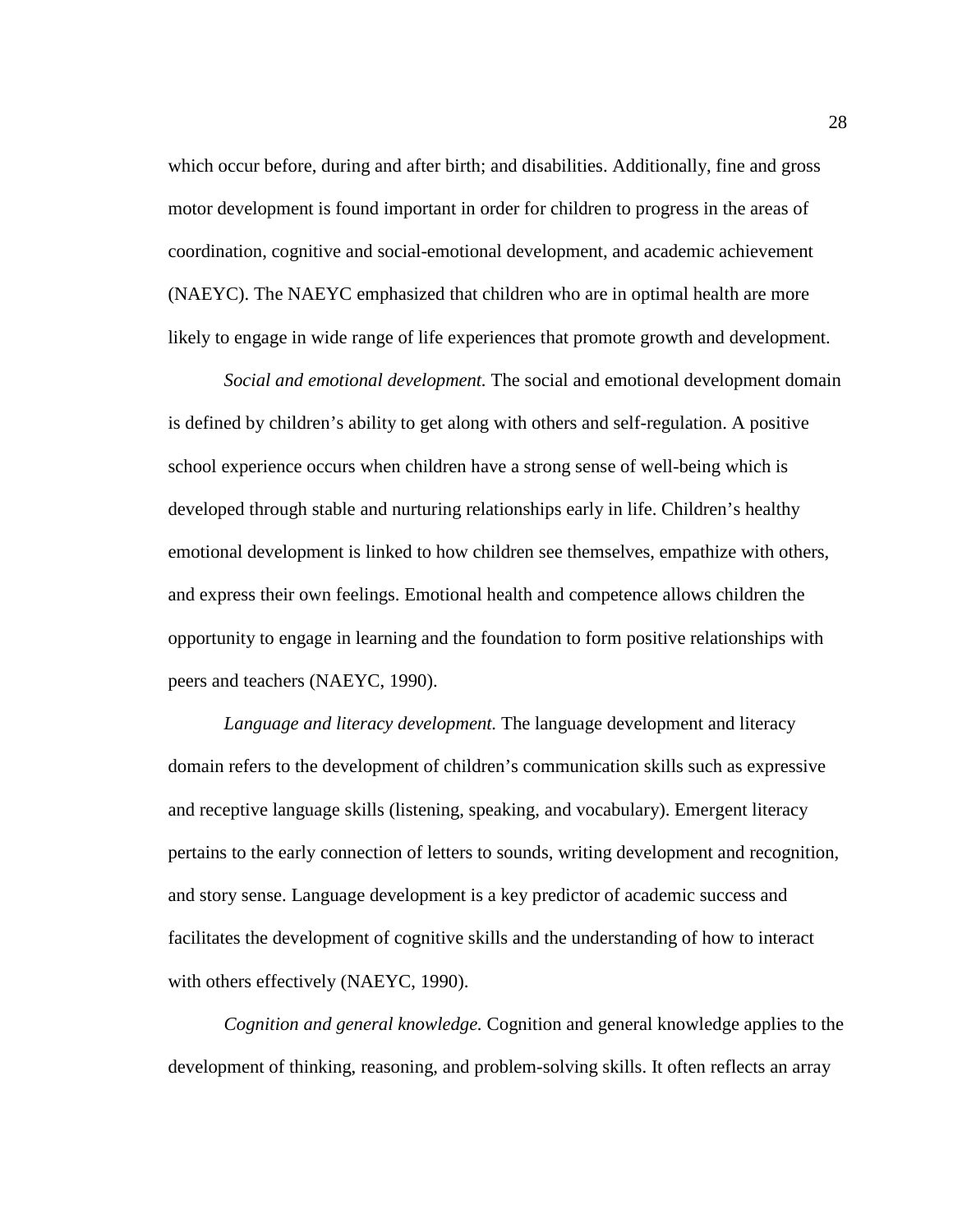of experiences, where children learn to observe, ask questions, and note similarities and differences in the world (NAEYC, 1990).

*Approach to learning.* Approach to learning refers to children's proclivity toward eagerness, curiosity, and persistence on given tasks. Children's school success depends not only on academic skills, but also on the learning styles, habits, and attitudes with which they approach learning (NAEYC, 1990).

#### *National Center of Educational Outcomes (NCEO)*

Based on the National Center of Educational Outcomes (NCEO) model (Ysseldyke & Thurlow, 1993), as adapted for community-based programs by the Children's Outcome Workgroup, the following are suggested indicators of positive program outcomes for children in the area of coping. The importance of developing a set of coping skills is crucial to helping children manage environmental, personal, and family stress and foster resiliency. The indicators include: percentage of children who deal appropriately with frustration and unfavorable events, percentage of children who express feelings and needs in socially acceptable ways, percentage of children whose behavior reflects an appropriate degree of self-control and responsibility, percentage of children who reflect knowledge and acceptance of consequences for behavior, percentage of children who have developed at least one positive coping strategy (such as conflict resolution or verbal expression), and percentage of children who have at least one positive adult-child relationship (Ysseldyke & Thurlow).

#### Teacher Self-Efficacy

The relationship which exists between teachers and students is increasing renowned as a strong factor that contributes to their social, emotional, and cognitive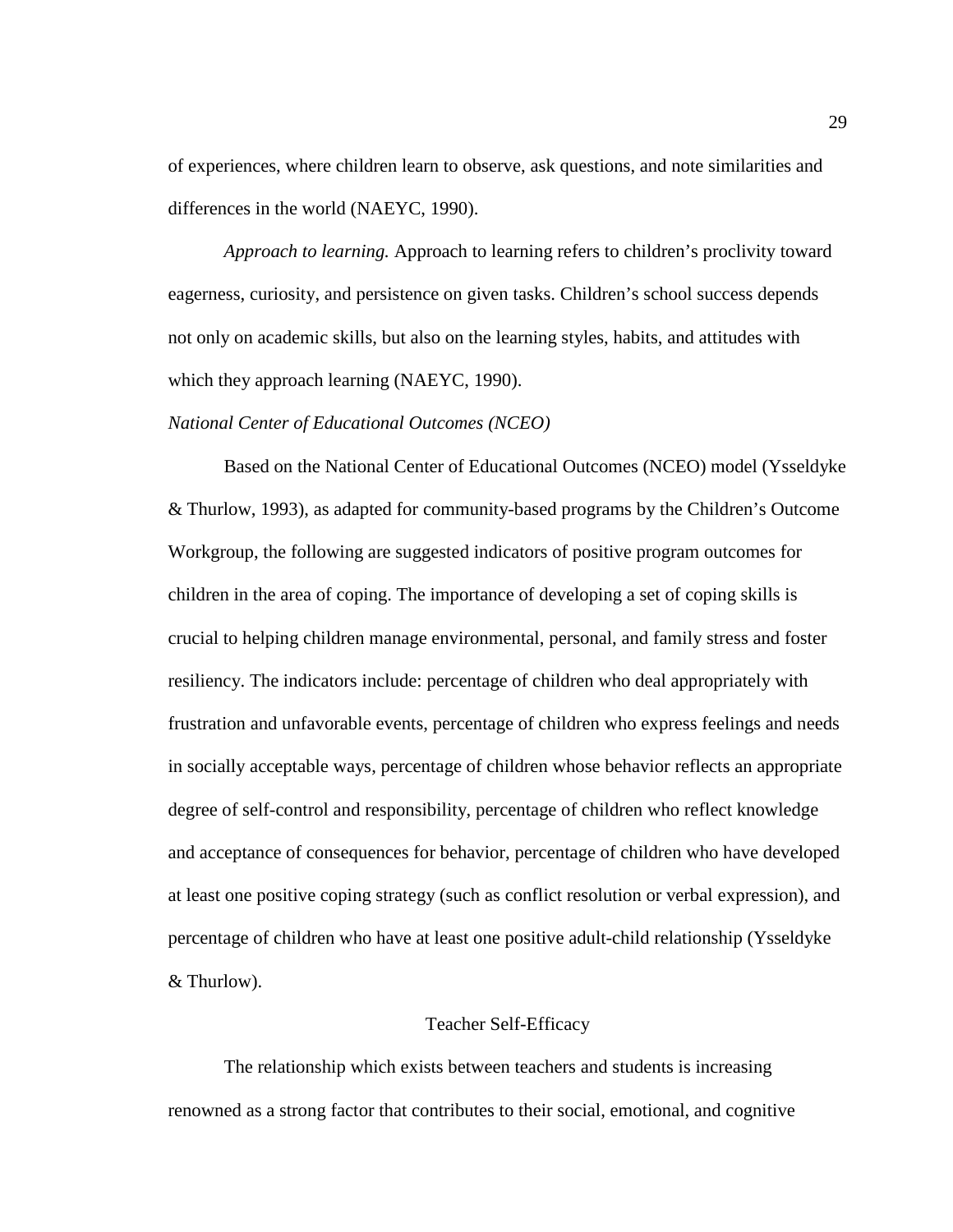development (Birch & Ladd, 1998). Child outcomes which have been associated with positive teacher-child relationships include competence in other relationships, such as with peers and future educators (Birch & Ladd). In addition, affirmative teacher-child relationships can function as a buffer against risk (Lynch & Cicchettti, 1992). Findings such as these show the importance of positive early teacher-child relationships on setting a child towards higher levels of school adjustment and competence.

According to Bandura's (1977) social cognitive theory, self-evaluations occur when people decipher and evaluate their own experiences and thought process, which leads to increased insight, awareness, and alterations of future behaviors. Teacher efficacy is linked to student achievement and classroom practices in general and special education (Tschannen-Moran, Woolfolk Hoy, & Hoy, 1998). However, a growing body of research supports Bandura's theory that teachers' self-efficacy beliefs are correlated to goal setting, persistence, resiliency when encountering obstacles, and overall investment in teaching (Tschannen-Moran et al.). The value of teacher self-reflection and self-efficacy is crucial in identifying strengths and challenges to effective service delivery and needed changes, and can be determined by narrative analysis, survey data, semi-structured interviews, and focus groups (Button, Pianta, Marvin, & Saft, 2000).

#### Relevance to School Psychology

Based on information from the National Association of School Psychologists (NASP, 2006), schools and social service systems can foster children's mental health in three tiers: (a) environmental – setting the foundation for a supportive school environment that promotes positive mental health traits, e.g., self-esteem, connectivity, respect and value for others; (b) programmatic—executing curriculum or programs which target a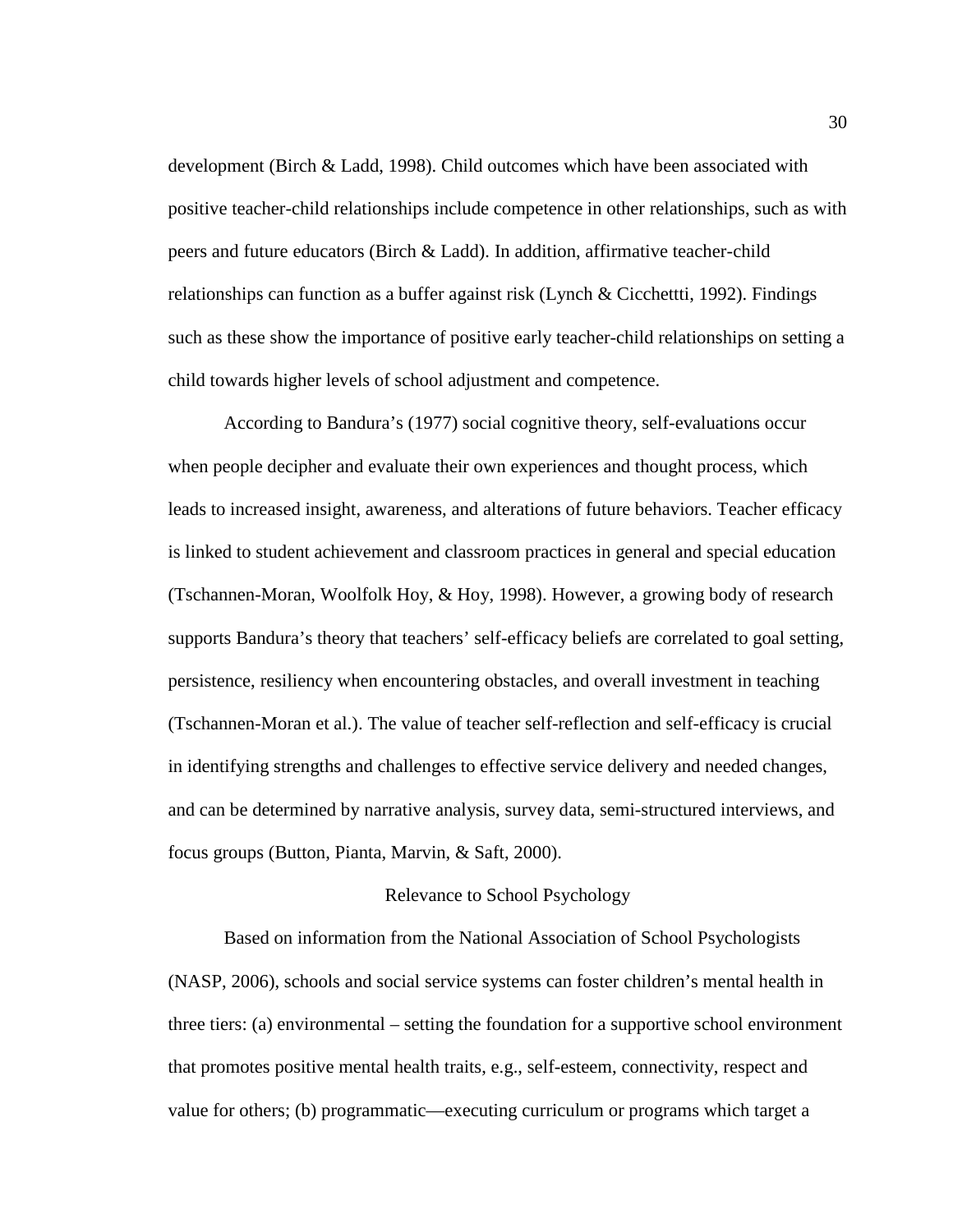specific skill set, e.g., peacemaking and social skills; and (c) individual—offering direct services to students with mental health needs, e.g., crisis intervention, learning disability, ADHD, depression, or grief/loss.

The creation of preschool special education programs was designed to meet the needs of children with diagnosed disabilities, ages 3 through 5, as required by the Individuals with Disabilities Education Act (IDEA), Public Law 105-17.P.L. 105-17 and was reauthorized in December of 2004. The reauthorization resulted in a new law, Individuals with Disabilities Education Improvement Act (IDEIA), Public Law 108-446, which took effect on July 1, 2005. It has several sections; however, important to the current study, Part B provides state grants to implement services to preschool and schoolaged children. Part C provides grants to states for the development of statewide comprehensive systems of early intervention services for infants and toddlers with disabilities and their families (IDEIA, 2004).

#### *Response to Intervention and Preschool Children*

Along with federal and state changes, there has also been a shift in the field of school psychology towards the implementation of a response to intervention (RTI) model. The promise of an RTI model for preschool programs arises from the significant focus on prevention and data-based decision making. Prevention can be viewed in two dimensions, specific to challenging behaviors through classroom and home based interventions or long-term prevention of risk (Neilsen & McEvoy, 2004).

Challenging behaviors among a preschool population can be an early manifestation of social-emotional problems. Although some symptoms may dissipate as children age, others persist and can lead to serious emotional disturbance which may require positive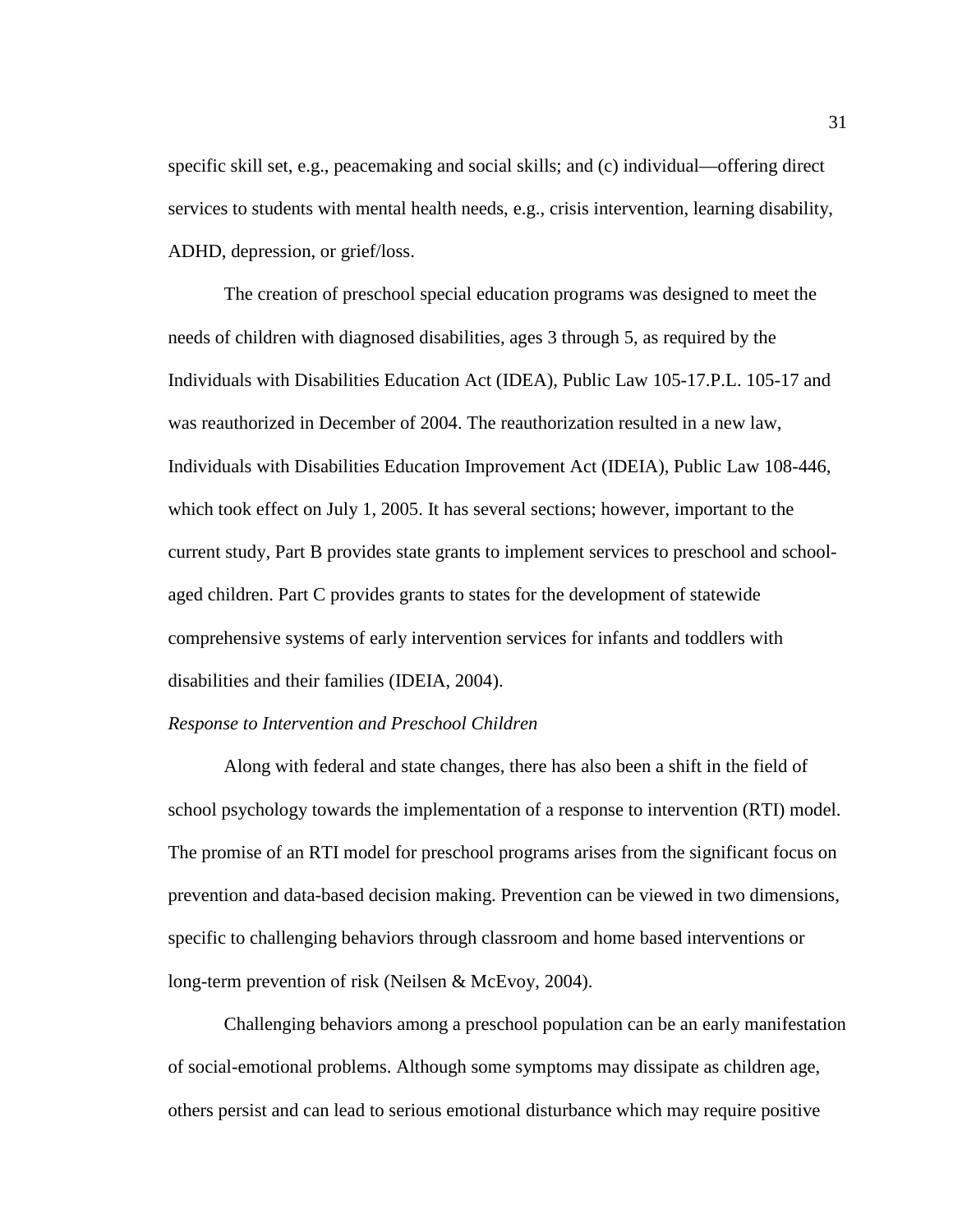behavior interventions and supports. The prevalence of behavioral challenges in preschool children is estimated from 7 to 25%, with higher incidence within at-risk populations (Feil, Walker, Severson, & Ball, 2000; Qi & Kaiser, 2003). Challenging behaviors are often targeted within an RTI model and may refer to unsuitable, alarming, disturbing, or destructive behaviors that may be described as situational or episodic.

The primary techniques for RTI within a preschool population include applied behavior analysis and positive behavior support (Johnston, Foxx, Jacobson, Green, & Mulick, 2006). Applied behavior analysis imparts the foundation for change and implementation of valid individual and group interventions that expands a service delivery model (Baer, Wolf, & Risley, 1987). In addition, RTI integrates the cumulative intervention history of a child as a piece of evaluation data and allows for identification and service delivery decision making prior to psychiatric diagnosis or special education classification (Gresham, 1991, 2005).

As part of RTI goals, screening for social competence in preschool children will likely be comprehensive and related to instruction, curriculum, and screening methods (Brown, Odom, & Conroy, 2001). In addressing the challenging behaviors of preschool children, a review of functional records, problem-solving interviews, direct assessments of environmental variables and behaviors, teacher and parent reports, and intervention trials, provide a foundation of exploration (Barnett, Bell, & Carey, 1999). If challenging behaviors continue during prevention efforts, environment and contextual variables are evaluated in greater detail (Stichter & Conroy, 2005).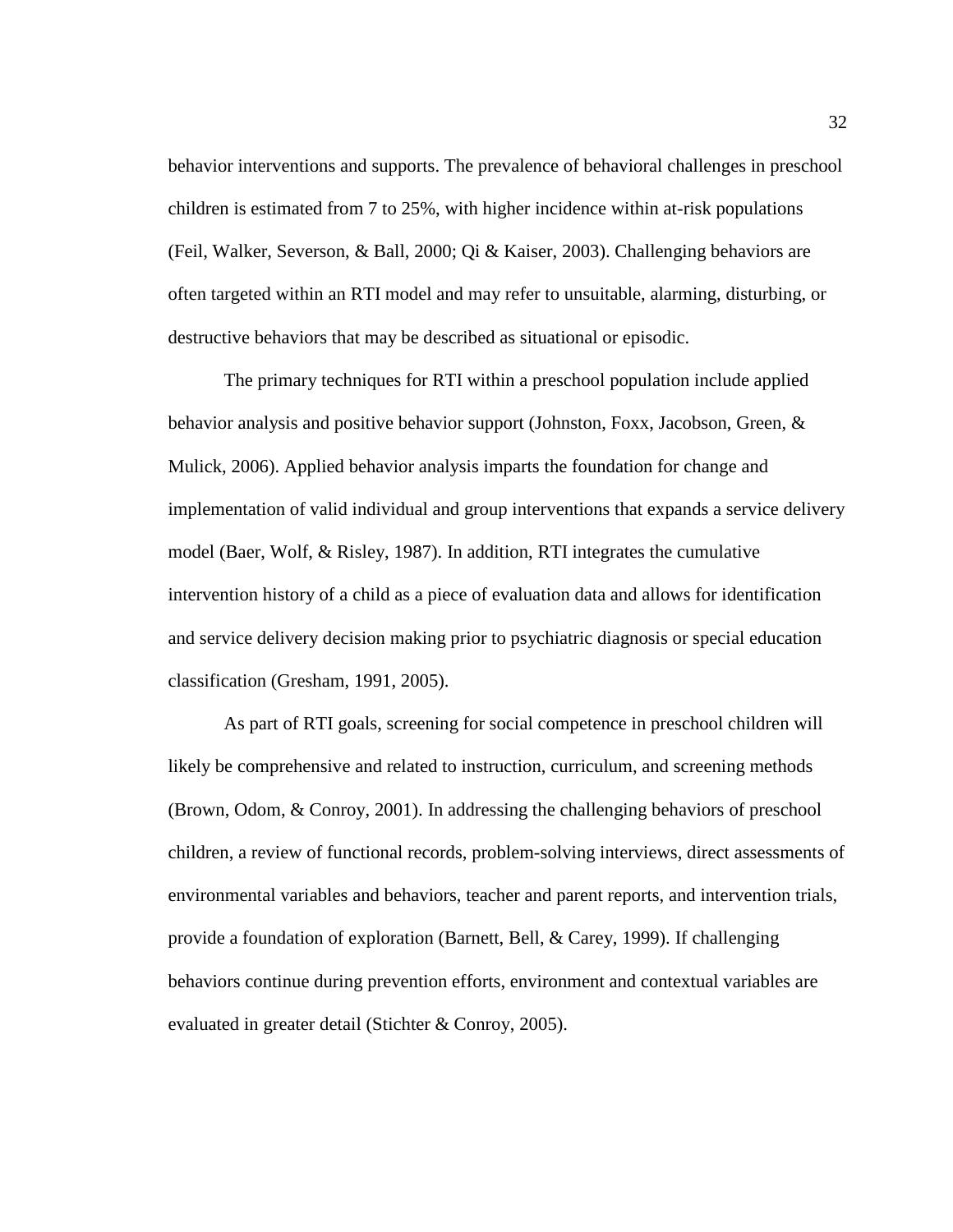### *Evidence-Based Assessment*

In order for RTI to be effective, intervention must be evidence-based and subscribe to best practices. Furthermore, there is an accumulation of evidence-based practices in the field of psychology; however, there is a lag in the dissemination and incorporation of evidence-based interventions (EBI) into clinical practice (Tolan & Dodge, 2005). Thus, an important step toward improving the effectiveness of services involves integrating specific evidence into the development, communication, and implementation of interventions. The use of evidenced-based practices allows children and families the ability to make an informed choice about their provider and services they receive. It also allows clinicians and educators an opportunity for professional development and improved outcomes to treatment.

In accord with evidence-based practices is the principle that innovations assist in the development of new interventions and recognition of promising clinical and educational practices. The underlying goals of EBI also include the implementation of evidence-based processes which are seen within an individualized, wraparound approach to service delivery utilized in many communities and mental health facilities (Chorpita, 2003; Friedman, 2003 as cited in Weisz, Sandler, Durlak, & Anton, 2005).

#### *Role of School Psychologists*

The role of school psychologists includes assisting children to gain academic, social, and behavioral competency through direct, appropriate interventions as well as collaboration with educators, families and other professionals to develop a strong home/school connection (NASP, 2006). School psychologists conduct their work in individual and group settings and develop teacher and parent trainings on effective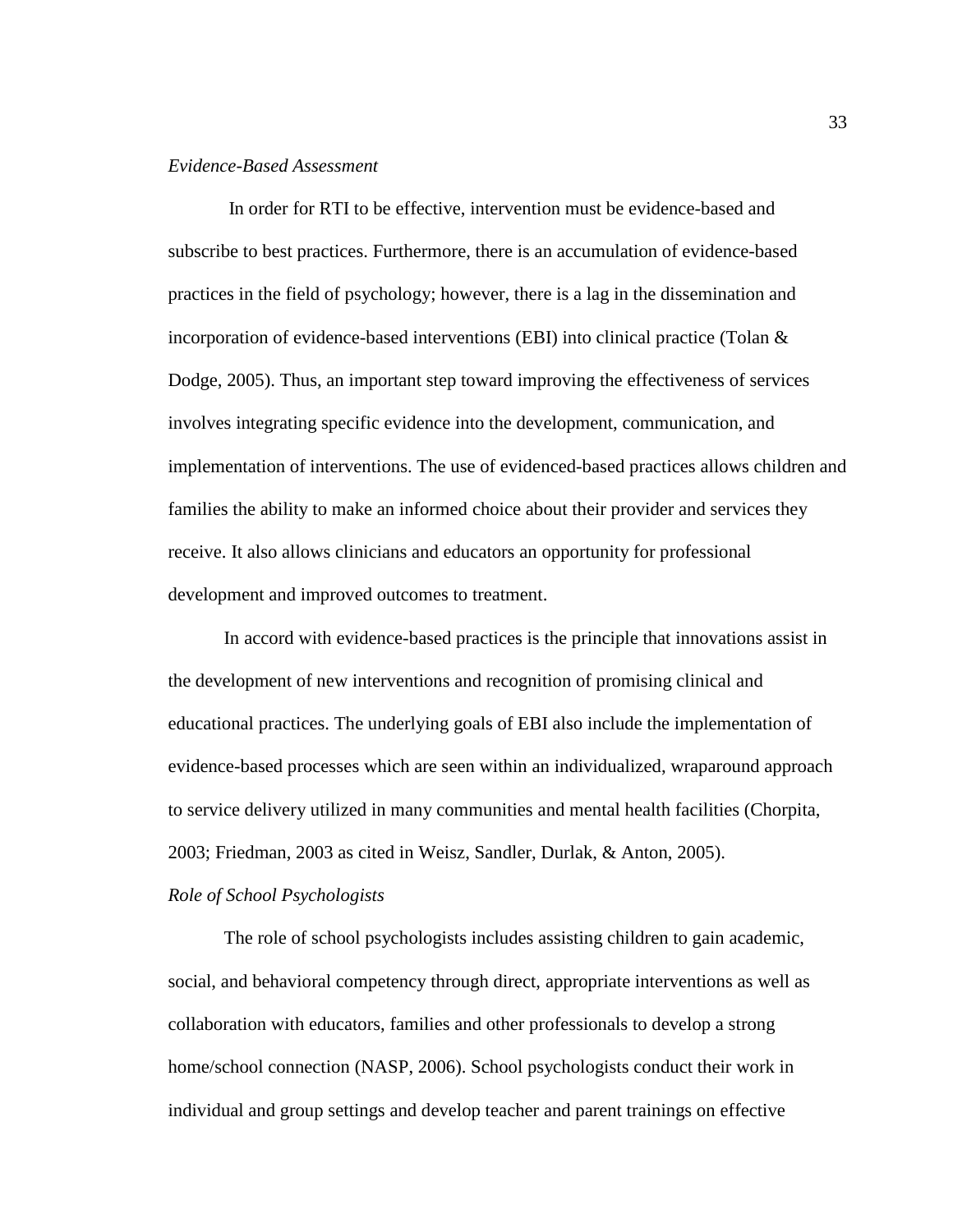prevention and intervention strategies to manage behavior in the home, school, and community settings (NASP). Currently, the role of a school psychologist has also expanded to accommodate revisions in federal, state, and local policies and the implementation of those practices with children, families, and educators.

The concept of school readiness has received increased attention from schools, parents, teachers, and policy makers as part of revisions to federal and state laws. School psychologists have the opportunity to expand their role by forming a communication system, in which the school psychologist acts as the liaison between preschool and kindergarten teachers, and by assisting preschools in the creation and interpretation of a uniform developmental rating system for reporting children's strengths and weaknesses to families and school personnel (Carlton & Winsler, 1999).

The role of school psychologists also encompasses the title of mental health professionals who help children and youth overcome barriers to success in all aspects of life. School psychologists have also been presented the task and opportunity to bridge the gap between research and practice. As mentioned by Abrams, Flood, and Phelps (2006), school psychologists are a "natural bridge" (p. 499) between school, families, and medical personnel. The opportunity and need to incorporate mental health services along with early childhood prevention and intervention is vital to addressing the crises that children, schools, and families are presently facing.

#### Current Study

Given the congruence between school psychology's implementation of RTI and mental health's evidence-based assessment and intervention, program evaluations must be conducted in order to determine the response and effectiveness of current interventions for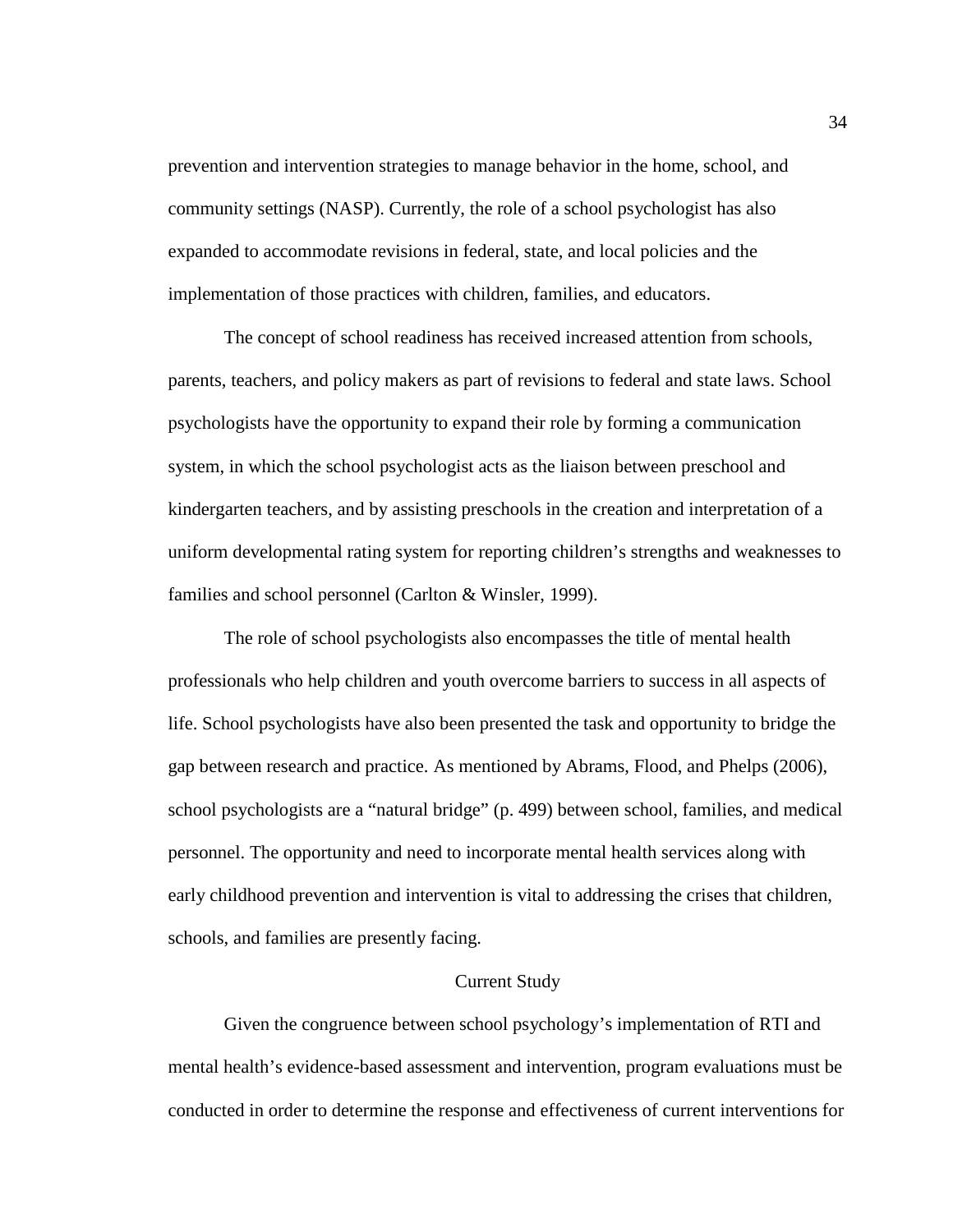a preschool population. Head Start has implemented program evaluations such as FACES, although there is a lag in mental health professions replicating similar outcome-based procedures.

The effectiveness of therapeutic playgroup programs for preschool aged children with mental health needs has not been explored extensively in the literature. Furthermore, research provides information on preschool assessment but fails to offer substantial knowledge for best practices in preschool program development and linkage to evidencebased practices (Tolan & Dodge, 2005). The connection between science and practice has been characterized as a four-stage process, including basic research, efficacy research, effectiveness research and dissemination activities (Dodge, 2001; National Advisory Mental Health Council Workgroup on Child and Adolescent Mental Health Intervention Development and Deployment, 2001). This current study explores the effectiveness of interventions within a developmental preschool model, incorporating play therapy and coping skills to meet the mental health needs of preschool children.

For the purposes of the current study, research was designed to evaluate the effectiveness of the Therapeutic Playgroup program in regard to child outcome measures and the feasibility and acceptability of interventions provided within this program. This program evaluation was innovative since the goals of the Therapeutic Playgroup program differ from a traditional preschool model (e.g., Head Start) in that they are evidence based interventions to address the mental health needs of preschool aged children. The first goal of this study was to identify the training needs of mental health professionals (e.g., therapeutic playgroup staff) relative to the treatment of preschool aged children who are identified as at risk due to abuse, neglect, violence, and possible mental disorders. This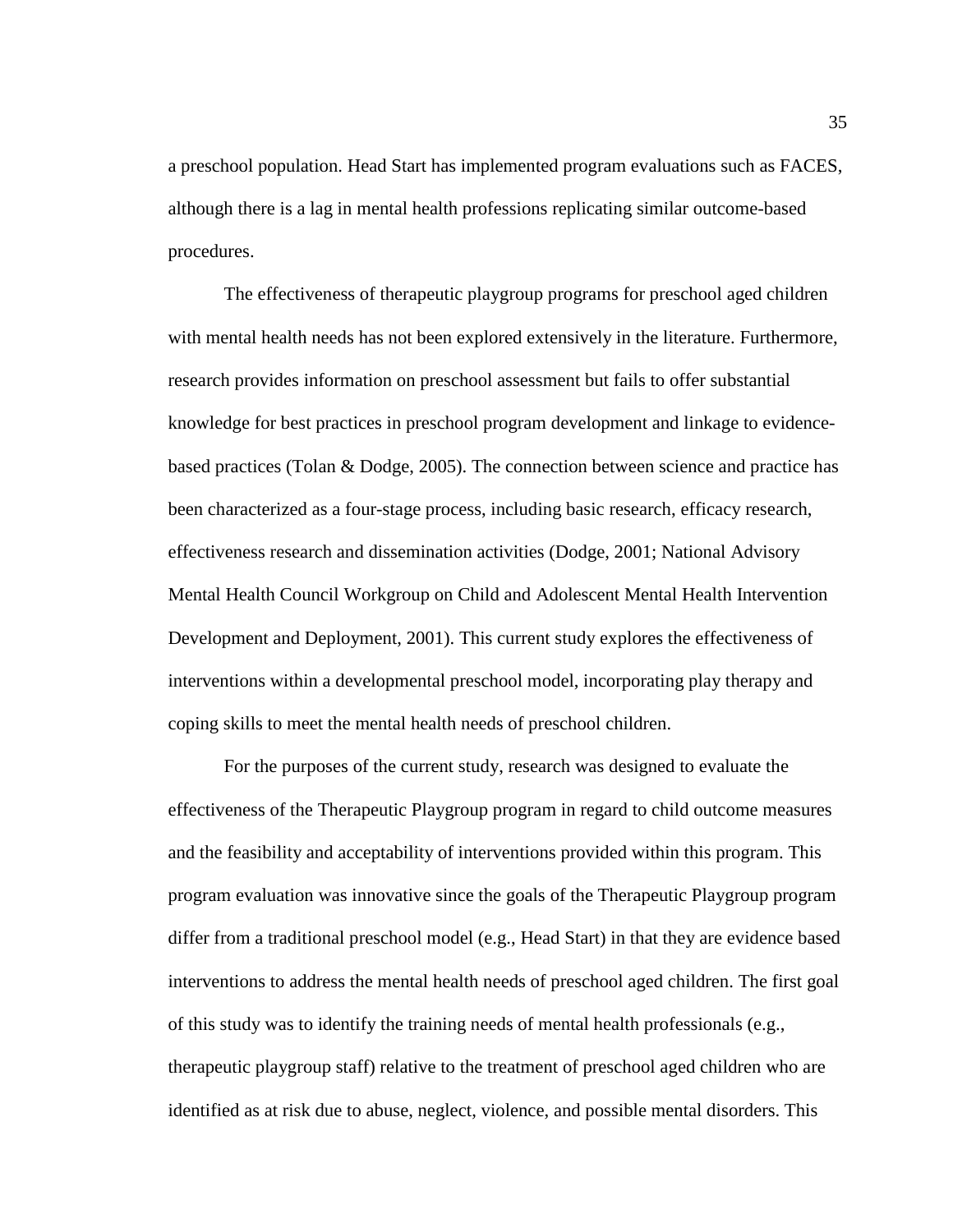study explored teachers' perceptions of self-efficacy through semi-structured interviews and a focus group session. This piece also assisted in evaluating whether the current playgroup program met the identified goals as suggested by school readiness domains and the mental health delivery system.

The second goal of this study was to evaluate the treatment needs and outcomebased measures to determine the effectiveness of program interventions for the preschool aged children with mental health needs enrolled in the Therapeutic Playgroup program. In this study qualitative data-gathering and analysis methods were utilized. Data collected included teachers' descriptive statements regarding children's behavior within the playgroup program. Data was collected including children's diagnoses, treatment plans, weekly treatment reviews, and 90-day assessments.

Treatment plans included definitions of objective and measurable behaviors as well as estimates of their frequency and severity. Specific goals, objectives, and interventions provided information regarding the intervention needs of each child (i.e., coping skills, social skills). Weekly treatment reviews and the child's 90-day assessment documented teachers' accounts of interventions provided during the playgroup session and each child's response to intervention. Treatment plans, goals, objectives, and interventions as well as treatment notes and progress reviews are encapsulated utilizing a specific, measurable, achievable, reasonable, time-specific (SMART) approach (Raia, 2008). An Electronic Medical Record (EMR) as well as paper chart system provided documentation and measurement of treatment progress for children receiving mental health services and allowed for a continuum of services to occur. The EMR provided quick access to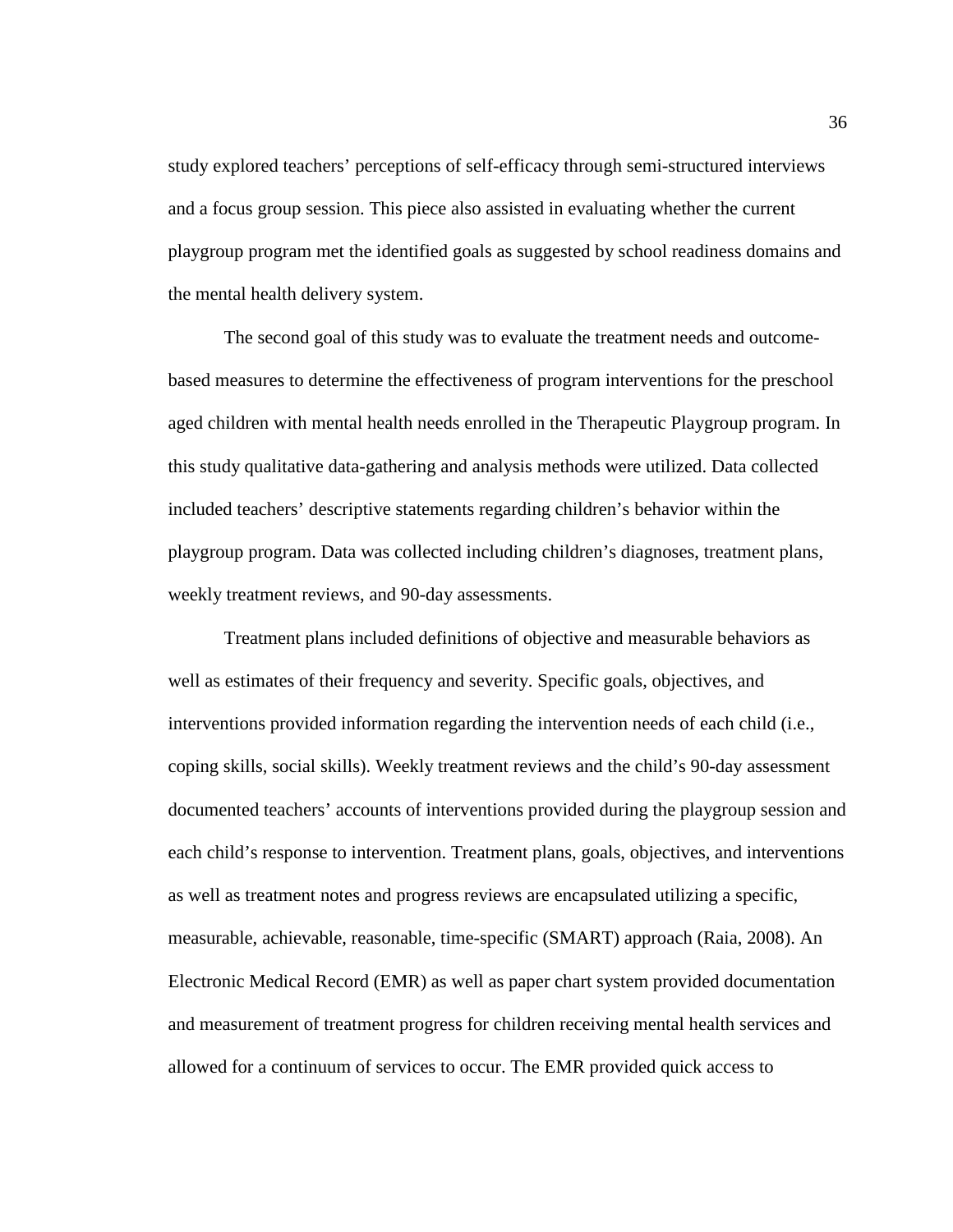comprehensive mental health data to increase communication between providers, referral sources, and outside agencies.

The third goal of the current study was to examine the perceptions of caregivers whose children participate in the Therapeutic Playgroup program on their children's treatment needs, how the program met these concerns, knowledge about program goals and treatment plan components, communication strengths and barriers, and effectiveness of monthly parent meetings. Caregivers were defined as parents, guardians, foster parents, or relatives. In the current study, individual interviews were conducted with playgroup teachers and caregivers, as well as an additional focus group with the playgroup teachers during a specified time frame of services provided (September 2007 to May 2009). The following research questions were investigated:

- 1. What is the impact of children's participation in the Therapeutic Playgroup program on their identified treatment and behavioral needs? (adapted from the National Center of Educational Outcomes (NCEO) model [Ysseldyke & Thurlow, 1993])
	- a. Percentage of children who deal appropriately with frustration.
	- b. Percentage of children who express feelings and needs in socially acceptable ways.
	- c. Percentage of children whose behavior reflects an appropriate degree of social control and responsibility.
	- d. Percentage of children whose behavior reflects knowledge and acceptance of the consequences of behavior.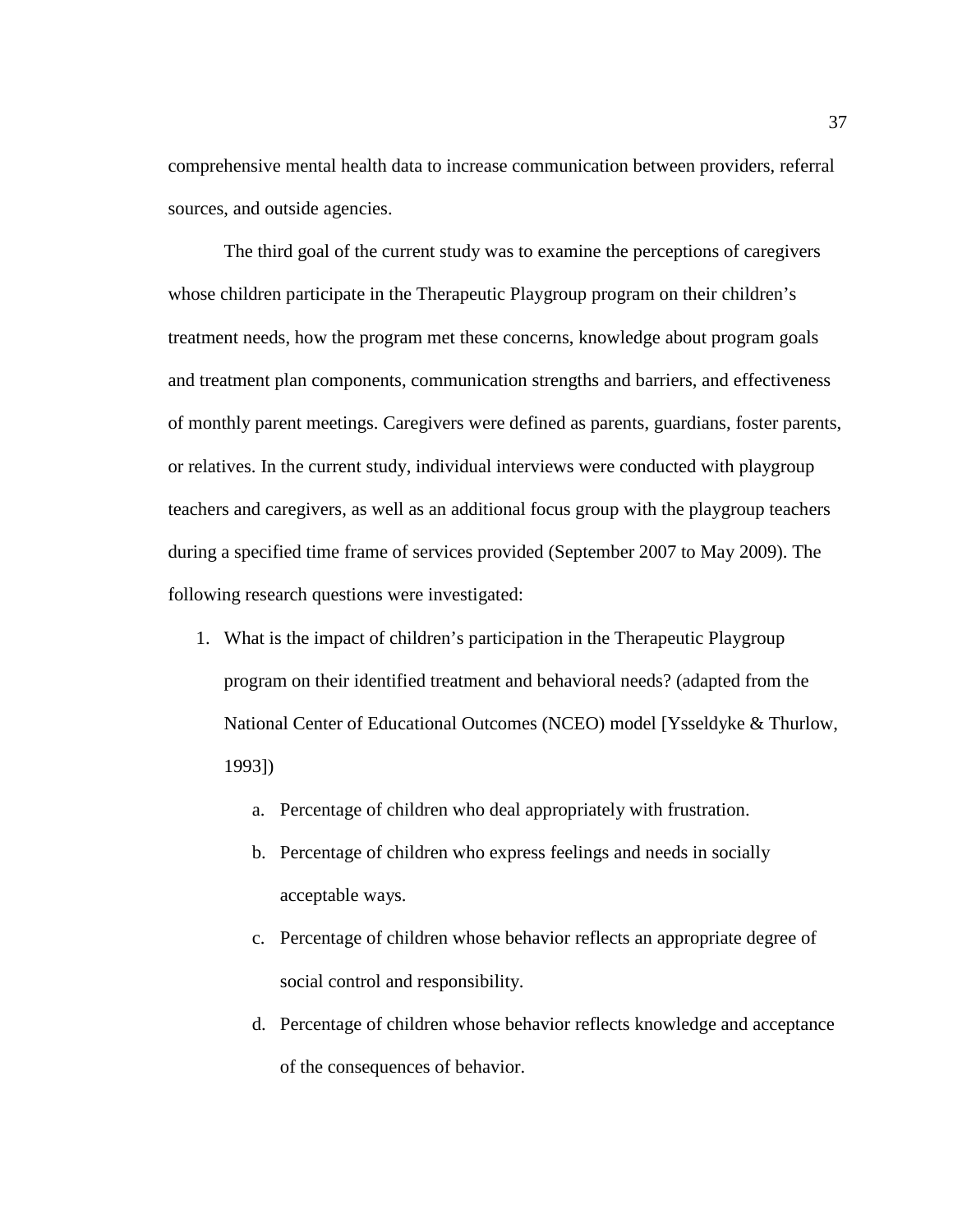- e. Percentage of children who have developed at least one positive coping strategy.
- f. Percentage of children who engage in positive relationships with same-age peers and adults.
- g. Percentage of children who comply with group rules and routine.
- 2. What are the perceptions of mental health providers (e.g., therapeutic playgroup staff) regarding their self-efficacy?
	- a. How do they view their role?
	- b. What behaviors and practices do they use to carry out their role?
	- c. What evidence is there that they inhabit this role efficiently and effectively?
	- d. What challenges are present that may require additional resources?
- 3. What are the perceptions of caregivers regarding the effectiveness of the program on behavior change in preschool aged children?
	- a. What was the identified need for their child?
	- b. How did the playgroup program meet that need?
	- c. Did the change generalize to home and community settings?
- 4. What are the perceptions of caregivers regarding the effectiveness of the

Therapeutic Playgroup program's communication, home support, and monthly parent meetings?

- a. Do caregivers perceive having a "voice" in treatment planning and evaluation?
- b. Do caregivers perceive having knowledge about their child's goals?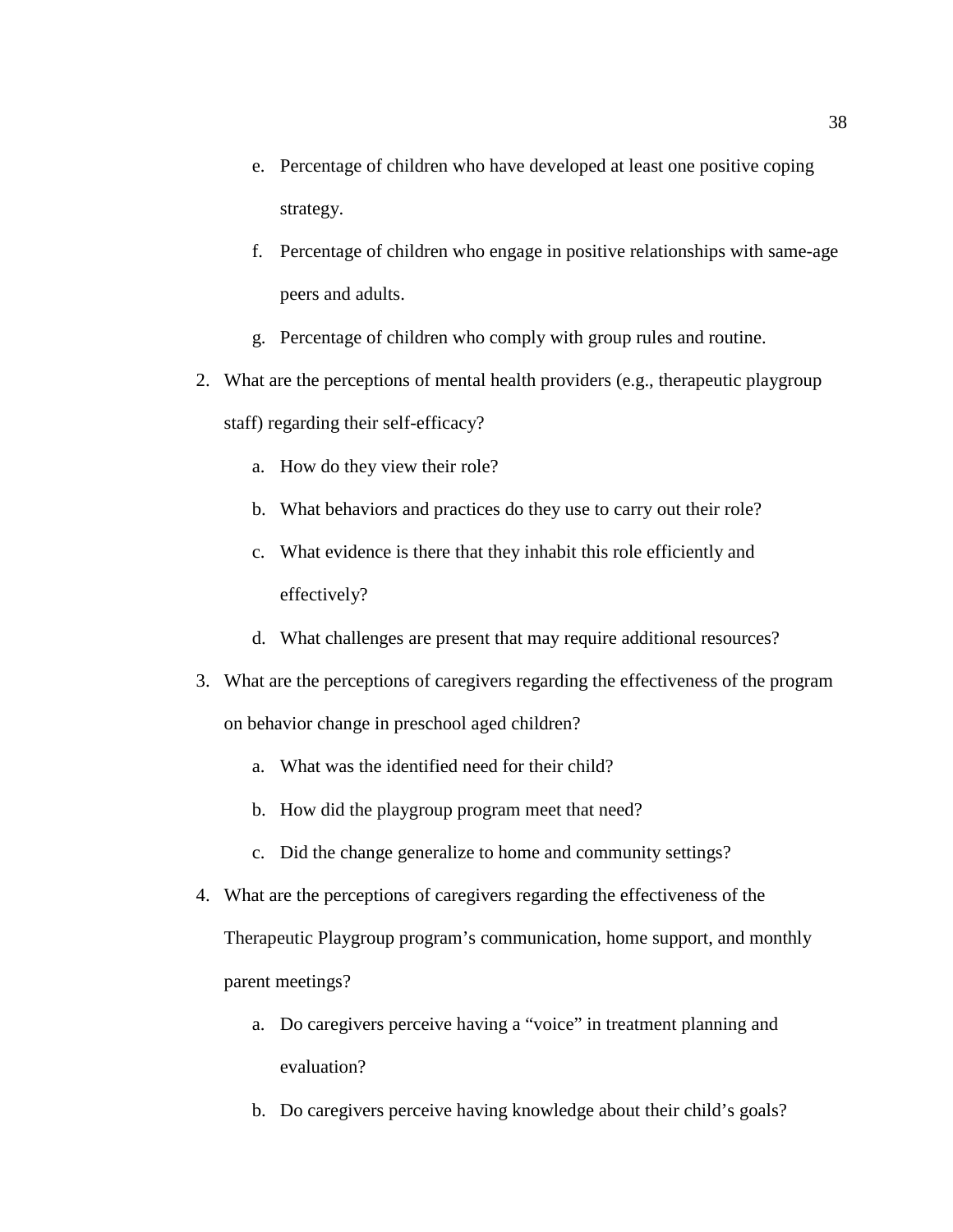- c. How do caregivers perceive information provided, who provides information, and is the information provided positive as well as concerns?
- d. How do caregivers view the impact of monthly parent meetings and trainings?
- e. How do caregivers view the effectiveness of additional services such as therapy, case management and medication management?
- f. What changes or concerns do caregivers have?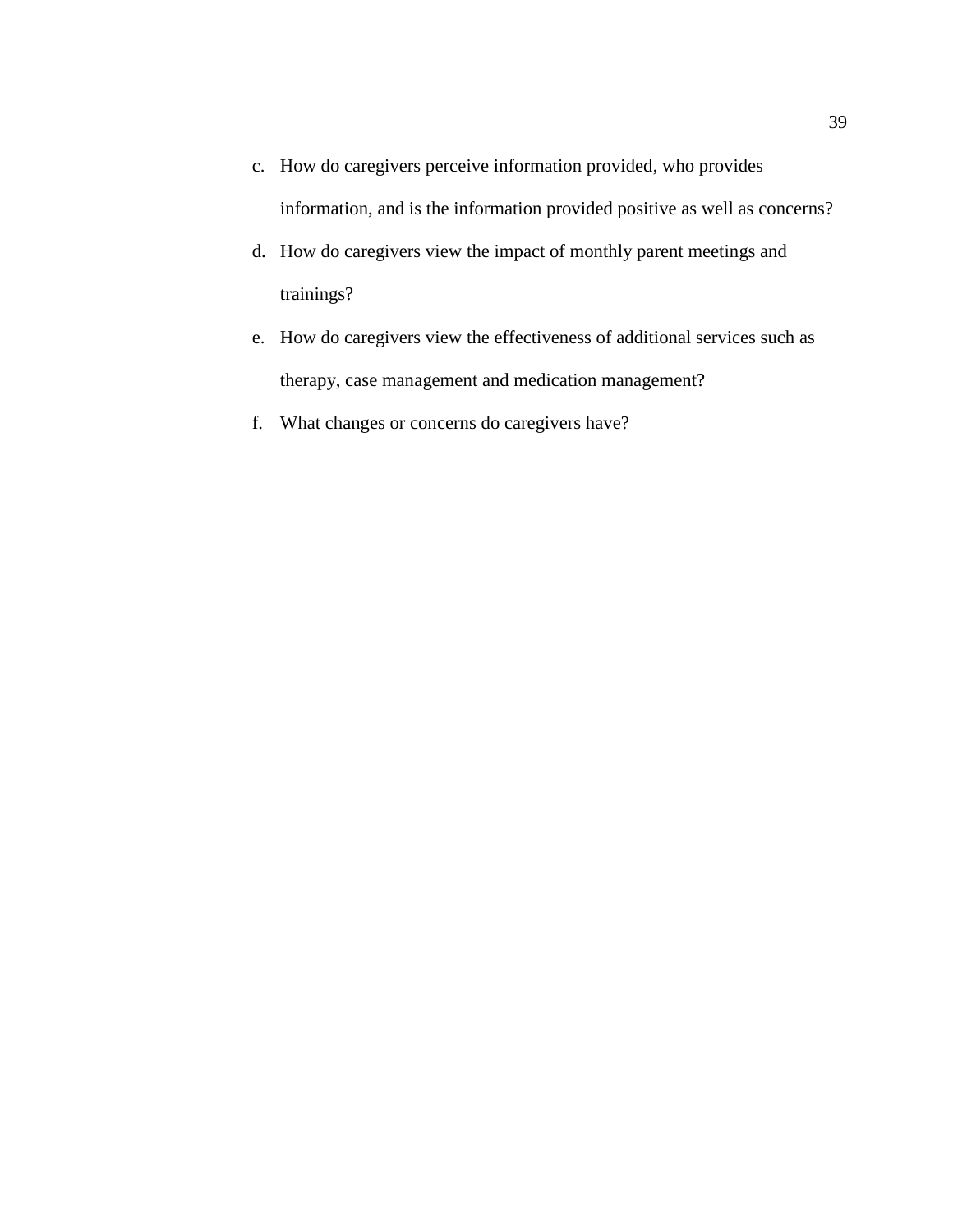# CHAPTER 2

#### **METHOD**

#### Research Setting

All of the participants in this study interacted in the context of the Therapeutic Playgroup program. This program is designed to serve three-to five-year-old children who have social, emotional, or behavioral problems. These behaviors may include but are not limited to: inattention or difficulty following directions; poor social interaction with peers; exhibition of destructive behaviors toward themselves, other people, or objects; emotional disturbance over minor incidents; difficulty expressing ideas and feelings verbally; and functioning below expectation for age or development. Children enrolled in this program may have also experienced abuse, neglect, violence, or removal from the home.

Children attend the Therapeutic Playgroup program four days a week for three hours per day. The children are placed into groups based on age into three classrooms: 3 year olds, 4-year-olds, and 5-year olds. Approximately 60 children participate in the program for a duration of six months or more. Group rules and routines provide a consistent structure for helping children understand limits and verbal and visual cues. A core curriculum based on child development principles (e.g., school readiness indicators), individual child treatment needs, and play therapy and coping skills interventions are implemented. Specifically, lesson plans utilize structured activities on a daily basis which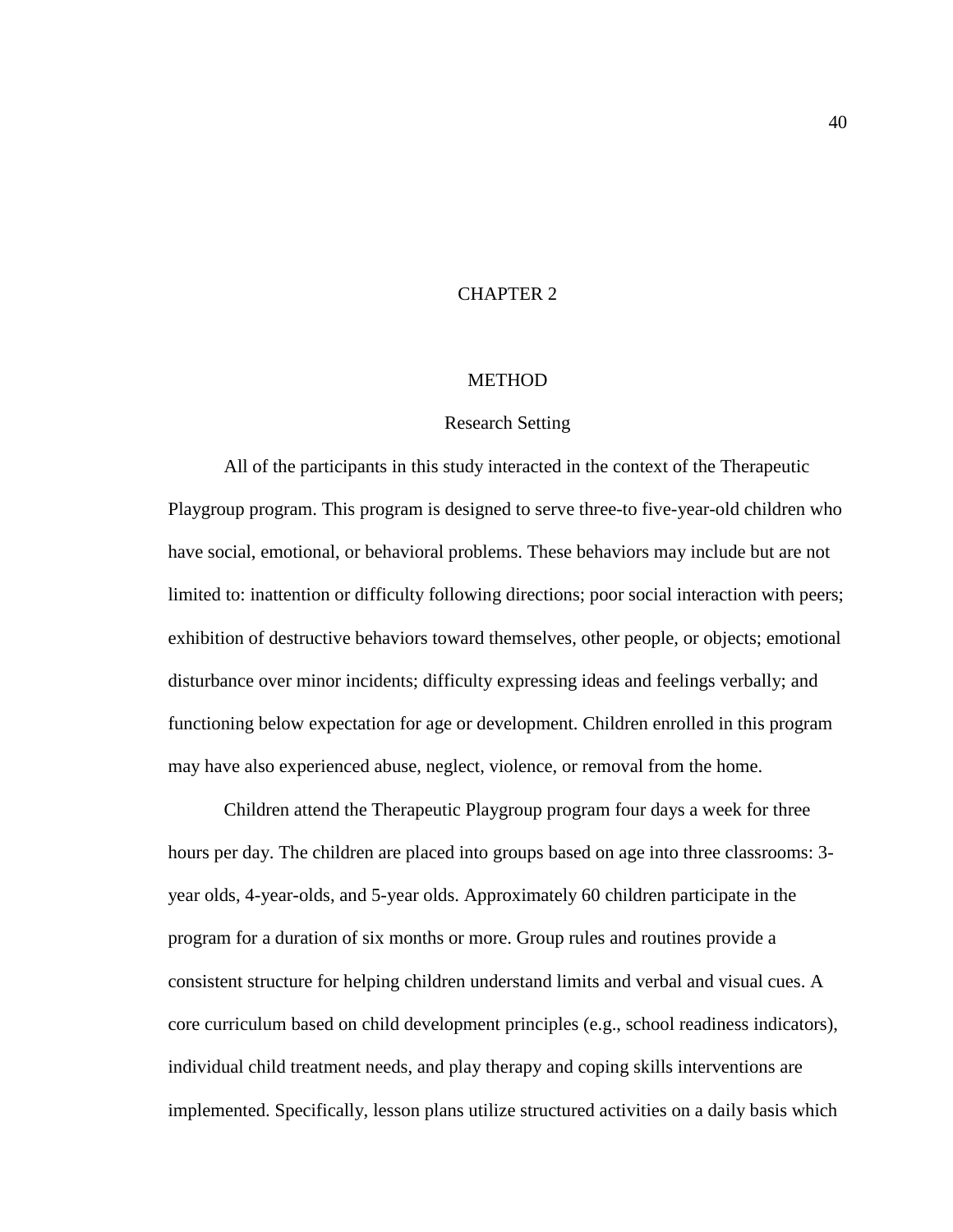include gross motor activities such as free play or structured physical exercise, cognitive development such as solving puzzles, development of language such as reading and letter identification, nondirective play, and relaxation therapy. Additional services provided may include clinical assessment and developmental screening, transportation, speech therapy as needed, parent meetings and outings, individual and family therapy, case management, home visits, and referrals to community agencies (e.g., special education, Head Start).

The process of participation in the Therapeutic Playgroup program begins with an initial referral from outside community agencies (e.g., Department of Child Services [DCS], physicians, and other referral sources), or self (e.g., phone book or friends or family). The family and child are scheduled for an initial intake assessment with a mental health professional (e.g., licensed mental health counselor, therapist, social worker, or psychologist) where family background, developmental information, and data regarding social and emotional behavior are collected to formulate a clinical diagnostic impression (e.g., American Psychiatric Association Diagnostic Statistics Manual of Mental Health Disorders  $4^{th}$  Edition [DSM-IV], 1994) diagnoses on Axis I through Axis V and a treatment plan including problem statement(s), goal(s), objective(s), intervention(s), planned service(s), frequency and provider(s). At that time, the mental health professional may refer children to the Therapeutic Playgroup program if they are preschool aged (e.g., 3 to 5 years old of age and not attending elementary school) and exhibit impairment in daily functioning as a result of social skill deficits, behavioral or emotional problems, or communication or developmental delays.

Following this referral, playgroup staff assess the children and their families within the home context to gather additional assessment information and develop a Therapeutic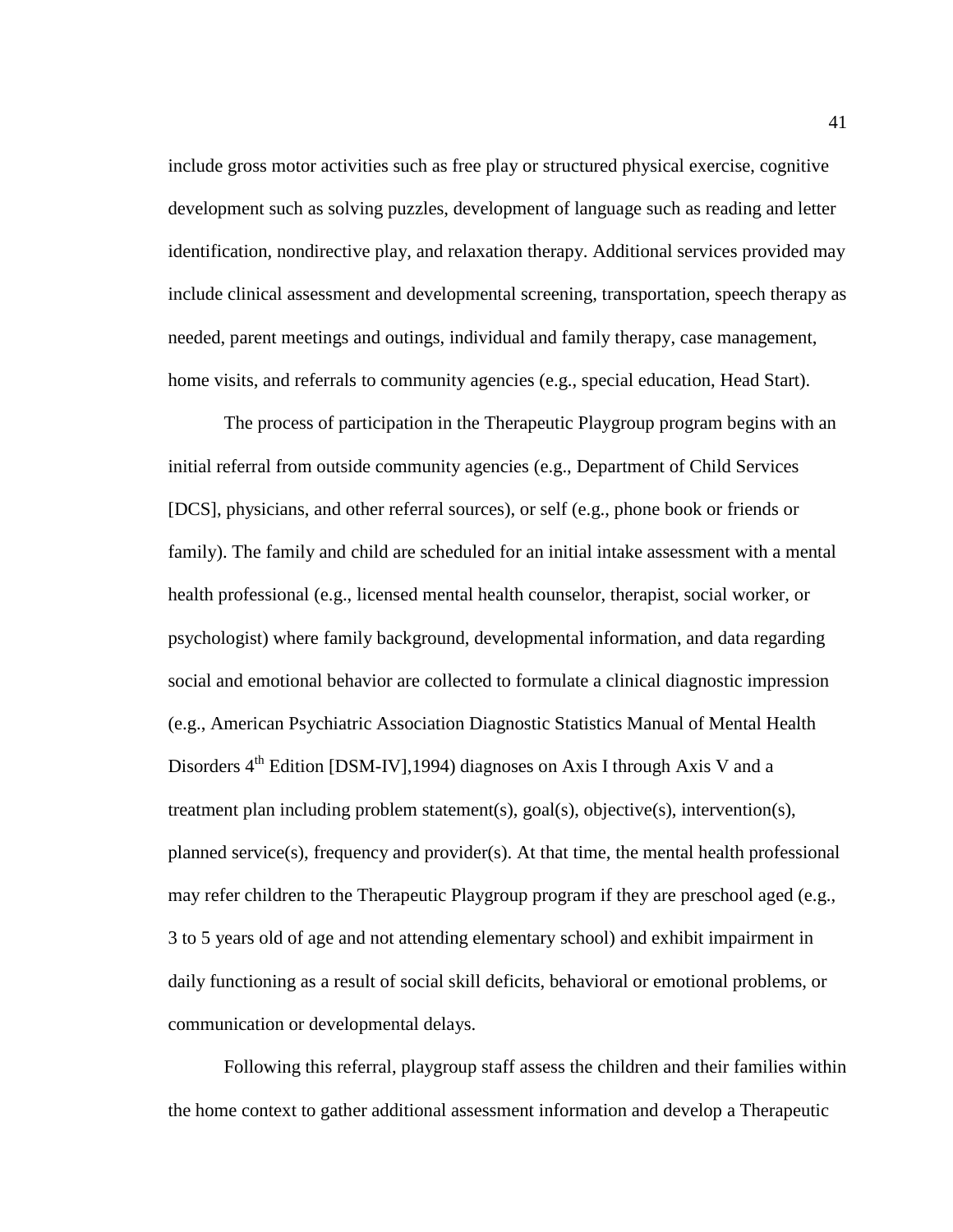Playgroup treatment plan. Children are then assigned to a morning or afternoon block of programming, depending on the scheduling needs of the family and other services the children may be receiving (e.g., Head Start, special education preschool, and daycare). Most children enrolled in this program receive services for a duration of more than 6 months, depending on their needs and progress towards treatment goals. Monthly parent meetings are also provided to assist parents in increasing communication and collaboration with playgroup staff, parenting skills training, observing and interacting with children within the classroom, and providing opportunities for social connections between families.

#### Participants

Participants will be mental health professionals who worked from September 2007 through May 2009 for a non-profit mental health center within a regional behavioral health system located in the Midwest. The mental health professionals were employed through the division of Child and Adolescent Services as playgroup teachers in a Therapeutic Playgroup program for preschool aged children who need assistance in managing negative emotions and behaviors. Approximately four playgroup teachers, defined as bachelor's level educators, participated in this study. Their experience within this specific program varied from four months to ten years. The teachers also had a background in early childhood or teacher education. This program was supervised by a Qualified Mental Health Professional (QMHP) who provided direct supervision and consultation to playgroup staff on programming, intervention, and assessment.

The principal investigator also served as a participant in this study through her roles as a moderator and analyst. The researcher was a therapist within this mental health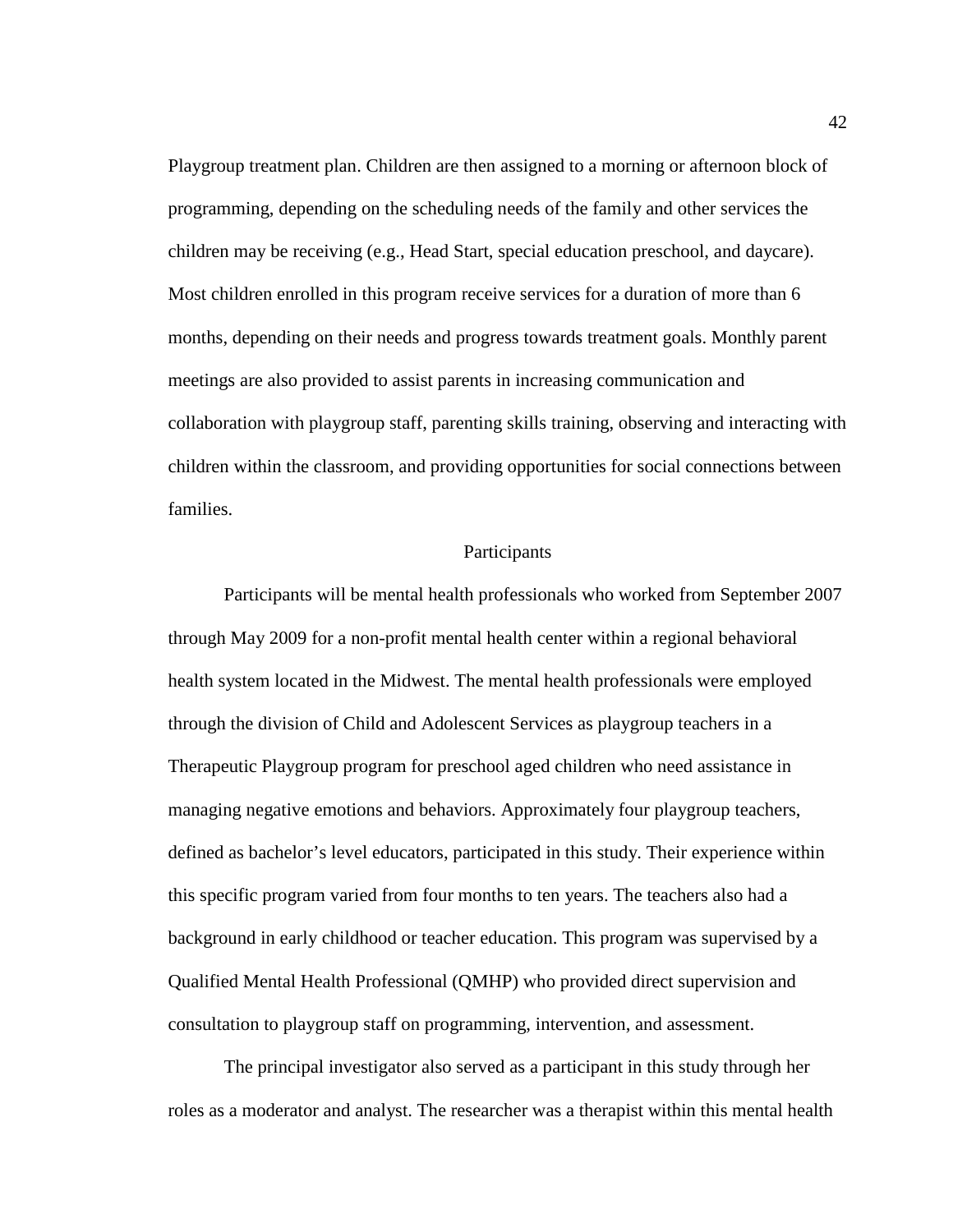facility, clinically supervising the Therapeutic Playgroup program as a qualified mental health provider (QMHP). The researcher had knowledge of all the playgroup teachers as well as had some degree of contact with the children and caregivers of this program on a formal or informal basis. The researcher used her previous experience working in this mental health facility for approximately three years, as well as expertise in school psychology to conduct a program evaluation on this specific playgroup program.

 A random sampling of a minimum of 20 caregivers whose children ages 3 to 5 years old were enrolled in the playgroup program from September 2007 to May 2009 were participants in this study. It was anticipated that the children will be majority (60%) male and of diverse ethnicities. Diagnoses among the children likely included diagnoses of Attention Deficit Hyperactivity Disorder (ADHD), Disruptive Behavior Disorder Not Otherwise Specified (NOS), Abuse or Neglect of a Child, Autism or other Pervasive Development Disorders, Adjustment Disorders, Depressive Disorders, Anxiety Disorder, or Reactive Attachment Disorder (APA, 1994). Children participated in either a morning or afternoon session of the Therapeutic Playgroup program during the period of time between September 2007 and May 2009.

#### Materials

#### *Demographic Questionnaire*

Demographic information regarding the age of the children and their caregivers, their gender, race and ethnicity, income status of the family, and length of time in the playgroup program (see Appendix A) were collected through two means: caregiver reports during the individual interviews, and EMR and paper charts. Additionally, demographic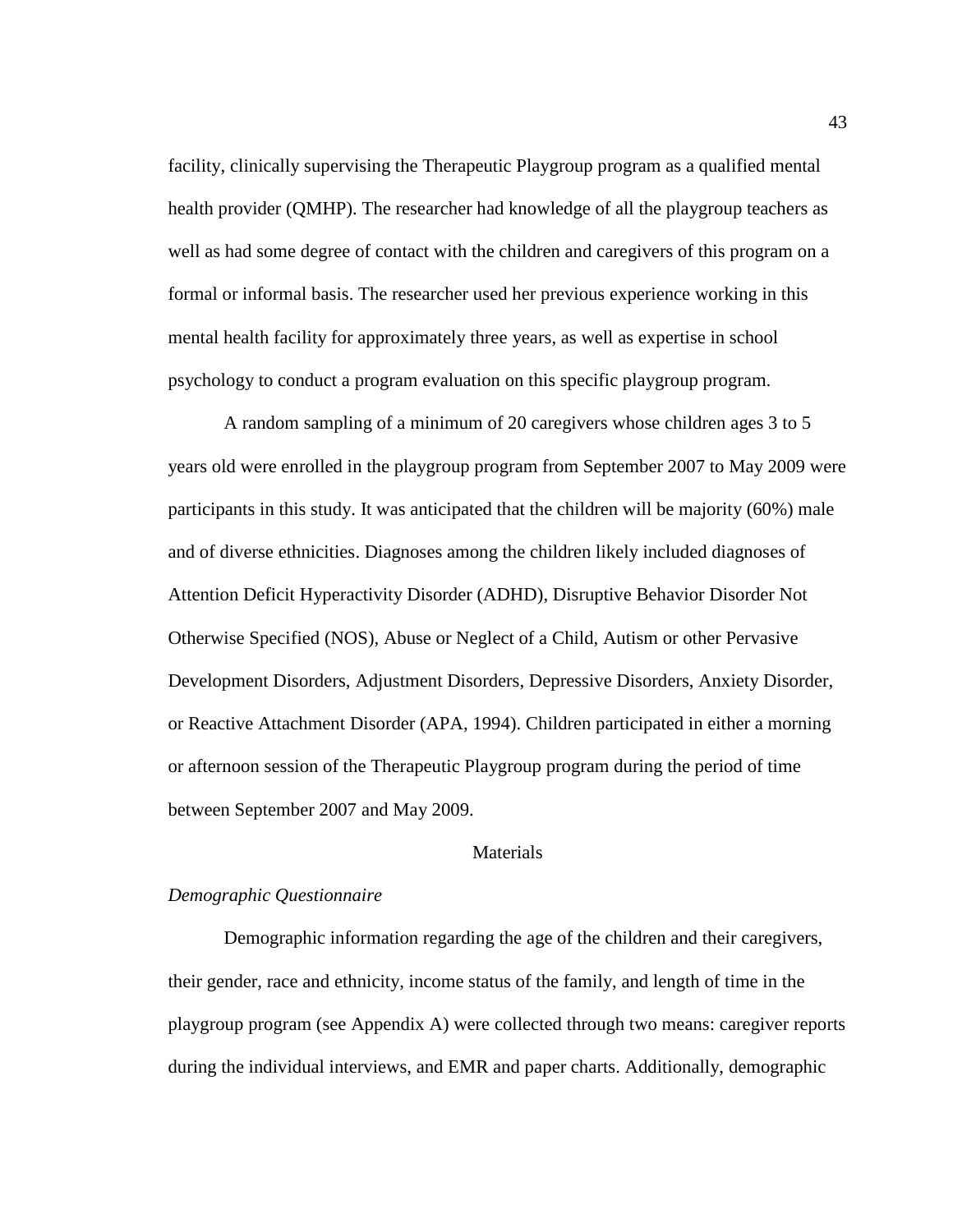information regarding age, race and ethnicity, gender, years of experience and degree will be obtained from playgroup teachers (see Appendix B).

## *EMR and Paper Charts*

From September 2007 through May 2009, a sample of 20 caregivers whose children received playgroup services over a period of no less than three months were identified. Weekly descriptive statements of children's response to intervention were recorded by playgroup teachers within the EMR system. These descriptive statements constituted one source of information about the child outcomes. Weekly staff notes from this term review children's responses to intervention and address teachers' plans for addressing additional treatment needs. A second source of information about the child outcomes and the teachers' goals came from analyses of children's treatment plans (why the children entered treatment, goals, and objectives) and responses to intervention that were provided in 90-day reviews completed by playgroup teachers and treatment staff. *Playgroup Teacher Interviews and Focus Group Questions* 

Another source of information on child outcomes, teachers' goals, and outcomes, and program outcomes was generated from individual interviews and a focus group with playgroup teachers. The interview schedule for playgroup teachers followed a semischeduled, open-ended format with Likert-scale follow up questions (see Appendix C). Additionally, a semi-scheduled, open-ended interview schedule was utilized for a followup focus group with playgroup staff (see Appendix D).

#### *Caregiver Interview Questions*

In order to examine the caregiver role in the playgroup program, effectiveness of parent meetings and overall child change, individual interviews were conducted with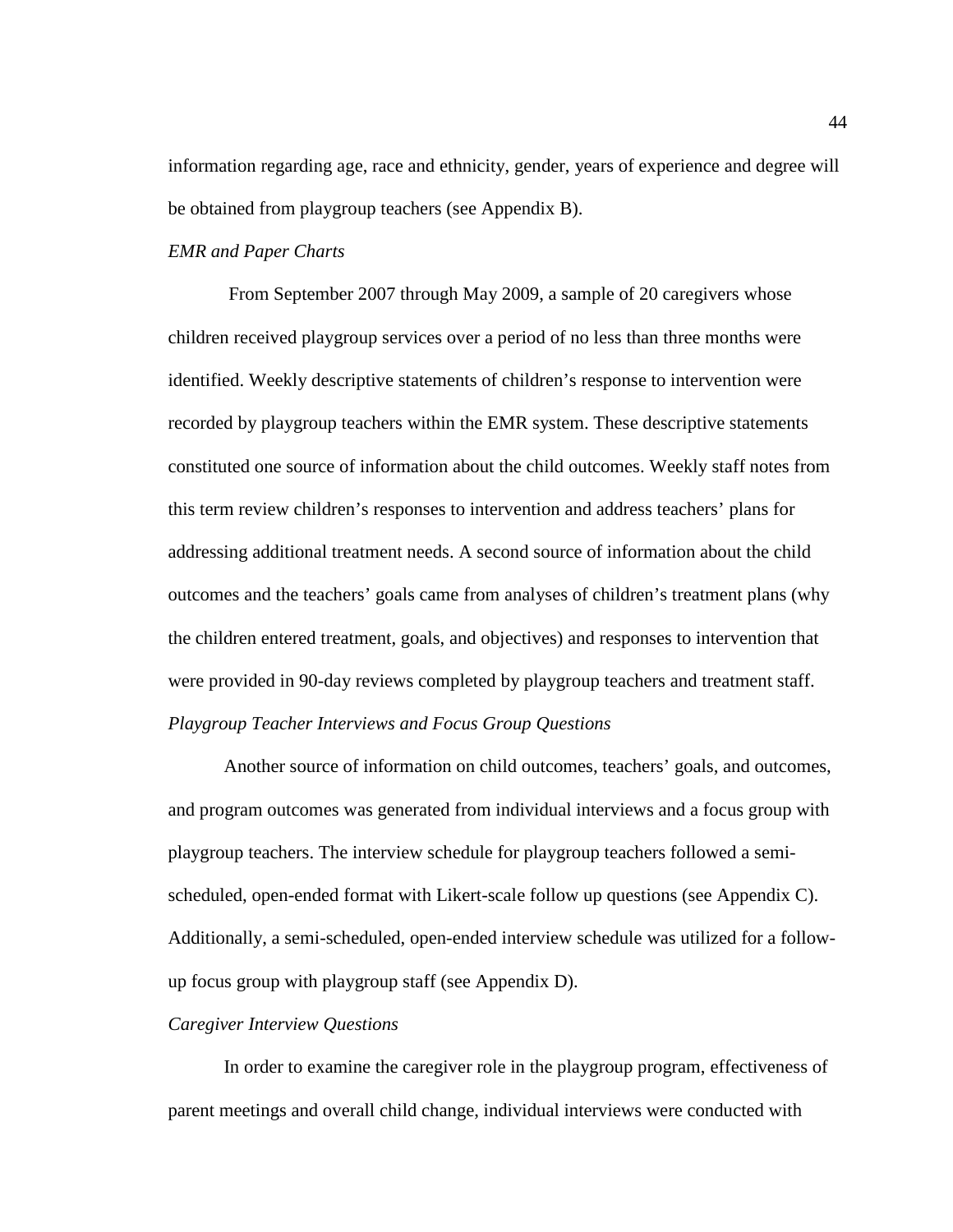selected caregivers. The interview schedule for caregivers followed a semi-scheduled, open-ended format with Likert-scale follow up questions (see Appendix E).

## Research Design

## *Types of Program Evaluation*

Program evaluations can include formal or informal methods and can be identified as formative or summative. A formative evaluation is useful in making program adjustments, such as exploring a program's strengths and weaknesses and determines overall success, failure, or needed improvements. A summative evaluation is useful in judging the worth of a program, typically at the end of the program's activities. Program evaluations can also be internal or external. An internal evaluation, which is reflected in the current study, are those conducted by employees of the program being examined, while external evaluations are conducted by individuals independent of the program under study.

The dominant approach to evaluation in the last century has been objectivesoriented. This approach determines how well the purpose of the program (objective) was met based on evidence collected. The basic purpose of this methodological design is to determine how well a program functions and to alter the program if a discrepancy is found between proposed outcomes and measured outcomes.

The current study utilized the Tylerian Evaluation Model, which was developed in the 1930's as a model to collect evidence on whether program objectives are accomplished. There are seven steps to evaluation as proposed by Tyler (1969). First, broad goals and objectives of the program being evaluated should be developed. For this study, the broad goals are gathered from existing literature and materials provided by the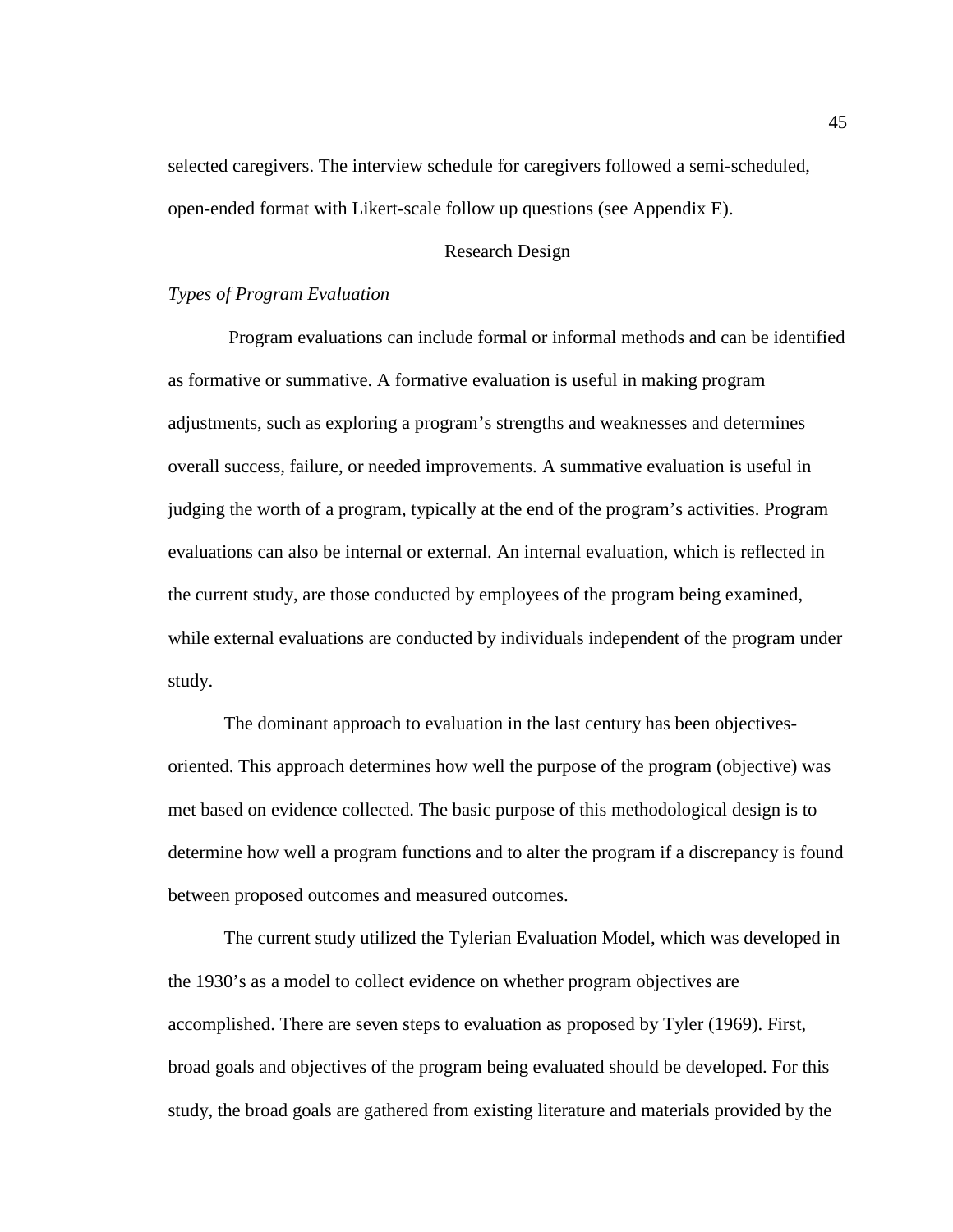playgroup such as handouts and brochures. The second step requires classifying these program objectives or goals; for example, a program for preschool aged children would encompass school readiness skills such as motor skill development, literacy, and concepts. However, additionally this specific program had social-emotional domains in order to meet the mental health needs of children and families as its primary focus.

Third, the Tylerian approach proposes that objectives be operationalized in behavioral terms. This fits nicely into the current design and data collection for this program due to the use of "common language" and treatment planning and evaluation processes which utilize specific, measurable, achievable, and time-specific (SMART [Raia, 2008]) terms to describe children's behavior and progress. The next step in the evaluation is to identify situations in which objectives are accomplished. For example, behaviors were measured within the classroom setting through teachers' reports and student records, as well as observation in the home and community settings as provided through caregivers' and teachers' reports. The fifth step is development of techniques to measure the achievement of objectives. For this program evaluation, measurement of objectives (e.g., behavior change) was conducted through weekly and 90-day reviews which include descriptive behavior statements that provide comparison and measurement (where the child was and where the child is currently). Playgroup staff and caregivers also provided information through individual interviews and rating scales developed by this researcher.

The last two steps focus on comparison of how well the objectives are met as defined by behavioral need. For example, if a child's symptoms include aggressive behaviors, did the program measure the reduction of those negative symptoms and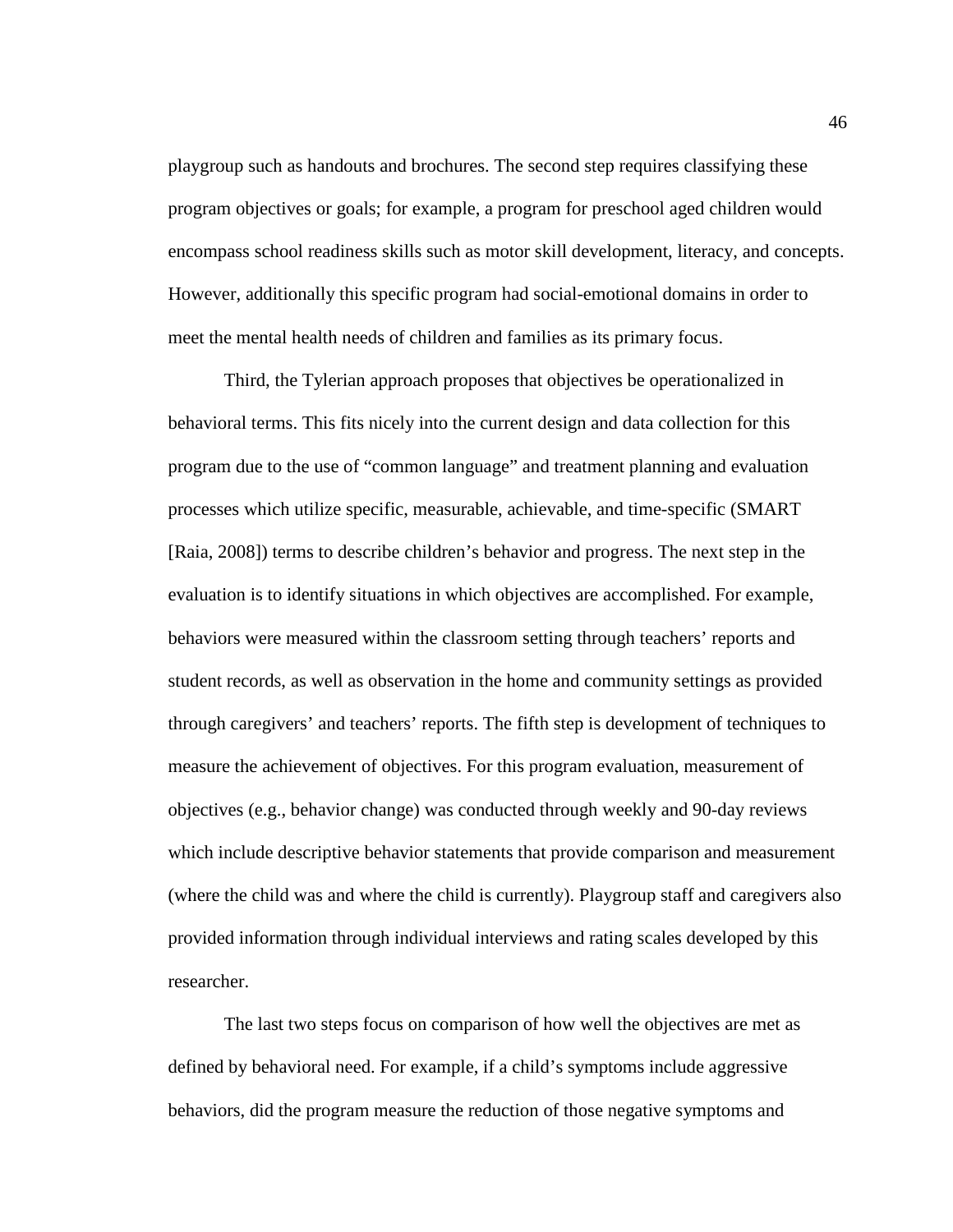targeting interventions aimed at building pro-social replacement behaviors (e.g., turn taking, sharing, and verbalizations)? Lastly, the data are compared with the goals that were previously identified for the program. This step provides concrete information on how well the program is functioning in terms of stated goals and objectives.

#### *Qualitative Design*

This study used qualitative methods focused on personal experience (Clandinin & Connelly, 1994). These methods were chosen based on availability of past records, opportunity for future data collection, as well as the current program evaluation goals of the study. The methods used for the study of personal experience are focused in four directions: inward, outward, backward, and forward (Clandinin & Connelly). The personal experiences being measured included those of the children, the playgroup staff, the caregivers, and the participant-observing researcher. Inward focus is meant to explore the internal conditions of feelings, hopes, and aesthetic reactions from participations. How do the teachers view their work with this population, feelings of success and concerns? The outward direction is meant to describe the existential condition, that is, the environment (e.g., setting). For example, how do the teachers describe the creation of their classrooms and curriculum? The summative evaluation piece aims to provide a historical view (backward) of where the program has been and where it is going (forward). One way to illustrate this is determining the success of the program in addressing children's mental health needs, change in children's behaviors, meeting overall program goals, and needs for future change based on this evaluation.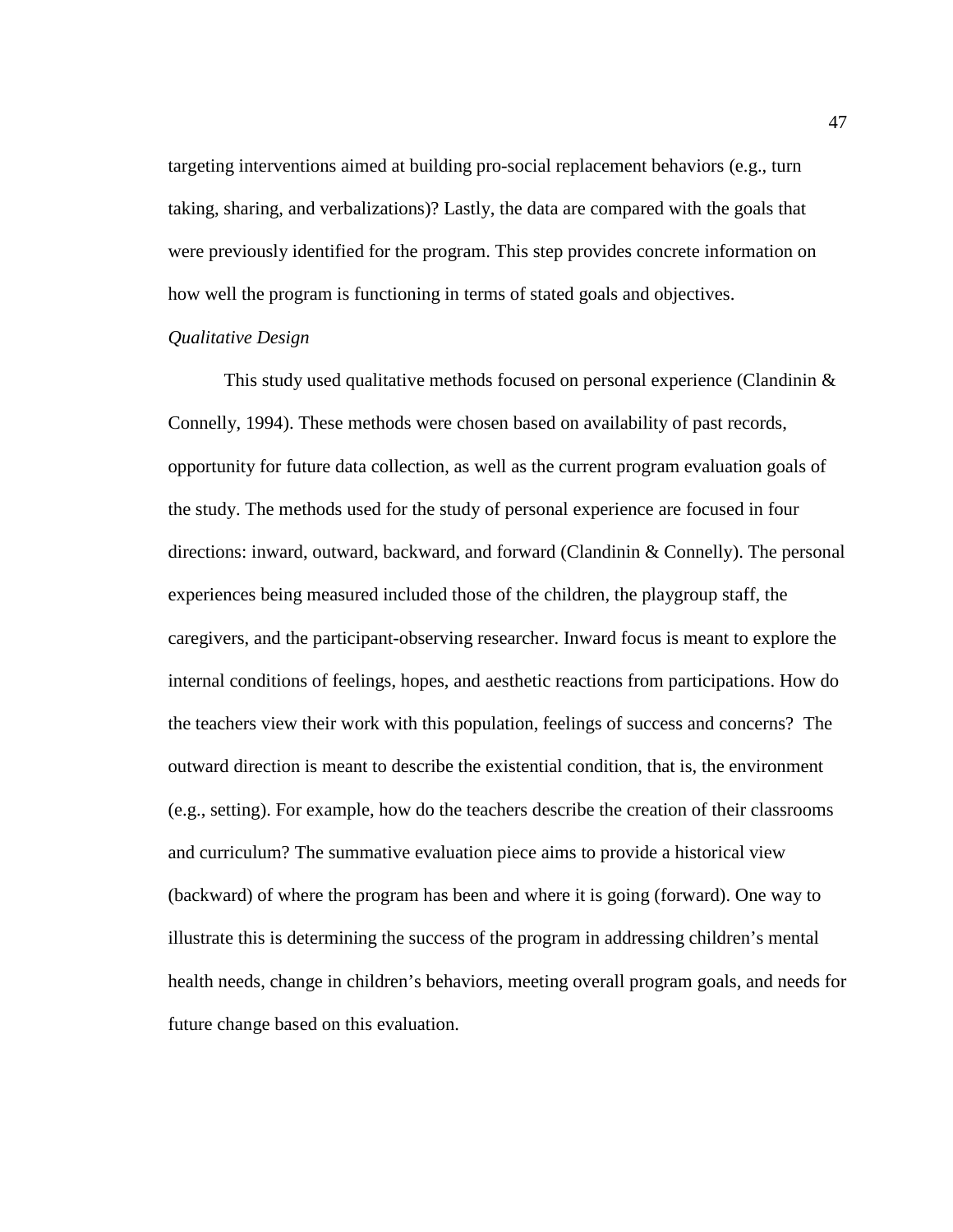### *Participant Observation*

Participant observation has been defined by McCall and Simmons (1969, p. 26) as an attribute in direct field research which applies a variety of methods and techniques including informant and respondent interviewing, observation, document analysis, and self-analysis. In this specific program evaluation, the researcher was both an actual participant in and observer in her own program.

True participant research often calls on a person to become immersed and integrated into the community under study. Within the current therapeutic program, the researcher provided supervision for teachers and interventions related to addressing the needs of specific children or overall curriculum recommendations. In this study, the participant observer was integrated into the classroom settings through direct observation of interactions between teachers and children as well as through working as a substitute provider. This researcher was knowledgeable regarding the function and purpose of each classroom and curriculum goals of the program. She assisted in providing in-service and individual trainings related to the integration of play therapy, coping skills, and behavior management programs within the curriculum.

From her own participant observer role, the researcher was positioned to provide rare information as a program evaluator on the inner workings of the program as well as offer a comfortable and open relationship for teachers and caregivers to engage in further exploration. Additionally, this researcher also came into contact (directly or informally) with families enrolled in the playgroup program. This history of relationships can be useful in establishing rapport and trust during individual interviews; however, it also presented a possible hindrance by having participants in the program form a favorable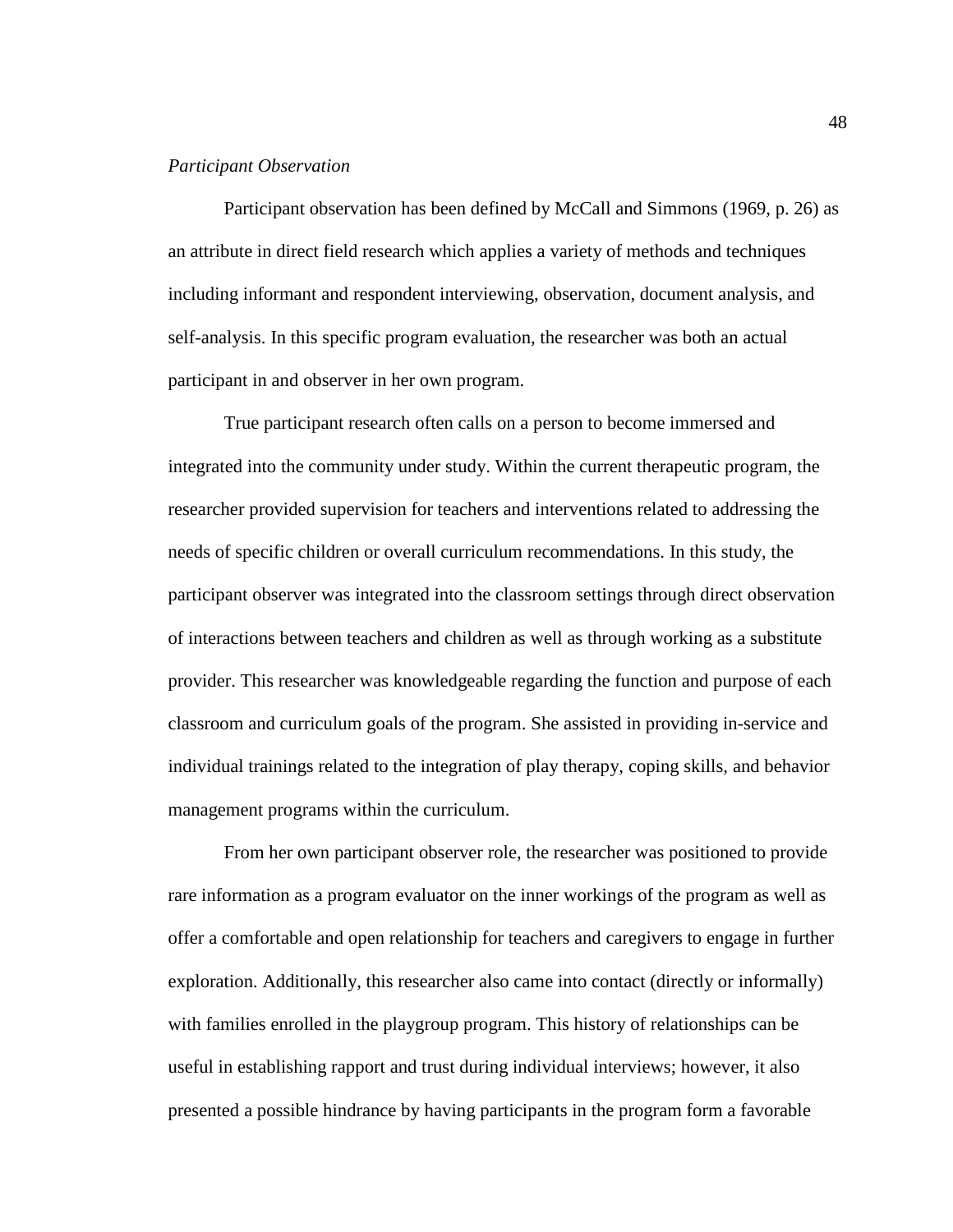view to please this researcher. This researcher did not involve families or children who were receiving individual direct care services in addition to the Therapeutic Playgroup program.

Clandinin and Connelly (1994) argue that experience can be chronicled through narratives and translated by storytelling. "Experience . . . is the stories people live" (p. 415).

Time and place, plot and scene work together to create the experiential quality of narrative. Scene or place is where the action occurs, where characters are formed and live out their stories and where cultural and social context play constraining and enabling roles. Time defines plot, which has a past-present-future structure. The researcher, in seeking to understand her own personal experience, will speak as a researcher, a teacher, a woman, a commentator, a research participant, a narrative critic, and a theory builder. (Clandinin  $&$  Connelly, p. 416)

Experience can and should be viewed in four different directions—inward, outward, backward, and forward. Looking inward the researcher had her own view and reactions to the Therapeutic Playgroup which influenced her intentions, such as choosing to do a program evaluation of the Therapeutic Playgroup. Looking outward, the researcher thought about what a program evaluation of the Therapeutic Playgroup could do for the program and for all preschool aged children receiving mental health services. Looking backward, the researcher examined events that have influenced the program, both locally (within the agency and community) and globally (adherence to different accrediting bodies). Looking forward, the researcher thought about the future of the children and the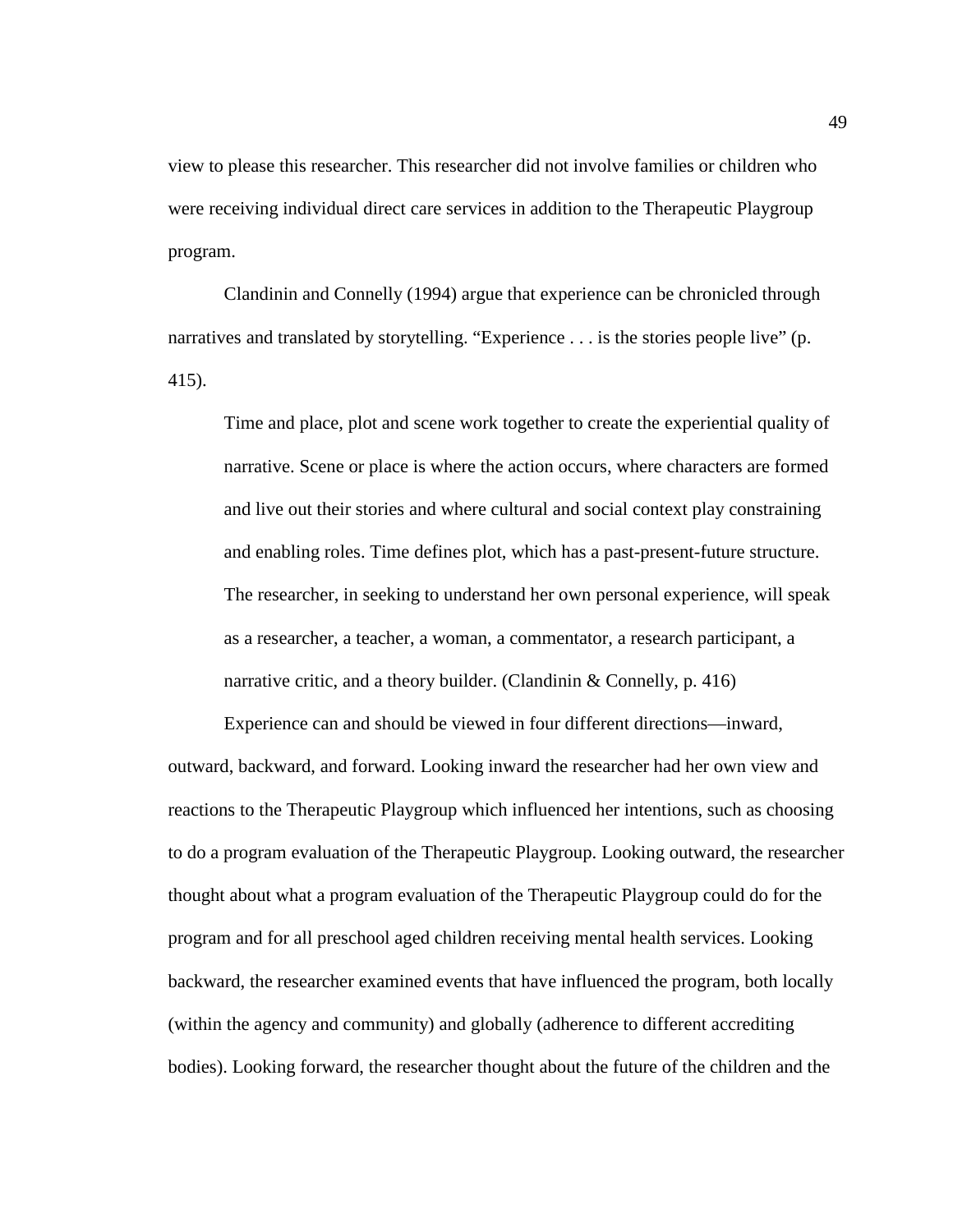families, the future of the teachers and the program, and the future of all mental health programs for preschool aged children.

Three different sets of methodological questions helped keep the researcher focused: (a) questions about the field (e.g., the point of view of the teachers, children and caregivers participating in the program); (b) questions about the field texts (e.g., EMRs and the teacher's and supervisor's decisions every month, every three months, and at the moments of interviews with teachers and parents about those decisions); and (c) questions about the research account (what the researcher chooses to include).

Lastly, the participant researcher thought about her voice (e.g., when is she talking about certain experiences and when is she silent about certain experiences) as well as the voices of her teachers, parents, and children. The researcher also considered what kind of signature she would leave on the Therapeutic Playgroup Program, all mental health programs serving preschool aged children, the teachers, the families, the children, and the culture at agency in the current study through her research document.

### *Narratives*

Personal experience methods that rely largely on narratives have been shown to have substantial flexibility. For example, parent narratives obtained through semistructured interview correlate significantly with parenting behaviors (Crowell  $\&$  Feldman, 1988; Main, Kaplan, & Cassidy, 1985), how a child behaves with parents (Crowell & Feldman), and the quality of the parent-child relationship (Benoit & Parker, 1994; Bretherton, Biringen, & Ridgeway, 1991). In the present study, it was hypothesized that teachers' self efficacy and working models of their relationships with children can be examined through teacher narratives elicited in the context of individual interviews and a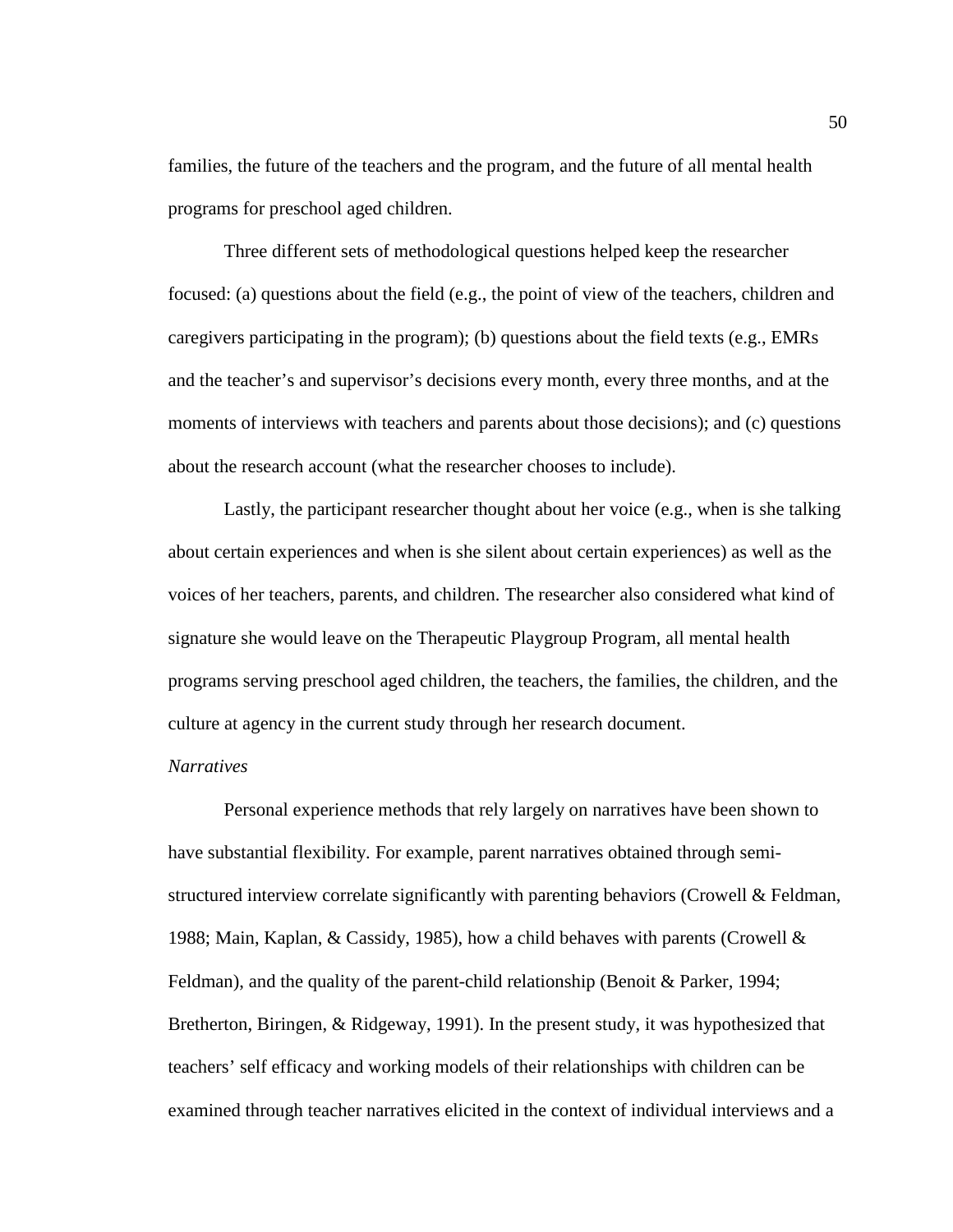follow-up focus group using a semi-structured interview schedule. Additionally, caregivers were able to reflect on their perspectives of the effectiveness of the Therapeutic Playgroup on child behavior.

### *Paradigm*

The paradigm selected for this study fit nicely into a post-positivist world view. The assumption of post-positivism is that reality can be captured and understood; however, only faintly due to the imperfect nature of human nature and intellect (Cook & Campbell, 1979). This is often labeled as critical realism (Cook & Campbell), since critical examination is employed to capture the closest possible reality. The current study fit with the epistemology of post-positivism as its findings aim to "fit" with preexisting knowledge regarding child development and best practices in early childhood education, yet it is carried out without the artifice of experimental method. The methodology of postpositivism seeks to confront critics of positivism by collecting situational information, conducting research in a more natural setting, and reintroducing discovery as an element in investigation (Guba & Lincoln, 1994). In social research, researchers solicit viewpoints and collect perceptions from people in order find meaning, this process represents grounded theory (Glaser & Strauss, 1967; Strauss & Corbin, 1990).

## **Procedures**

## *Data Collection*

In the current study, qualitative data was gathered through descriptive statements provided by playgroup teachers and caregivers in the context of individual interviews and focus groups. The qualitative research interview seeks to describe the meanings of central themes in the world of the participants. The central goal in interviewing is to gain the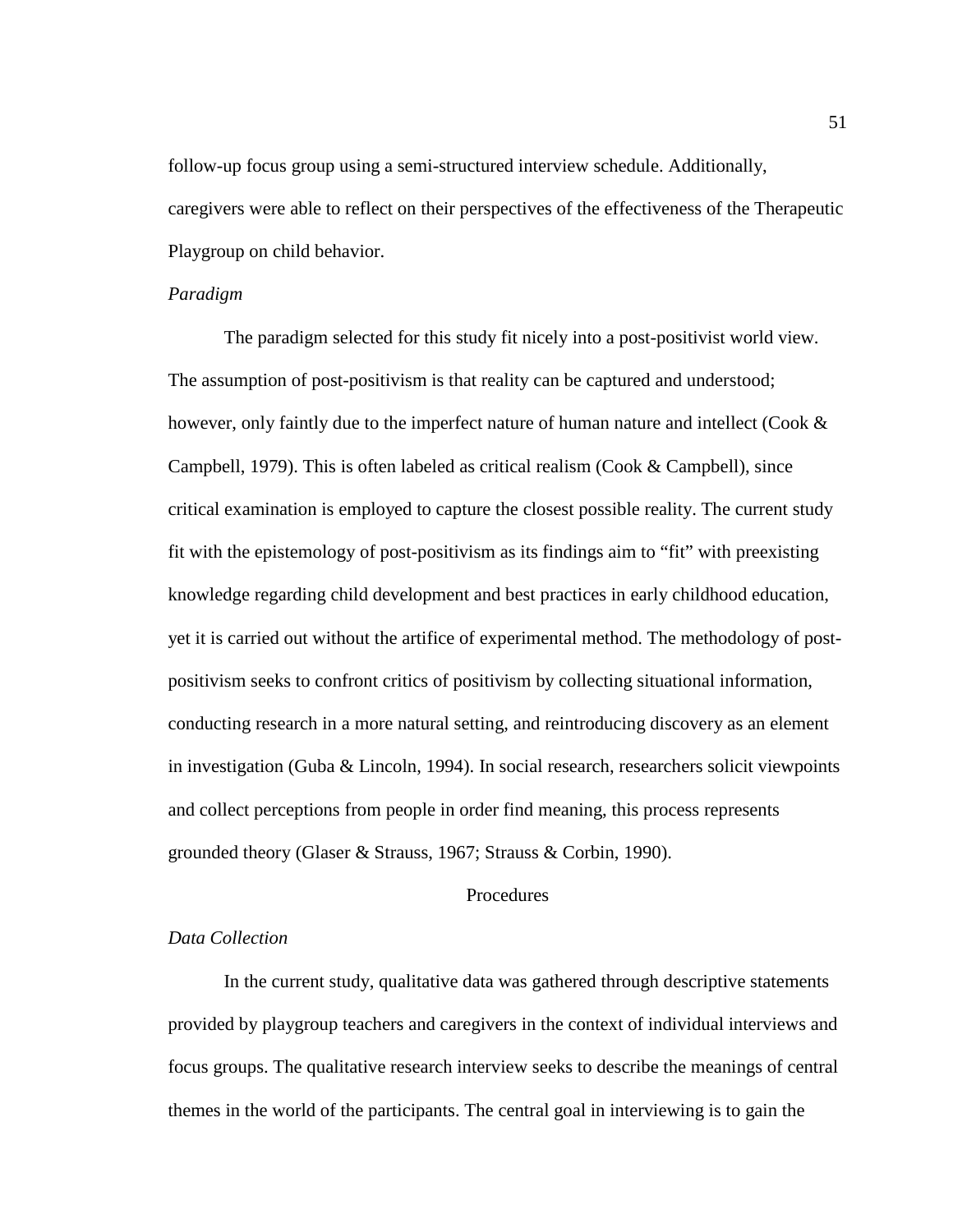meaning ascribed to the person being interviewed (Kvale, 1996). Interviews are a particularly useful tool for eliciting a story behind a person's experiences and the interviewer can pursue in-depth information around the topic (Kvale).

This study followed a general interview guide approach in order to ensure that common areas of information were collected from each interviewee; this allowed structure but also a degree of freedom and adaptability in getting information from the interviewee. Semi-structured open-ended interview questions were also presented to all interviewees; this approach facilitated quicker interviews that could be more easily analyzed and compared.

 Powell, Single, and Lloyd (1996) defined a focus group as "a group of individuals selected and assembled by researchers to discuss and comment on, from personal experience, the topic that is the subject of the research" (p. 499). Focus groups are a form of group interviewing that places an emphasis on the questions and responses between the researcher and all of the participants. Focus groups are a part of group interviewing where the emphasis is placed on the questions and responses obtained through this process (Gibbs, 1997). Focus groups can be utilized as an independent method or in conjunction with other methods such as triangulation (Morgan, 1988). The typical sample size of a focus group is usually six to ten but can vary (MacIntosh, 1981).

The first step involved obtaining initial consent from the agency in this study to collect data from three different reporting sources: EMR and paper records, playgroup teachers, and family caregivers. Once consent is obtained, this researcher obtained a list of caregivers whose children attended the program from September 2007 to May 2008 from the playgroup coordinator. A random sample of 20 caregivers whose children participated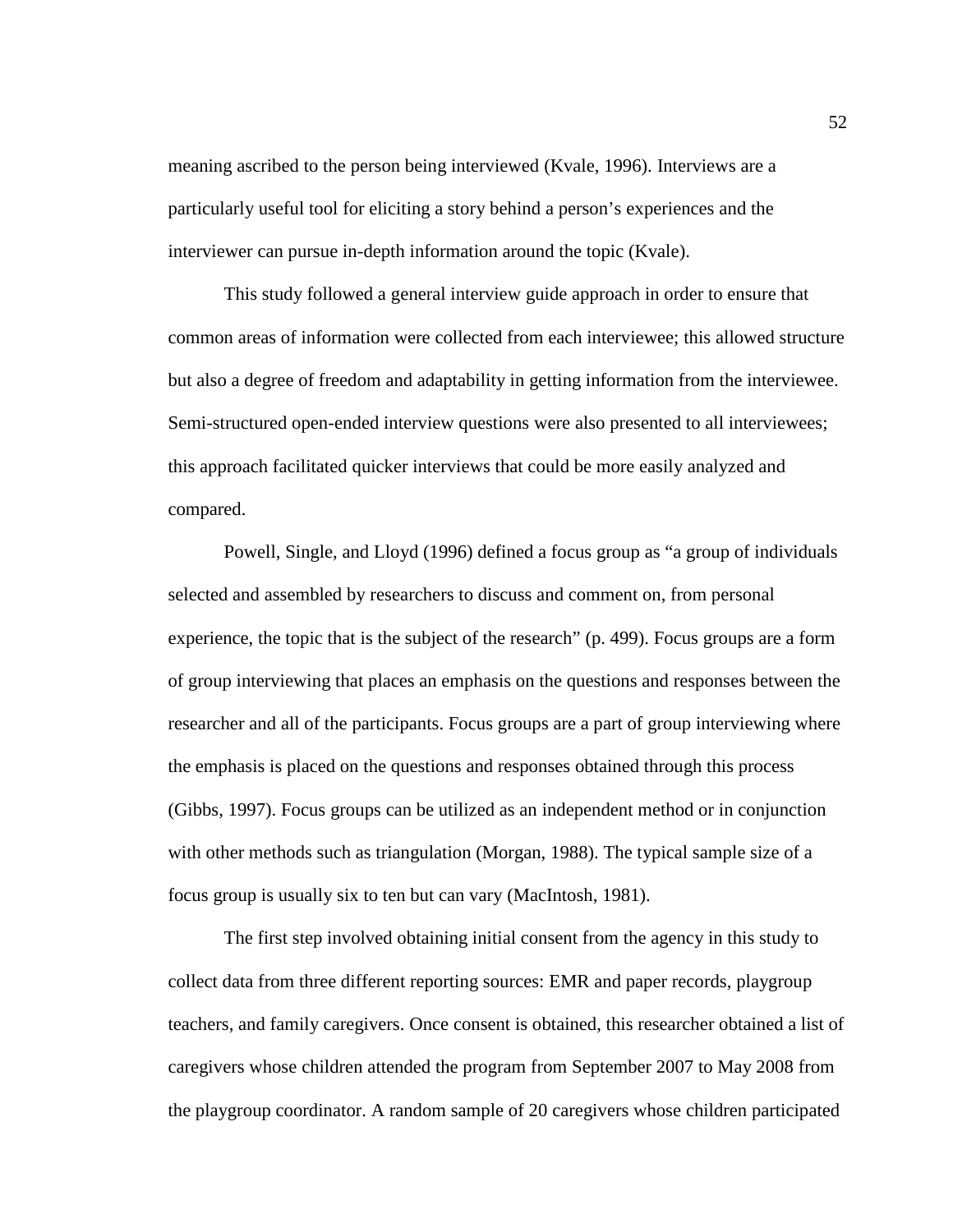in the playgroup program was created from this list. A stipulation of participation was attendance of three months or more during this time period. This list provided a foundation for collecting EMR data regarding treatment plan, weekly notes over a threemonth period (Weekly Partial Hospitalization Reviews), and 90-day reviews (Service Treatment Plan Review) for each child. The weekly notes obtained were taken at three data points, approximately one month apart, for a total of three weekly reviews (e.g., three-month period).

Subsequently, individual interviews were conducted first with playgroup teachers. The four playgroup teachers participated in a semi-structured interview to dialogue on topics regarding their perceived efficacy. This examination explored the effectiveness of the therapeutic program through the teachers' knowledge and use of curriculum and interventions (e.g., evidence-based practices), application of EMR (e.g., "common language,"), and additional training needs. In addition to open-ended interview questions, follow up Likert-scale measurements were utilized for specific questions in order to provide frequency counts of teachers' ratings (e.g., On a scale from 1 to 5, 1 being ineffective and 5 being very effective, how effective are you in meeting the needs of children within the playgroup program?)

This researcher discussed meeting time and scheduled frequency and length of individual interviews with playgroup teachers. These occurred during and outside regular hours of employment. The interview lasted approximately 60 minutes. This researcher reviewed and obtained consent for participation in this study and confidentiality was upheld (see Appendixes F and G). Playgroup teachers were informed that they would receive no penalty or loss of benefits or employment to which they are entitled by either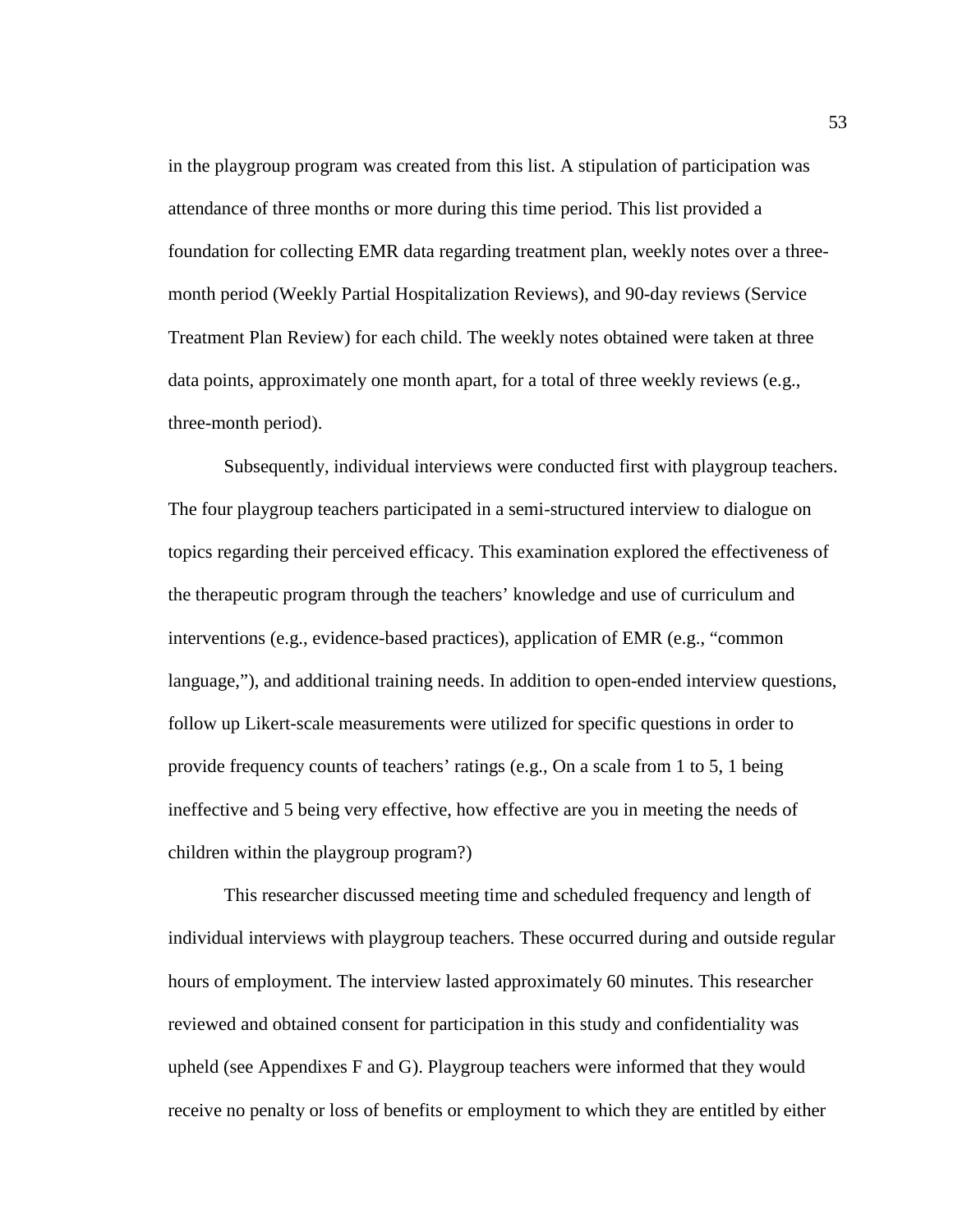participating in or choosing to not participate in the current study. Playgroup staff were also offered an opportunity to receive information about the dissertation project and group results, either through written communication (e.g., research summary) or a short presentation (30 minutes) made at an advertised future presentation.

 Following individual interviews with each playgroup teacher, one focus group session was conducted with the four playgroup teachers. Presentation of preliminary findings of themes identified in the individual interviews drove the focus and question format of the focus group. The focus group occurred with permission from the playgroup supervisor and clinical director. It occurred during staffing time and was within a 60 minute time period.

Ethical considerations were provided during both the focus group and individual interview sessions with playgroup teachers by disclosing full information about the purpose of the study and uses of participants' contributions. A particular consideration in this case was given to the handling of sensitive material as well as confidentiality given that there was more than one participant in the group. At the outset, the researcher clarified that each participant's contribution would be shared with the others in the group as well as with the researcher. Participants were encouraged to keep confidential what they heard during the focus group, and the researcher will was given the responsibility for providing pseudonyms and changing identifying details of any information used from the group.

Individual interviews were also conducted with caregivers. In addition to openended interview questions, follow up Likert-scale measurements were utilized for specific questions in order to provide frequency counts of caregivers' ratings (e.g., On a scale of 1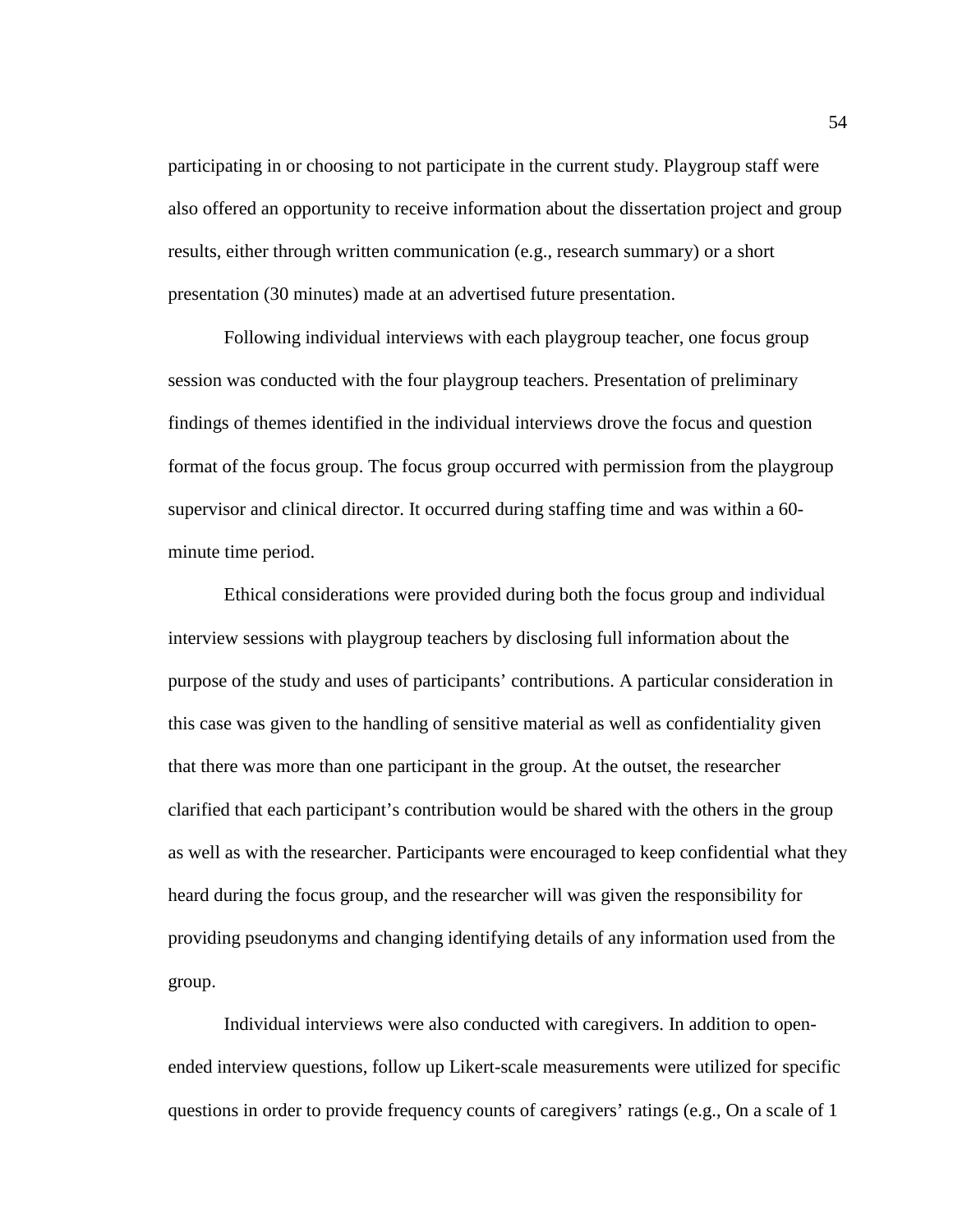to 5, 1 being ineffective and 5 being very effective, how would you rate the playgroup program's ability to meet the needs of your child?) The researcher attempted to elicit participation through mailing informational fliers, as well as making telephone calls, to caregivers of children who participated in the playgroup program from the period of time between September of 2007 and May of 2009.

Children and caregivers were chosen by random sampling methods. Random sampling is an unbiased selection of members of a particular population, in this case, children within the playgroup program. This researcher utilized a pre-generated table of random numbers to select children and caregivers. A list of children and their caregivers were comprised from the names children who attended playgroup for at least three months during the period of time between September 2007 and May 2009. If a caregiver was unable to be reached or declined participation, another name was chosen from the pregenerated table.

Caregivers were encouraged to schedule a meeting time for the individual interview with the researcher. This researcher also attempted to conduct individual interviews in the home setting with the permission of family caregivers. To increase voluntary participation, consenting participants (e.g., playgroup teachers and caregivers) were informed that they would each receive \$10.00 for participation, benefiting each participant equally. No other compensation was offered for participating. Individual interviews lasted approximately 60 minutes.

All participants were recruited by obtaining consent from the agency under study to contact and permission was obtained to review confidential information regarding client and family information (e.g., demographics, assessment, and intervention information) for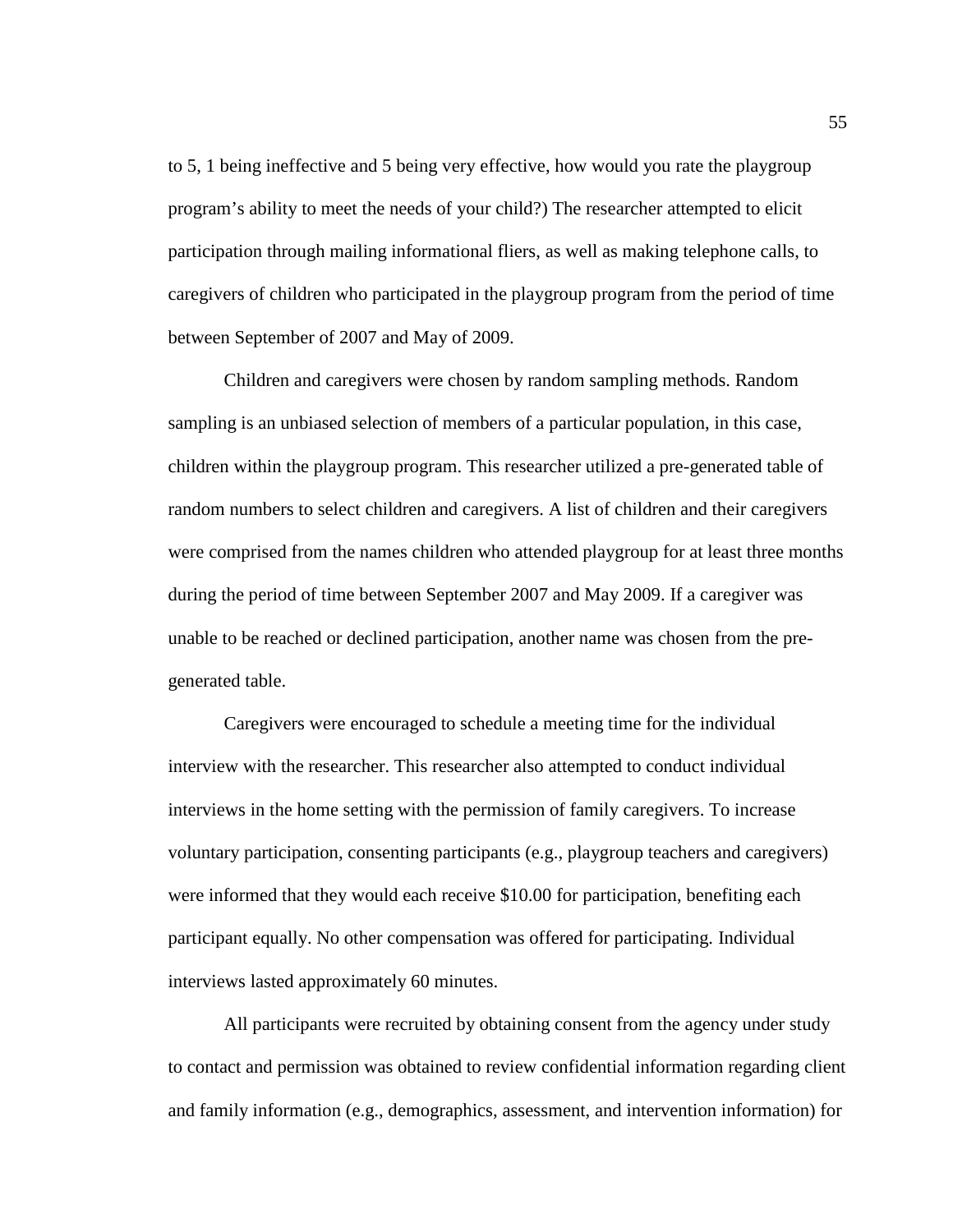children enrolled in the Therapeutic Playgroup program. All participants were offered an opportunity to receive information about the dissertation project and group results, either through written communication (e.g., research summary) or a short presentation (30 minutes) during an advertised future monthly parent meeting. All participants were informed that their participation is voluntary and that confidentiality would be upheld as stated in the agency's policies and procedures.

Individual interviews and focus group sessions were taped through audio recording as well as recorded via written notes taken by the interviewer. Participants were informed of audio and written recordings as part of the consent process.

The current study is a summative program evaluation which was used to judge the quality of the Therapeutic Playgroup program's defined program goals and curriculum, children's treatment needs and response to intervention (e.g., classroom, home, and community), teacher self-efficacy, and parent integration and participation in treatment. An internal evaluation was conducted by this researcher who is currently employed at this mental health facility. This study applied an objectives-oriented approach to program evaluation.

#### *Data Analysis*

As part of the summative evaluation, teachers' and caregivers' responses were explored to determine whether program goals are accurate and useful as suggested by school readiness indicators. Descriptive statements found within weekly reviews were coded in terms of key words related to the school readiness indicators listed below (NAEYC, 1990).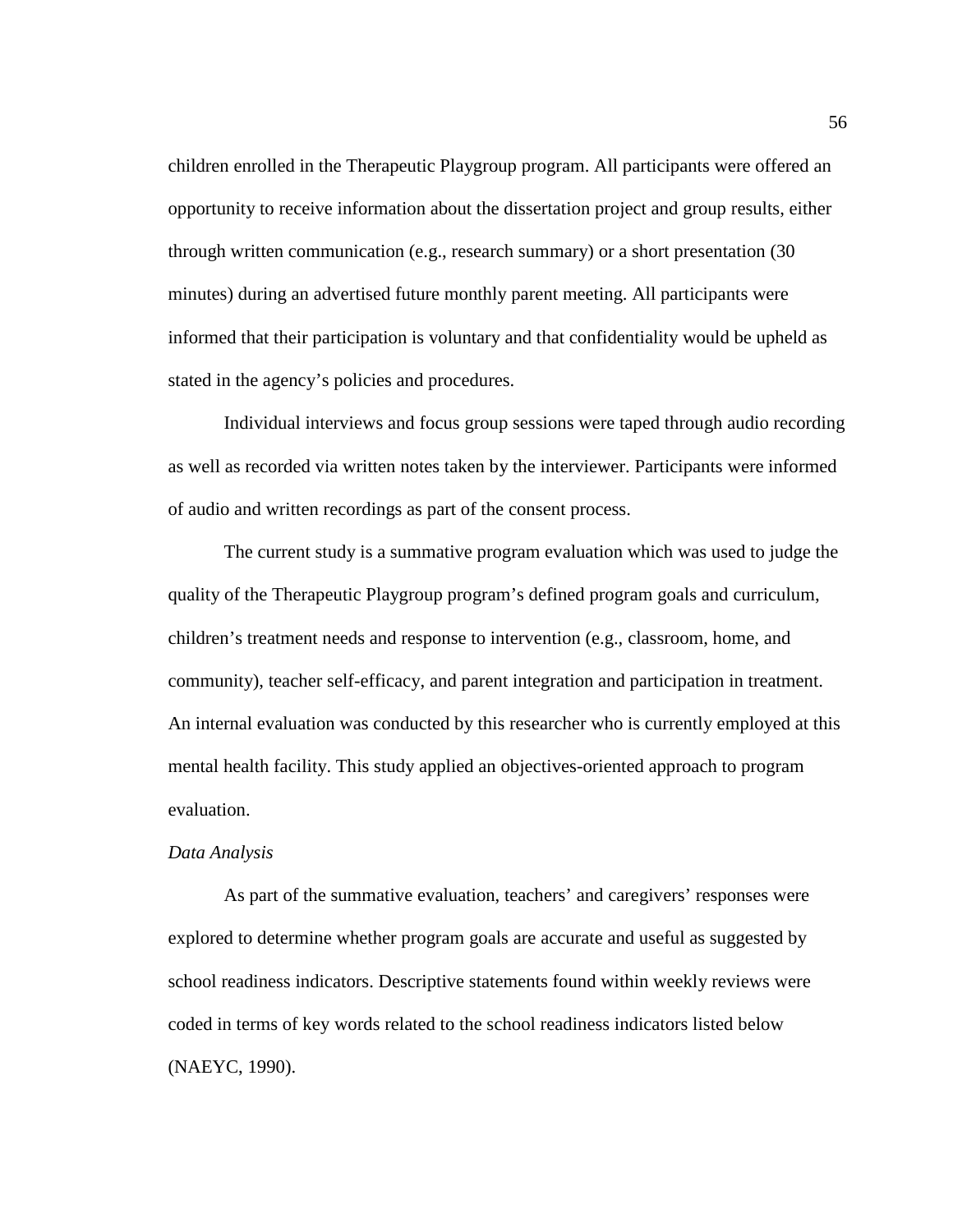- 1. Children will show positive socio-emotional growth through interpersonal relationships, socialization, and play therapy.
- 2. Children will exhibit age-appropriate communication skills through expressive and receptive language experiences.
- 3. Children will increase general knowledge and cognitive skills by experiences with the world around them, observation skills and development of pre-literacy, shapes, colors, and number sense.
- 4. Children will develop fine and gross motor skills through experience with large and small muscles.
- 5. Children will develop self-help skills by learning to eat together, follow group routine, and engage in self-care, and personal hygiene.

Change in children's behavior were defined as significant and measurable differences between baseline data (initial statement of children's problem, goals, and objectives) compared to descriptive changes over a three-month period. Descriptive statements were coded to determine whether a child exhibited the following behaviors and to what extent behavior change was reported (e.g., regressed, unchanged, improved), as suggested by the National Center of Educational Outcomes (NCEO) model [Ysseldyke & Thurlow, 1993]):

- 1. Children will deal appropriately with frustration (decreasing tantrums, aggression or withdraw).
- 2. Children will express feelings and needs in socially acceptable ways.
- 3. Children will reflect an appropriate degree of social control and responsibility (personal space, boundaries, self-control, and self-care).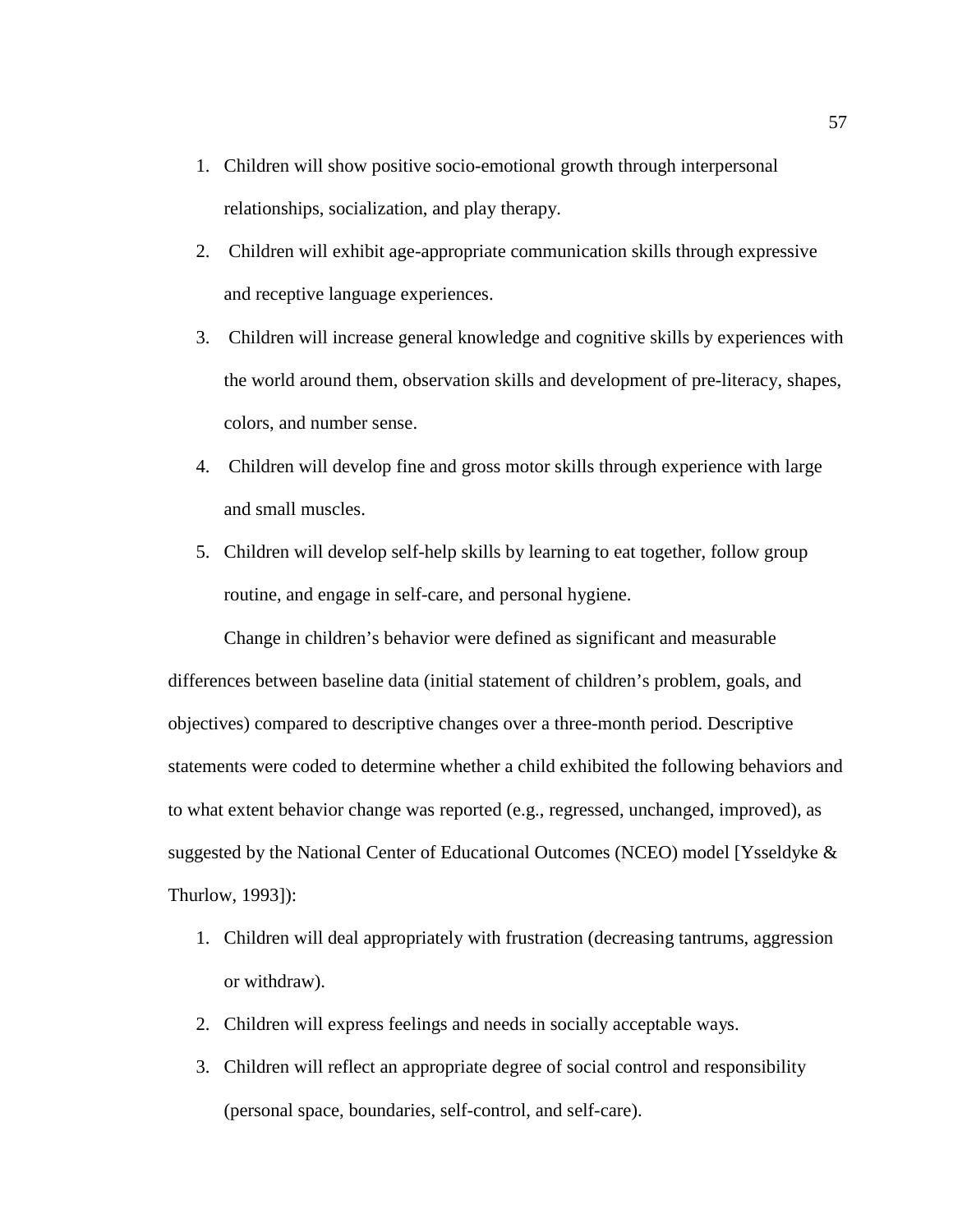- 4. Children will reflect knowledge and acceptance of consequence of behavior.
- 5. Children will develop at least one positive coping strategy.
- 6. Children will engage in positive social interaction with same-age peers and adults (turn taking, sharing, and initiation).
- 7. Children will comply with rules and routine of group setting.

Regarding the individual interviews and focus groups, data analysis began with transcription of audiotapes and analysis of written notes. The transcripts were then analyzed for key words in context related to concepts reflecting knowledge of program objectives, roles in treatment, knowledge of interventions, identified child behaviors, and statements reflecting behavior change (e.g., growth, increases, decreases, regression, unchanged). Specifically with caregiver interviews, key words also were related to reflections of communication between and among playgroup staff and caregivers and effectiveness of parent meetings (e.g., helpful, not helpful). Additionally, demographic questionnaires were examined for differences between and among variables such as age, race/ethnicity, and gender.

The responses of the participants were then organized into clusters of themes. The first wave of analyses included identifying predetermined themes which coincide with existing standards of school readiness skills (i.e., NAEYC, 1990) and effective coping skills in children (i.e., NCEO). The second tier of analyses included coding and identification of themes which arose outside of the existing structure of the standards of school readiness skills. The researcher and an outside rater coded the data separately, compared coding, and continued to work to get 80% agreement on themes. The transcription and coding were carried out by the current researcher who has completed the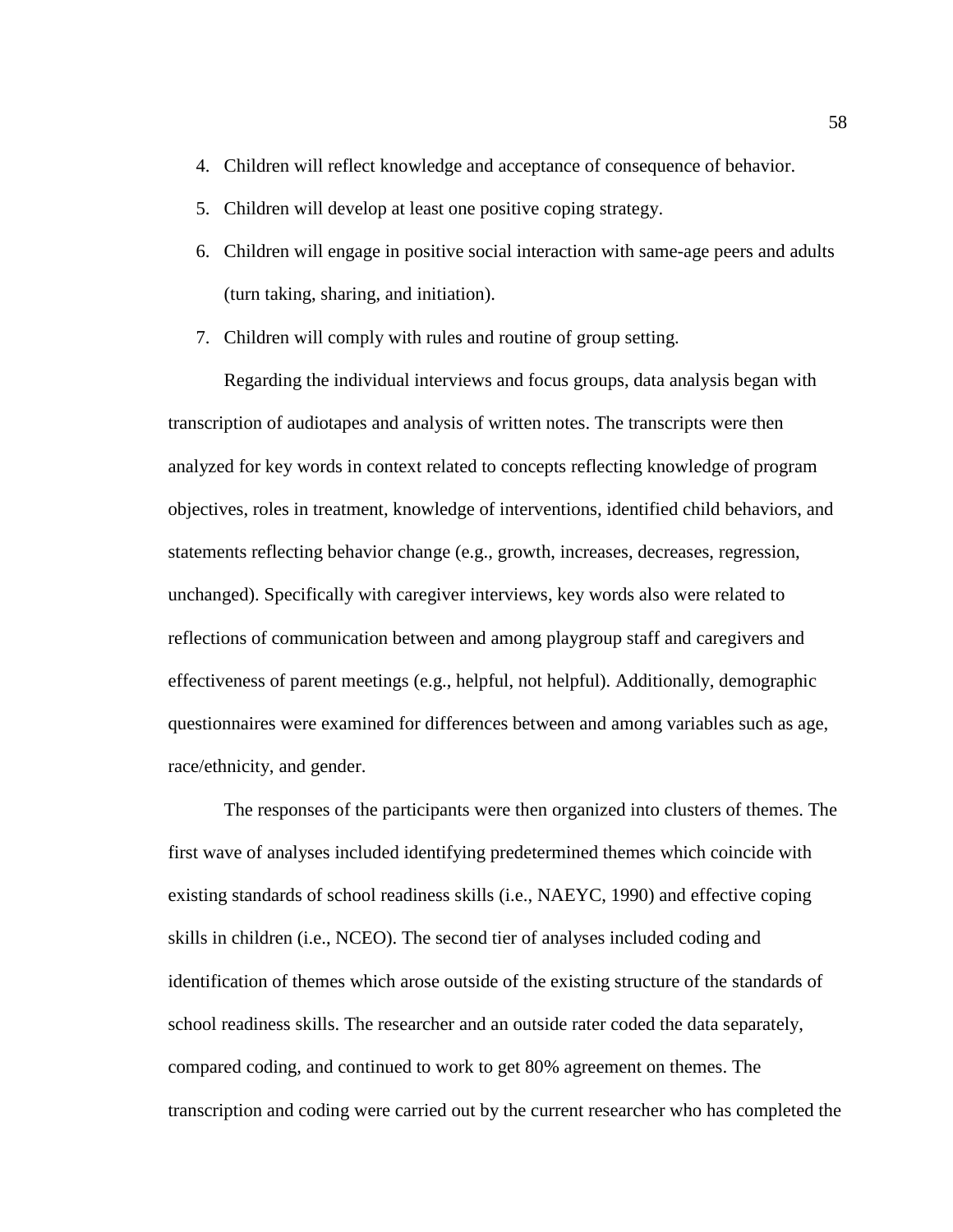IRB training. This outside rater or auditor had no direct participation or investment in the current research. The only involvement was for data analysis and reliability purposes. Coding, analysis, and interpretation of the data was entered into EthnoNotes, a web-based, secured program for managing, integrating, analyzing and reporting qualitative or integrated data.

 Triangulation was used as the dominant technique for establishing validity in this study. In triangulation, the researcher uses multiple data collection and analysis methods, multiple data sources, and multiple data analysts (Patton, 1999). In this case, the individual interviews, focus groups, and descriptive statements of children's behavior on a weekly basis as well as over a three-month period constituted multiple data sources. Triangulation requires that interpretations resulting from different data sources be compared to one other and allows reflections between and among data sets. Additionally, multiple data analysts consisted of this participant observer as well as an auditor. This was particularly useful for the purpose of evaluating the overall effectiveness of the Therapeutic Playgroup Program for this particular group of preschool aged children, their caregivers, and playgroup teachers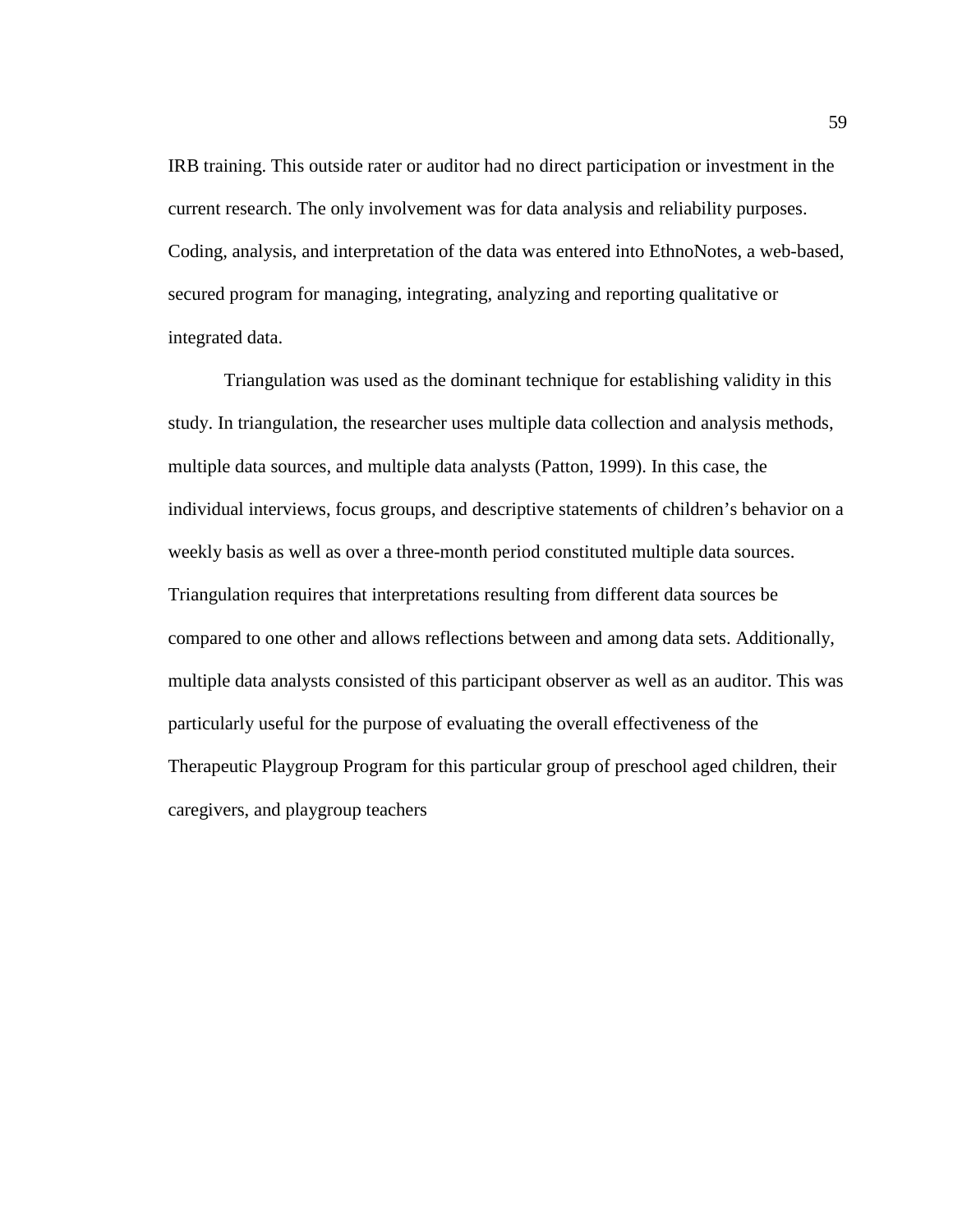# CHAPTER 3

#### RESULTS

#### Data Analysis

The current program evaluation involved qualitative and quantitative analyses from three different reporting sources: child records, caregivers, and playgroup teachers. A random sample of 20 caregivers whose children participated in the Therapeutic Playgroup Program for a period of at least three months was collected. The selection of caregivers allowed for the matching child's EMR and paper record, which included the treatment plan, weekly notes over a three-month period (Weekly Partial Hospitalization Reviews), and 90-day reviews (Service Treatment Plan Review [STPR]) to be analyzed. The weekly notes obtained were taken from three data points, approximately one month apart, for a total of three weekly reviews (e.g., over a three-month period). Individual caregiver and playgroup teacher interviews, along with a teacher-only focus group were also examined.

The audiotapes were transcribed verbatim from caregiver and playgroup teachers' interviews. The EMR records for each child, including treatment plan, STPR, and three weekly records were exported into a Word Document (Microsoft). Demographic information and corresponding records were given an identification number for the purposes of confidentiality. Following demographic sorting the examiner utilized EthnoNotes (SocioCultural Research Consultants, LLC., 2006-07) to assess numeric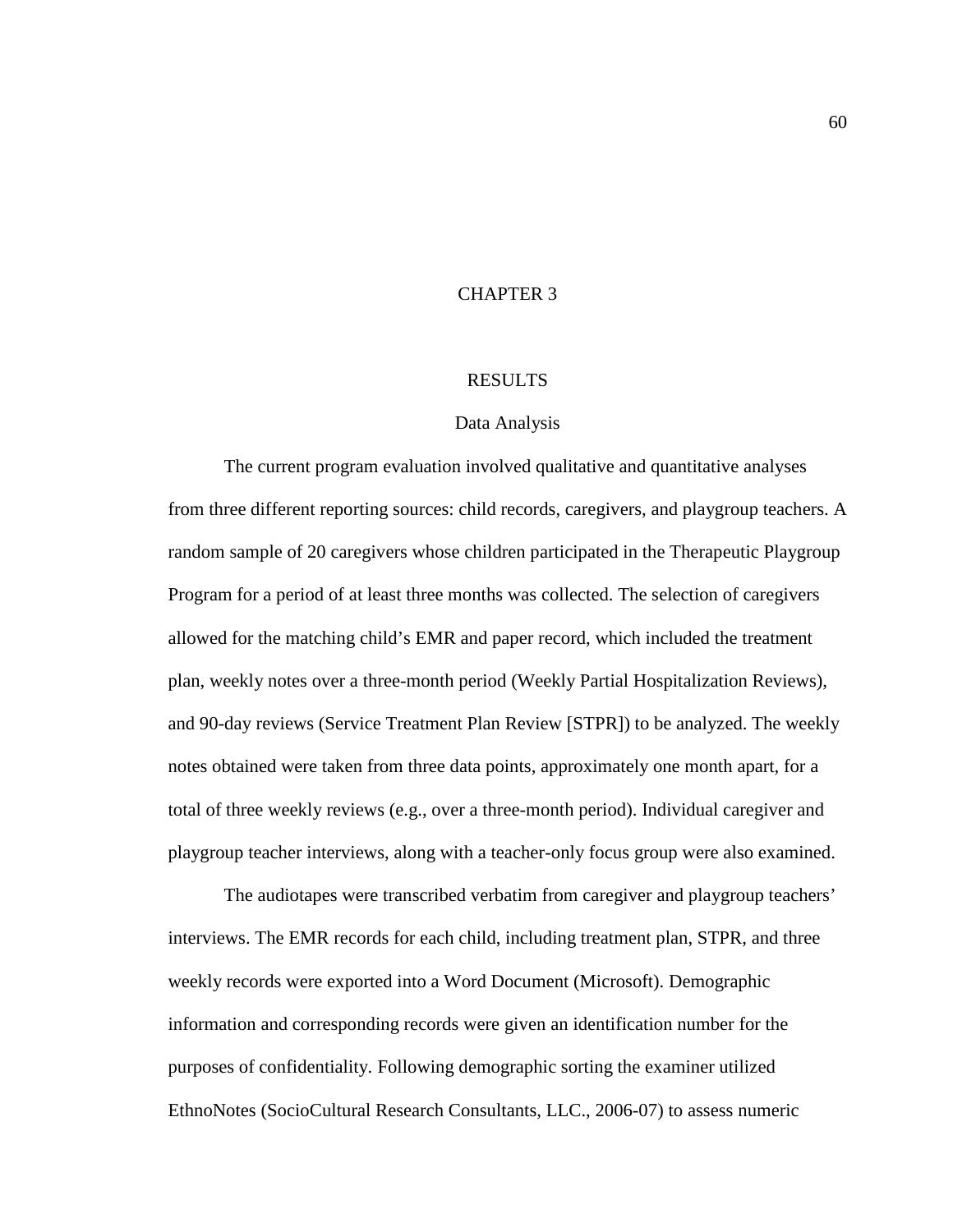trends (frequencies) among the various Likert-scale questions. The transcripts were then analyzed in two waves, the first identified predetermined themes which related to the existing research foundation (school readiness skills and effective coping skills in the children), and the second included novel themes that emerged during the coding process. The researcher and an outside rater coded the existing data separately following the Coding Manual (see Appendix H). The comparative coding obtained a 98.5% interrater reliability and agreement on all themes.

## Demographics

### *Caregiver and Child*

Data were collected on several demographic variables including the age, gender, race, education, home language, and marital status of the 20 identified caregivers (see Table 1).

Table 1

## *Demographic Information: Caregivers*

|                          | $n=20$             |          |  |
|--------------------------|--------------------|----------|--|
|                          | $\boldsymbol{n}$   | %        |  |
| Caregiver Age            |                    |          |  |
| 25 or under<br>26-40     | $\mathbf{1}$<br>14 | 5<br>70  |  |
| Caregiver Gender<br>Male | 3<br>17            | 15<br>85 |  |
| Female                   |                    |          |  |

(*Table 1 continues*)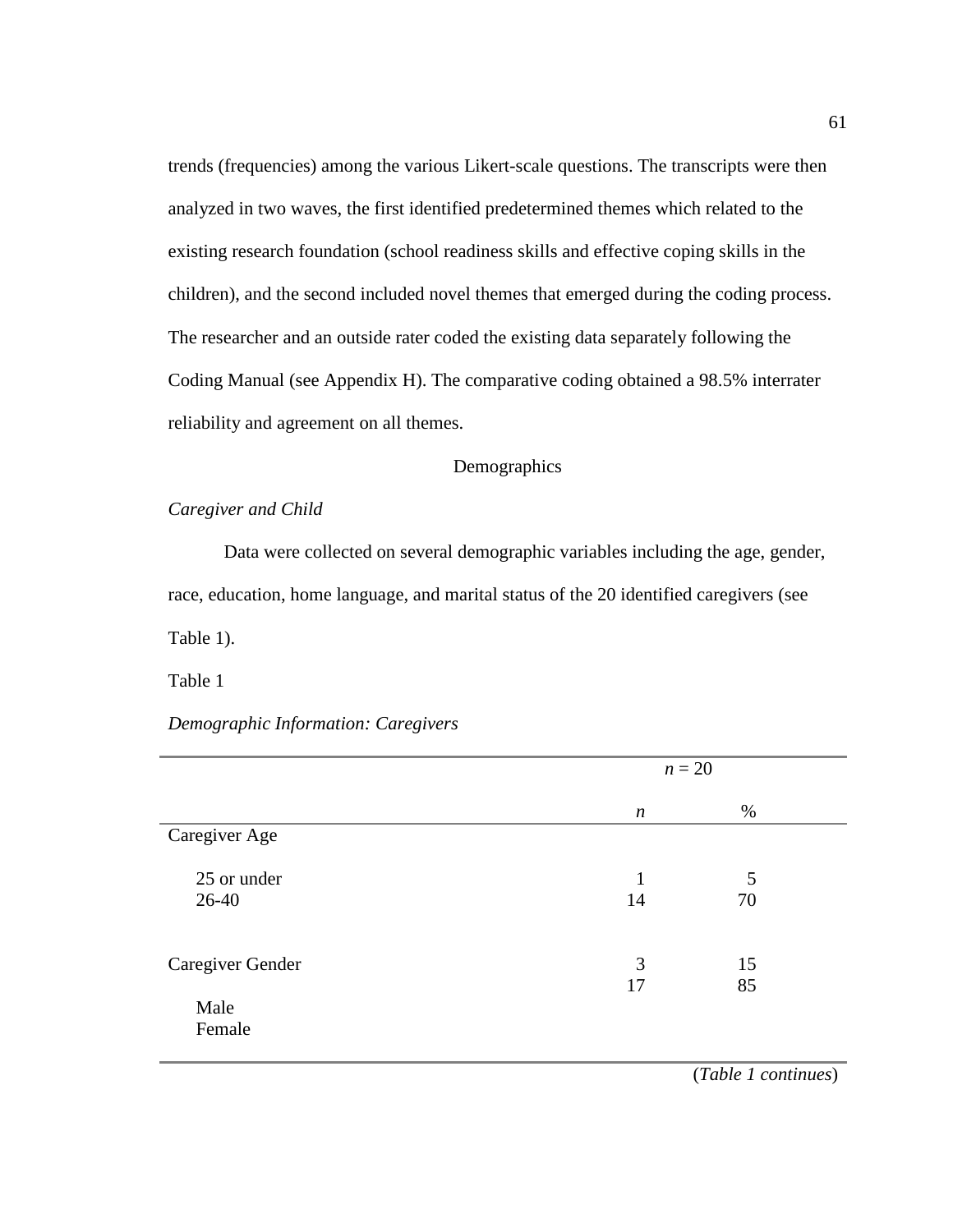|                                                           | $n=20$           |      |  |
|-----------------------------------------------------------|------------------|------|--|
|                                                           | $\boldsymbol{N}$ | $\%$ |  |
| Caregiver Race                                            |                  |      |  |
| White                                                     | 19               | 95   |  |
| African American                                          | 1                | 5    |  |
| Relationships to Child                                    |                  |      |  |
| <b>Biological Parent</b>                                  | 16               | 80   |  |
| Relative/Guardian                                         | $\overline{4}$   | 20   |  |
| <b>Education Level</b>                                    |                  |      |  |
| 8 <sup>th</sup> grade or higher (not high school diploma) | 9                | 45   |  |
| High School or Equivalent (GED)                           | $\overline{4}$   | 20   |  |
| Some College                                              | 6                | 30   |  |
| <b>Bachelors Degree</b>                                   | 1                | 5    |  |
| <b>Marital Status</b>                                     |                  |      |  |
| Single                                                    | $\tau$           | 35   |  |
| Divorced                                                  | $\overline{2}$   | 10   |  |
| Married                                                   | 5                | 25   |  |
| Living with Another                                       | $\overline{4}$   | 20   |  |
| Separated                                                 | $\mathbf{1}$     | 5    |  |
| Widowed                                                   | $\mathbf{1}$     | 5    |  |

Child variables measured included age, gender, race, length of time in playgroup, and involvement in services such as developmental preschool, daycare, Head Start, kindergarten, and speech (see Table 2). The mental health diagnoses of each child were identified through a review of EMR and paper records (i.e., Axis I). The typical profile of a caregiver and child within this study was a 5-year-old, Caucasian male who had been enrolled in the Therapeutic Playgroup Program for six months to 1 year who lived with a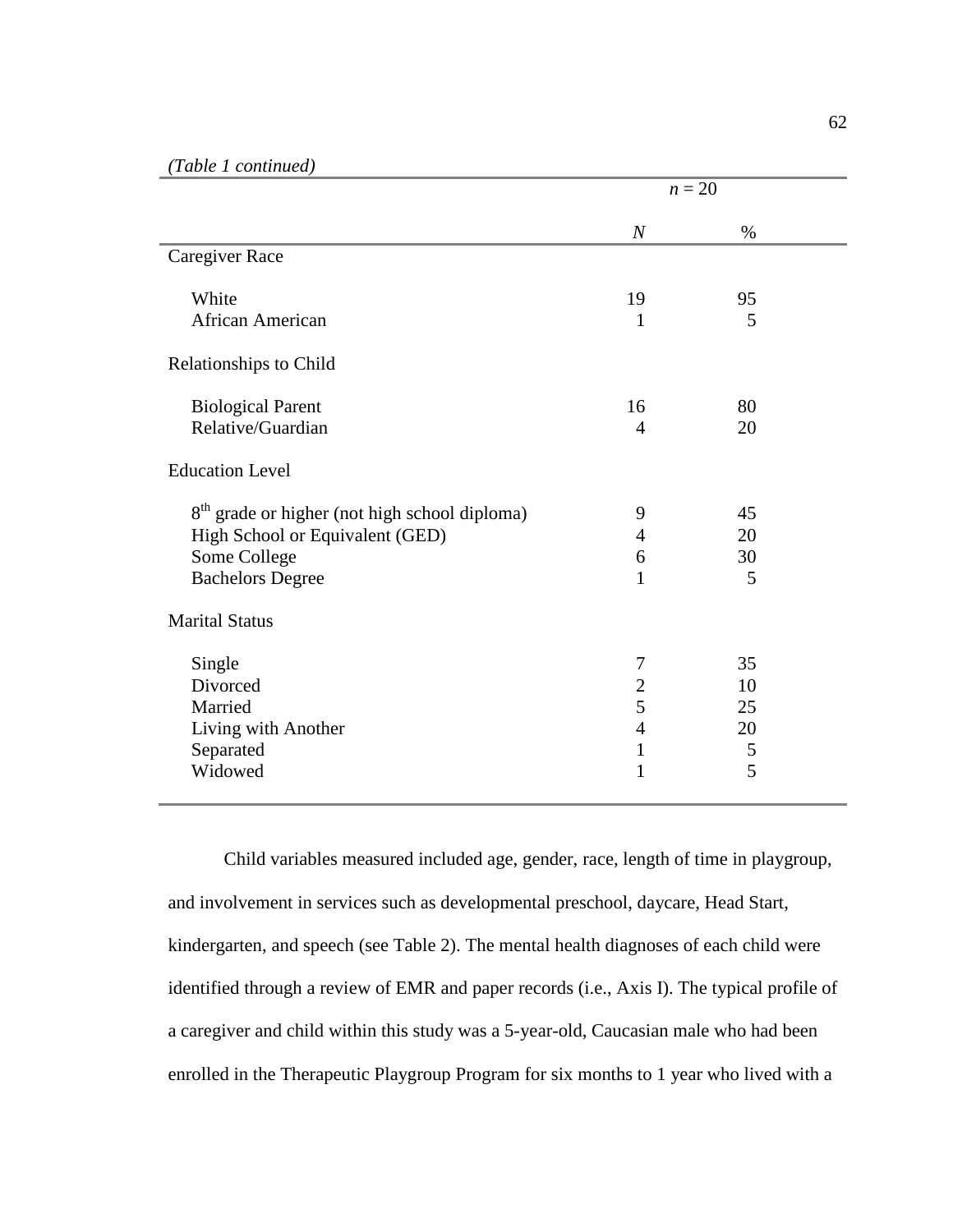single, Caucasian, female, biological parent, aged 26-40, with less than a high school education. A majority of the children in the current study also participated in other services such as developmental preschool, speech, and daycare. Of the children sampled, 70% had been diagnosed as a child with a Disruptive Behavior Disorder, Not Otherwise Specified based on the DSM-IV (see Table 2).

Table 2

|                    |                  | $n=20$ |  |
|--------------------|------------------|--------|--|
|                    | $\boldsymbol{n}$ | $\%$   |  |
| Child Age          |                  |        |  |
| 3 years old        | $\mathbf{2}$     | 10     |  |
| 4 years old        | 8                | 40     |  |
| 5 years old        | 10               | 50     |  |
| Child Gender       |                  |        |  |
| Male               | 13               | 65     |  |
| Female             | $\overline{7}$   | 35     |  |
| Child Race         |                  |        |  |
| White              | 16               | 80     |  |
| African American   | 1                | 5      |  |
| <b>Biracial</b>    | 3                | 15     |  |
| Time in Playgroup  |                  |        |  |
| 3 to 6 months      | $\mathbf{1}$     | 5      |  |
| 6 months to 1 year | 9                | 45     |  |
| More than 1 year   | $\overline{4}$   | 20     |  |
|                    |                  |        |  |

*Demographic Information: Children* 

*(Table 2 continues)*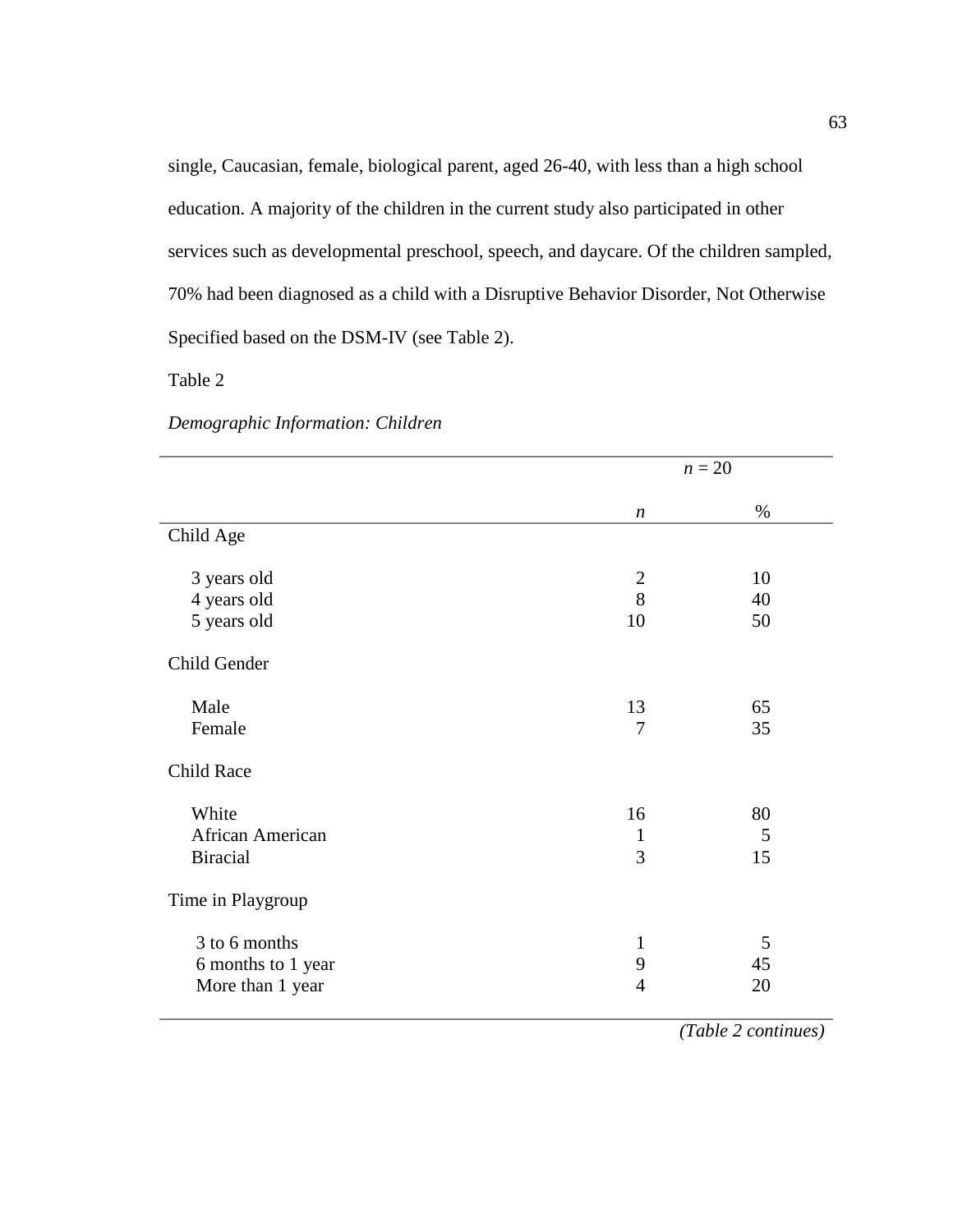|                                                                |                              | $n = 20$       |  |
|----------------------------------------------------------------|------------------------------|----------------|--|
|                                                                | $\cal N$                     | $\%$           |  |
| Developmental Preschool                                        |                              |                |  |
| Yes                                                            | 15                           | 75             |  |
| N <sub>o</sub>                                                 | 5                            | 25             |  |
| Daycare                                                        |                              |                |  |
| Yes                                                            | 17                           | 85             |  |
| No                                                             | 3                            | 15             |  |
| <b>Head Start</b>                                              |                              |                |  |
| Yes                                                            | 16                           | 80             |  |
| $\rm No$                                                       | $\overline{4}$               | 20             |  |
| Kindergarten                                                   |                              |                |  |
| Yes                                                            | 19                           | 95             |  |
| N <sub>o</sub>                                                 | $\mathbf{1}$                 | 5              |  |
| Speech                                                         |                              |                |  |
| Yes                                                            | 17                           | 85             |  |
| No                                                             | 3                            | 15             |  |
| Axis I Diagnosis                                               |                              |                |  |
| Disruptive Behavior Disorder                                   | 14                           | 70             |  |
| <b>Adjustment Disorder</b>                                     | 3                            | 15             |  |
| <b>Reactive Attachment Disorder</b><br><b>Anxiety Disorder</b> | $\mathbf{1}$<br>$\mathbf{1}$ | 5<br>5         |  |
| PDD/Autism                                                     | $\mathbf{1}$                 | $\overline{5}$ |  |
|                                                                |                              |                |  |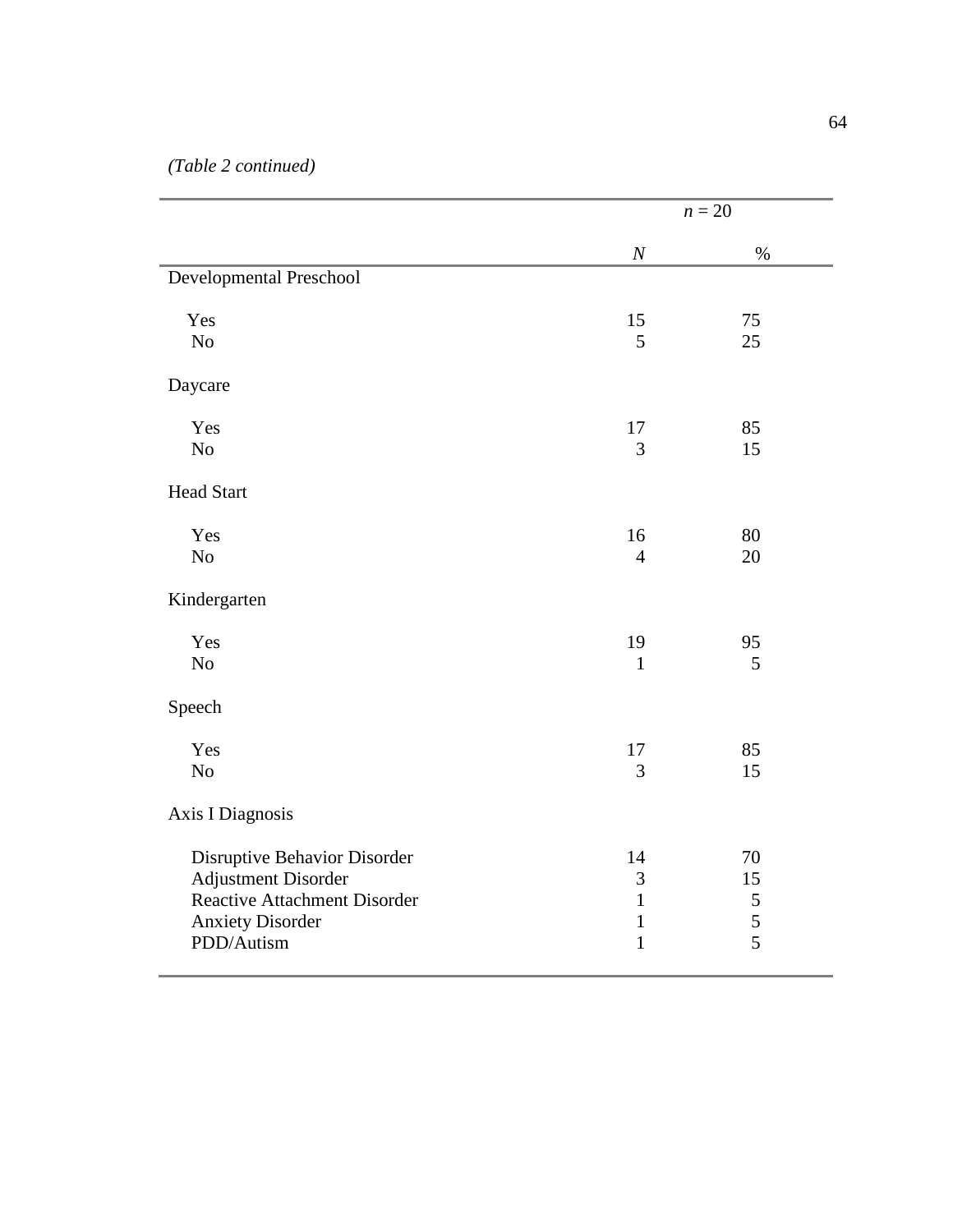# *Playgroup Teachers*

The four teachers who participated in the current study were female, Caucasian, held a bachelor's degree, 75% were between the age of 41-55, and 50% had been involved in the Therapeutic Playgroup Program for 5-10 years (see Table 3). It is important to note that one of the teachers also assumed the role of program manager and her role often differed from that of the other three playgroup teachers.

## Table 3

|                                               |                                                | $n = 4$        |
|-----------------------------------------------|------------------------------------------------|----------------|
|                                               | $\boldsymbol{N}$                               | $\%$           |
| Age                                           |                                                |                |
| 26-40<br>$41 - 55$                            | $\mathfrak{Z}$<br>$\mathbf{1}$                 | 75<br>25       |
| Gender                                        |                                                |                |
| Female                                        | $\overline{4}$                                 | 100            |
| Race                                          |                                                |                |
| White                                         | $\overline{4}$                                 | 100            |
| Time in Playgroup                             |                                                |                |
| 6 months to 1 year<br>1-5 years<br>5-10 years | $\mathbf{1}$<br>$\mathbf{1}$<br>$\overline{2}$ | 25<br>25<br>50 |

*Demographic Information: Playgroup Teachers*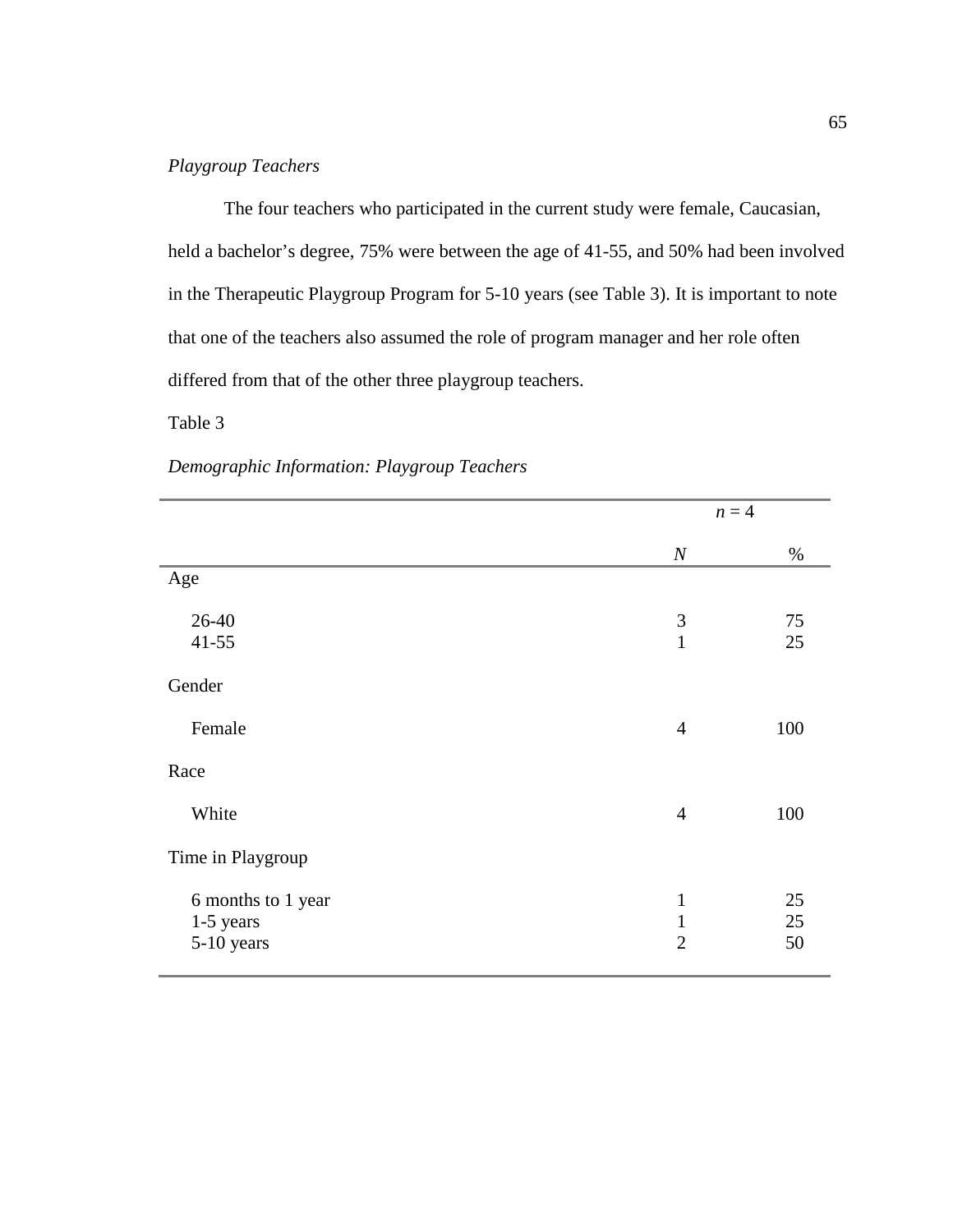# Caregivers' Interviews

For the 20 randomly selected caregiver interviews, semi-structured questions with

follow up Likert-scale measurements were examined. The frequency of caregivers'

responses to each interview question based on a 5-point scale is shown in Table 4.

Table 4

# *Frequency of Caregivers' Interview Ratings*

| <b>Likert-Scale Questions</b>                                                                                                                                                                                        | Mean       |
|----------------------------------------------------------------------------------------------------------------------------------------------------------------------------------------------------------------------|------------|
|                                                                                                                                                                                                                      | $(n = 20)$ |
| On a scale of 1 to 5, 1 being ineffective and 5 being effective, how would<br>you rate the playgroup program's ability to meet the needs of your child?                                                              | 4.55       |
| On a scale of 1 to 5, 1 being ineffective and 5 being effective, how would<br>you rate the change in your child's behavior?                                                                                          | 3.90       |
| On a scale of 1 to 5, 1 being ineffective and 5 being effective, how would<br>you rate the change in your child's behavior at home and in the community?                                                             | 3.50       |
| On a scale of 1 to 5, 1 having no voice and 5 having a strong voice, how<br>would you rate your "voice" in the playgroup program?                                                                                    | 4.85       |
| On a scale of 1 to 5, 1 having no knowledge and 5 having significant<br>information, how would you rate your knowledge of your child's treatment<br>goals?                                                           | 4.35       |
| On a scale of 1 to 5, 1 having no information and 5 having significant<br>information, how would you rate the amount of information provided to you<br>by playgroup staff on your child's progress and any concerns? | 4.70       |
| On a scale of 1 to 5, 1 being ineffective and 5 being effective, how would<br>you rate the effectiveness of monthly parent meetings?                                                                                 | 3.55       |
| On a scale of 1 to 5, 1 being ineffective and 5 being effective, how would<br>you rate the effectiveness of other services such as case management,<br>medication management and/or therapy?                         | 4.20       |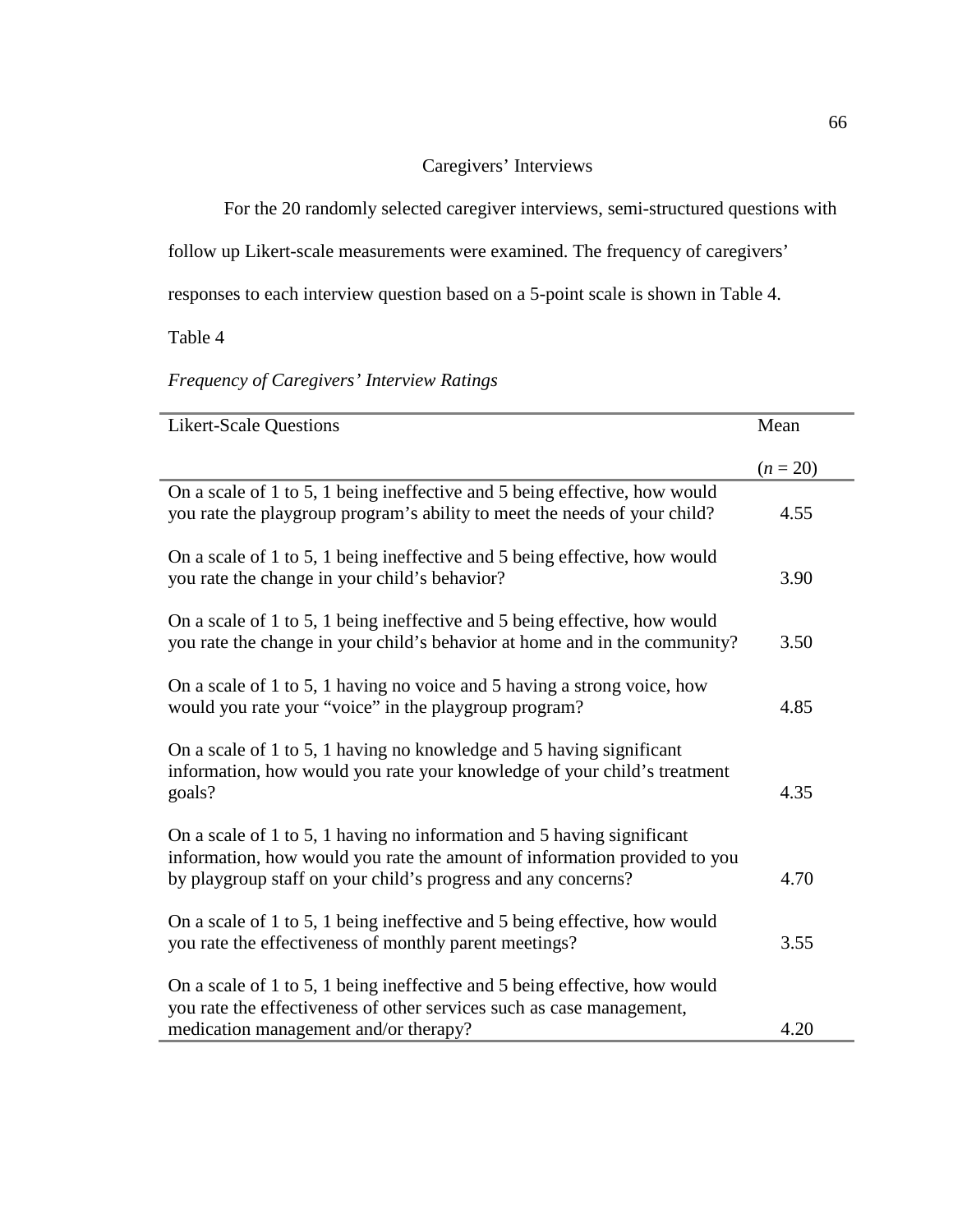## *Behavior Change*

The effectiveness of the playgroup program's ability to meet the needs of the identified child (scale 1 to 5, 1 being ineffective and 5 being very effective) had an average rating of 4.55. The change in a child's behavior was rated 3.9 on a scale of 1 to 5 (1 being no change and 5 being significant change). Themes identified were behavior changes in the following areas: behavioral self-control, social skills, speech/communication, general knowledge, and non-specific area of change (see Table 5). Table 5

*Caregivers' Interviews: Behavior Change* 

|                                    | Positive | Negative | <b>TOTAL</b> |
|------------------------------------|----------|----------|--------------|
| Behavioral Self Control $(n = 11)$ | 9        | 5        | 14           |
| Social Skills $(n = 6)$            | 5        |          | 6            |
| General Knowledge $(n = 4)$        | 4        | $\Omega$ | 4            |
| Non-specific $(n = 5)$             | 5        | $\theta$ |              |

In regard to positive aspects of behavior change under the theme of behavioral self-control, examples included, "I've seen the way he calms down and actually realizes if he sits there for the time he is supposed to be in time out then he can get out" (Parent A), and "I have noticed that with his teacher and case manager talking to him things are better. He's able to say why he's in time out, because he was being bad. I've seen a lot of progress" (Parent I). However, caregiver statements identified that behavior variation, no improvement, or regression (coded as negative) also occurred under this theme, for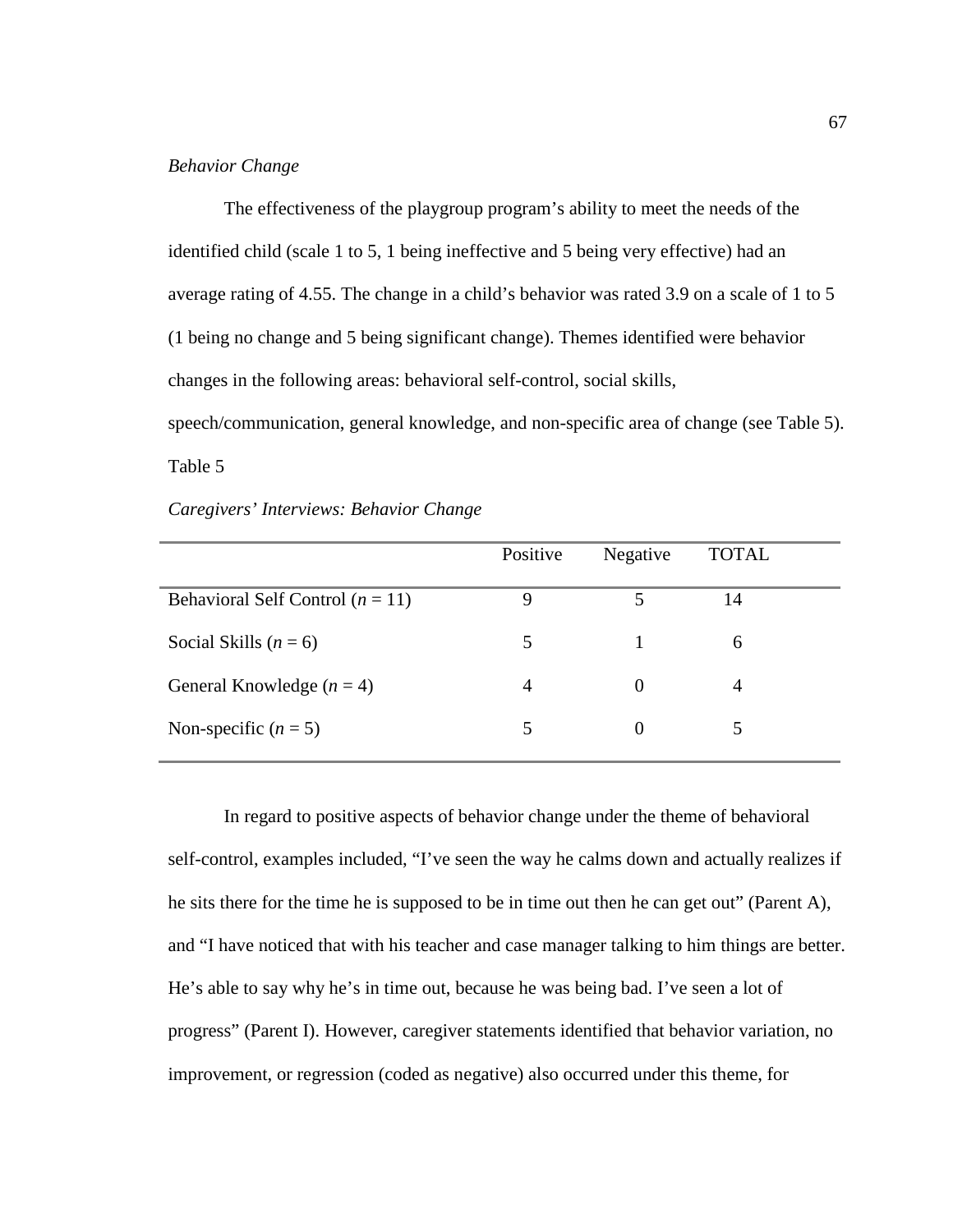example "He has gotten more aggressive, but then at times, it's just like he's the best child you can ever ask for" (Parent E), and "She will hear directions but still has trouble following through" (Parent K).

Secondly, positive behavior changes were noted under the theme of social skills, "She's not a loner like she used to be" (Parent K), "He's gotten better at sharing" (Parent G), and "She cooperates with her sister a lot better" (Parent J). One parent indicated a negative behavior change in regards to social skills, for example, ". . . he's more of a loner" (Parent E).

The third theme identified was communication/speech. Positive improvements seen in this area included, "His speech has improved" (Parent E), and "She's using her words more when she gets frustrated" (Parent S). Fourth, positive behavior change was noted in general knowledge such as shapes, color, and numbers, for example, "His learning is good, ability to sit down and comprehend things" (Parent H), and ". . . playgroup helped improve his ABCs, colors, and more songs" (Parent P). Overall, nonspecific positive improvements were identified such as "She likes playgroup and her personality is coming out more" (Parent T), and "I've seen a lot of progress" (Parent I). *Generalization* 

A slight decrease was seen in the generalization of behavior change to the home and community setting, with a mean rating of 3.5 (on a scale of 1 to 5 with 1 being no change and 5 being significant change). Themes identified included behavioral selfcontrol, social skills, and non-specific changes (see Table 6).

On the first theme of behavioral self-control, caregivers rated positive improvements in the home/community, such as, "I could go to the store without him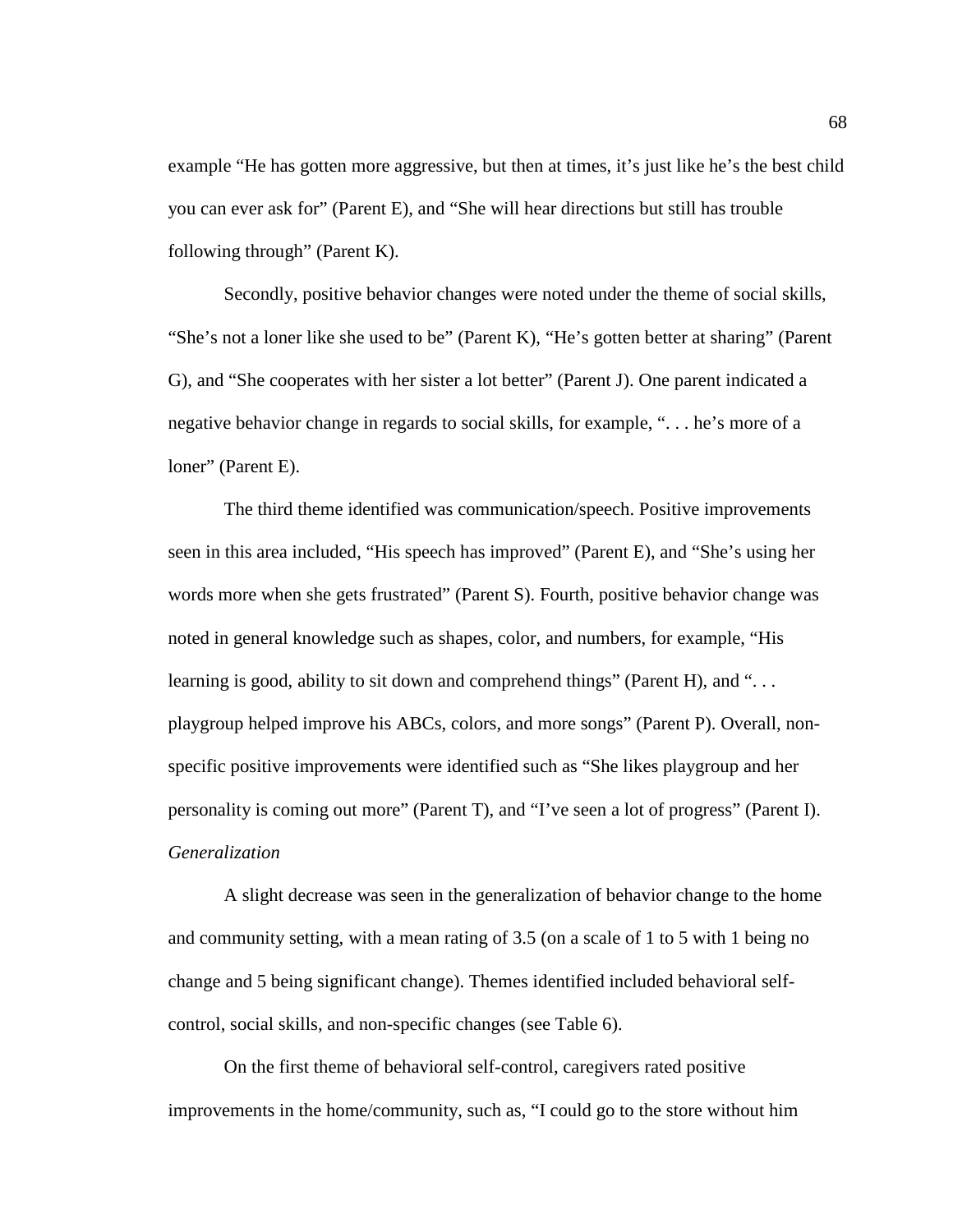yelling and screaming" (Parent M). Caregivers identified that behaviors in the home/community setting often varied, showed regression or no change (coded as negative) in regard to behavioral self-control, such as, "He has gotten more aggressive, but then at times, it's just like he's the best child you can ever ask for" (Parent E). When negative change was reported, caregivers often stated that these behaviors were triggered by other family members or environmental factors, for example, "He still does it, temper tantrums…he's still hitting his sister and constantly fighting. I don't understand why it continues at home but not playgroup. I'm doing everything . . . I've noticed that when he goes to his dad's his behavior is worse. Ever since we split up his behavior is worse. He was calmer before" (Parent I).

Table 6

|  |  | Caregivers' Interviews: Generalization |
|--|--|----------------------------------------|
|--|--|----------------------------------------|

|                                    | Positive          | Negative | <b>TOTAL</b> |
|------------------------------------|-------------------|----------|--------------|
| Behavioral Self Control $(n = 11)$ |                   |          | 12           |
| Social Skills $(n = 7)$            |                   |          |              |
| Non-specific $(n = 2)$             | $\mathbf{\Omega}$ |          |              |

The second theme of social skills showed positive change such as, "I can take him to the park and he will play with others, other parents wont lynch me . . . I still have my hair" (Parent H) and "'Inside voice' that's the word they taught him; no, 'use your inside voice' for now on is what I tell him" (Parent P). However, some caregivers identified no change, regression or variation (negative) in the area of social skills, "He is still shy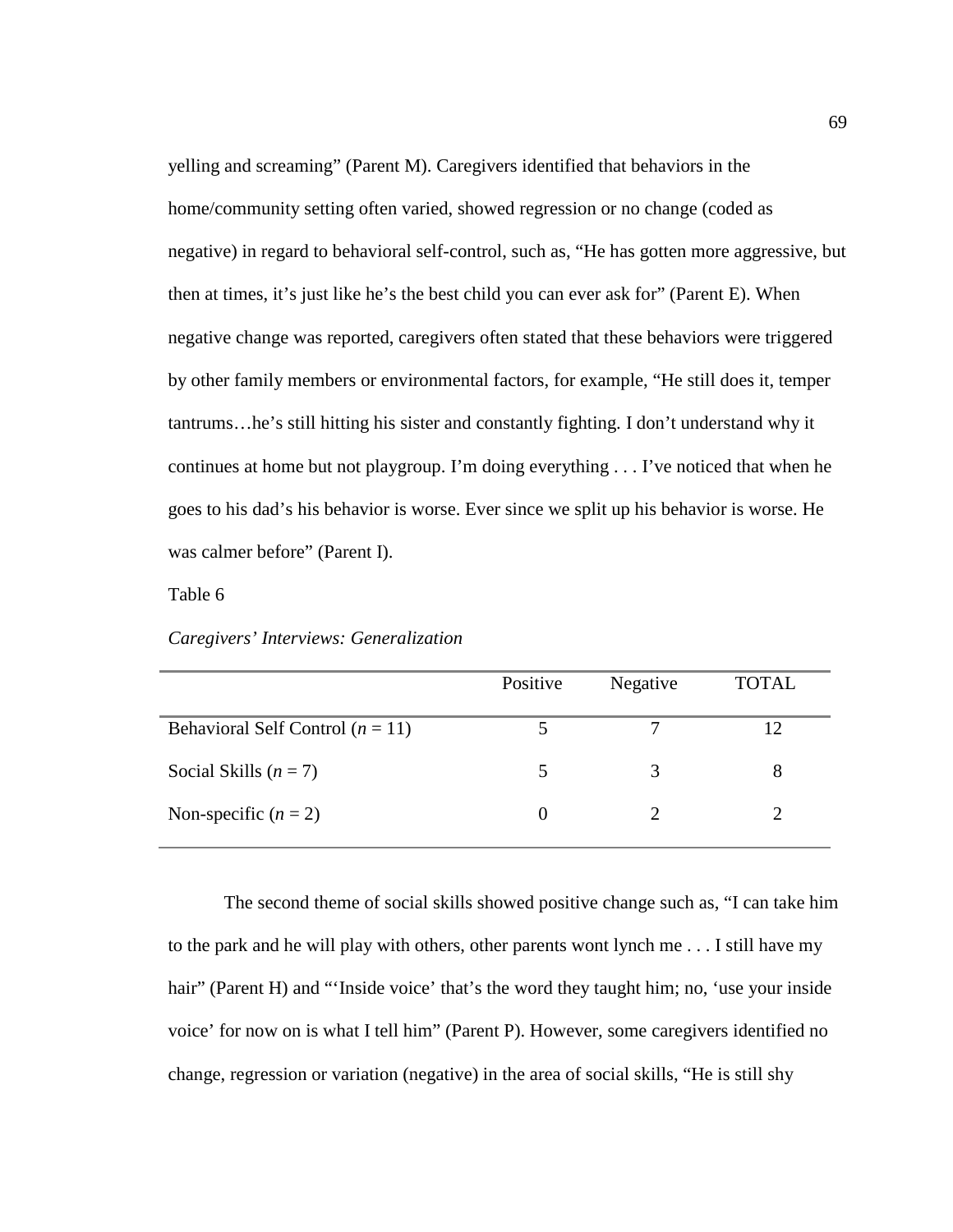around strangers when we go out" (Parent B). Last, two caregivers indicated non-specific behavior change that was identified as negative, for example, "very little, very little, it's just gonna take some time" (Parent Q).

# *Caregivers' Voice/Information*

In examining the caregiver's role in the playgroup program, caregivers were asked to rate their "voice" in the program on a scale of 1 to 5 (1 having no voice and 5 having a strong voice). An average rating of 4.85 was obtained. The dissemination of information from playgroup staff to caregivers, both positive and negative, had a mean rating of 4.7 (scale of 1 to 5, 1 having no information and 5 having significant information). The identification of themes for these two open- ended questions yielded similarities that could be coded under one category labeled caregivers' voice and communication in the program. Identified themes included active communication and sharing information between playgroup staff and caregivers, consultation with other agencies and providers who work with the child, and the knowledge and information provided by playgroup van drivers and assistants (see Table 7).

## Table 7

|                                     | Positive | Negative | <b>TOTAL</b> |
|-------------------------------------|----------|----------|--------------|
| Active Communication ( $n = 16$ )   | 16       |          | 16           |
| Consultation $(n = 1)$              |          |          |              |
| Van drivers/assistants ( $n = 13$ ) | 12       |          | 13           |

### *Caregivers' Interviews: Voice/Information*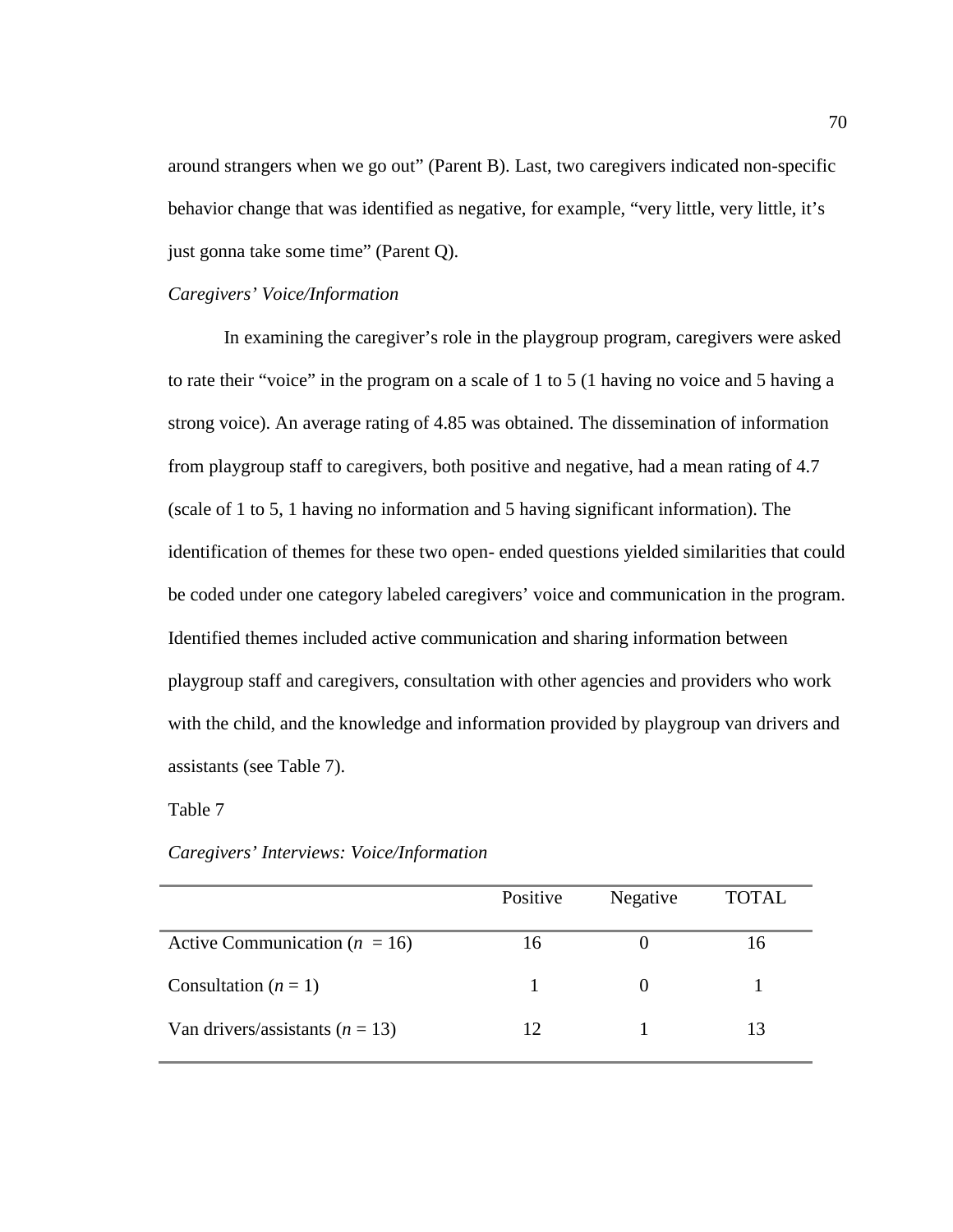In regard to active communication, caregivers reported positive attributes such as, "If we have a need to know we can just call" (Parent G), "As soon as I mention something like she [child] was having an emotional time with her grandfather's passing. The quickness of her teacher addressing this was commendable" (Parent J), and "Right away they call me or otherwise when I pick her up from group they let me know what is happening" (Parent K).

Parent M reported "I always asked her all the time how was his improvement in playgroup. She'd sit down, explain to me where his weakness were and where we were still needing improvements . . . they had the same concerns as I had with my son." The second theme identified, communication between other agencies, was highlighted in a positive light as well, for example, "His playgroup teacher emails my child's school teacher to see how his behavior is at school…they were emailing each other to see if she was noticing them [side effects of medication]" (Parent A). Last, the communication and knowledge among other playgroup staff, specifically the van drivers and assistants was positively emphasized. "The van driver keeps me informed about what's going on when they pick him up or drop him off" (Parent B) and ". . . it blows me away what the van driver knows when she comes to drop him off. From other situations I've had from my life with my other kids, they all seem to know what's going on; I've been very happy with that" (Parent F). One parent viewed communication with the van driver and assistants negatively, "I mainly talk to his van drivers, but she doesn't quite understand" (Parent C). *Knowledge of Treatment Goals* 

The knowledge of a child's goals in the program on a scale of 1 to 5 (1 having no knowledge and 5 having strong knowledge) had a mean rating of 4.35. The themes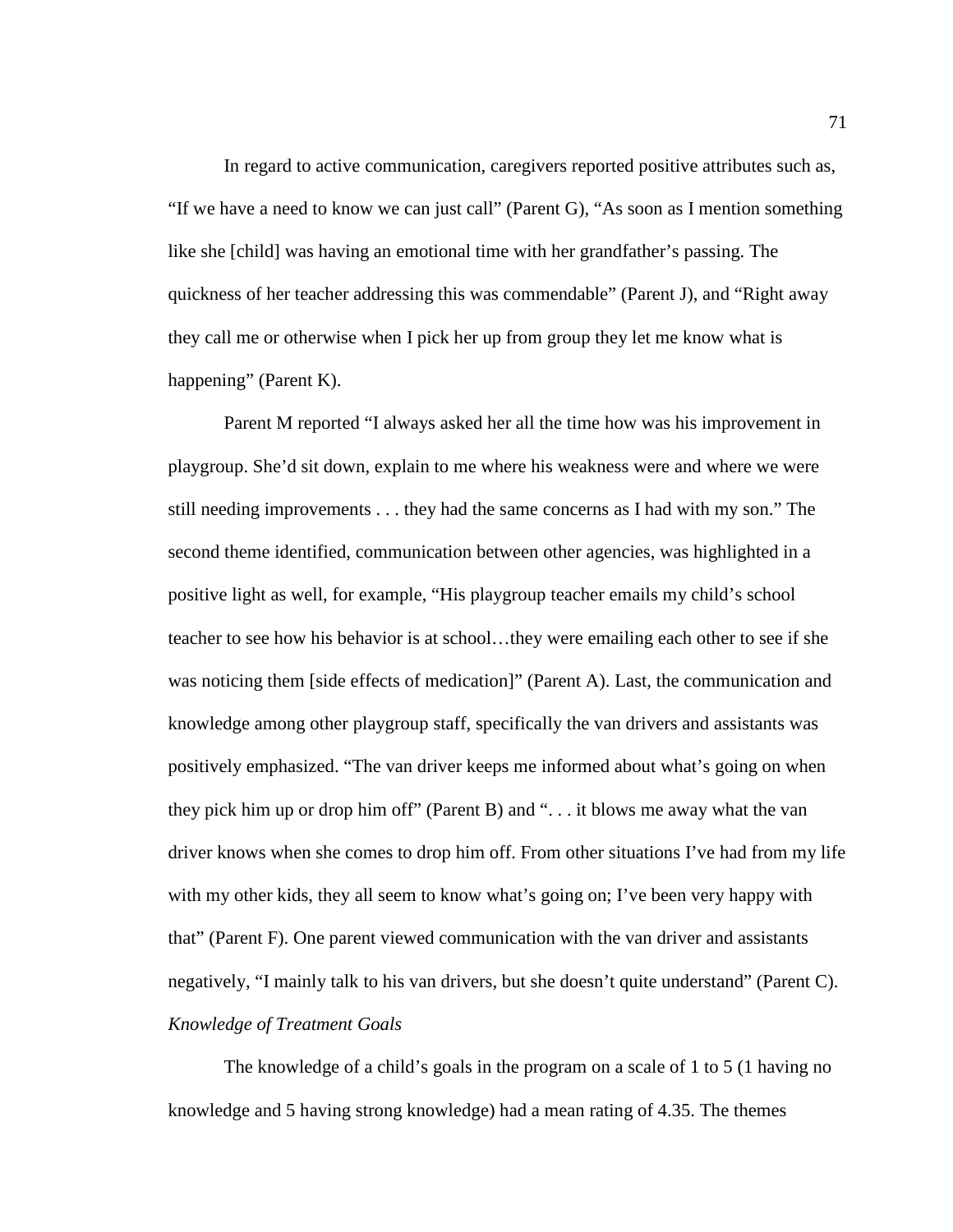identified within this subcategory were the identification of treatment goals associated with behavioral self-control, social skills, general knowledge (i.e., colors, numbers, and shapes), developmental needs (such as toilet training, fine/gross motor skills, and speech), and non-specific knowledge of treatment goals (see Table 8)

## Table 8

## *Caregivers' Interviews: Knowledge of Goals*

|                                | Awareness      |
|--------------------------------|----------------|
|                                | $n = 17$       |
| <b>Behavioral Self Control</b> | 8              |
| Social Skills                  | 12             |
| Developmental Needs            | 5              |
| General Knowledge              | $\overline{4}$ |
| No Specific Knowledge          | $\overline{2}$ |
|                                |                |

Caregivers specified that playgroup staff taught children listening skills, how to get along with others, manners, turn taking, sharing, numbers, letters, writing their names, colors accepting time out, toileting, and fine and gross motor skills. These goals appear to correlate with school readiness skills as defined by the NAEYC (1990). Caregivers reported an awareness of treatment goals which included behavioral self-control, ". . . his behavior, his aggressiveness towards me and his brother. Definitely his behavioral techniques, discipline techniques" (Parent A). In the second theme, caregivers reported awareness of social skills as a treatment goal, for example, "I think she is working on his sharing with other kids and keeping his hands and feet to himself" (Parent F).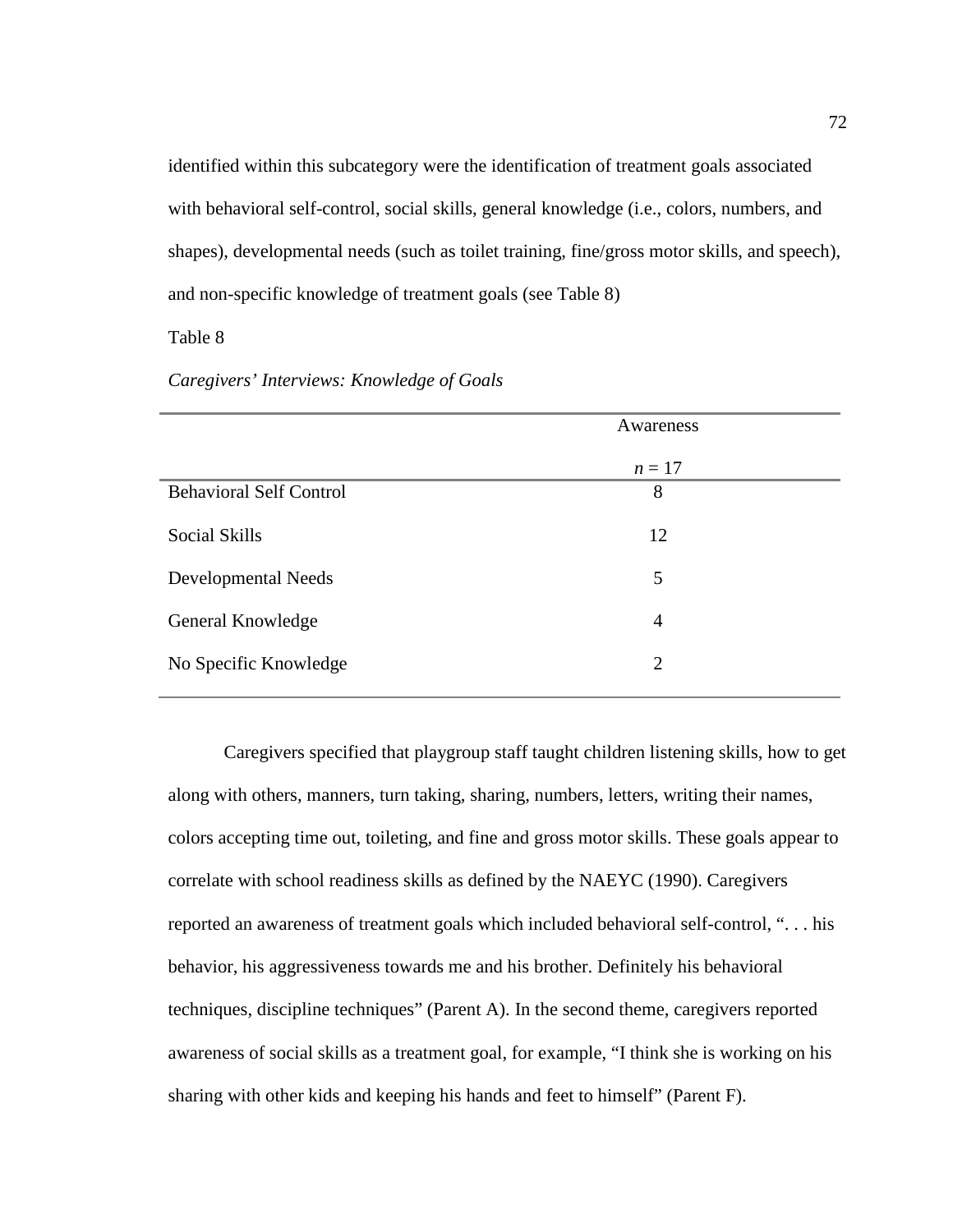Third, caregivers indicated an awareness of treatment goals which included general knowledge, such as "I think she's working on his colors and numbers, they do games and activities to practice that" (Parent B). Next, caregivers indicated goals focused on developmental skills, such as, "Potty training" (Parent D), and "They're working on helping her communication" (Parent T). For those few parents who were unable to identify specific goals for their children there appeared to be a general understanding, for example, "When I first came in his teacher asked about goals that I wanted to work on but I don't know specific goals for him" (Parent C).

## *Parent Meetings*

The effectiveness of the monthly parent meetings and training was 3.55 (on a scale of 1 to 5). Overall, themes emerged related to information provided on parenting skills (e.g., discipline) cohesiveness with other caregivers during the parent meetings, attending for a connection to their child, and experiences during classroom observations (see Table 9).

### Table 9

### *Caregivers' Interviews: Parent Meetings*

|                                |           | <b>Not</b> |                |
|--------------------------------|-----------|------------|----------------|
|                                | Effective | Effective  | <b>TOTAL</b>   |
| Parenting Skills ( $n = 14$ )  | 10        | 5          | 15             |
| Cohesiveness $(n = 4)$         | 3         |            | $\overline{A}$ |
| Connected to Child $(n = 4)$   | 4         | $\theta$   | $\overline{4}$ |
| Class Observation ( $n = 12$ ) | 8         |            | 12             |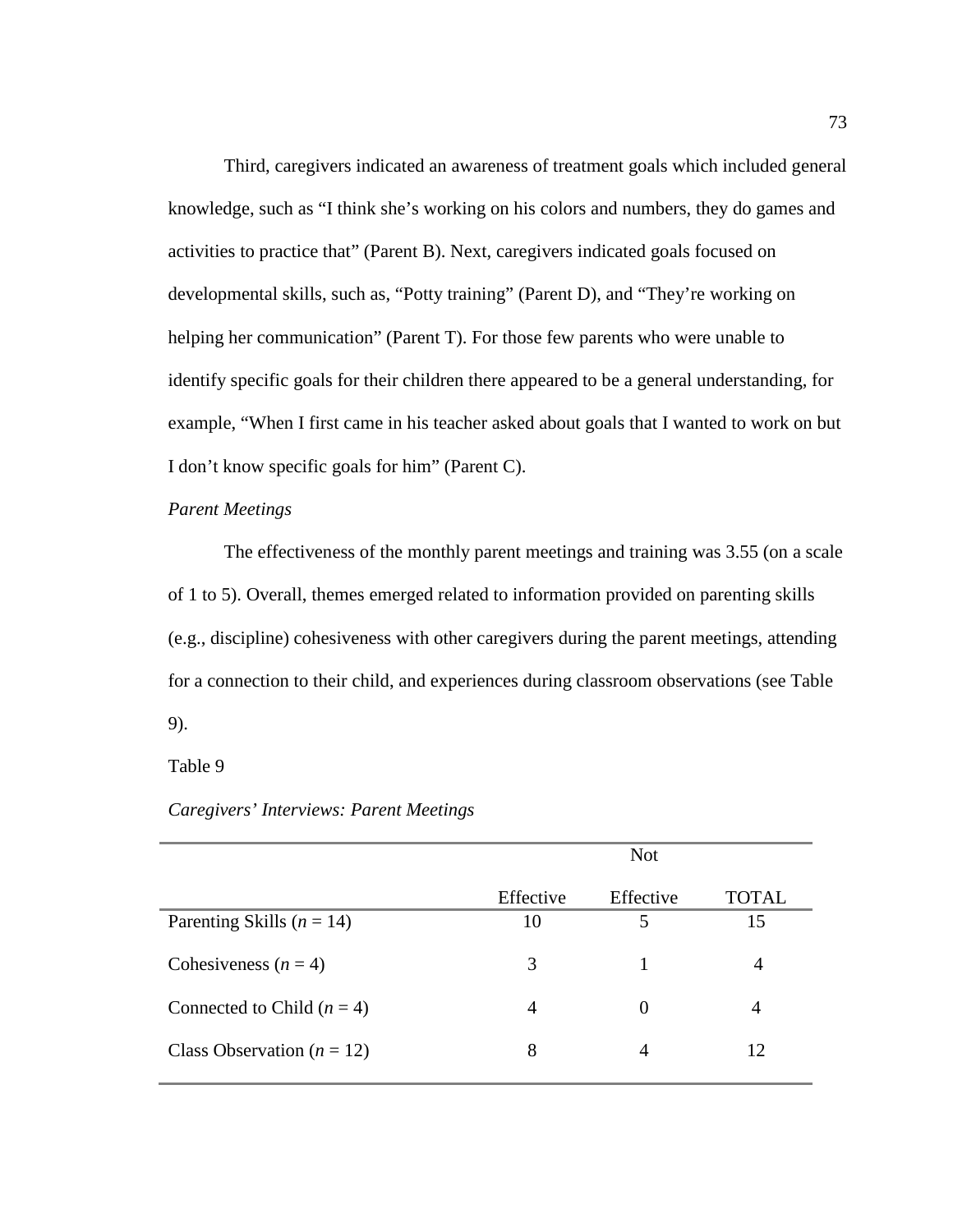For those who attended on a regular basis and found the monthly meetings helpful in learning positive parenting skills, caregivers indicated, "Some of the activities we did I like . . . we made picture cues to get ready for bedtime for their schedule and routine" (Parent C), and ways to engage with their child, "I went out and bought some books that we can do together when she comes home from playgroup" (Parent L). However, caregivers also noted negative aspects of the monthly parent meetings, indicating a need for additional parent support to address their children's behaviors. For example, Parent F indicated "I think most of the time I came I already knew things because of my age and already raising kids. What I like to see more of, are behavioral things, what I can do to redirect him."

Some caregivers viewed cohesiveness with other parents in a positive light, "I don't feel like I'm the only one anymore" (Parent A). One parent indicated having difficulty meeting with a large group of other parents due to anxiety and feeling uncomfortable in the situation (coded as negative). Additionally, caregivers indicated that parent meetings were a time to connect with their children. For example, Parent H reported "they give me a reason to come spend time with him."

As part of playgroup's monthly parent meeting, caregivers are invited to spend time with their children in the classroom setting. Caregivers who viewed this experience as positive stated, "He's excited, he wants to show us everything" (Parent G). However, a few caregivers indicated that their child showed negative behaviors during this time, "I was coming regularly at first to see him but then I backed off because his behavior was different with me" (Parent H). Overall, caregivers identified feeling "comfortable" in the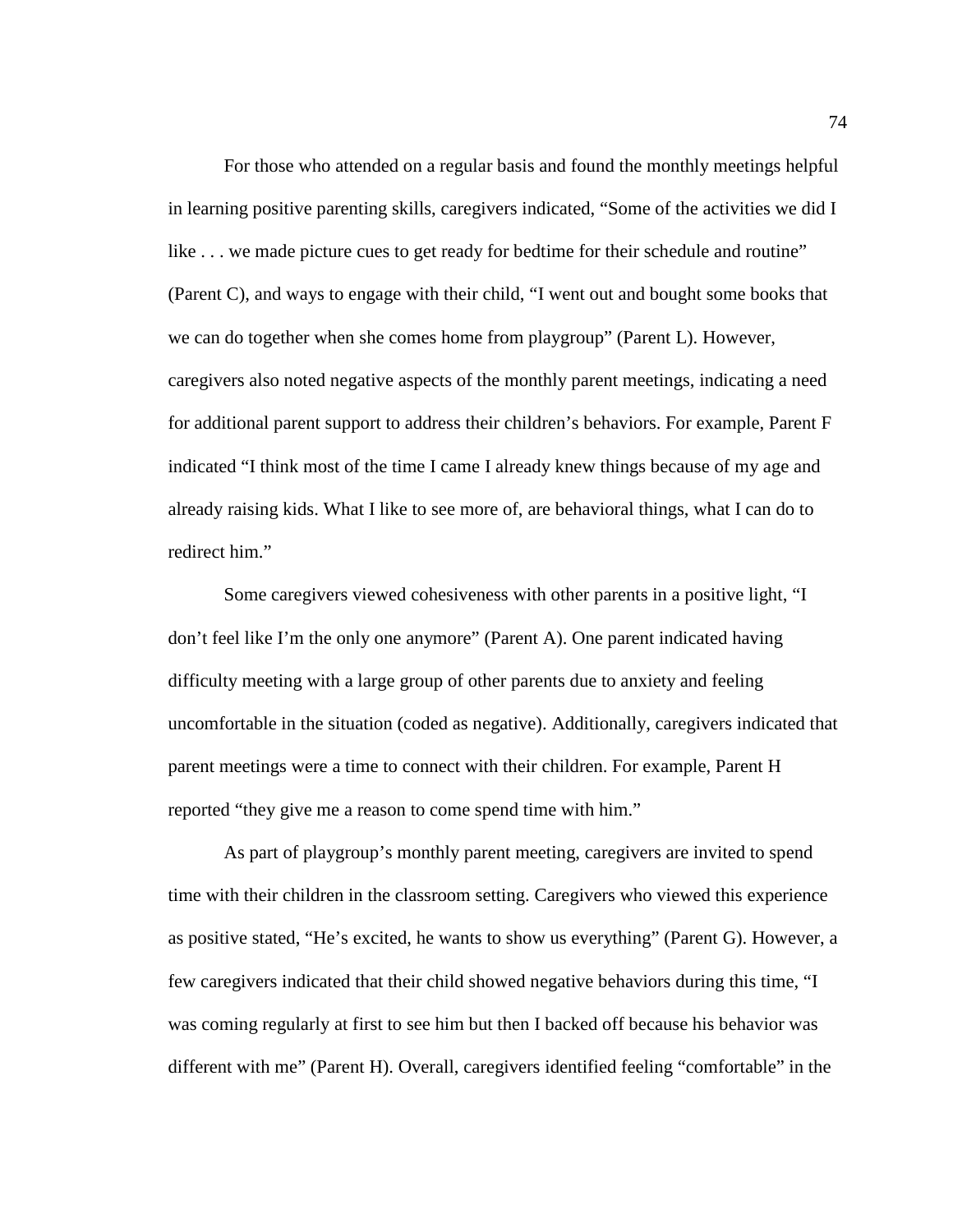classroom, as evidenced by Parent T's report, "I like spending time in the classroom…they welcome me into the classroom and I get to help out with activities."

Of those caregivers who responded, 7 indicated they were unable to attend monthly parent meetings on a regular basis due to work schedules, classes, or family or transportation problems, for example, "I work the night shift sometimes and then I won't come because I sleep during the day" (Parent F).

### *Other Services*

Caregivers rated the effectiveness of other services, which included case management, therapy, and medication management on a scale of 1 to 5 (1 being not effective and 5 being very effective) with a mean rating of 4.2. Overall themes identified were responses to case management services, therapy, and medication management (see Table 10).

Table 10

## *Caregivers' Interviews: Other Services*

|                            | N <sub>o</sub> |               |               |       |
|----------------------------|----------------|---------------|---------------|-------|
|                            |                | Participation | Participation | TOTAL |
|                            | Positive       | Negative      |               |       |
| Case Management $(n = 17)$ | 16             | $\theta$      |               | 17    |
| Therapy $(n = 19)$         |                | 5             | 9             | 19    |
| Medication $(n = 7)$       | 4              |               | $\mathcal{D}$ |       |

Caregivers reported whether the child participated in these services, and if so, if they were viewed as positive or negative. The majority of caregivers reported their child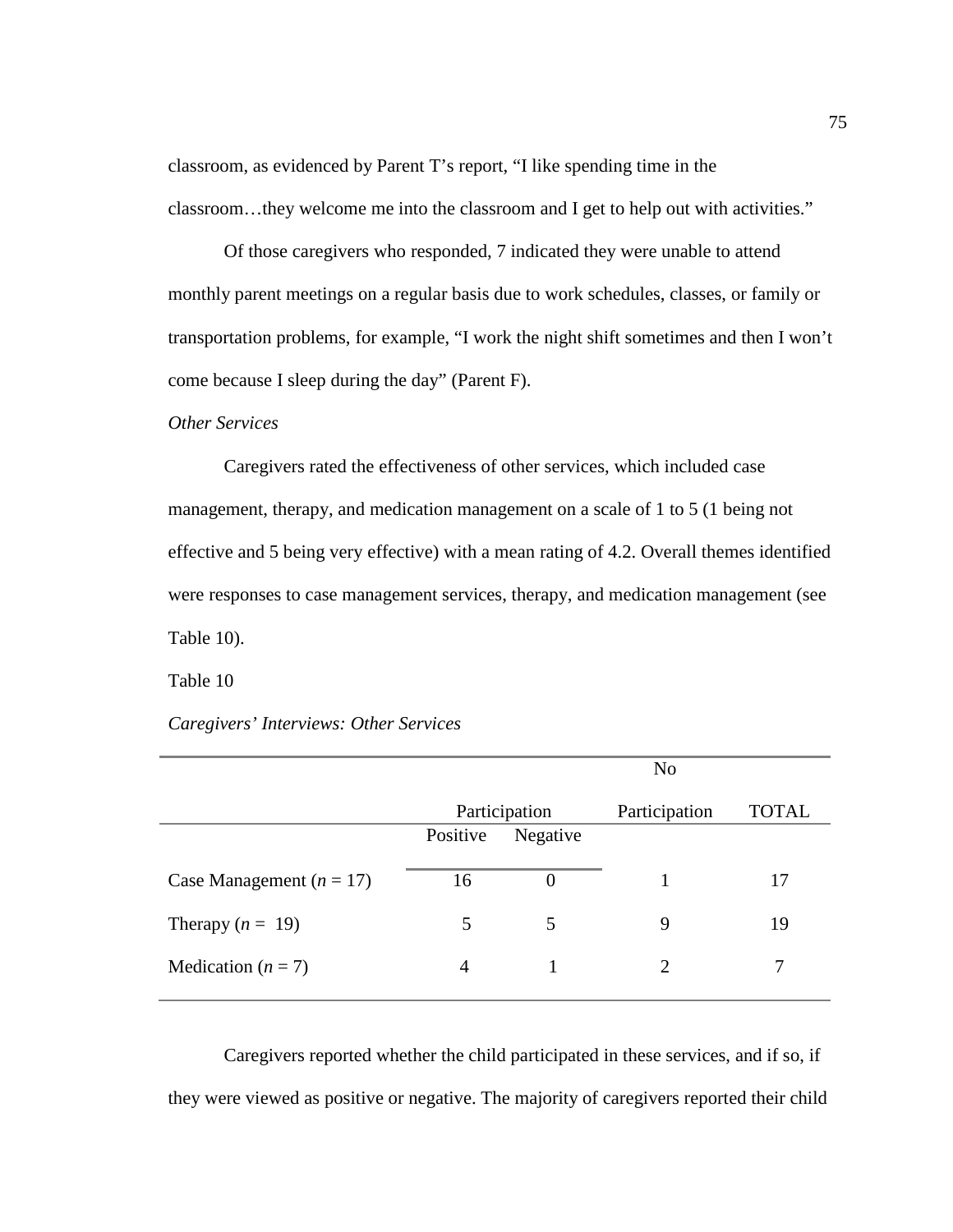participated in case management services aimed at generalizing social skills and compliance and found this service helpful and beneficial. For example, Parent H stated "He adores her [case manager]; it's something to look forward to and consistency. She takes him to the park with a few other kids to spend time with him and interact with others at the same time." It appears case management services assisted with helping the child meet their behavior needs as well as linking a caregiver to community resources. For example, Parent N reported "they helped us with Christmas and Thanksgiving baskets."

Caregivers reported whether the child participated in these services, and if so, if they were viewed as positive or negative. The majority of caregivers reported their child participated in case management services aimed at generalizing social skills and compliance and found this service helpful and beneficial. For example, Parent H stated "He adores her [case manager]; it's something to look forward to and consistency. She takes him to the park with a few other kids to spend time with him and interact with others at the same time." It appears case management services assisted with helping the child meet their behavior needs as well as linking a caregiver to community resources. For example, Parent N reported "they helped us with Christmas and Thanksgiving baskets."

Overall, therapy and medication management were not utilized on a regular basis. Medication management was not found useful as an effective tool due to the child's age. However, half of the caregivers whose child participated in therapy found it unhelpful due to poor communication regarding the role of therapy. For example, Parent G reported "I don't know if she [therapist] still keeps track of what's going on with him in playgroup . . . I don't know how it works."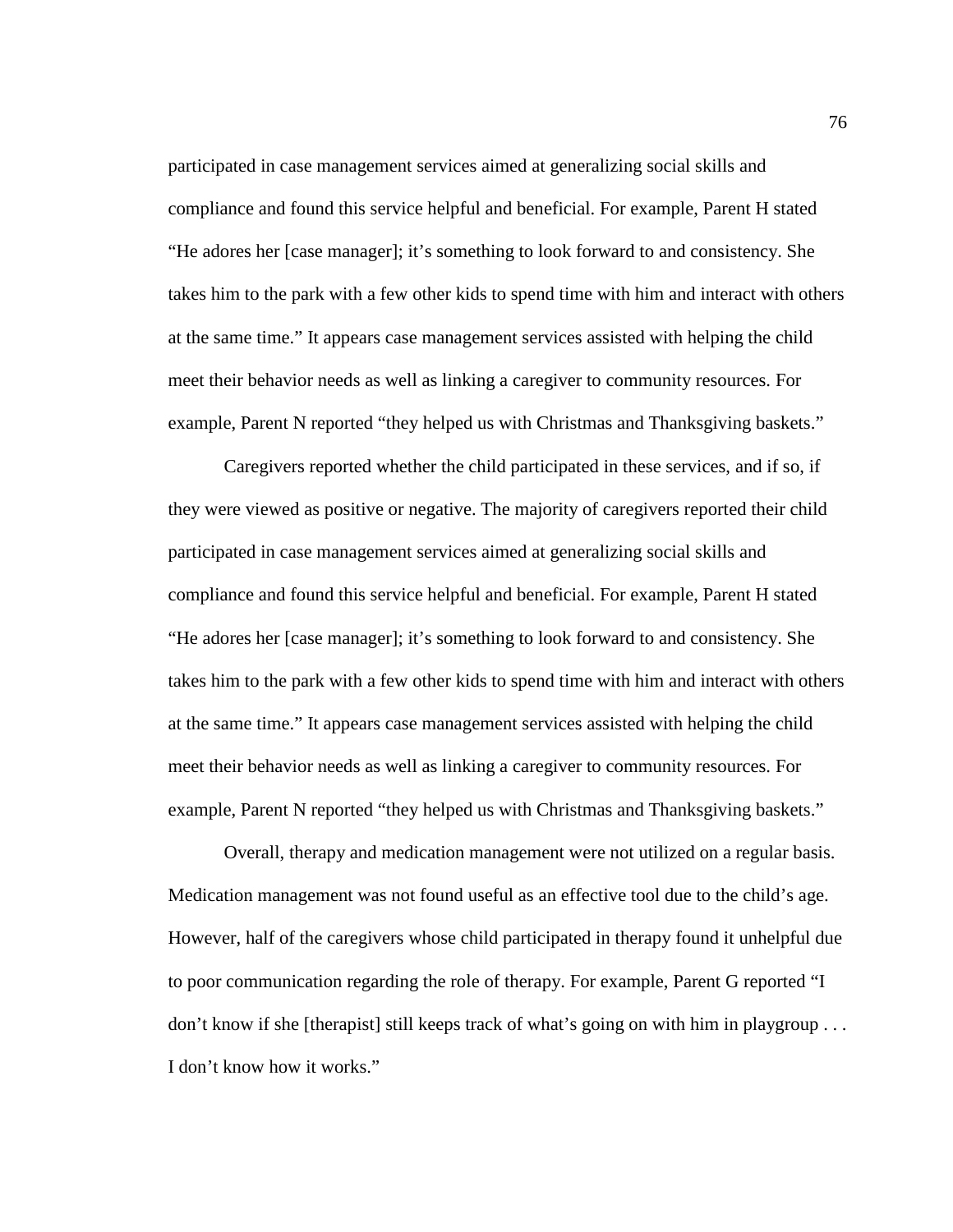## *Concerns/Changes*

Caregivers were also asked to indicate concerns they may have about the playgroup program. No concerns were indicated by 70% of the parents, 15% reported problems with curriculum, 10% reported transportation concerns, and 5% noted problems with communication. The curriculum concerns identified included two caregivers noting problems with playgroup's personal safety lesson, Parent O reported "Although I think it's good for kids to know the proper name of body parts for boys and girls both, but at the same time she's 5." However, Parent G commented on the apparent success of the personal safety program, stating "I was a little taken aback by the safety program because we've tried to do the whole bad people, good people, good/bad touch and he just wasn't interested. But he came home and put his bathing suit bottoms on and told me the whole story and I was amazed that you kept his attention long enough to get it through to him . . . the curriculum here seems good." One parent noted a need for more emphasis on preschool things "like letters, numbers and shapes" (Parent R).

Transportation problems were reported by two parents, Parent A stated "the only thing I would want is for transportation to be provided to our home; we live outside the boundaries and when I can't get a car he misses group." One parent noted concerns with communication in regard to the implementation of homework assignments. Parent C noted, "The homework is hard to do with him, I don't know if you're supposed to turn them in . . . I don't think they communicate with us if you're supposed to turn it in or when, so I don't turn them in."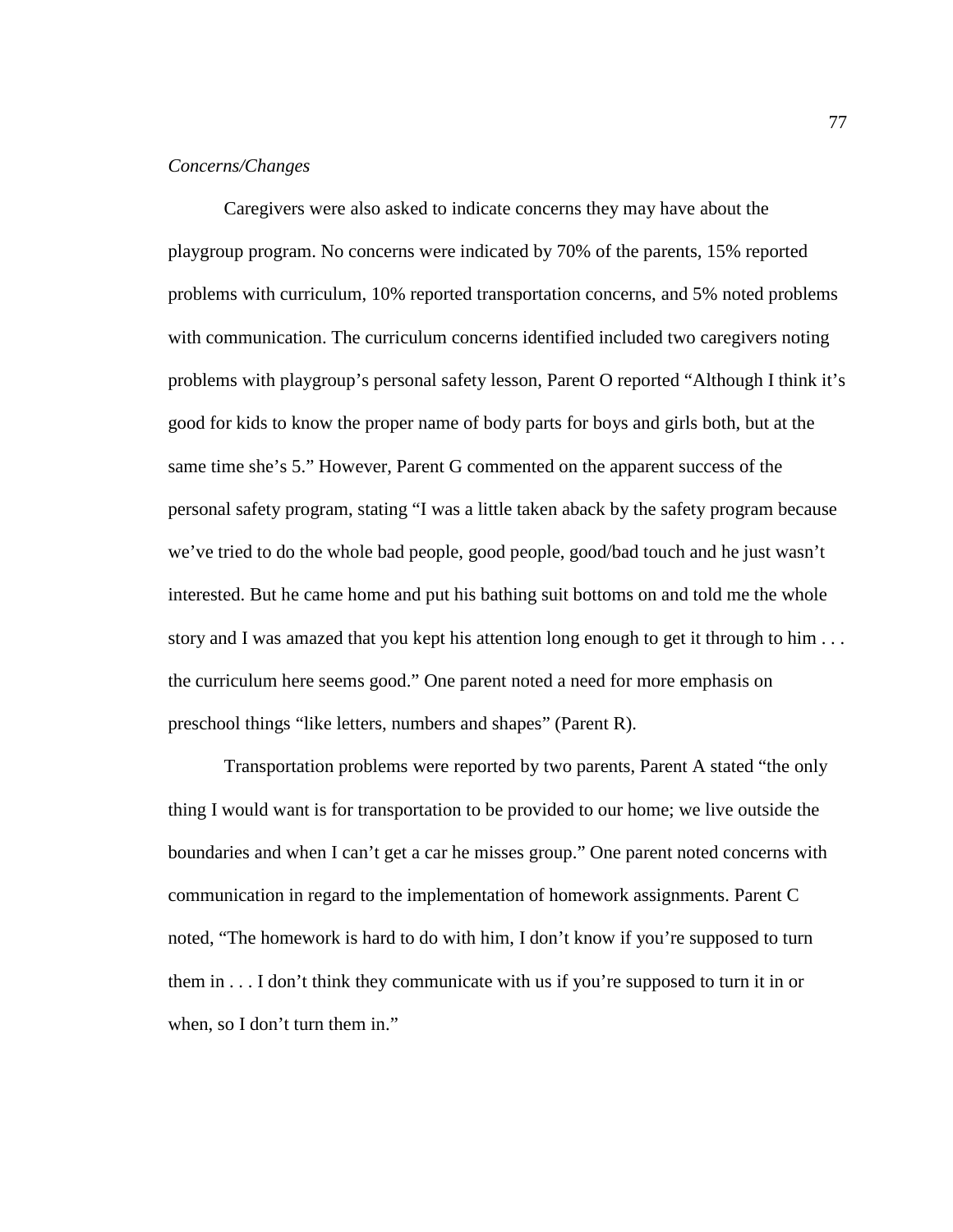## *Referral Sources*

Referral sources were obtained from 19 out of 20 caregivers: 26% were referred by their therapist at the agency under study or their primary care physician, 21% were self referred, 21% received information on the playgroup program from family or friends, 21% were referred by other community agencies (i.e., Early Head Start, Healthy Beginnings), and 11% obtained information about the playgroup program from a school agency (i.e., Covered Bridge Special Education District or a local school agency).

## Child Records

# *School Readiness Indicators*

Descriptive statements found within treatment plans, weekly notes, and 90-day reviews were coded in terms of key words related to the school readiness indicators listed below (NAEYC, 1990).

- 1. Children will show positive socio-emotional growth through interpersonal relationships, socialization, and play therapy. Of the records surveyed, 99% fell within this category of classification.
- 2. Children will exhibit age-appropriate communication skills through expressive and receptive language experiences. The review of records showed 68% of treatment goals and weekly plans targeted communication skills, such as expression of thoughts and feelings.
- 3. Children will increase general knowledge and cognitive skills by experiences with the world around them, observation skills and development of pre-literacy, shapes, colors, and number sense. Treatment plan and weekly notes reflected the denotation of general knowledge 6% of the time.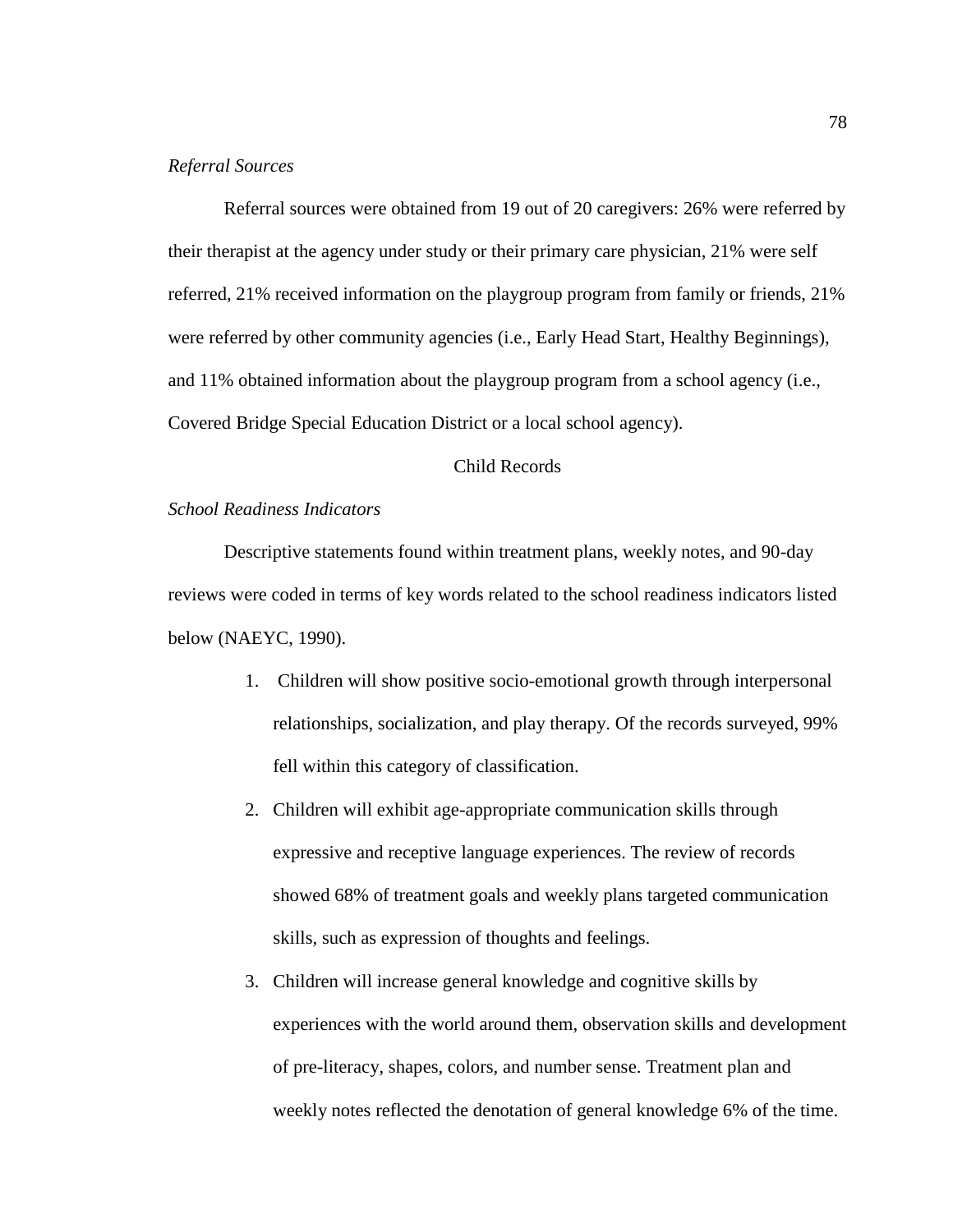- 4. Children will develop fine and gross motor skills through experience with large and small muscles. This area was not targeted directly in a review of child records (0%).
- 5. Children will develop self-help skills by learning to eat together, follow group routine, and engage in self-care, and personal hygiene. The review of records showed self-help skills were focused on 9% of the measured time.

#### *Weekly Reviews*

Three data points of weekly reviews for each child's EMR record were analyzed and coded for behavior change to determine improvement, regression, or unchanged status. Overall, children showed improved behaviors 65% of the time, within the threemonth review period. Child behaviors remained the same 20% of the review period; one record indicated no change due to poor attendance. Regression occurred in 15% of the child weekly records, 1 record indicated a decrease due to the child's poor attendance and 2 records noted an increase in negative behaviors while the child's guardian was in attendance in the classroom.

The weekly records were also examined and rated for measurability, which is whether the writer describes a behavior which could be counted or observed and its frequency and duration. Overall, for 20 child records with three separate data points, measurability was found 82% of the time. It is important to note that over half of the weekly records included one data point which was a quarterly review and the writer only provided an overall review of behavior progress without specific measures. Two examples of measurability from the weekly records include: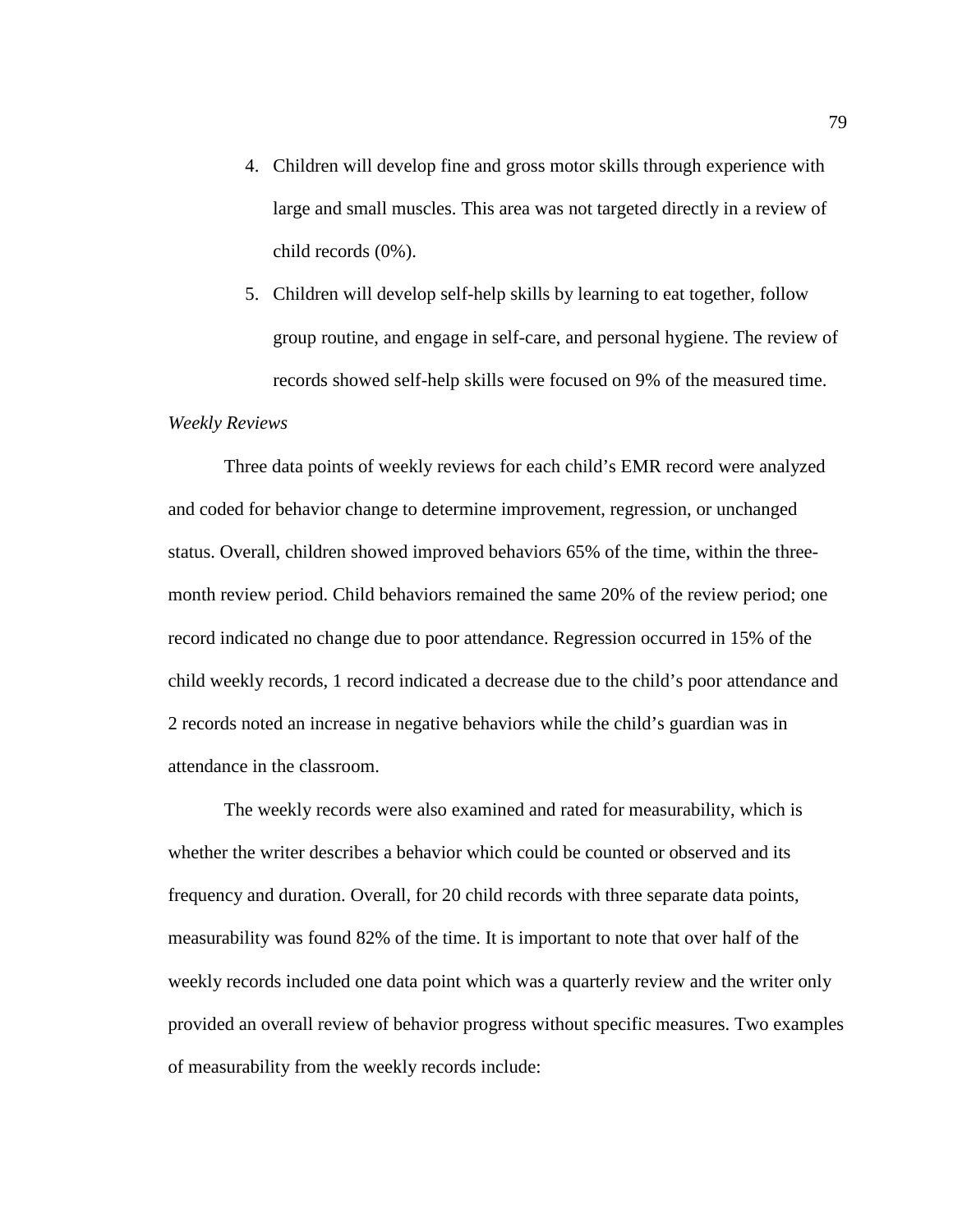Client had difficulty coping with hurt or angry feelings and needed assistance from staff 2-3 times 1 out of 2 group sessions to solve peer conflicts without yelling or tattling. Client had difficulty participating in 2-3 activities due to shouting and using inappropriate verbalizations (Child E). Client tested limits and boundaries each group session requiring redirection 4-5 times each session with 2-4 prompts or cues. She received 1-2 consequences 2 group sessions for non-compliance. She needed prompting and cues from staff to engage in peer interactions (Child T).

# *Identified Behavior Needs*

Caregiver interviews, treatment plans and 90-day reviews (STPR) were analyzed to determine the behavior needs identified by playgroup staff and caregivers within this sample of children. The following categories of child problems and behavioral needs were identified through theme analysis.

- 1. Defiance and Disrespect: Child shows difficulty following directions or listening with more than 1-2 prompts and has problems accepting responsibility for behavior such as arguing or talking back (70%).
- 2. Acting-Out Behaviors: Child shows verbal and physical aggression such as hitting, kicking, spitting, biting, temper tantrums, destruction of property and inappropriate language or engages in self-harm such as head banging, suicidal statements and gestures, harm to others, or animal cruelty (83%).
- 3. Attention Seeking Behaviors: Child shows negative attention seeking, showing off or drawing attention to self through silly or immature behaviors (8%).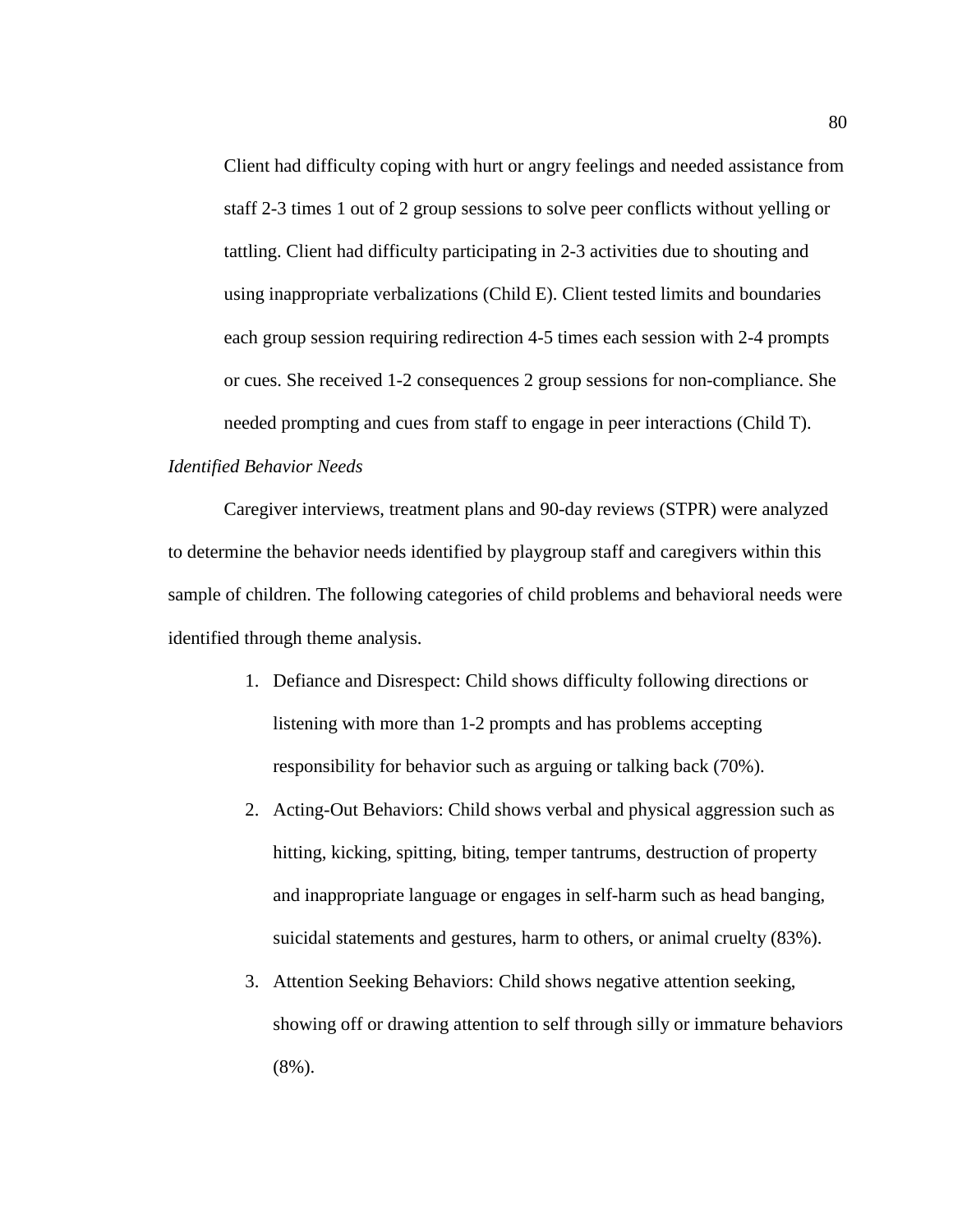- 4. Self-Control: Child shows difficulty remaining attentive, in constant motion, interrupting others, talking out of turn, hyperactivity, impulsivity, and remaining in designated area (23%).
- 5. Social Skills: Child shows difficulty sharing, turn taking, resolving peer conflicts, withdrawal, isolation or shyness from others, lack of social contact  $(65\%)$ .
- 6. Sexual Acting Out: Child shows behaviors such as masturbation or selfstimulation, exposing self, touching others, sexually inappropriate language or gestures (3%).
- 7. Managing Feelings: Child shows difficulty with emotional outbursts, crying, depression or anxious moods, and problems separating from caregivers  $(18\%)$ .
- 8. Developmental Delays: Child shows cognitive delays, processing difficulties, or toileting/self care needs (15%).
- 9. Communication: Child shows difficulty expressing thoughts and feelings due to communication problems such as articulation and expressive/receptive language problems (20%).

# *Behavior Change*

Change in children's behavior was defined as notable and measurable differences between baseline data (treatment plan) compared to descriptive changes over a threemonth period (90-day STPR). Descriptive statements were coded to determine whether a child showed the behaviors listed below and to what extent behavior change was reported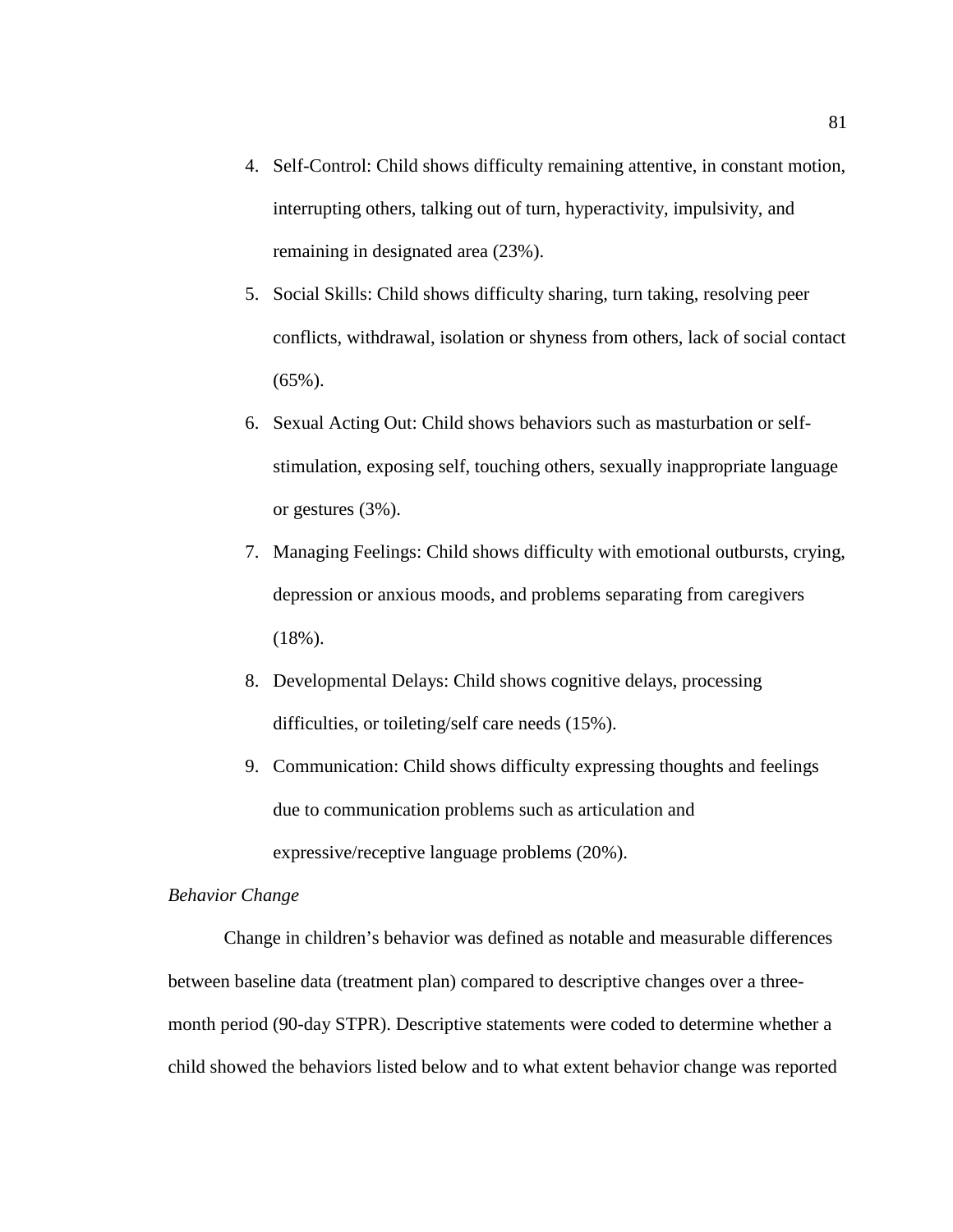(e.g., improved unchanged, regressed), as suggested by the National Center of Educational Outcomes (NCEO) model [Ysseldyke & Thurlow, 1993]) (see Table 11).

Table 11

|                                 | Completed | Improved | Unchanged | Regressed |
|---------------------------------|-----------|----------|-----------|-----------|
| Manage Frustration ( $n = 15$ ) | 0%        | 40%      | 53%       | 7%        |
| Social-Control $(n = 6)$        | 0%        | 17%      | 50%       | 33%       |
| Accept Consequences $(n = 9)$   | $0\%$     | 33%      | 56%       | 11%       |
| Coping Strategy $(n = 3)$       | 33%       | 0%       | 67%       | 0%        |
| Social Interaction ( $n = 19$ ) | 0%        | 63%      | 32%       | 5%        |
| Compliance $(n = 18)$           | $0\%$     | 67%      | 28%       | 6%        |

1. Children will deal appropriately with frustration (decreasing tantrums, aggression or withdraw). Out of the 20 child records reviewed, 15 yielded a measure on this specific behavior. Of those records, 40% noted improved behavior change, 53% reported no change, and 7% regressed behavior. Further analysis of child records which showed no change or regressed behavior change identified that 33% of those records indicated noncompliance with playgroup services (less than 75% attendance) and significant life changes, such as moving or change in family relationships.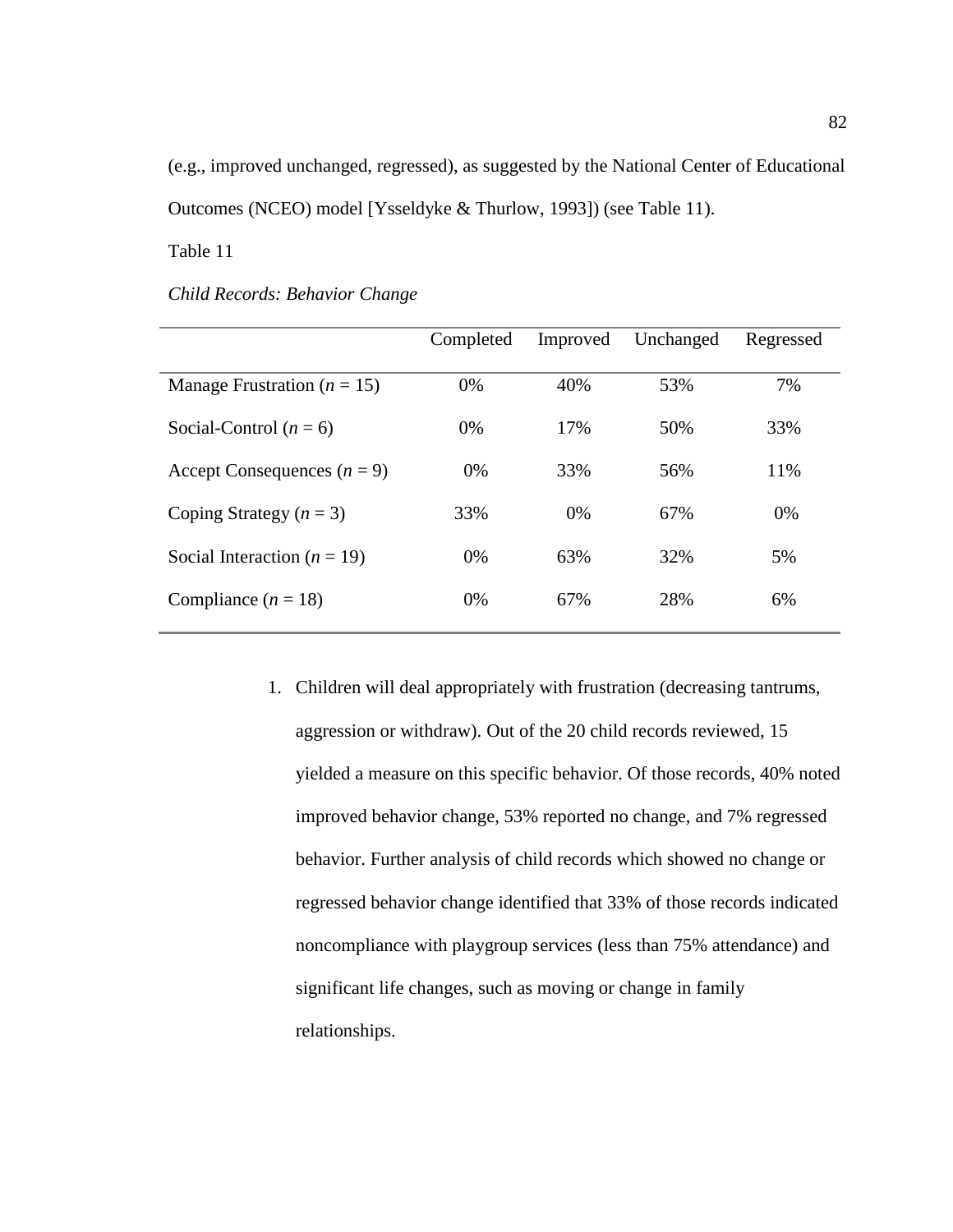- 2. Children will express feelings and needs in socially acceptable ways. Child records indicated change on 5 out of 20 records reviewed. Improved behavior changes were noted in 80% of those records and regression on 20%.
- 3. Children will reflect an appropriate degree of social control and responsibility (personal space, boundaries, self-control, and self-care). Six of the child records noted change in this area. Of those records, 17% noted improvement, 50% showed a lack of change, and 33% reported regression. Behavior regression was explained in one record (50%) by non- compliance and/or life changes.
- 4. Children will reflect knowledge and acceptance of consequences of behavior. Child records revealed 9 out of 20 records measured this behavior goal with 33% showing improvement, 56% no change, and 11% regression. The explanation for no change or regression was found in 17% of those records, indicating noncompliance with playgroup services and significant life changes.
- 5. Children will develop at least one positive coping strategy. Of the 20 records examined only 3 STPRs rated this behavior area, with one record (33%) indicating completion of this goal and 2 noting no significant change (67%).
- 6. Children will engage in positive social interaction with same-age peers and adults (using turn taking, sharing, and initiation). The highest area measured among the 20 child records was social interactions. Of the 20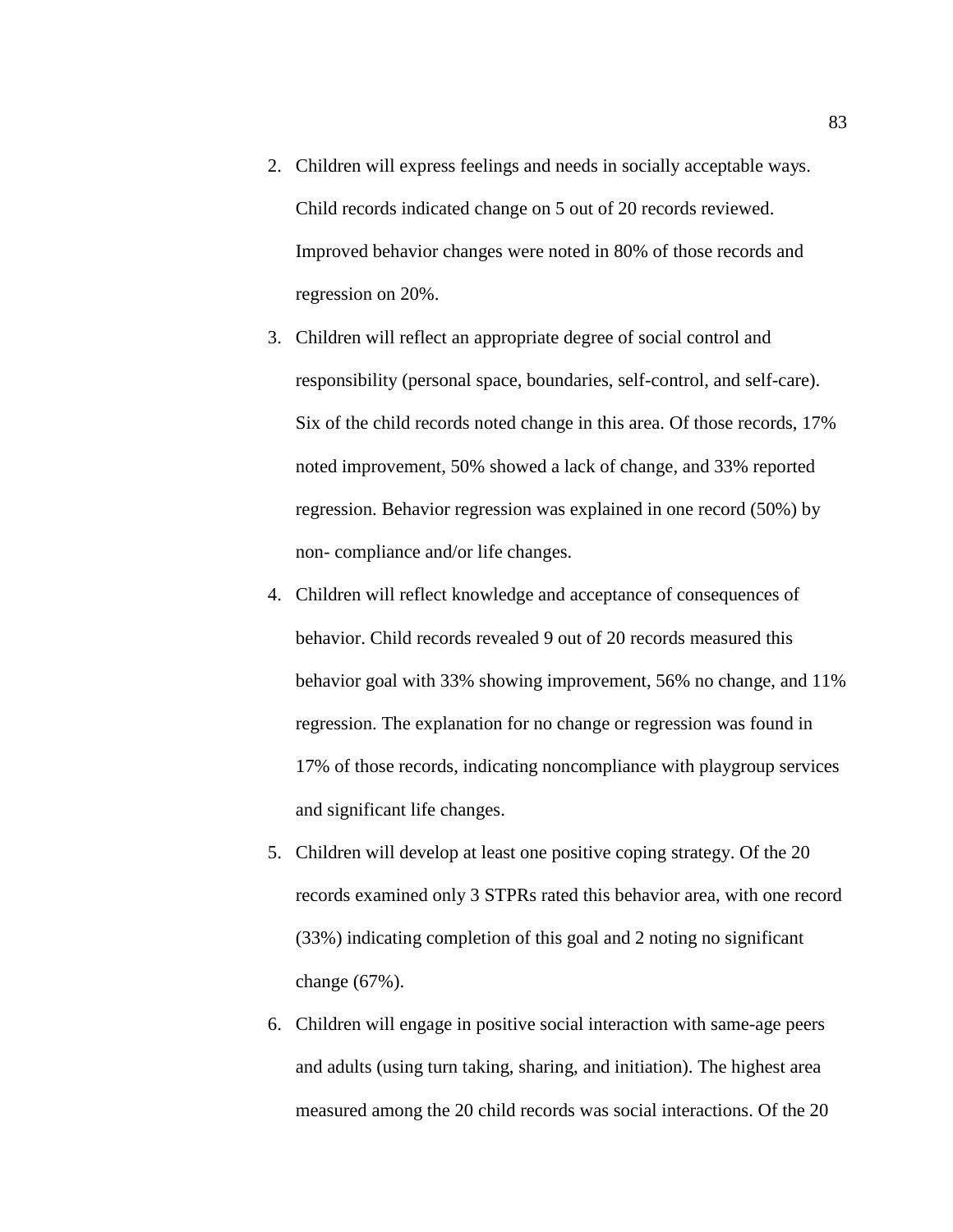records analyzed, 19 measured this behavior area and 63% showed improved behaviors, 32% unchanged, and 5% regression in this area. A child's lack of improvement in this area could be explained by noncompliance and/or life changes in only 14% of the records reviewed.

7. Children will comply with rules and routines of the group setting. The STPRs examined measured this behavioral goal in 18 out of 20 child records. Analysis of those 18 records revealed that 67% of children showed positive improvements in compliance, 28% showed no change, and 6% noted regression. Of those records which indicated no change or regression, 33% were noncompliant with playgroup services and experienced significant life changes.

### *SMART*

In order for the EMR to be comprehensive, provide quick access and a common language, the current study analyzed the use of a SMART approach (Raia, 2008) within a child's treatment plan and 90-day reviews to determine if a specific, measurable, achievable, reasonable, time-specific approach was communicated effectively. The findings indicated that 100% of the child records showed specificity, which indicated precision in detailed description related to identified behavior patterns. Measurability was also found in 100% of the records, such as they provided frequency, duration, and the ability for the behavioral description to be counted or observed. Achievability was defined as being within the child/family's capacity and ability and was developmentally appropriate (100%). Reasonability was determined to be acceptable and based on standard clinical practice (100%). However, time-specific, as defined as the behavior description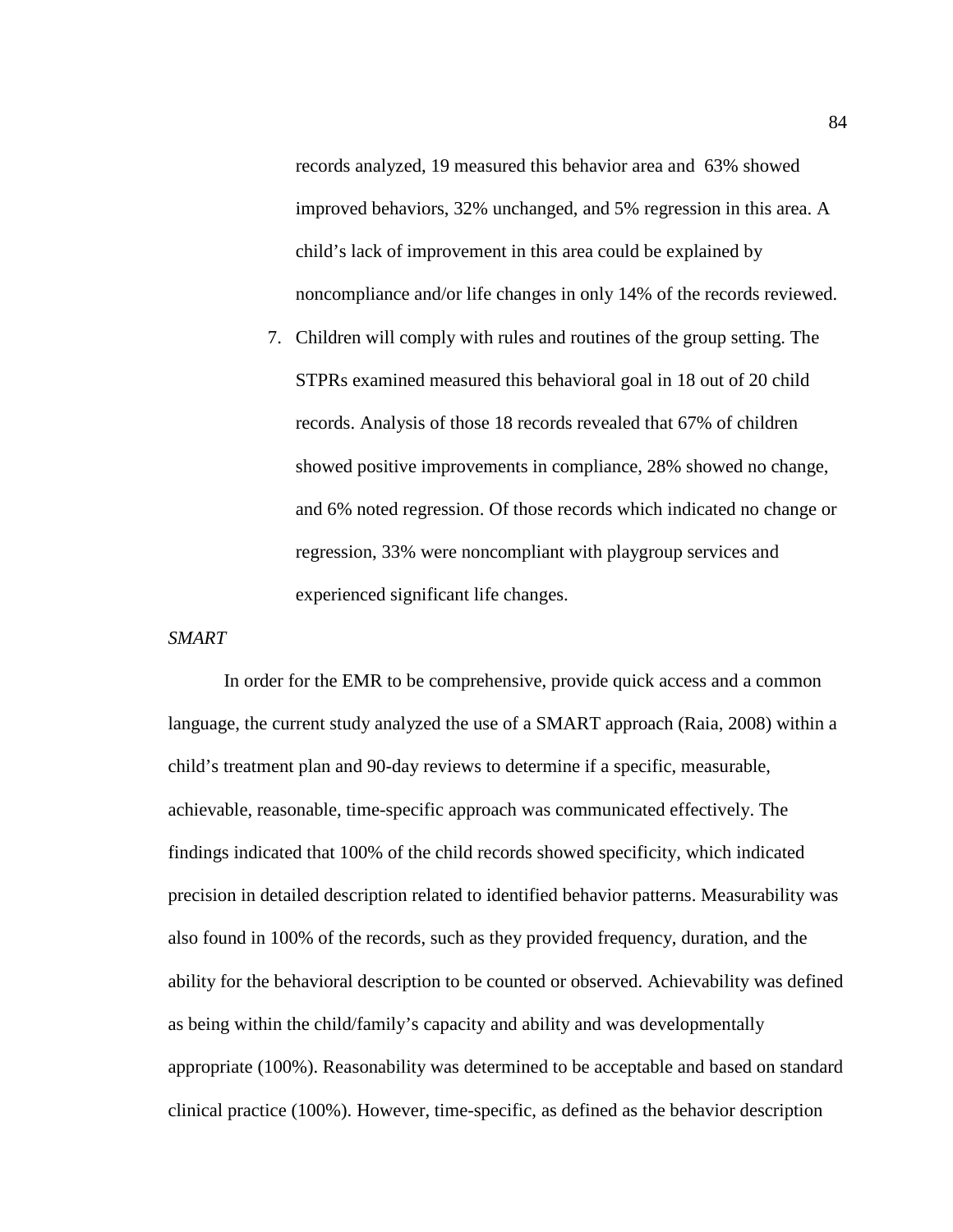providing a short- or long-term time frame for completion was not found in any of the 20

records reviewed (0%).

# Playgroup Teachers' Interviews

The four playgroup teachers were interviewed and given semi-structured questions

with a follow-up Likert-scale measurement. The frequency of playgroup teachers'

responses to each interview question is shown in Table 12.

Table 12

*Frequency of Playgroup Teachers' Interview Ratings* 

| <b>Likert Scale Questions</b>                                                                                                                              | Mean    |
|------------------------------------------------------------------------------------------------------------------------------------------------------------|---------|
|                                                                                                                                                            | $(n=4)$ |
| On a scale of 1 to 5, 1 being ineffective and 5 being effective, how effective<br>is your role as teacher within the playgroup program?                    | 3.75    |
| On a scale of 1 to 5, 1 being ineffective and 5 being effective, how effective<br>is your role as playgroup teacher at this agency and division?           | 2.75    |
| On a scale of 1 to 5, 1 being ineffective and 5 being effective, how effective<br>are the behaviors and practices you use in your daily role as a teacher? | 4.00    |
| On a scale of 1 to 5, 1 being ineffective and 5 being effective, how effective<br>are you in meeting the needs of children within the playgroup program?   | 4.50    |
| On a scale of 1 to 5, 1 being ineffective and 5 being effective, how would<br>you rate the usefulness of training you have received?                       | 3.00    |

# *Role in Playgroup*

The effectiveness of the playgroup teachers' role within the program had an average rating of 3.75 on a scale of 1 to 5 (1 being ineffective and 5 being very effective). Playgroup teachers identified their role within the program as encompassing the themes of facilitator and collaborator. In regard to facilitation, this included coaching and guiding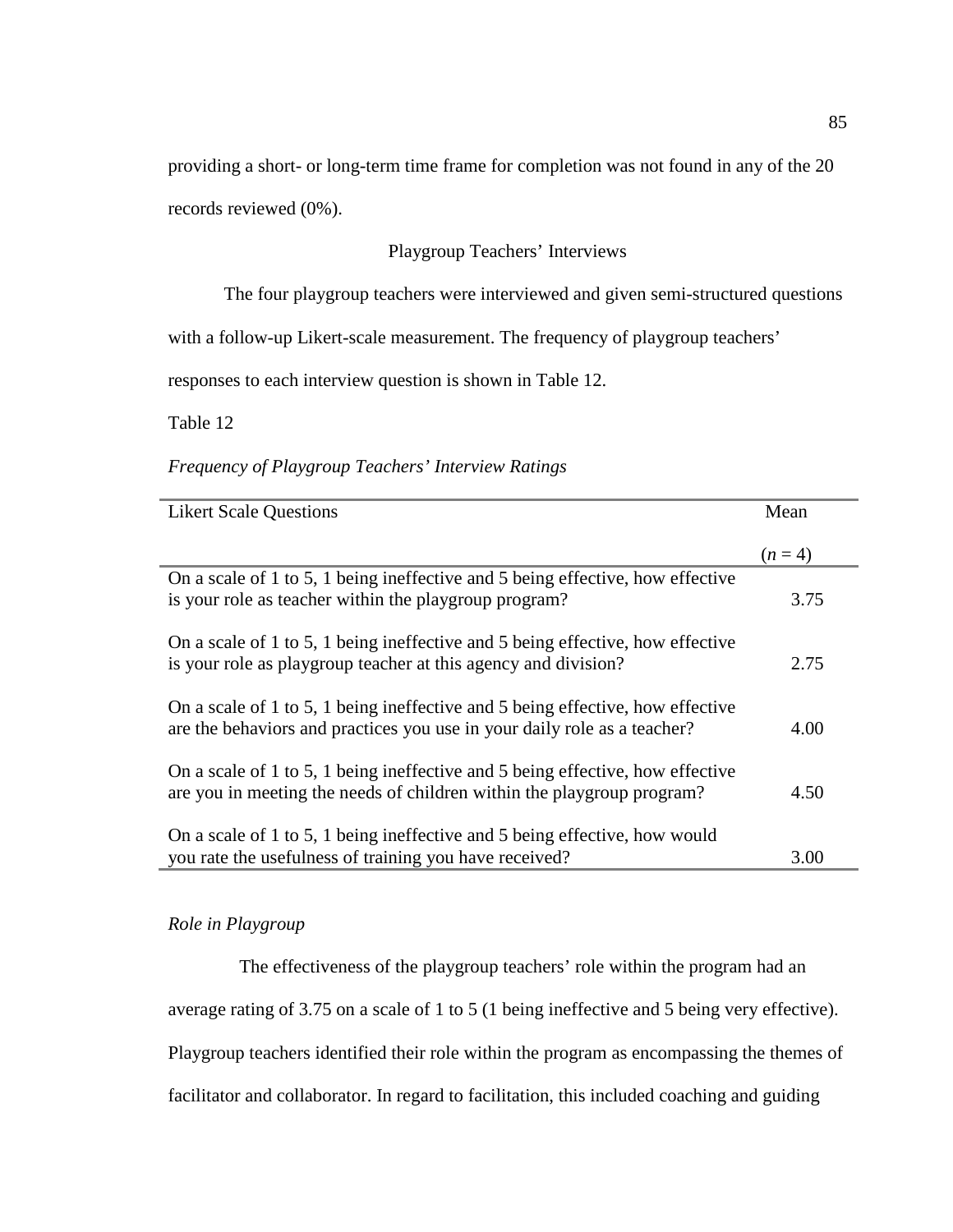children, along with creating an atmosphere for optimal learning and behavioral and emotional growth. For example, Teacher B stated ". . . I am a guide rather than a teacher, cause I am not teaching concepts, I'm helping them learn behaviors, helping them to develop social skills, and so I kinda facilitate what I see is needed as I watch the kids play or do activities or during circle time. Teacher A reported "I want to see myself as facilitating an atmosphere, kinda like a coach, in which the kids can get whatever they need from it, like some children need to play independently, some need to work on social skills."

Playgroup teachers also saw their role as a team member and collaborator, Teacher C noted "I define my role right now as a team, with other teachers to come up with the best possible plan for working with the demographics of children that we have at the time. Teacher B indicated the concept of collaboration and documentation working together to define her role, for example:

We look at this as medical necessity and so everyday watching the kids' behaviors I write a note on each kid and see how they were that day, so that's the other part of the job. And then as well as collaborating with their therapist, the case managers and other teachers seeing how things are going. So that's a big part because we are all trying to work for a common goal. We all have things we want to see the kids accomplish and when we work together I feel that it gives that child the best opportunity possible.

However, distinct differences were seen between the playgroup teachers and the program manager regarding their role in the program. The program manger (Teacher D) viewed her role as supervisor, overseeing the daily workings of the programming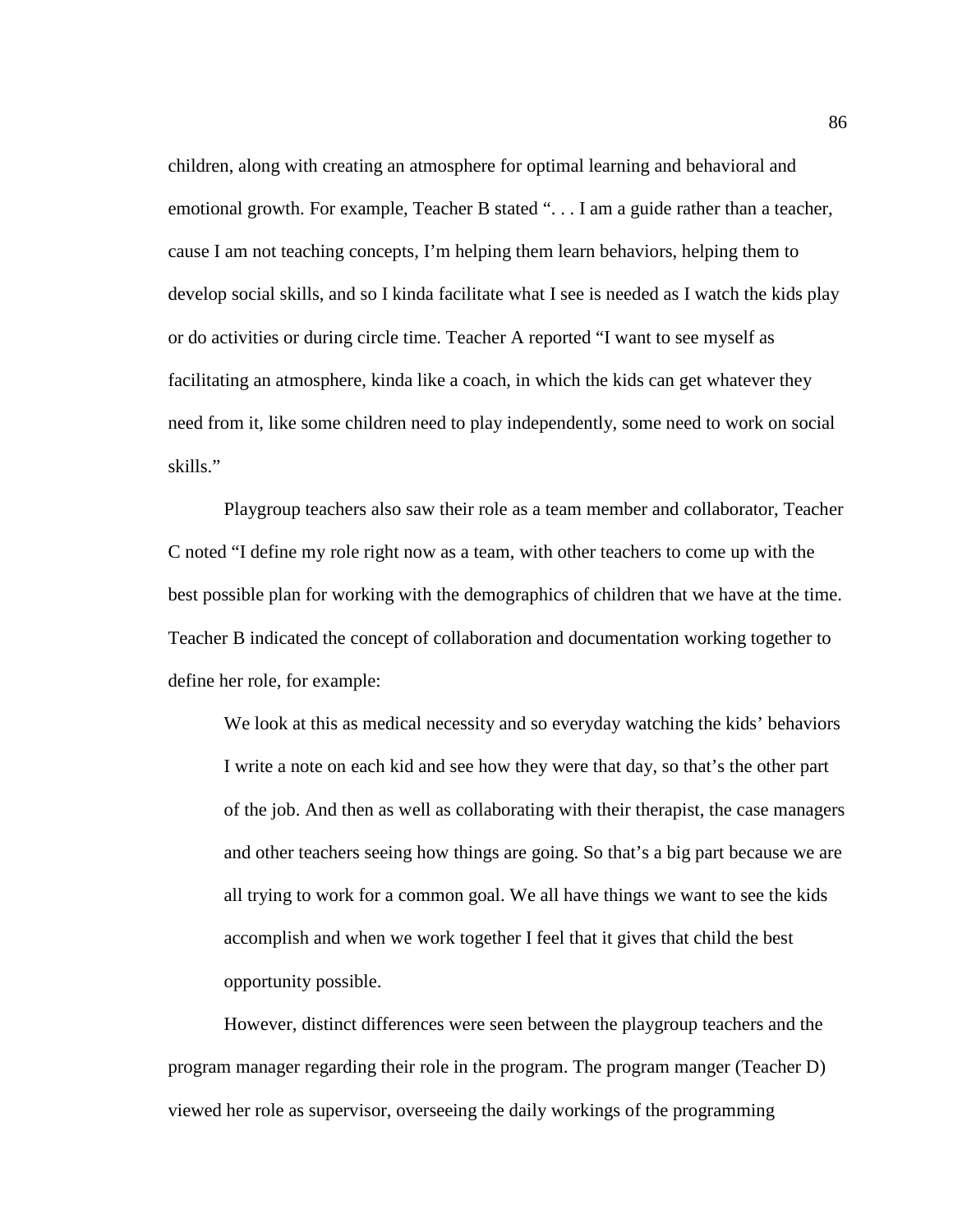including "evaluating clients to get them enrolled in the program, supervise the staff, the teachers and the assistants, purchase materials and work on the budget and balance the budget." At the time of the current study, the program manager had not established her own classroom and was not assuming a daily role of teacher/facilitator, although she would substitute for other playgroup staff on a regular basis.

## *Role in Agency*

The playgroup teachers' rated the effectiveness of their role within the agency and division a 2.75 on a scale of 1 to 5. The playgroup teachers' identified a predominant theme of separation and isolation within the larger picture of this agency and division. For example Teacher A reported "I think we're isolated obviously by our physical location so we don't have a lot of contact with other staff. People tend not to come into our program to see us." Teacher B reiterated that belief through her statement, "it makes us feel like we're out on our own little island somewhere."

The program manager indicated she works in collaboration with other program managers in the division; however, she feels a lack of control regarding larger program issues within the division as evidenced by her statement

 . . . as one program manager I don't feel like I have a lot of effect on other programs, so that's actually a frustration at times that my program may be doing it one way and being very successful but I see shortcomings in the other programs where I can make suggestions but I have no control over them, or control over other budgets but it all affects the overall picture. (Teacher D)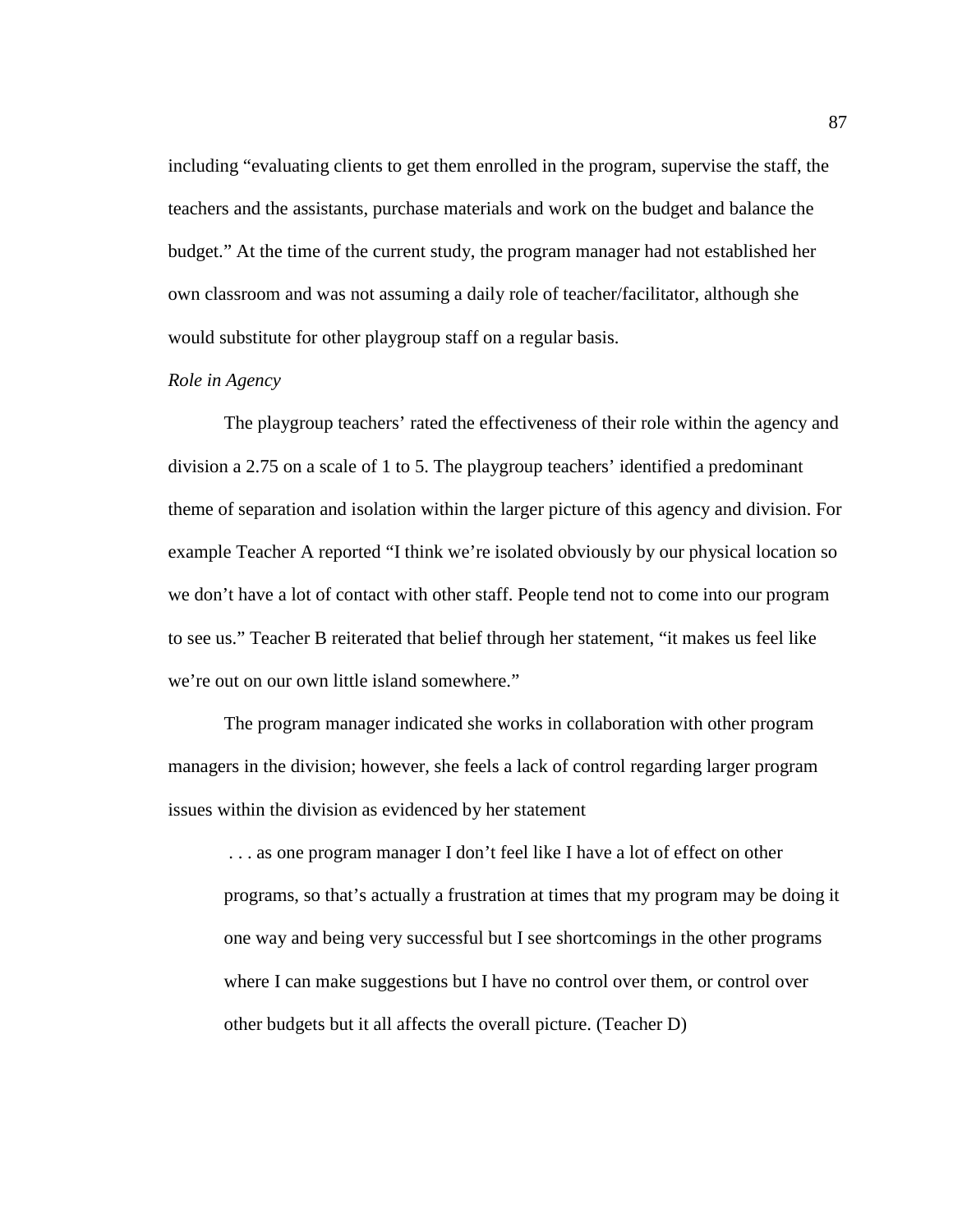## *Behaviors and Practices*

 The effectiveness of the behaviors and practices used in their daily role as playgroup teachers had a mean rating of 4 (on a scale of 1 to 5). Themes identified in regard to behaviors and practices used by the playgroup teachers in their daily role included structure and consistency, positivity, and empathy. Teacher D indicated, "I feel the consistency of the rules throughout the whole program, from group to group, provider to provider, assistant to assistant, pretty much the same procedures are carried out, the same rules are enforced, the same method of enforcing them."

In regard to positivity, this included thinking and behaviors, such as positive reinforcement and attention. For example, Teacher C stated:

The kids I find to be really challenging it seems like positive reinforcement really works for them. I don't know if it's because they hear so much negative… a lot of times it's just verbal praise, stickers, letting someone be the helper with snack, being able to be the first one in line to lead us all out to the big room or outside.

The theme of empathy was illustrated by playgroup teachers as being open, approachable, and nurturing. Teacher B stated, "I try to let them feel comfortable in coming to me and talking to me and you know somebody that they can feel is their friend," as well as Teacher D, " I try to be open and approachable and listen to what they have to say, try to be understanding, empathic."

### *Efficiency and Effectiveness of Practices*

 In examining how playgroup teachers utilize their role efficiently and effectively, the dominant themes were time management, including organization, planning, and prioritizing workload. For example, Teacher C reported "I utilize my time. We plan; we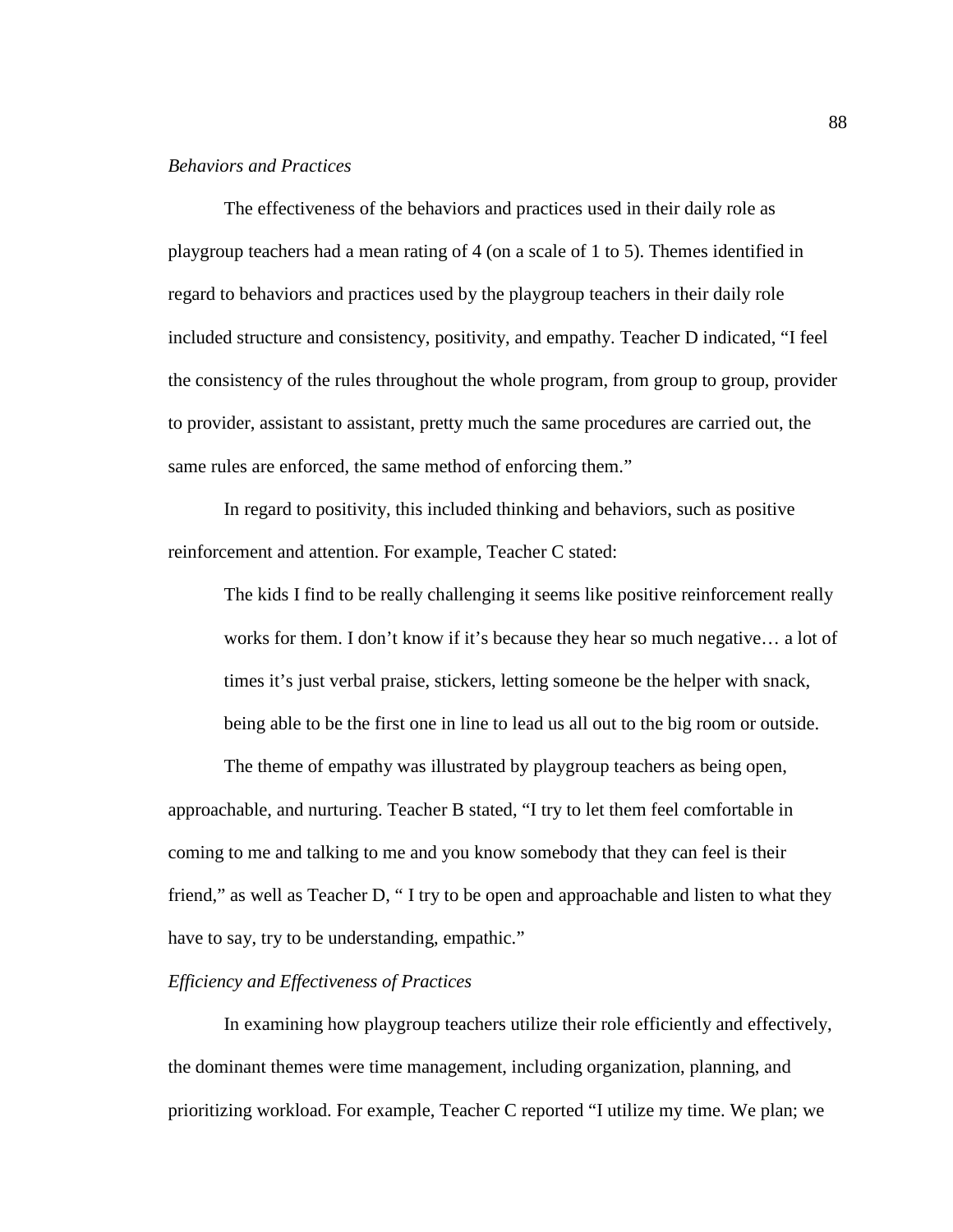have our weekly planning which sometimes we're able to get those done in blocks of a month." Time management appeared to take on different forms based on personality and preference, from coming in early to plan for the day to shortening time for lunch to complete daily treatment notes. Three out of the four playgroup teachers, not including the program manager, indicated a struggle with the demands of the job such as workload, paperwork, and productivity expectations which at times they reported having an impact on their work with children and their own emotional well-being. For example, Teacher B's statement highlights this struggle, "It is me trying to help these kids in the best way I can with the time I'm given and the resources I'm given. And that sometimes comes out good and that sometimes doesn't."

### *Meeting Child Needs*

 The teachers reported their effectiveness in meeting the needs of children within the playgroup program as 4.5. Playgroup teachers identified themes of child needs as being "all encompassing." Themes coded included poverty (basic needs), family change, nurturance, behavioral and developmental needs. Playgroup teachers differentiated between needs which could be met within the program and needs which were greater. For example, Teacher A stated, "Some of them are extremely impoverished so they need everything." Teacher B also indicated the depth of child needs, including behavioral, developmental, and the need to nurture creativity, for example:

They have a series of needs that need to be met. I think in my perfect world it would be a multitude of things being learning a routine in school, learning how to follow directions, learning how to play, but also being able to tap into their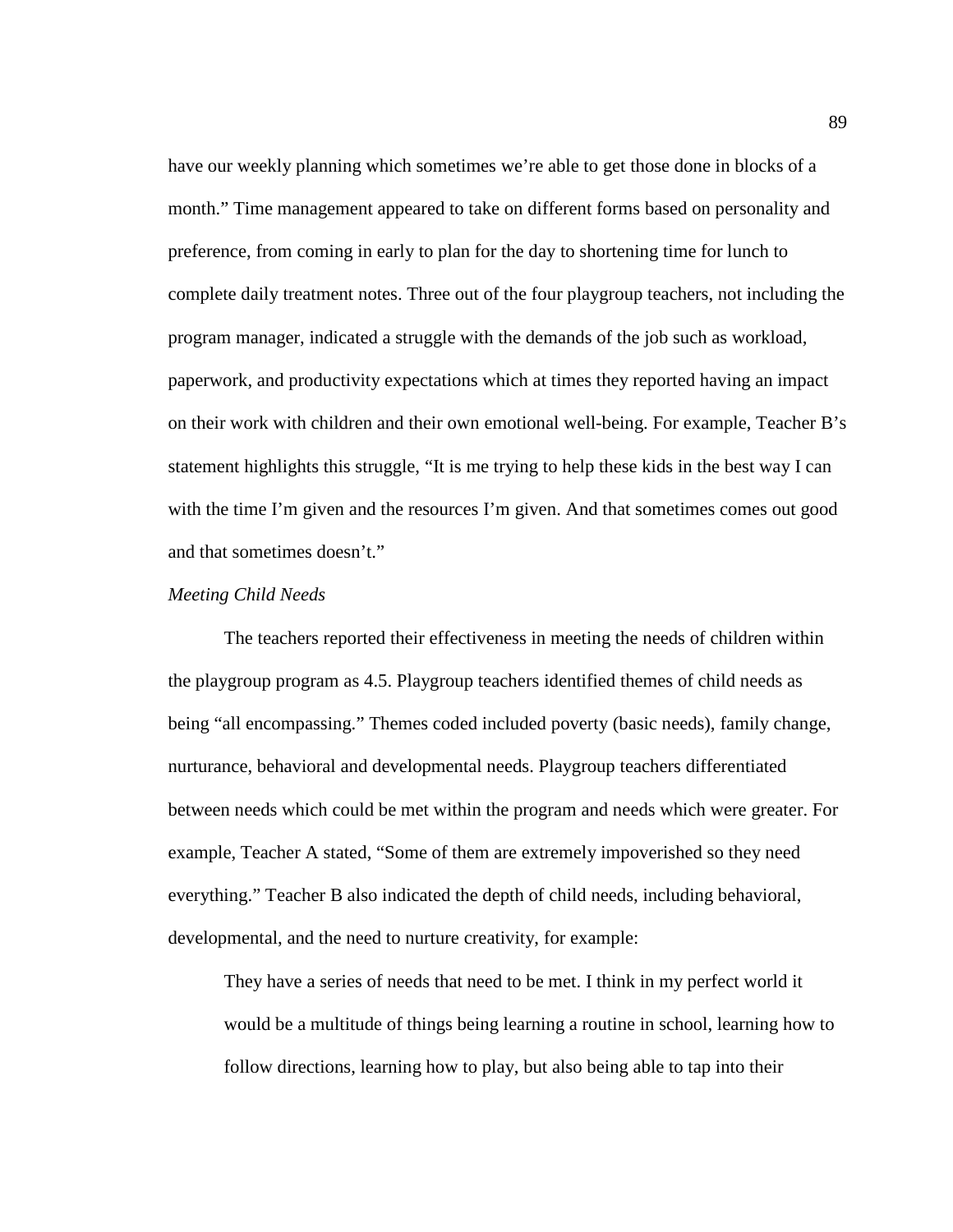creative side and see what things they like to do, what are they good at, what are their strengths.

Teacher B's statement highlights the challenge of changing caregiver behaviors and attitudes, "It's challenging whenever you're trying so hard to make change and you just can't see the changes being made at home." Two playgroup teachers identified the challenge of poverty and the magnitude and impact it has on children and families within the playgroup program, for example, Teacher D reported, "When you go into the homes and you see the conditions in which the children and parents are living are living. Just meeting their daily needs, shelter, food, clothing, a lot of times are bigger than what we can handle." Teacher C reported that some needs, such as poverty and family change, cannot be met easily, "New parents, a new house, just a new living environment. I had no idea that there was a part of this city where people were so poor. It was very sad, and to me it's kind of a forgotten people."

## *Usefulness of Training*

Among the four playgroup teachers, the effectiveness and usefulness of training they have received had a mean rating of 3 (on a scale of 1 to 5). Overall, themes identified among the playgroup teachers indicated a positive experience and greater need for more intensive and extensive training specific to child interventions (i.e., behavior interventions, play therapy, and sensory interventions). For example, Teacher D reported a desire for "intervention training…what do we do with a kid that is ADHD, what do we do with a kid that has Autism, Asperger's tendencies? How do we reach a child that has Reactive Attachment Disorder, what can we do to help build those ties?"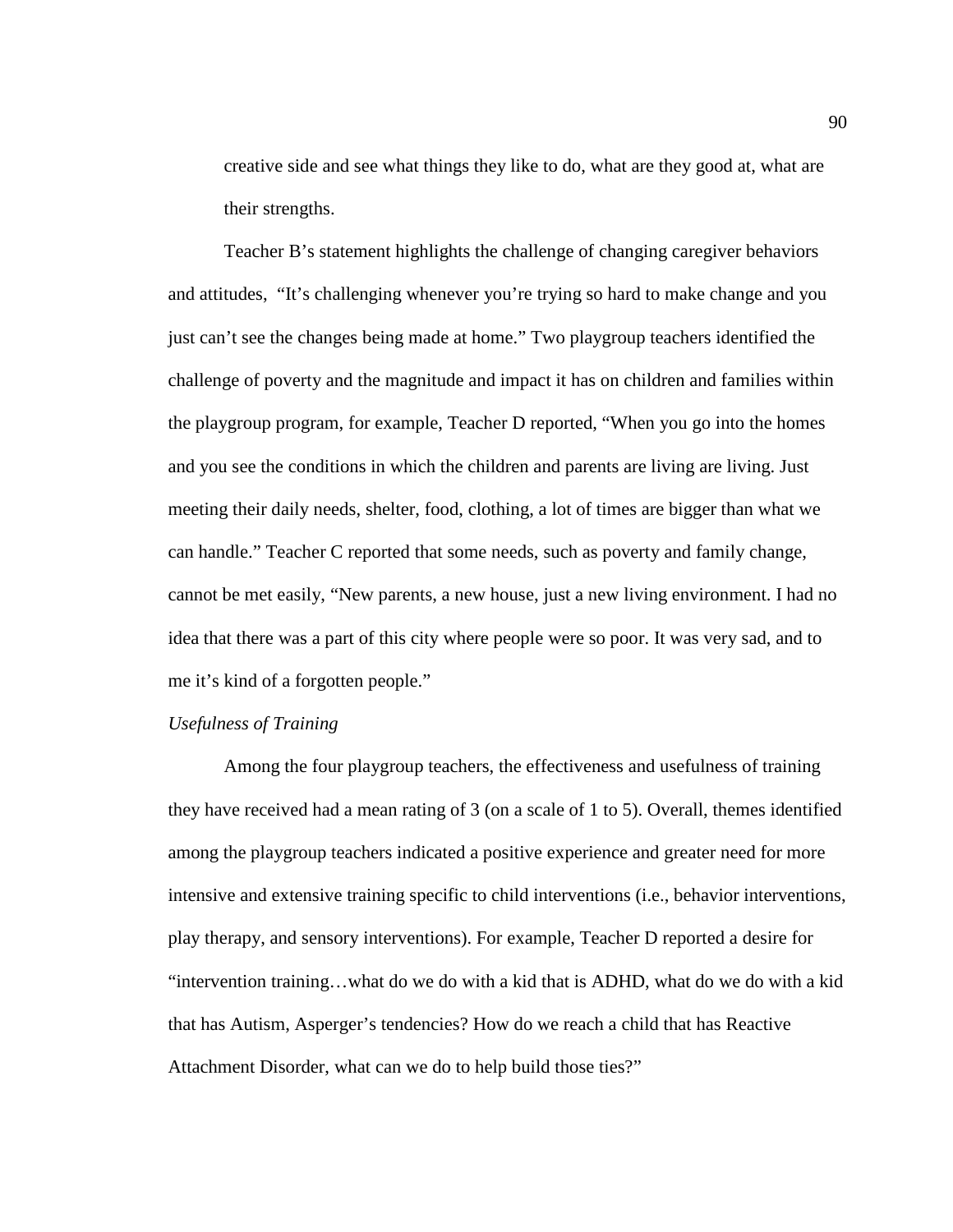Teacher B reported similar needs, "It seems like when we go to center wide trainings they are kinda broad and don't really have to do a lot what we specifically deal with, so they weren't really as effective." Additionally, a second theme indicated a need for collaboration, workshops and consultations with outside systems that families or children access. The Department of Child Service and Medicaid were noted by two out of the four playgroup teachers. For example, Teacher C reported, "I think it would really be good to have an in-service with DCS, to understand what's reportable and what's not."

Overall, three out of the four playgroup teachers recognized the need for and effectiveness of trainings to implement this agency's Electronic Medical Record system during the period of this study. The positive benefits of training were noted in improved note writing, documentation, and language use that are measurable and observable. Teacher D noted the benefits of this EMR system, "I think with the EMR we're able to see our shortcomings in our treatment planning. I know especially it has really improved the quality of treatment planning and quality of treatment. It's been difficult, but I think it was important."

### *Managing Change*

Since the inception of the Therapeutic Playgroup program approximately 15 years ago, many changes have occurred in the delivery of mental health services, the make-up of children and families (treatment needs), curriculum goals, and the role of playgroup teachers. The themes identified by the four playgroup teachers were categorized into an increase in class size, number of classes, balancing work demands, and the learning curve of a new mental health delivery system. Two of the four playgroup teachers noted differences in the program during the time period of this study compared to previous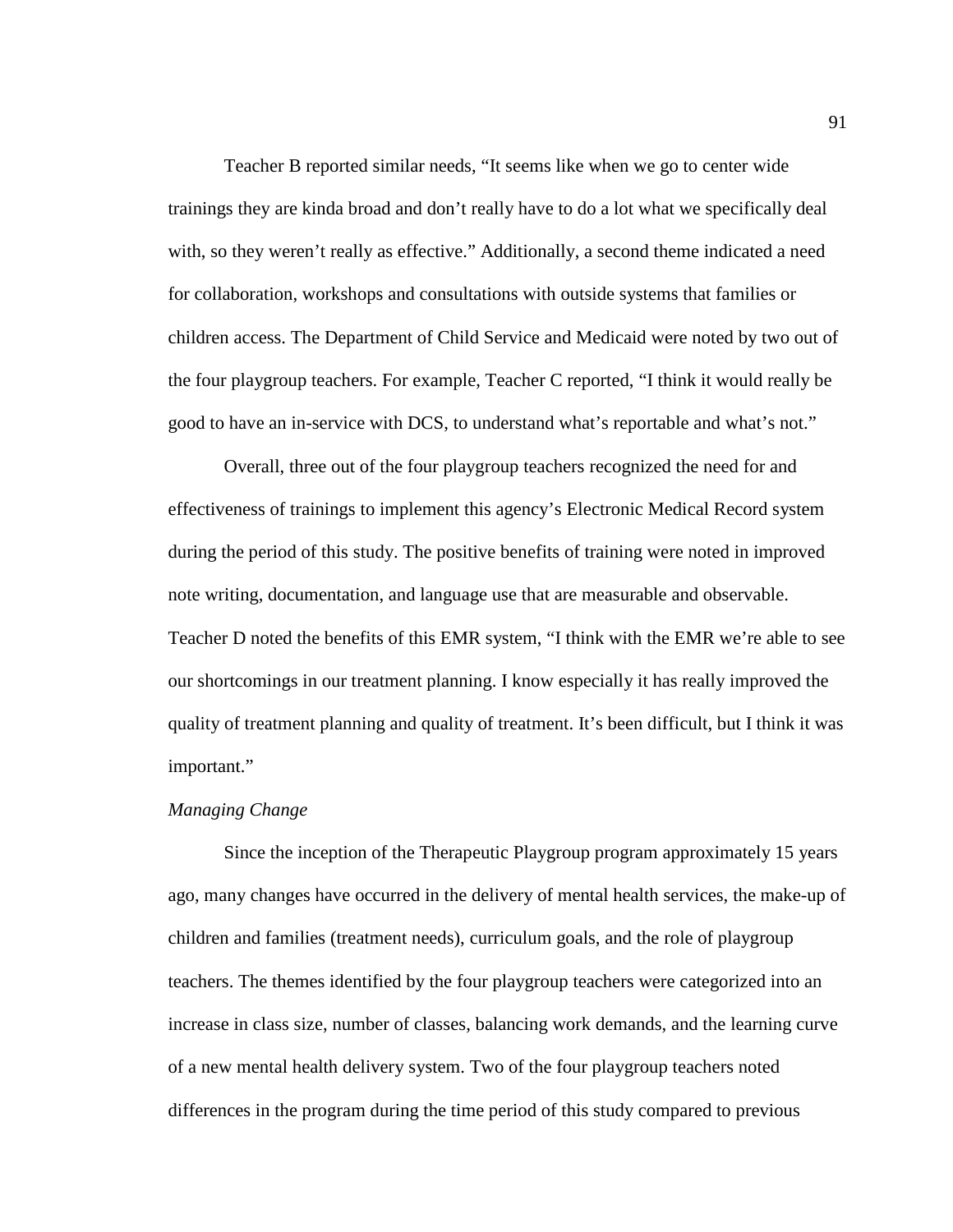years. For example, Teacher C reported that the size of classrooms has increased from approximately 6 children in each class to an average of 10, with the number of classes also increasing (adding morning and afternoon classes).

When I first started working here I think I had 6 kids in my class and I had myself, my assistant, and probably two case managers and the clinical supervisor would come down all the time. And I just felt like it was a really positive one on one with the children. I really felt we were making a difference. And now I feel like it is more crowd control. (Teacher C)

 A common theme among all the playgroup teachers involved reaching a balance between quality service to the children and managing productivity and paperwork expectations. However, it appeared that the playgroup teachers struggled with this balance. Three out of the four teachers indicated stress with balancing the amount of documentation and paperwork required (daily and weekly notes, treatment planning, and STPRs), along with completing home visits, providing direct services, and finding time to plan new curriculum and group activities. Teacher B highlighted this struggle, "I'd like to have time to clinically document what they do, because it is important. I'd like to be able to have a lunch break. I like to be able to get to know their families."

Additionally, playgroup teachers appeared to have an awareness of how change evolves during a period of time. For example, Teacher A reported, "It's more time consuming because when you do something it takes longer until you get used to it." The program manager also appeared to reinforce the difficulty of system change, "It's been very difficult for staff to accept those changes and struggles. And it has been a very rocky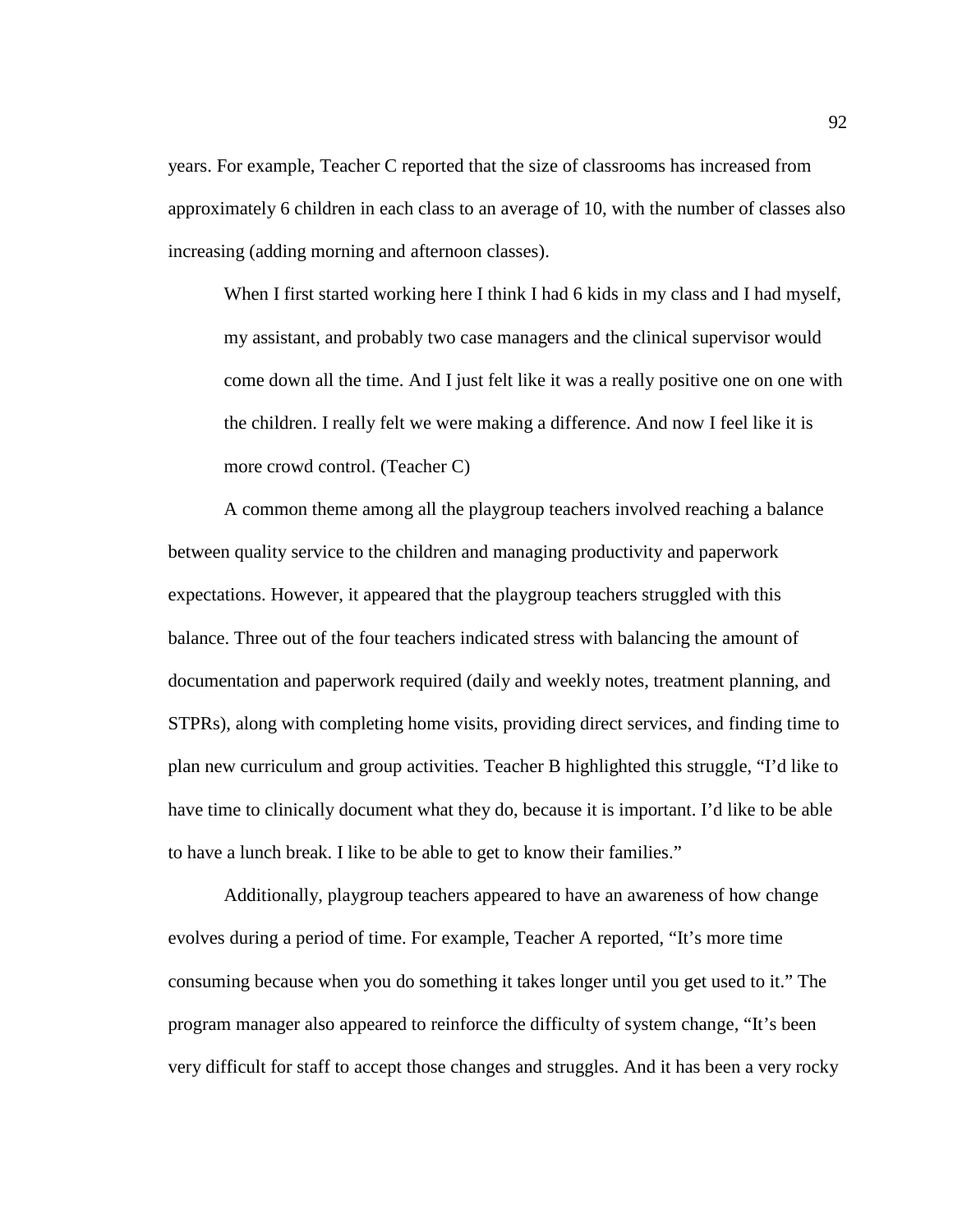ship at times," but offered that staff have received support and training during this difficult time period.

Hopefully they feel like they are getting support from me. You know just in the changes and patience in learning the new method and positive reinforcement because when they get down on themselves and are feeling stressed, positively reinforcing that they are doing a very good job. And my staff especially has accepted the changes and has really grown. It's amazing how much they've really grown and their quality has improved tenfold.

## *Strengths of the Program*

The four themes highlighted as strengths of the playgroup program also provided a foundation for the uniqueness of this program compared to other typical preschool programs. All four playgroup teachers indicated the main strength of the program lies in the structure it provides to children, including consistency. Teacher D noted, "Just the overall structure of the program is very effective in providing that structured environment, the consistency that they learn what is expected and how to be very successful in that structured activity . . . in that environment, and that's a real strength." That structure appears to also hold a flexibility which allows children to have an outlet for creativity, as evidenced by Teacher C's statement, "We're a structured program, but within that structure we provide creativity for the children to grow."

The second theme identified was the positive and caring outlook held by playgroup teachers regarding their work with this specific population (passion and open to challenges). For example Teacher B reported, "I think that everyone really enjoys the kids, they love their job. I think that is one of the main factors, we don't put down the kids."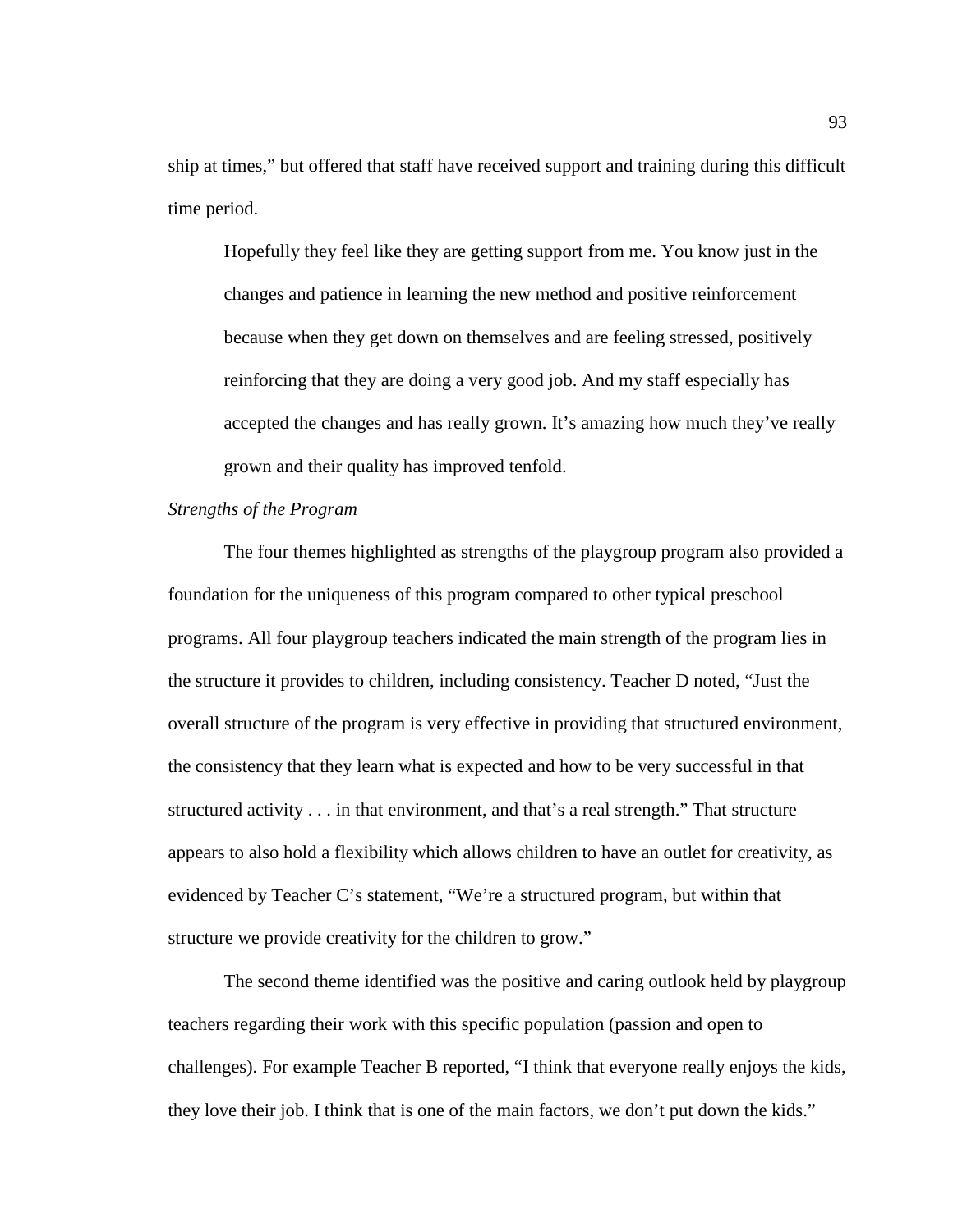Teacher C noted, "I just think the caring of the staff, to work with this population you really have to love kids."

Third, playgroup teachers emphasized the mental health component including treatment planning, using play therapy, and less academic pressure. Teacher D, the program manager, highlighted the following view:

Through play children learn social skills and they learn how to express themselves through imaginary, through creative play, through art, music. They learn to explore the world around them through experimentation with play, building blocks. Through play with manipulatives they're improving their fine and gross motor skills. They are also exploring the world, relationships, how things work together, sharing and taking turns, it's all a part of play. I think in our play we are guiding and modeling how to play appropriately and how to improve social skills while playing. Where I think some of the other agencies just play--there is no guided play.

One playgroup teacher indicated the program is able to give families access to other resources such as case management, therapy, and medication management. Teacher B reported, "We collaborate with our therapists or case managers. It's a circle. They get their classroom in here, they get their therapy, and they get their case management and possibly other services that might be needed."

### Playgroup Teachers' Focus Group

A focus group interview with open-ended questions was conducted with the four playgroup teachers. Questions focused on the development of curriculum goals, how classrooms are organized and structured, how the playgroup teachers work together,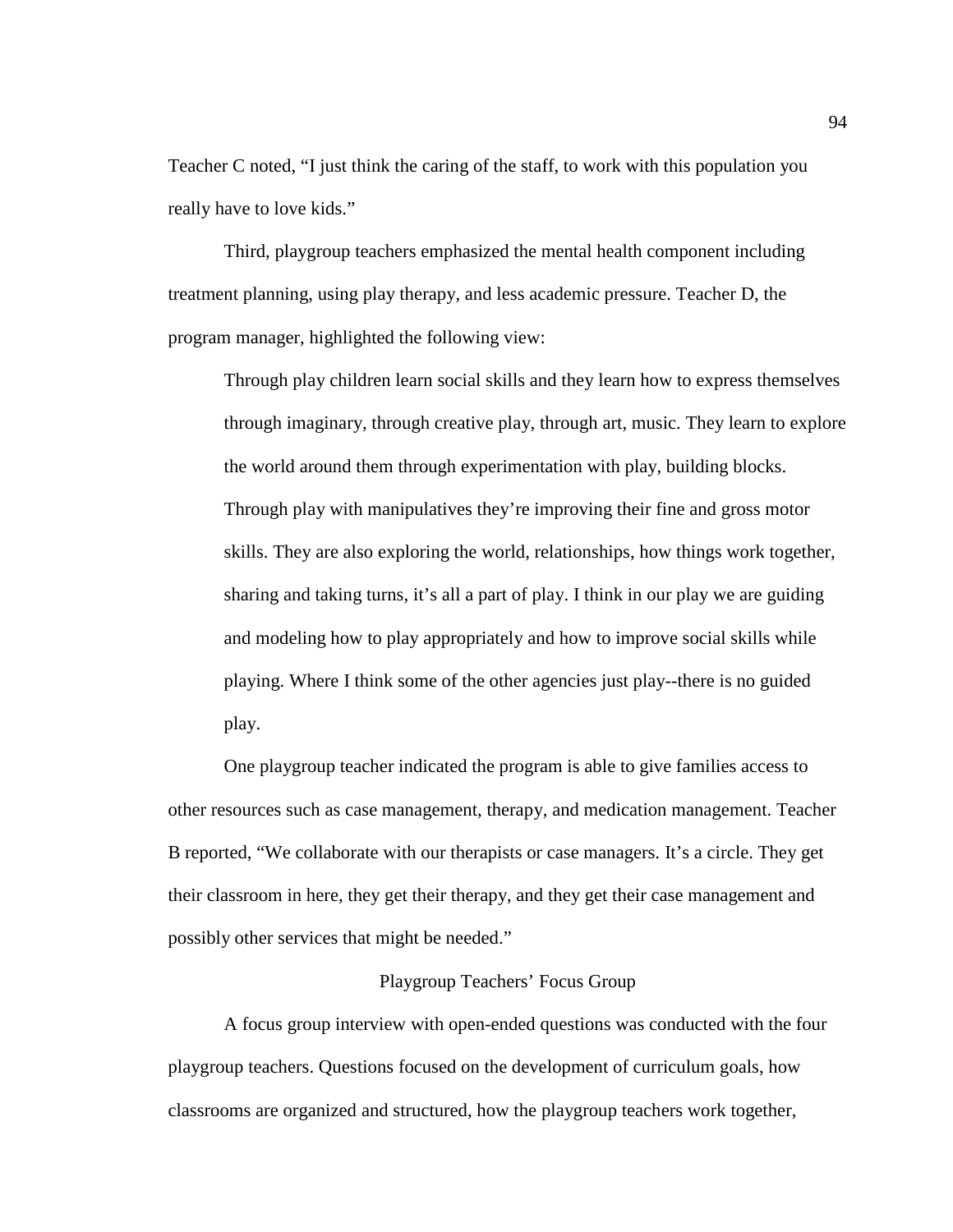behavior management, and responsiveness to changes in the mental health delivery system

(see Table 13).

Table 13

*Playgroup Teachers' Focus Group* 

|                            | <b>Themes</b>                     |                                                                                                                  |
|----------------------------|-----------------------------------|------------------------------------------------------------------------------------------------------------------|
| Curriculum<br>Development  | curriculum                        | 1. Team approach, regular planning periods, evolving                                                             |
|                            | fine/gross motor skills           | 2. Adhere to program goals: social skills, following rules,<br>emotions, personal safety, general knowledge, and |
|                            |                                   | 3. Specialized classroom programs such as school readiness<br>training for children entering kindergarten        |
|                            | Learning)                         | 4. Access to various curriculum tools (e.g., Tuned Into                                                          |
|                            |                                   | 5. Use of manipulatives (i.e., books, puzzles, sensory, and<br>tactile items) as well as music, songs, and dance |
|                            |                                   | 6. Use of diversity in books, puzzles, and self portraits                                                        |
| Teamwork                   | teaching tools                    | 1. Active sharing of information, interventions, and                                                             |
|                            |                                   | 2. Consultation and support of one another                                                                       |
|                            | teacher                           | 3. Play to the positive strengths and creativity of each                                                         |
| <b>Classroom Structure</b> | of the children in each classroom | 1. Built around the developmental/behavioral needs                                                               |
|                            | 2. Flexibility and adaptability   |                                                                                                                  |
|                            |                                   | (Table 13 continues)                                                                                             |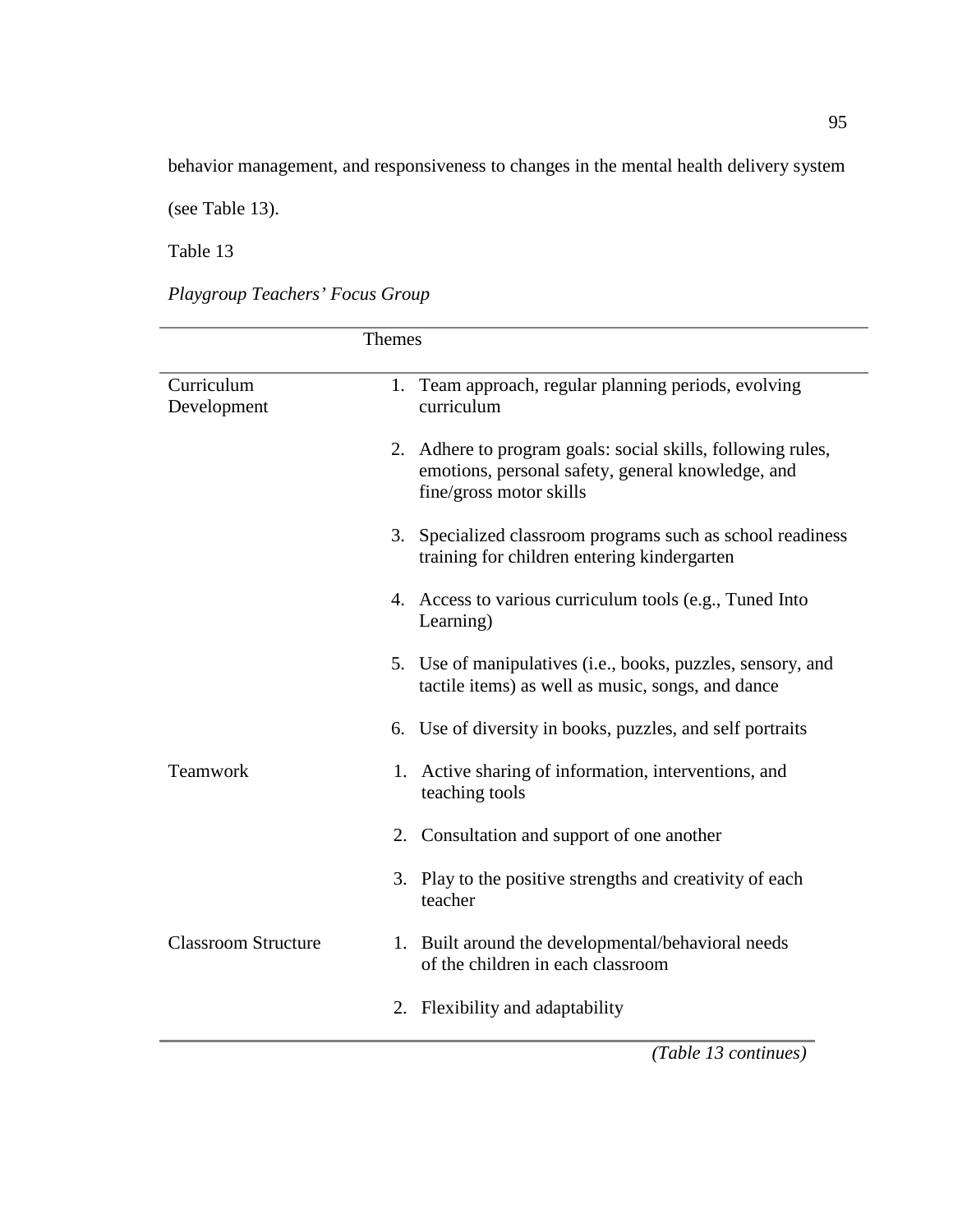| <b>Behavior Management</b>       | 1. Increase structure                                                                                      |
|----------------------------------|------------------------------------------------------------------------------------------------------------|
|                                  | 2. Choose battles                                                                                          |
|                                  | 3. Difficulty managing violent (daily) behaviors and<br>lower functioning children with Autism             |
|                                  | 4. Program is well structured for children with<br>Aspergers or higher functioning children with<br>Autism |
| Documentation &<br>Communication | 1. Communicate to caregivers, van drivers, case<br>management and treatment staff                          |
|                                  | 2. Communicate with other professionals (e.g., school<br>staff)                                            |
|                                  | 3. Communicate during monthly parent meetings                                                              |
|                                  | 4. Written communication (daily notes, weekly notes,<br>treatment plan, and 90-day service reviews)        |

# *Development of Curriculum*

The four playgroup teachers identified that lesson planning occurred as a team approach, developing specific units that match with overall program goals. The themes identified as program goals included: social skills, following rules, emotions, personal safety, general knowledge, and fine/gross motor skills. Teacher D identified that the curriculum is "constantly revising . . . evolving." For example, Teacher B reported, "This year we added the homework piece." The playgroup teachers indicated that planning occurs every two weeks and lasts for at least an hour. However, Teacher C indicated, "That's just the lesson planning, that doesn't include the prep time for the activities,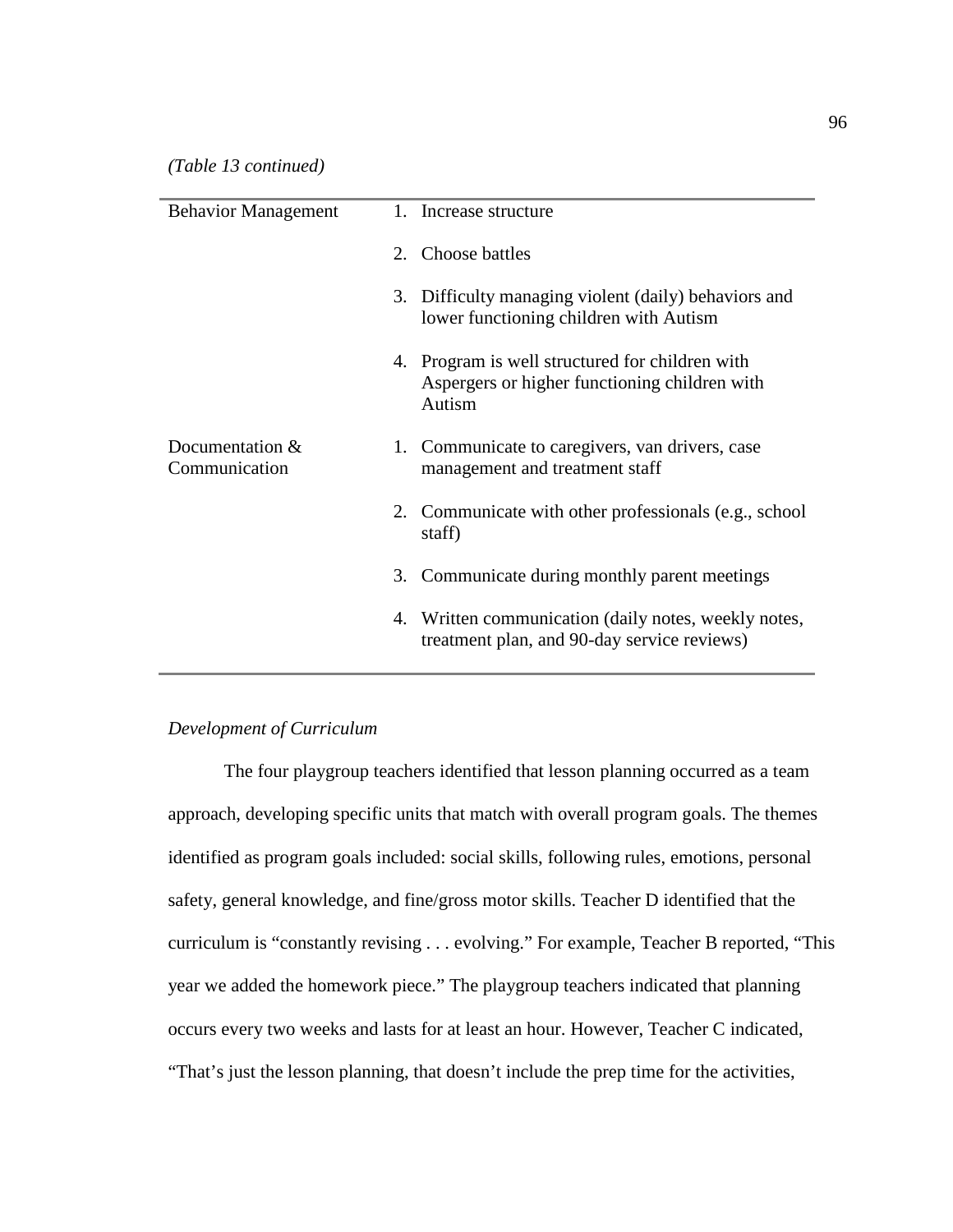painting and cooking. That doesn't include the time to put out new manipulatives, new puzzles, we are constantly rotating that stuff as well."

An example of how a lesson is based on a curriculum goal was illustrated by the development of the personal safety unit. Teacher A reported, "Children will identify their body parts accurately, good touch/bad touch, and to be able to identify and express themselves to a trusted adult if someone was hurting them; 'Someone touched my penis or touched my vagina.'" Playgroup staff noted that they utilize age appropriate books, handouts, and puzzles to reinforce these concepts. In order to communicate with parents regarding curriculum goals, Teacher D reported:

We do send home a letter informing them that we will be discussing this and they have the option of keeping their kids out that week. At the parent meeting the month before, they discuss it with the parents and explain to them why were doing it and what the purpose is and how they can be a part of the process. And pretty much if they have a question we address it pretty much how we do the kids. We just tell them why we are doing it, what our goals are, so the child can identify what's appropriate and not appropriate.

Playgroup teachers highlighted that the curriculum also has specific components such as preparing the 5-year-old population to enter kindergarten through a structured summer program. The curriculum includes, "The emphasis each day is on a different letter, identifying a letter, the letter sound, words that begin with that letter. Then they have their work jobs, they are individual centers that are academic in nature" (Teacher C).

Additional curriculum tools utilized by playgroup staff included, "Tuned Into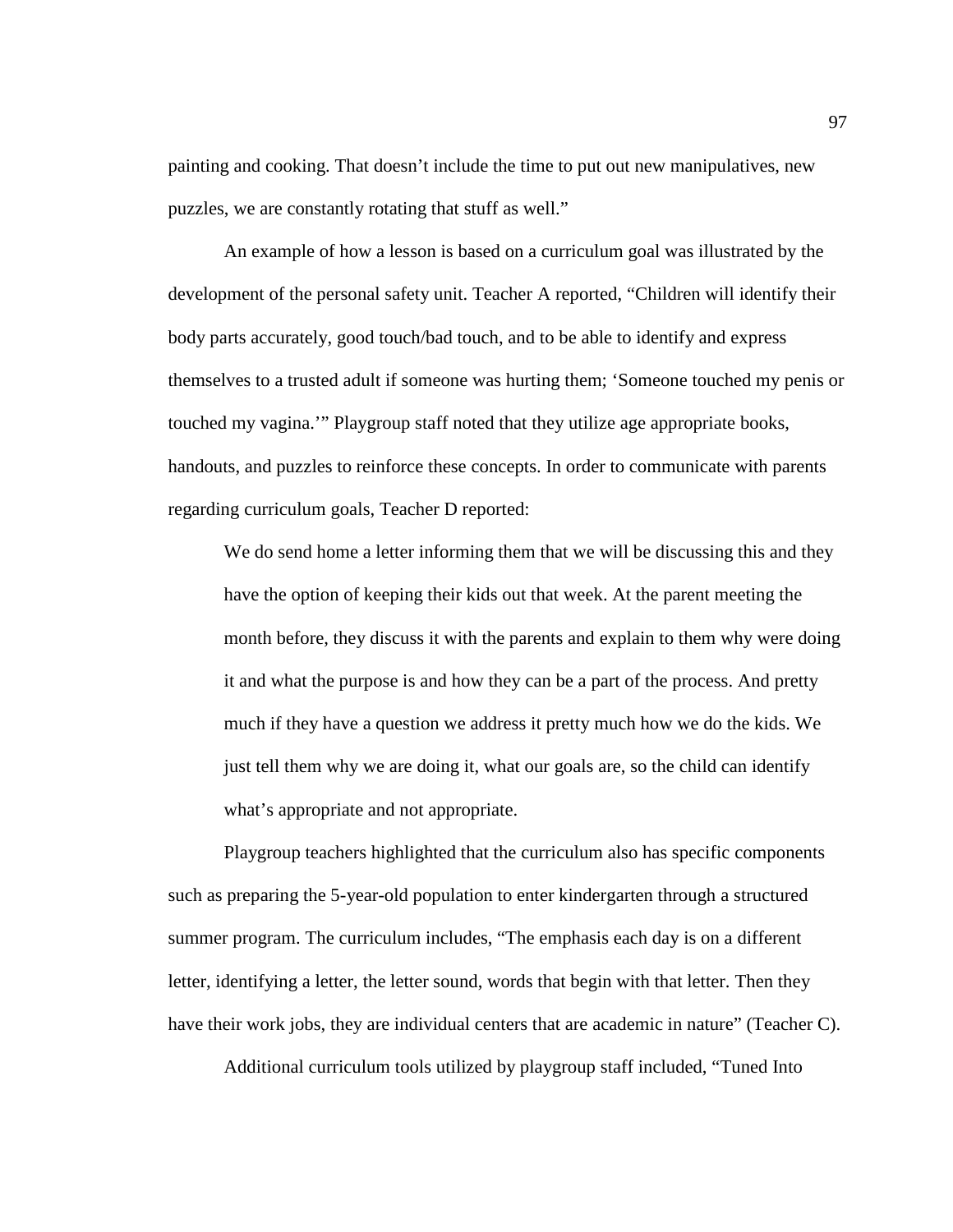Learning, which is a program for children with Autism Spectrum Disorder which comes with a puppet, CD and book" (Teacher D). "The Peace Keeping Series, the I Care Cat program which we use all year around because it teaches the rules such as hands are for helping not hurting, we listen to each other feelings" (Teacher A). "The 'Learning to Get Along' series is what we are using with the non-kindergarten kids in the summer, it covers our whole summer and it's a good series" (Teacher B). And then the Character Education series, the "Best Me I Can Be" series through Scholastic. Several years ago we redid our curriculum, we just starting looking for more therapeutic based materials in publications and catalogs, building and adding to it" (Teacher D).

Playgroup teachers also reported the integration of music and body movement in their curricular activities. For example, Teacher A stated, "We use a lot of Raffi and preschool based ones. Mailbox has a lot of cool songs and publications and then we just look for more CDs that fit into our existing curriculum." Other manipulatives utilized include art and tactile interventions, such as "Play-Doh©, good and sensory items" (Teacher C). Playgroup staff reported that these materials and items were generated through "The Ooey Gooey Lady, a workshop we went to several years ago" (Teacher D).

Playgroup staff indicated that they integrate diversity into their curriculum. For example, "We use dolls and puppets that represent different ethnicities as well as books. We also have multicultural puzzles and we try to offer different color choices during selfportraits to represent different skin colors" (Teacher D).

## *Teamwork*

Playgroup teachers identified a positive theme of teamwork which included active sharing of information and interventions. Second, consultation and support of one another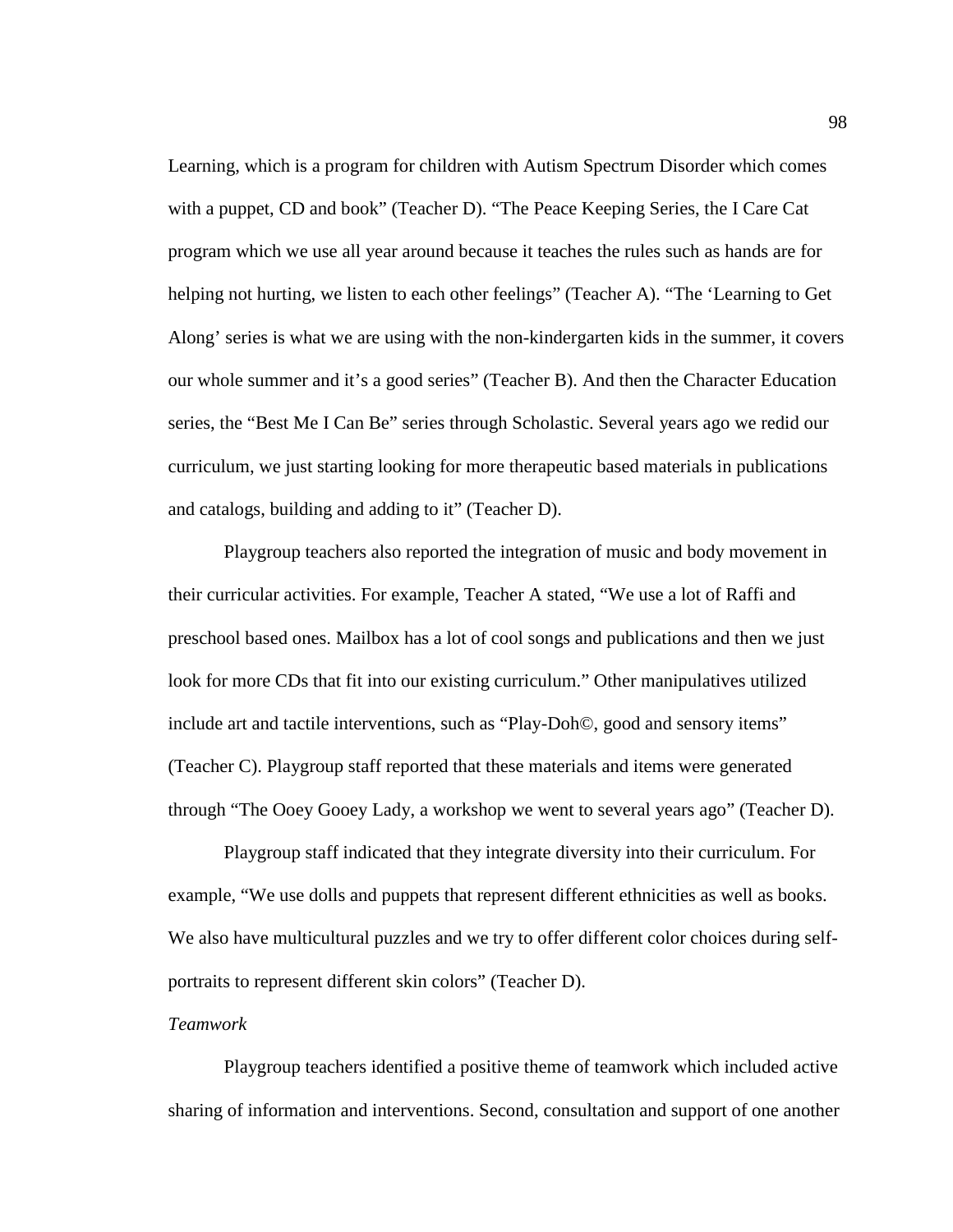was viewed as a positive aspect of teamwork. "We kind of bounce things off of each other, we try to listen and if we hear that someone is having a kid acting out we try to cover and send the assistant over" (Teacher A). Playgroup teachers reported that if stressors occur they encourage one another to take a break from the classroom by using the code phrase 'I need to take a phone call' and other playgroup staff will cover the classroom. In addition, playgroup teachers appear to play to each others' strengths and creativity. For example, "It's just whoever comes up with the ideas or thinks of something, you know, we will kind of run it by each other as a team and whoever ends up feeling creative on that specific day" (Teacher B).

### *Classroom Structure*

When asked about the structure and organization of the classroom, playgroup teachers indicated that each classroom is tailored to the age and developmental and behavioral needs of the children. For example, Teacher B reported, "It took awhile to get used to it because I was used [to] the older kids, so you know they [3-year-olds] can only sit and do something for so long before they have to do something" (Teacher B). However, it appeared that variation occurred in among similar aged children, which encouraged flexibility in programming among the teachers. For example, "What is interesting with my class . . . the kids in the morning group are younger than the kids in the afternoon, but the kids who are younger in the morning can do a lot more than the older kids" (Teacher C).

### *Behavior Management*

The focus group responses indicated that challenging behaviors can negatively impact the group's cohesiveness and function. In order to manage a variety of behavioral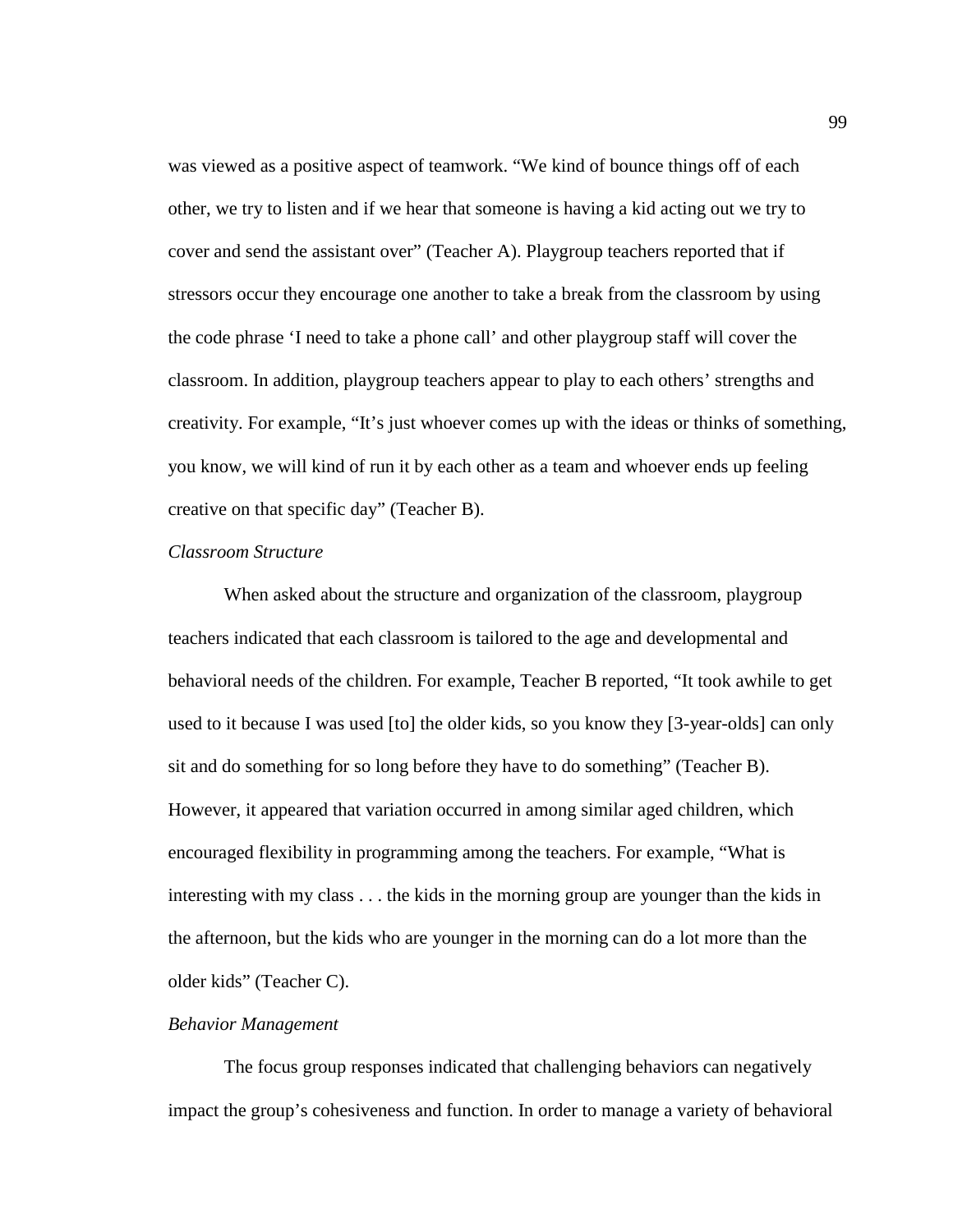needs, playgroup teachers reported an increase in the structure of the classroom and choosing battles. For example, "I have structured centers in the afternoons because my kids in the afternoon are really hyperactive and impulsive. You have to pick your battles, I think, you can't expect perfection" (Teacher A).

Playgroup teachers identified that the most challenging child behaviors include aggression which endangers other children on a regular basis so that safety can no longer be maintained. Also, playgroup teachers indicated that programming is difficult for children identified with severe characteristics of autism. However, playgroup staff noted that children who have been diagnosed with Asperger's or higher functioning children with autism often thrive in the playgroup program due to the high amount of structure. Teacher B reported, "You are always going to have some that are challenging and some that are not so challenging. And I think it is good for the other kids to be tolerant of other children that aren't like them."

## *Documentation*

Playgroup staff reported behavior changes are seen among the children, for example, "We see improvements in listening to directions, sitting during circle time, talking about their feelings, and getting along with other children. It is amazing to watch them grow and gain control over their body and feelings" (Teacher A). In order to document and communicate this change, Teacher D noted, "We communicate it to parents during our individual meeting and when we develop the treatment plan. We also talk daily to the child's case manager who will be communicating with their therapist and parent." Teacher A added, "Also, since our van assistants transport children daily we use them to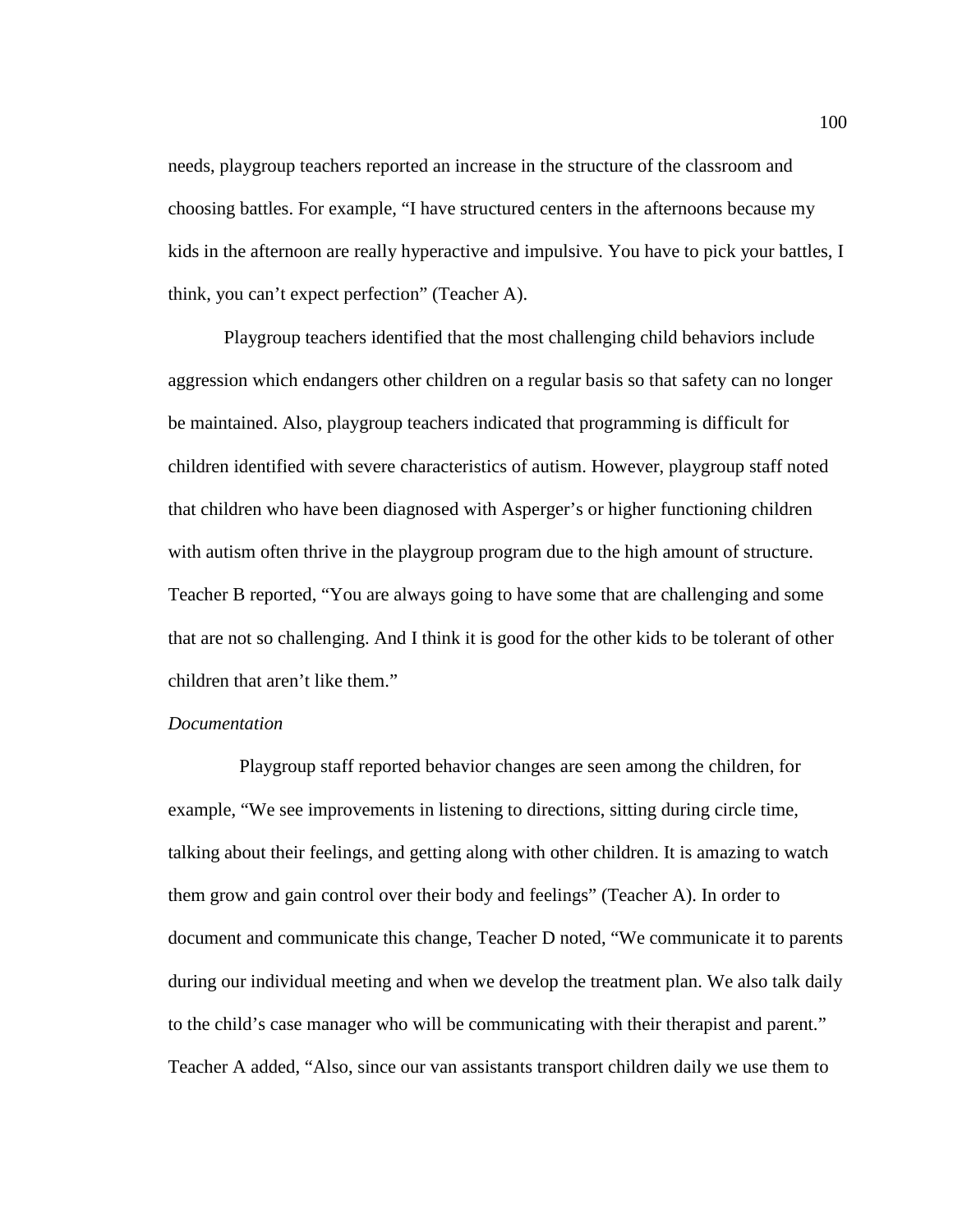update parents on the child's day generally speaking." In regard to written documentation Teacher B indicated:

We write daily behavior reports documenting behaviors. We try to report frequency and duration. We meet every week to review the child's progress and our plan for the following week, and every three months the teacher or case manager completes a treatment review of each [child's] goals, changes in the home and involvement with other services.

 Playgroup also reported that behavior change is communicated through consultation with other agencies, for example, "We try to participate in case conferences with our children that attend different programs like Head Start or Covered Bridge preschool" (Teacher A). Overall, the playgroup program manager noted "I think our staff has done a wonderful job in stepping up and adjusting to new ways of documenting services, the language we use and observable [and] measurable reporting of behavior changes."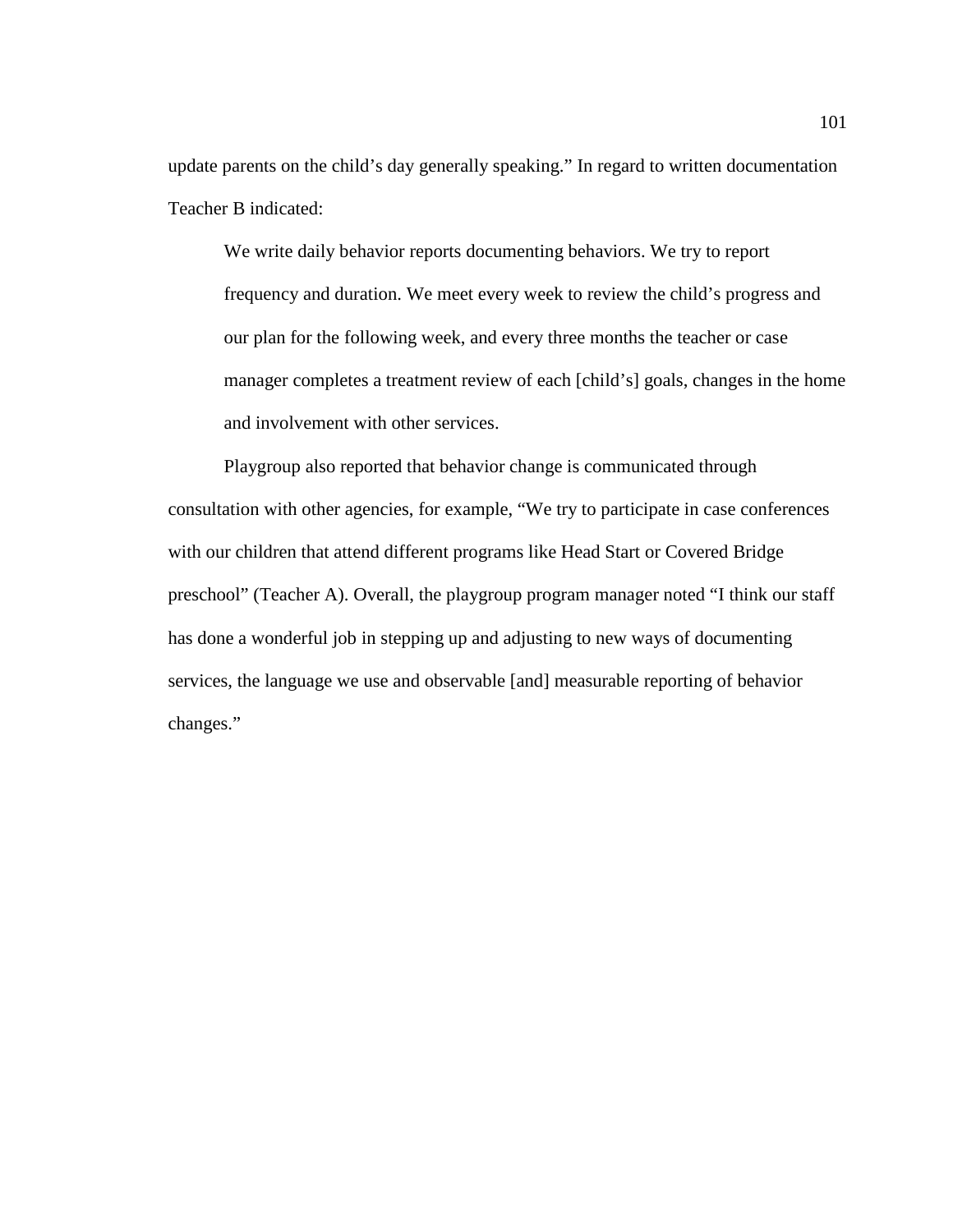# CHAPTER 4

### **DISCUSSION**

The goal of the current study was to investigate the effectiveness of a therapeutic playgroup program for preschool-aged children in need of mental health services. A summative program evaluation was conducted to evaluate child outcomes, the perspectives of caregivers and playgroup teachers, and whether program goals were accomplished. Additionally, this program evaluation builds a strong foundation for an innovative service delivery model to meet the mental health needs of preschool children and their families.

Participant observation (McCall & Simmons, 1969) was applied within this program evaluation. The researcher served as participant and observer within the playgroup program, where she serves as clinical supervisor and qualified mental health professional (QMHP). The researcher accepted her unique role observing the inner workings of program development, curriculum and intervention planning, daily roles of playgroup teachers and staff, behavioral observations of children, participation in monthly parent meetings, and reviewing the weekly notes on playgroup children. Furthermore, as a clinical therapist within the division, this researcher has experienced the process of referring children into the playgroup program, developing treatment goals, and meeting with caregivers to review progress and concerns. Therefore, this researcher's perspective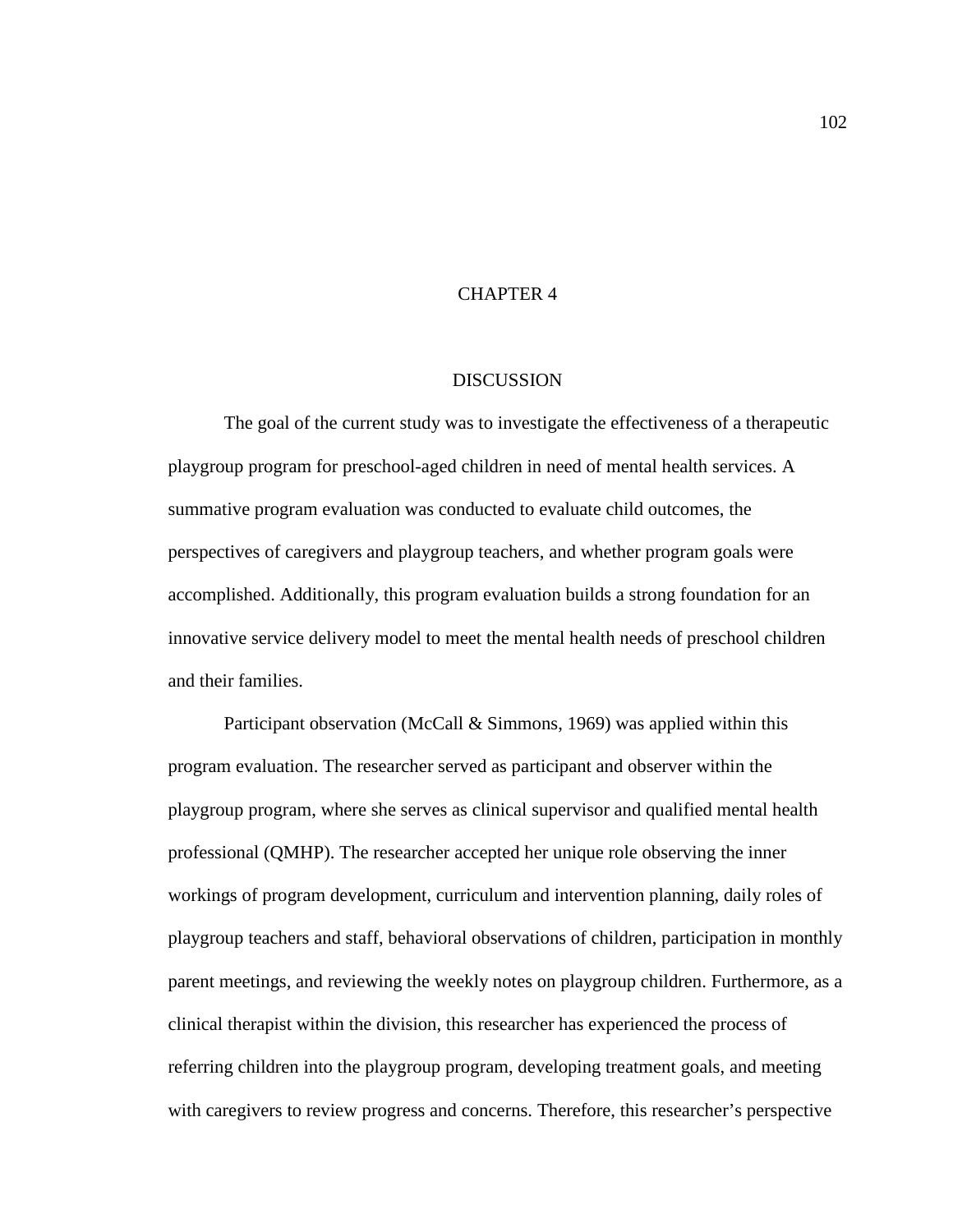will be integrated within the current study and provide an insider's view regarding the program's effectiveness.

Personal experience can be viewed in four different directions—inward, outward, backward, and forward. Applying the Clandinin and Connelly (1994) heuristic model, the current study examines the inward reflection of this participant-observer. Looking inward the researcher acknowledges her own frustrations with the current systems of delivery and poor utilization and access for preschool-aged children and their families to address behavioral and mental health needs. This participant observer held a hope that the current research would provide a basis for examination, future exploration, and replication of the current playgroup program. The hard work, caring, and dedication of playgroup staff was seen by this researcher in her daily role within the program. Therefore, the emotional investment is evident within the creation, implementation, and outcome of the current study. This participant-observer recognizes her own hope for successful outcomes to further support the work of all those involved in the playgroup program and concerns that negative views or results may taint or diminish the individual change seen on a daily basis. However, the researcher understands that challenges or concerns highlighted within this study may also lead to strengthening the program and further increasing positive outcomes.

Looking outward, playgroup teachers did well evaluating the strengths and challenges of the population they serve, their self-efficacy, and understanding what can and cannot be changed in their role as playgroup teachers. Playgroup teachers provided positive reflections in regard to their behaviors and practices and how these are correlated with behavior change. However, caregivers appear largely unaware of specific playgroup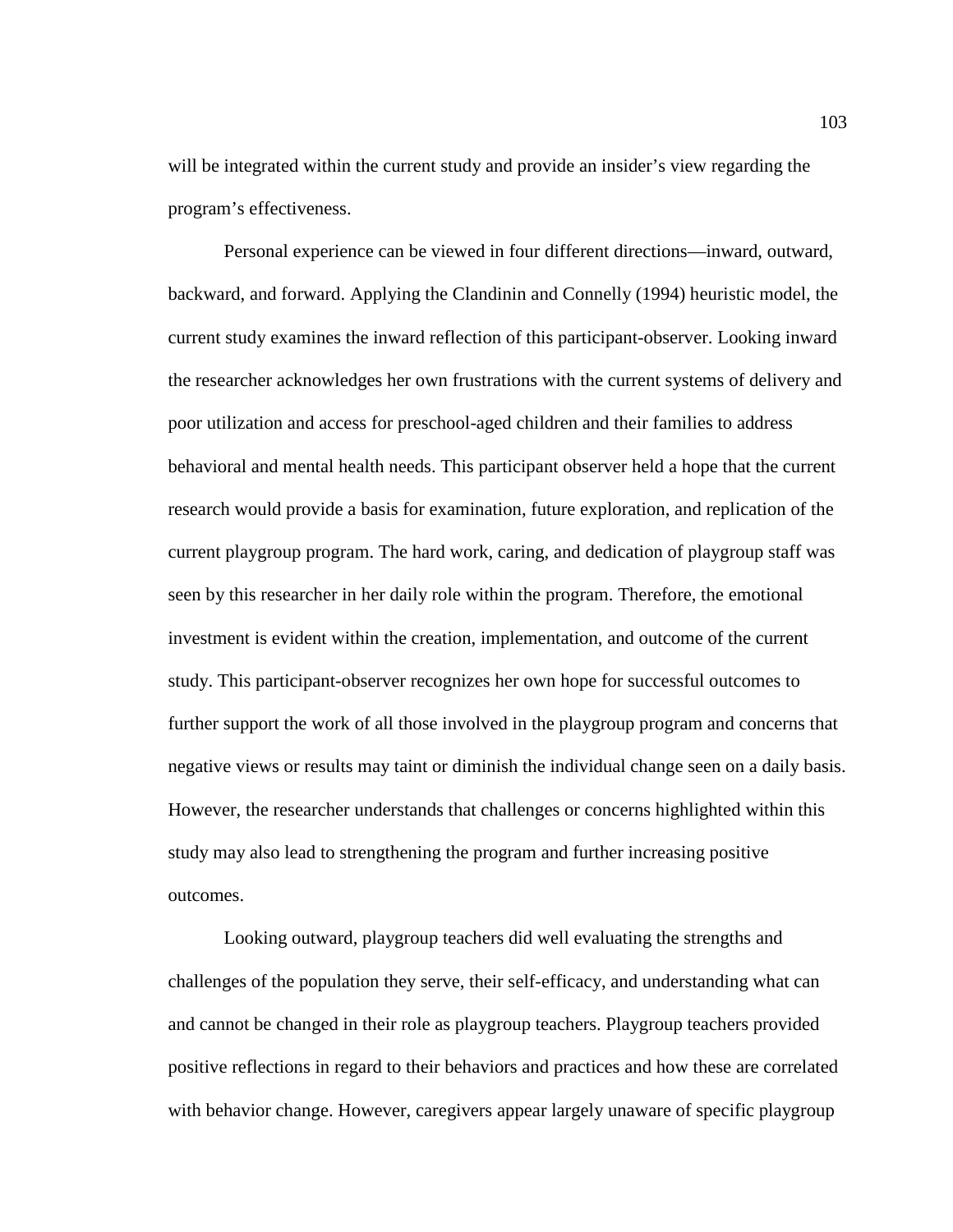practices and interventions but do acknowledge child change within the program. This difference may be addressed with more education and information to increase caregiver ownership and awareness of child change and effective generalization of behavior interventions.

Looking backward, the researcher examined events that have impacted the program since its inception approximately 15 years ago. Locally, changes within the agency such as the implementation of an electronic medical record, emphasis on documentation, medical necessity, and SMART language terms have occurred. Globally, changes in national and state policies have also affected the role of playgroup teachers and services provided to children and families. For example, services must follow a model of assessment, service delivery, and reassessment. Service delivery must utilize evidencebased practices and treatment notes must reflect changes which occur in the child and family system and response to intervention. The playgroup program has made numerous gains in strengthening its curriculum to adhere to a developmentally appropriate model of preschool-aged children. These changes have also placed added stress on playgroup teachers in terms of time management and finding a balance between quality care, engagement of children and families, and meeting paperwork expectations. The playgroup program has also grown in the number of children and families served, which presents larger challenges in engaging a greater number of caregivers in their child's treatment.

Looking forward, the current study examines where the playgroup program may be moving in its path toward effective mental health treatment. Will the playgroup program continue to integrate policy changes into their daily practice? Will the playgroup program continue to develop effective behaviors and practices through training and support? Will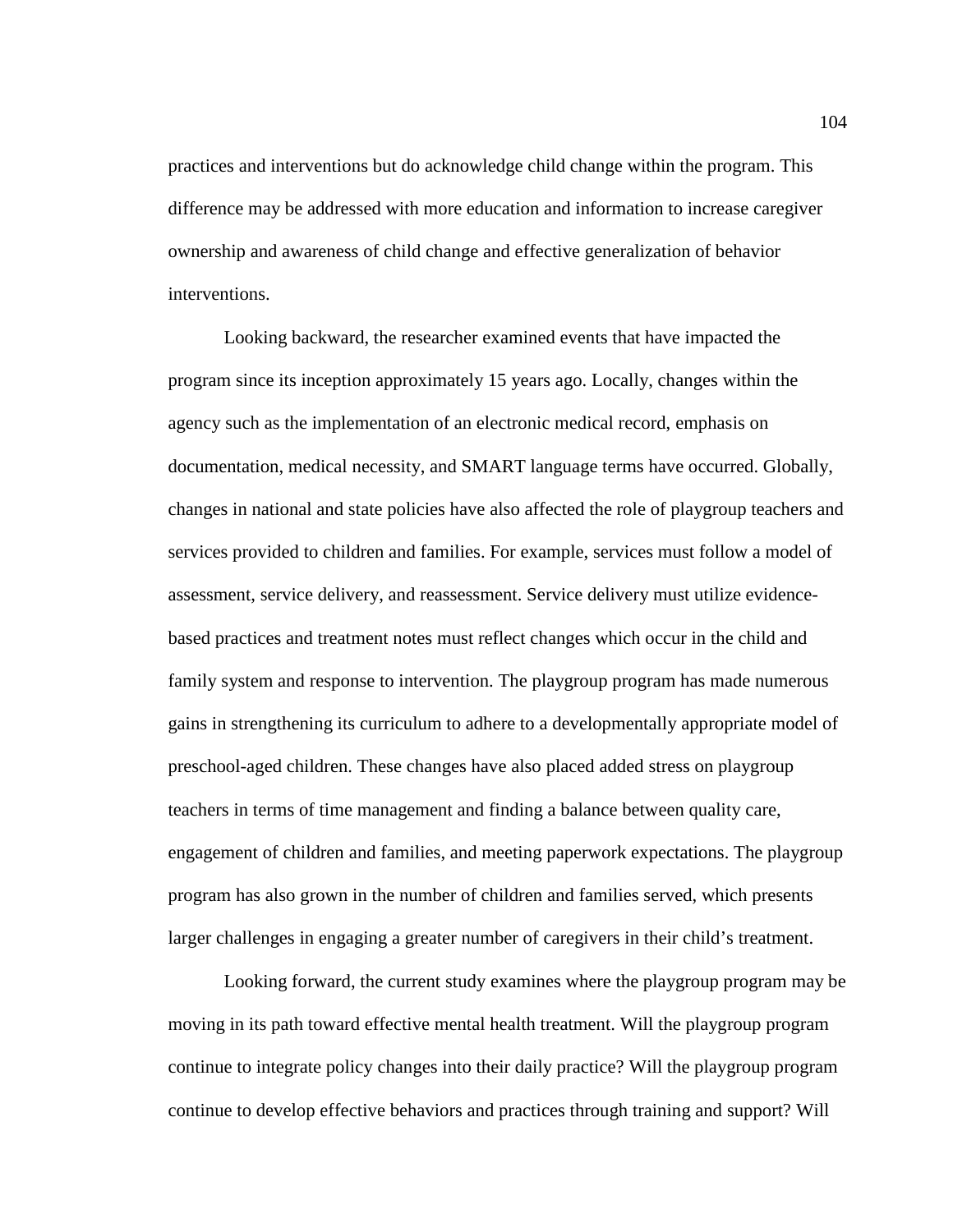the playgroup program continue to find new and innovative ways to reach out and engage children and families? Will the playgroup program become a model for effective mental health services for a preschool population?

Based on changes in national, state, and local policies ((Executive Office of the President, 1990) along with child, family and agency needs, focus has been placed on the integration of evidence-based practices (Tolan & Dodge, 2005) and response to intervention models (Neilsen & McEvoy, 2004) within prevention and intervention services. The role of school psychologists is to assist in merging mental health services along with early childhood prevention and intervention to address the needs of children, school, families, and communities. For example, this researcher has education and training as a school psychologist but currently serves as a therapist within this mental health facility, utilizing knowledge from fields such as development, counseling, psychology and education.

Specifically, mental health systems aim to promote health and human development and wellness, access to and coordination of quality services, culturally sensitive and competent practices, and a universal measurement system (United States Department of Health and Human Services, 2001). In this study, the Therapeutic Playgroup Program targets the promotion of positive mental health and child development and reduction in the incidence of mental disorders within an at-risk preschool population (United States Department of Health and Human Services). Prevention and promotion have been integrated within early intervention programs which focus on developmental growth in cognitive, academic, adaptive, language, motor, social-emotional, and nutritional domains (Guralnick, 1997). Based on the current findings, the Therapeutic Playgroup Program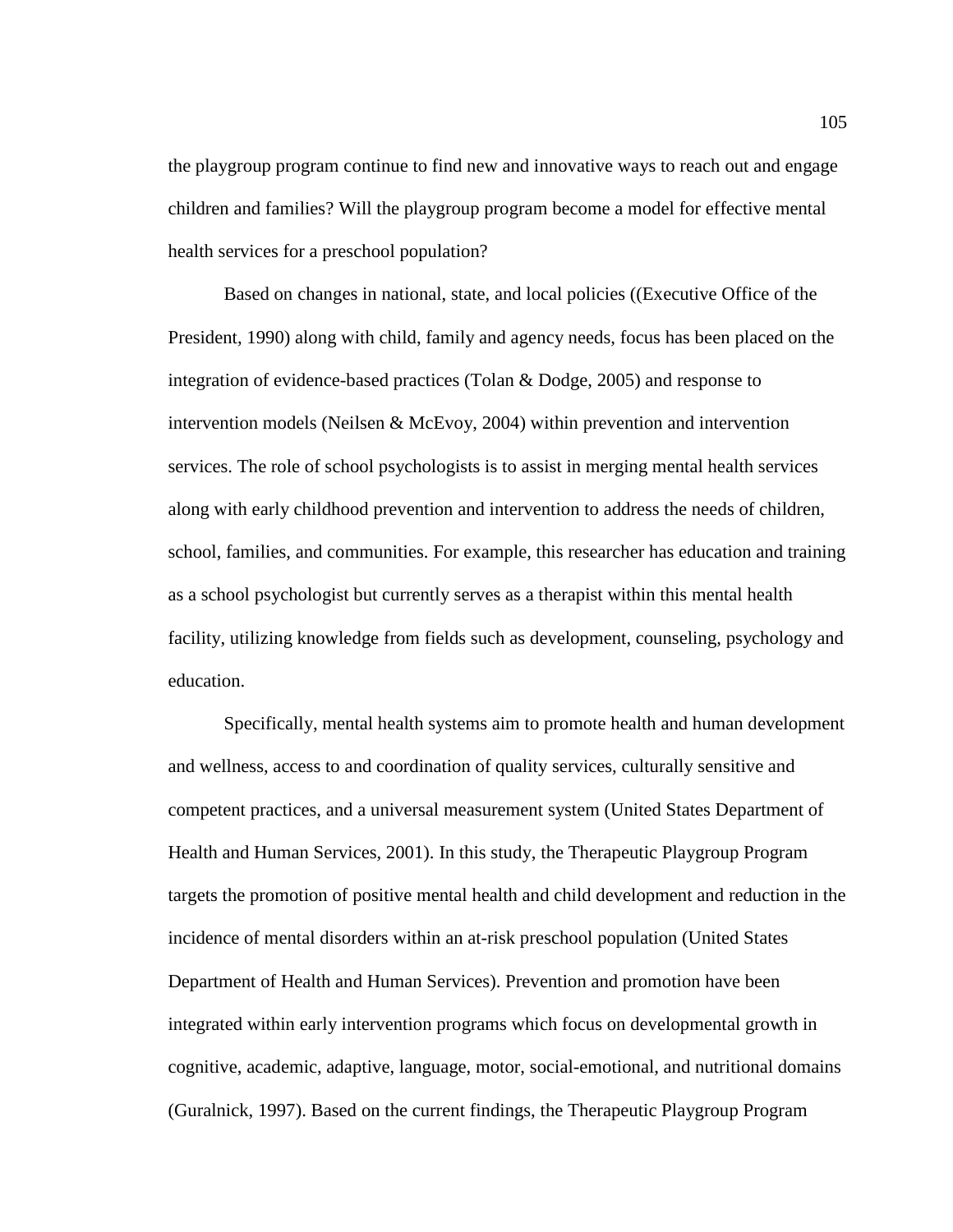integrated these domains, which can also be defined as school readiness skills (NAEYC, 1990), in the areas of curriculum development, treatment plans, weekly and 90-day reviews, and caregiver and playgroup teachers' perspectives.

Another important finding in early intervention programs is the strong focus on improving parent-child interactions (Casto & White, 1985). In the program under study, the presence of monthly playgroup meetings, information sharing, and other services such as case management and therapy were found to foster positive caregiver-child interactions. However, it is also important to note that barriers to successful generalization of child behavior change were identified by playgroup teachers as inconsistent parenting skills, home and life contexts such as the presence of poverty, abuse and neglect, family history of mental illness, and caregiver helplessness (poor motivation for change and negative view of child). Some caregivers identified difficulty with replicating the conditions of the playgroup classroom, for example, setting consistent limits, developing a structured schedule, and using consistent behavior management techniques, within the home and community setting due to obstacles such as poor sibling modeling, family discord, and more significant child mental health or developmental issues.

These identified at-risk characteristics, along with the demographic variables of the current sample population (i.e., mother's education level) place children enrolled in the playgroup program at risk for health problems, poor language development, and cognitive and social-emotional difficulties (Kail, 2007). The children enrolled in the playgroup program displayed symptoms associated with the presence of a mental health disorder such as Disruptive Behavior Disorder which impacts current life functioning. Children within the current study also exhibit a high rate of involvement in developmental services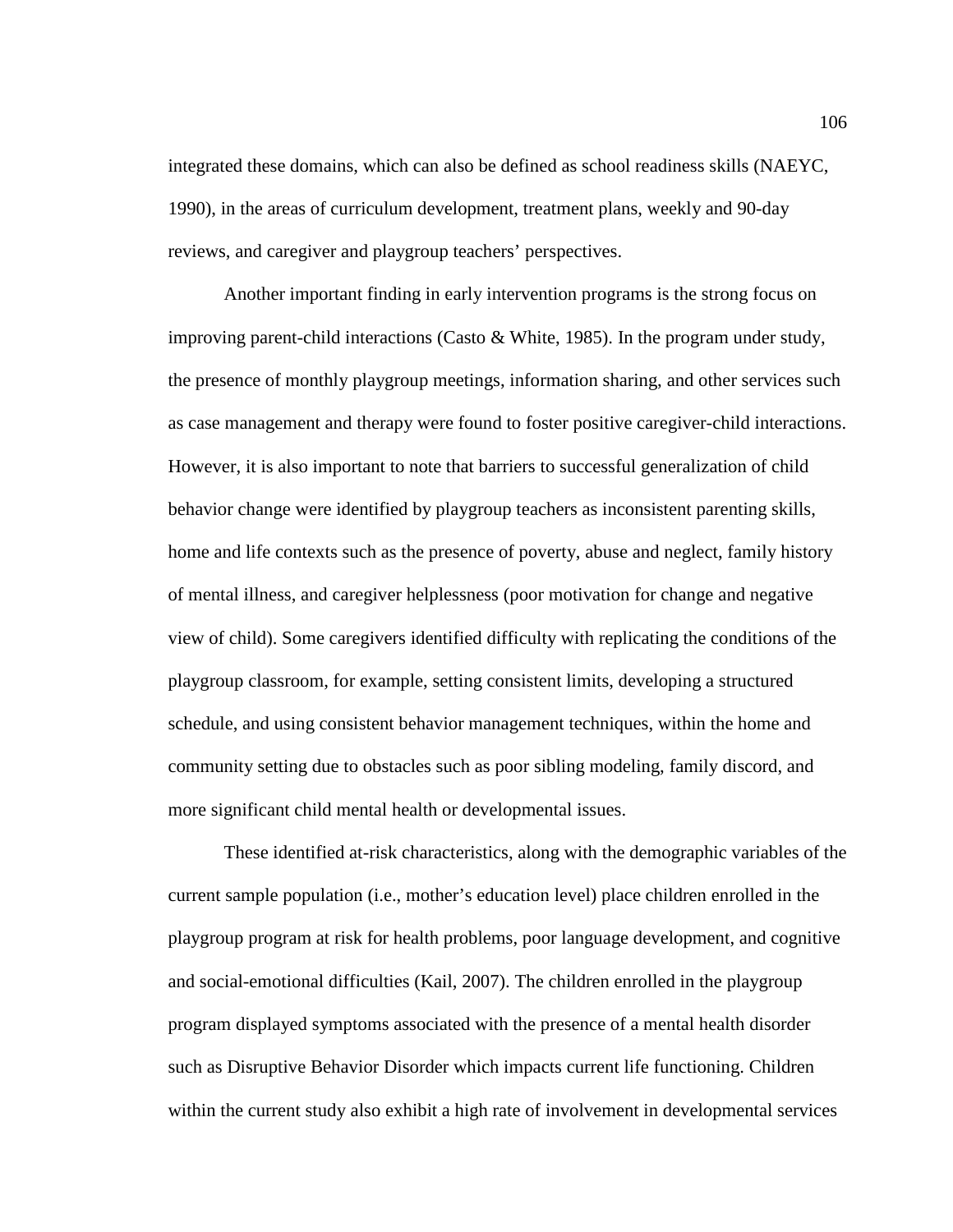such as special education preschool programs, Head Start, and speech services. The absence of early intervention programs, such as the Therapeutic Playgroup Program, can lead to the increase of negative child symptoms and persistent mental-health related disorders, poor academic achievement and retention, juvenile involvement and teenage pregnancy (Kail).

The positive aspect of participation in playgroup for children and caregivers is decreasing social isolation which can lead to negative outcomes such as child abuse and mistreatment (Coulton et al., 1999). Relevant to the current study, caregivers indicated that active participation in the playgroup program, which is defined by attendance at monthly parent meetings and perceptions of a "strong voice," provided a sense of cohesiveness with other families and collaboration with playgroup staff to manage stressful situations or challenging child behaviors. Furthermore, the playgroup program offered a predictable, structured environment where children have contact with stable adults who can protect or help them in challenging situations.

The playgroup program targets a preschool-aged population of children three to five years old based on empirical support for effective mental health services which focuses on the parent and child in a group-based model with multi-component interventions (Cowen et al., 1996; Greenberg et al., 1999; Olds et al., 1998; Ramey & Ramey, 1998).

Comparable to previous research findings, the playgroup's curriculum, child records, and caregiver and teachers' perspectives identified the presence and importance of building social competence (Bergen & Mauer, 2000), emotional regulation (Eisenberg & Morris, 2002; Eisenberg et al., 2005), and self-esteem (Harter & Pike, 1984). This is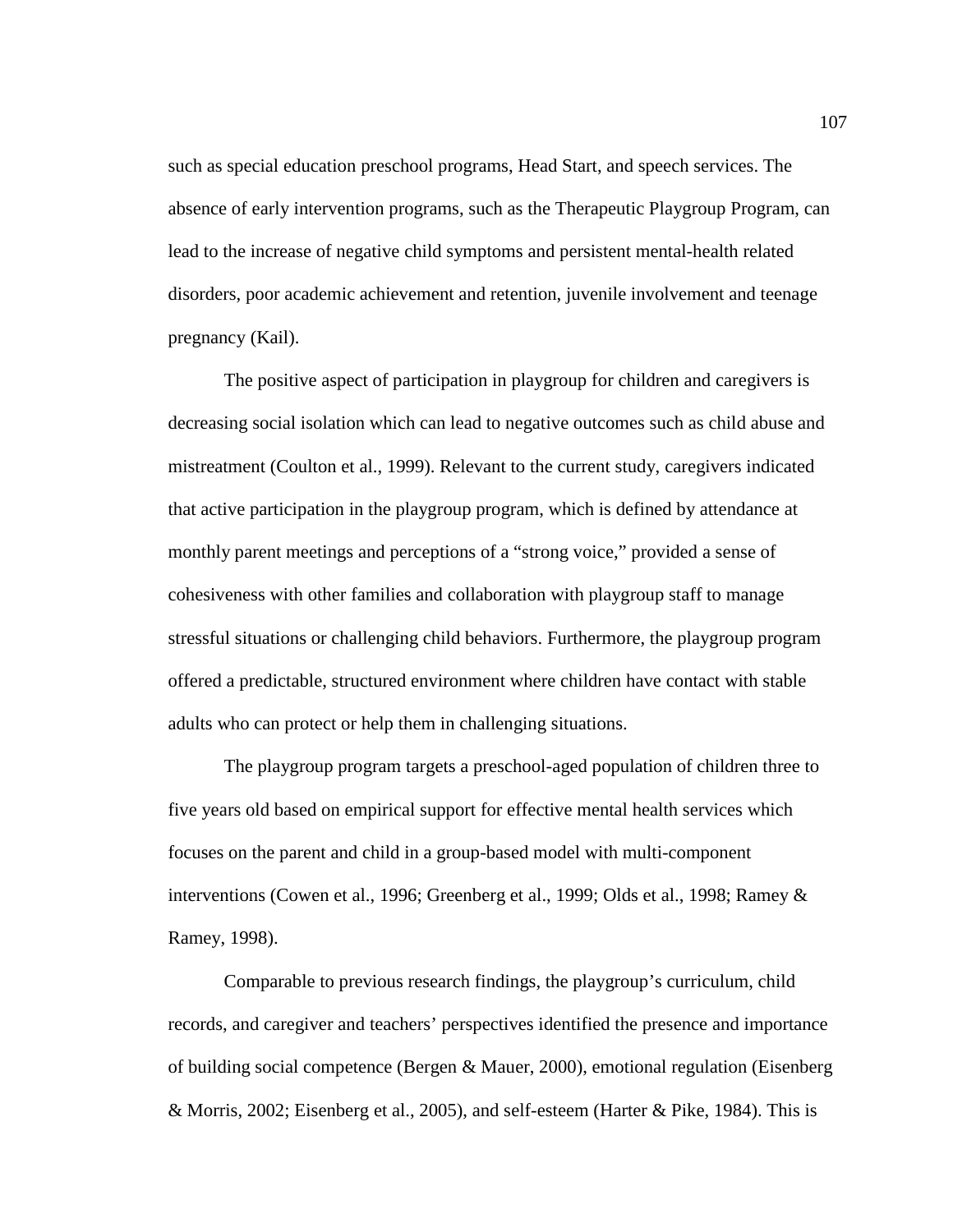accomplished through week-long trainings on feeling identification, coping skills, following rules, listening skills, social skills, conflict resolution, and personal safety and boundaries. Additionally, the current findings showed an underlying foundation and presence of play within curriculum development, how playgroup teachers viewed child development and growth, and classroom structure, activities, and interventions. The presence of play adheres to the developmental principles of how children organize and interpret the world around them (Parten, 1932) and development of cognitive and thought processes (Bergen & Mauer, 2000). Playgroup teachers indicated that the groundwork of play therapy makes the current program distinctive and separate from other preschool programs such as Head Start.

The program evaluated in this study meets criteria as a positive model for response to intervention within a preschool population through the implementation of applied behavior analysis and positive behavior support (Johnston et al., 2006). Applied behavior analysis occurs during the treatment planning process and continually within the playgroup program. This included determining the child's behavioral skill deficits and identification of specific goals and objectives utilizing the SMART approach (Raia, 2008). In this study, however, it is important to note the absence of time-specific indications as to how long treatment should last and when treatment will be completed (e.g., within 6 months, three weeks).

Playgroup staff indicated the establishment of a developmentally appropriate curriculum which subscribes to best practices in teaching skills and reducing negative behaviors. For example, playgroup staff have chosen tools from best practices and evidence-based interventions include a peacekeeping (I Care Cat) and character education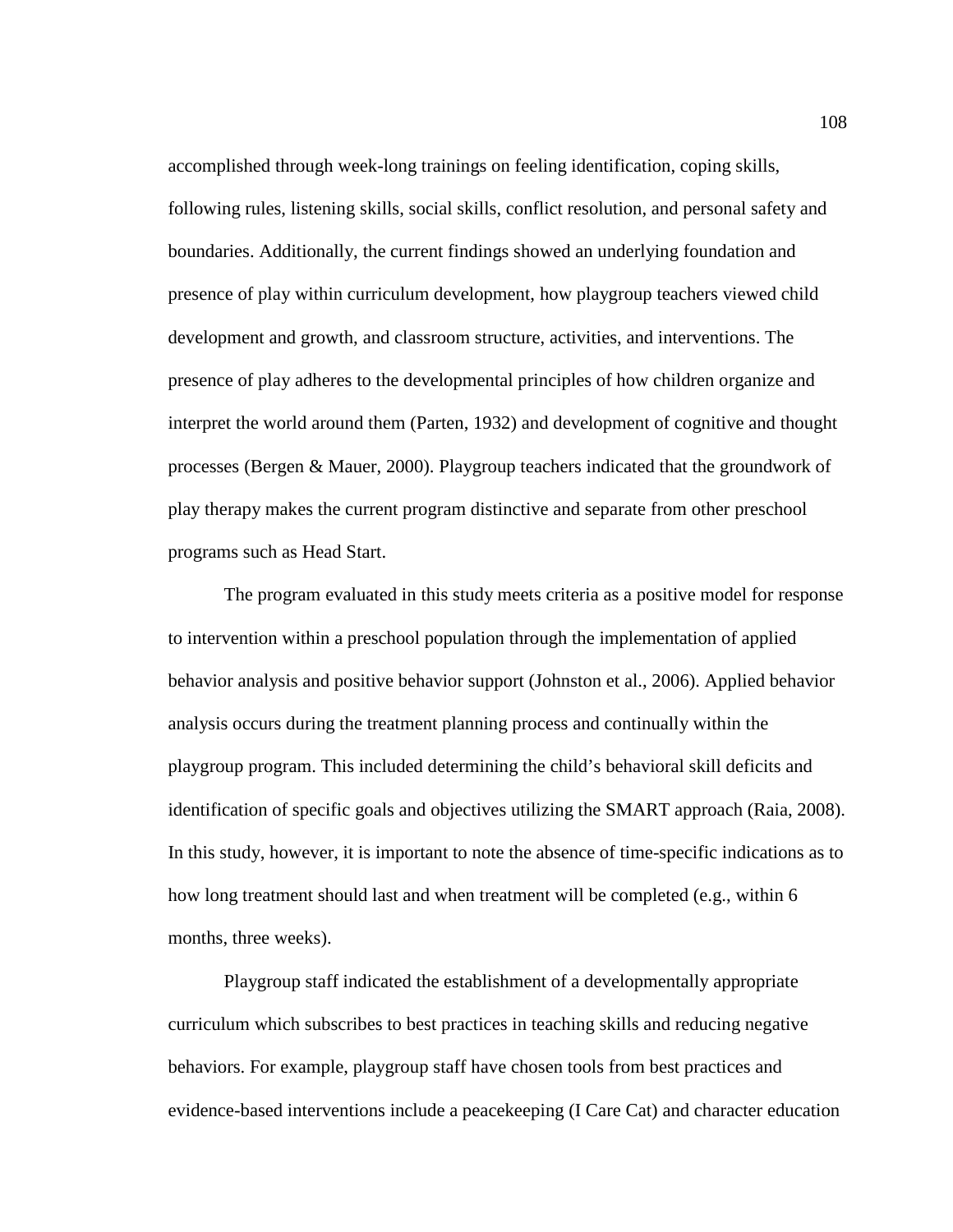series, a comprehensive music-assisted learning curriculum for children with special needs (Tuned Into Learning), and social skills books such as "The Learning to Get Along" series and the "Best Me I Can Be." Circle time activities appear to offer specific learning opportunities for social skills, feeling identification, coping skills, self-esteem building, as well as increasing self-control skills (i.e., sitting with visual cues such as colored circles, raising hands, and waiting for turn to speak). Next, playgroup staff established a method of measuring target behaviors (daily notes, weekly notes, and 90-day reviews) which includes continuous measurement from multiple data sources based on a baseline measures (problem statement). This allows for ongoing evaluation regarding the effectiveness and efficiency of services and modifications which need to occur (revisions in services and interventions).

The uniqueness of the current program's curriculum design lies within its ability to incorporate school readiness skills (NAEYC, 1990) within a mental health delivery system. A review of weekly plans and treatment goals developed specifically by playgroup teachers found that social-emotional growth was represented through play therapy, socialization that emphasized turn taking, sharing, and peacekeeping focused on conflict resolution techniques. Additionally, records indicated a focus on increasing ageappropriate communication skills through expressive and receptive language experiences, such as expressing thoughts and feelings, language exposure, and developing a vocabulary for feelings.

Although general knowledge and cognitive skills (e.g., pre-literacy, shapes, colors, number sense, and experiencing the world around them) were discussed heavily among playgroup teachers in regard to curriculum planning, only a small percentage of weekly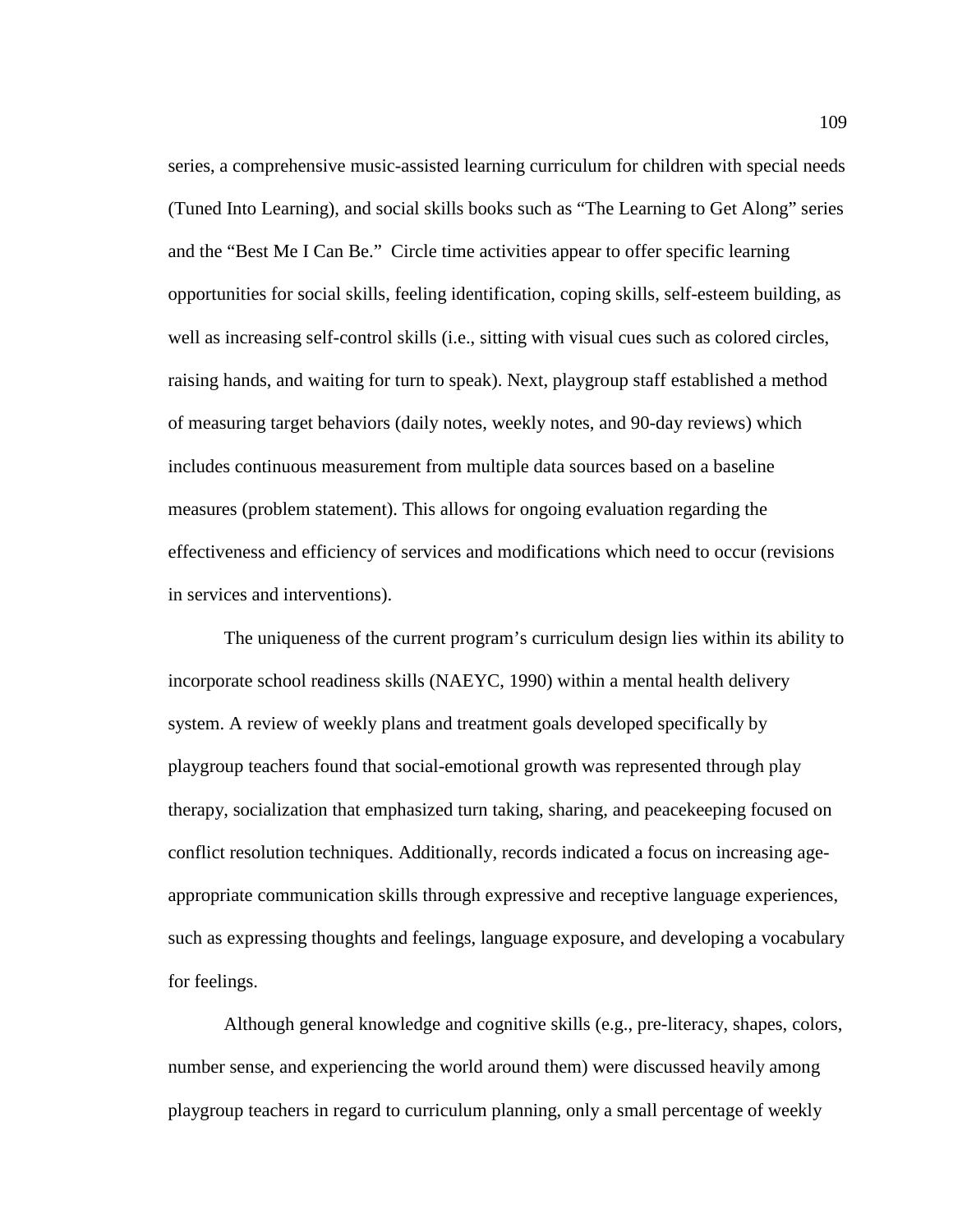records and treatment plans reflected these interventions. This may be explained by problems with specific documentation for medical necessity with interventions that are not defined as social or emotional (for example, pre-literacy versus social skills). However, the strong emphasis of general knowledge concepts is seen within the summer program for five year olds, where pre-literacy skills and knowledge and understanding of work jobs and transition skills such as moving from one activity to another (e.g., moving from center to center) are the main components.

Additionally, curriculum planning and classroom practices highlight the use of activities such as snack time, practicing manners and self-cleaning habits (i.e., using napkin, utensil, remaining in seat, washing hands, appropriate restroom behaviors). Additionally, many playgroup activities incorporate fine and gross motor skills such as painting, coloring, cutting, walking, running, climbing, jumping, throwing, catching, and riding bikes. These were also not reflected well in weekly plans or treatment goals.

 Important themes which emerged in curriculum development included frequent and flexible lesson planning and teamwork practices such as utilizing individual playgroup teachers' strengths and creativity. Lesson planning is illustrated and reinforced through various developmentally appropriate materials such as manipulatives (puzzles, blocks), books, learning tools (colors, shapes, and counting), play objects (doll house and happy home), music (songs and instruments), and sensory items (sand and water tables, Play-Doh©, goop, and shaving cream).

Congruent with research findings, playgroup staff and caregivers indicated that classroom structure and consistency provide stability and security to children, as well as an opportunity to establish positive teacher and child relationships which is a strong factor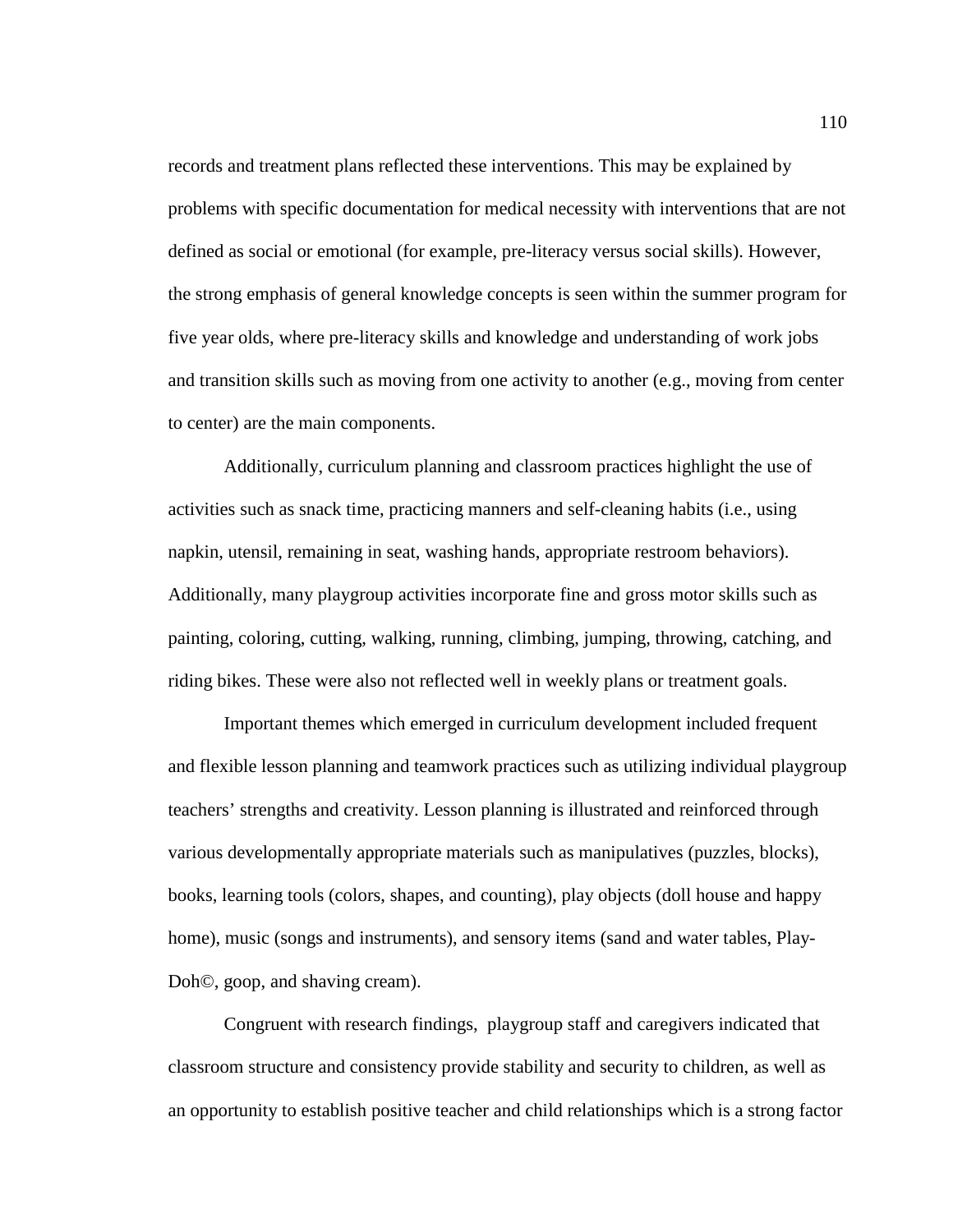in increasing social, emotional, and cognitive development (Birch & Ladd, 1998), competence in other relationships (Birch & Ladd), and decreased risk (Lynch & Cicchettti, 1992). In order to accomplish these goals, classroom rules and routine are highly structured with well-defined schedules including free play, circle time, snack time, motor skills, sensory activity, and books/puzzles for each classroom. Playgroup teachers indicated that each classroom is tailored to the age of the children (three-, four-, or fiveyear-olds) and developmental functioning, which can differ from classroom to classroom.

Findings of the current study indicated playgroup teachers viewed their efficacy based on the notable behavior change of children, successful classroom practices, effective time management practices, strength in communication, investment in their role, and resiliency in managing challenges. The effectiveness of the behaviors and practices that playgroup teachers use to carry out their daily role was characterized by structure, consistency, positivity, and empathy.

Playgroup teachers identified barriers in their role and effectiveness perceptions of not being valued or being seen as "outside" of the larger division and agency. Additionally, playgroup staff recognized that the needs of the children within the playgroup were greater than they could provide, such as addressing the large dilemma of poverty and environmental contexts. Playgroup teachers identified specific training needs like greater amounts of information specific to child interventions (i.e., behavior interventions, play therapy, and sensory interventions) and "challenging" populations, such as children with Pervasive Developmental Disorders or severe aggressive or violent behaviors. This may be due to the significant developmental needs of lower-functioning children with Autism and safety issues associated with violence, which may require a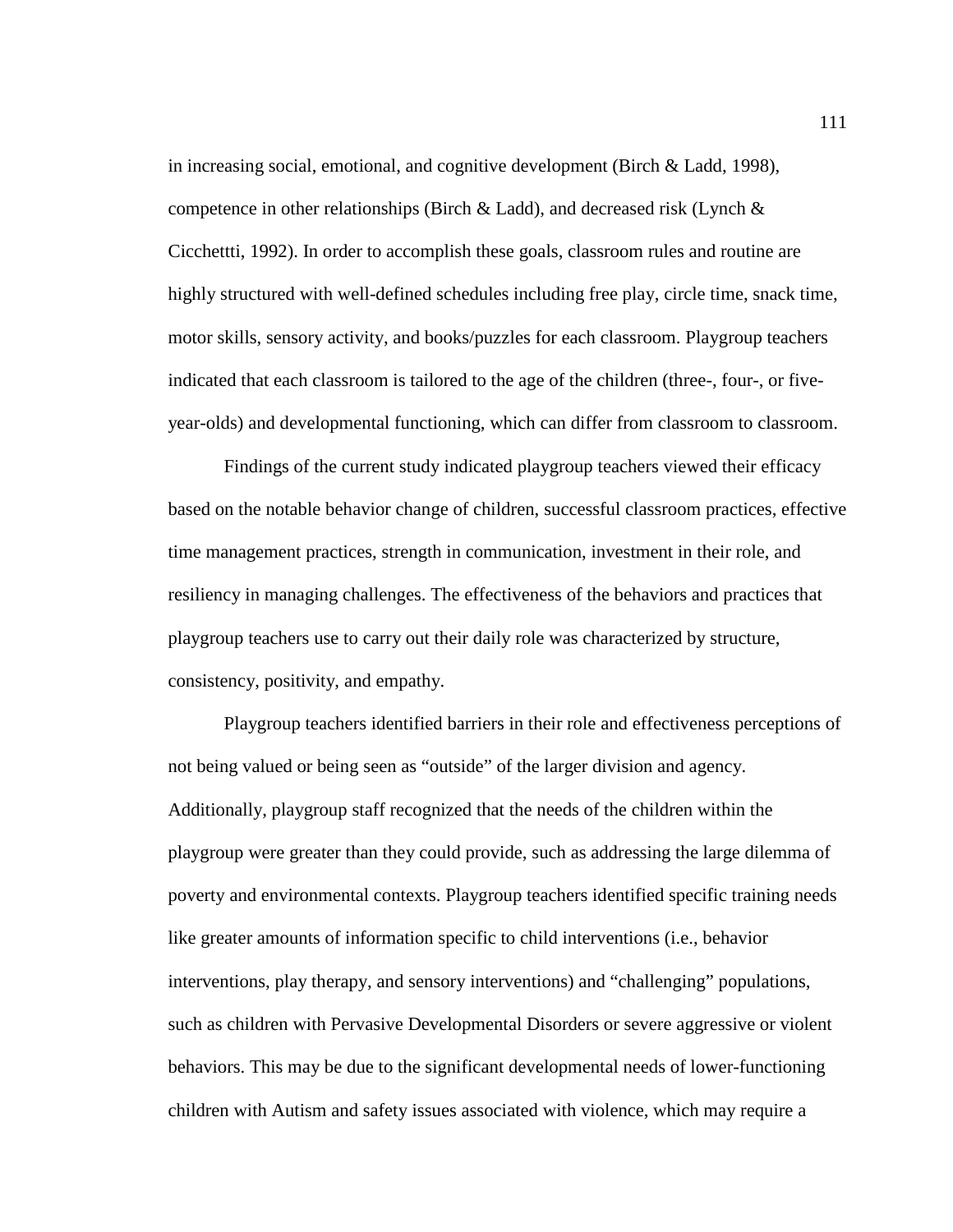smaller group setting with intensive, one-on-one staff support and behavior management. Playgroup teachers appeared open and willing to increase expertise and intervention training to manage these special needs within their classrooms.

 A significant amount of change has occurred within the time frame of the current study, including the introduction of an Electronic Medical Record (EMR) system, training on clinical documentation, and use of medical necessity to establish and evaluate treatment. The themes identified by playgroup teachers regarding the impact of these changes on their role and overall program functioning included the increase in class size, number of classes, balancing work demands, and the learning curve of a new mental health delivery system. Although finding a balance between quality services to children and maintaining work demands and productivity were highly desirable, it appeared that playgroup teachers struggled with time restraints, amount of paperwork, and feasibility of expectations.

 This researcher observed that opportunities for training were present throughout this process; however, considerable impact was seen from issues such as high turnover and lack of continuity with regard to therapy and case management services to children and their families (i.e., time to train staff, waiting list for services, and change in certain provider roles).. Additionally, investigation into the habits of highly successful staff and programs was conducted on a larger agency level. The playgroup program has consistently been viewed as a leader and positive case for implementing changes in the delivery of mental health services within this agency.

The Therapeutic Playgroup Program was chosen by this researcher as a groundbreaking model in mental health services for young children, unseen in many traditional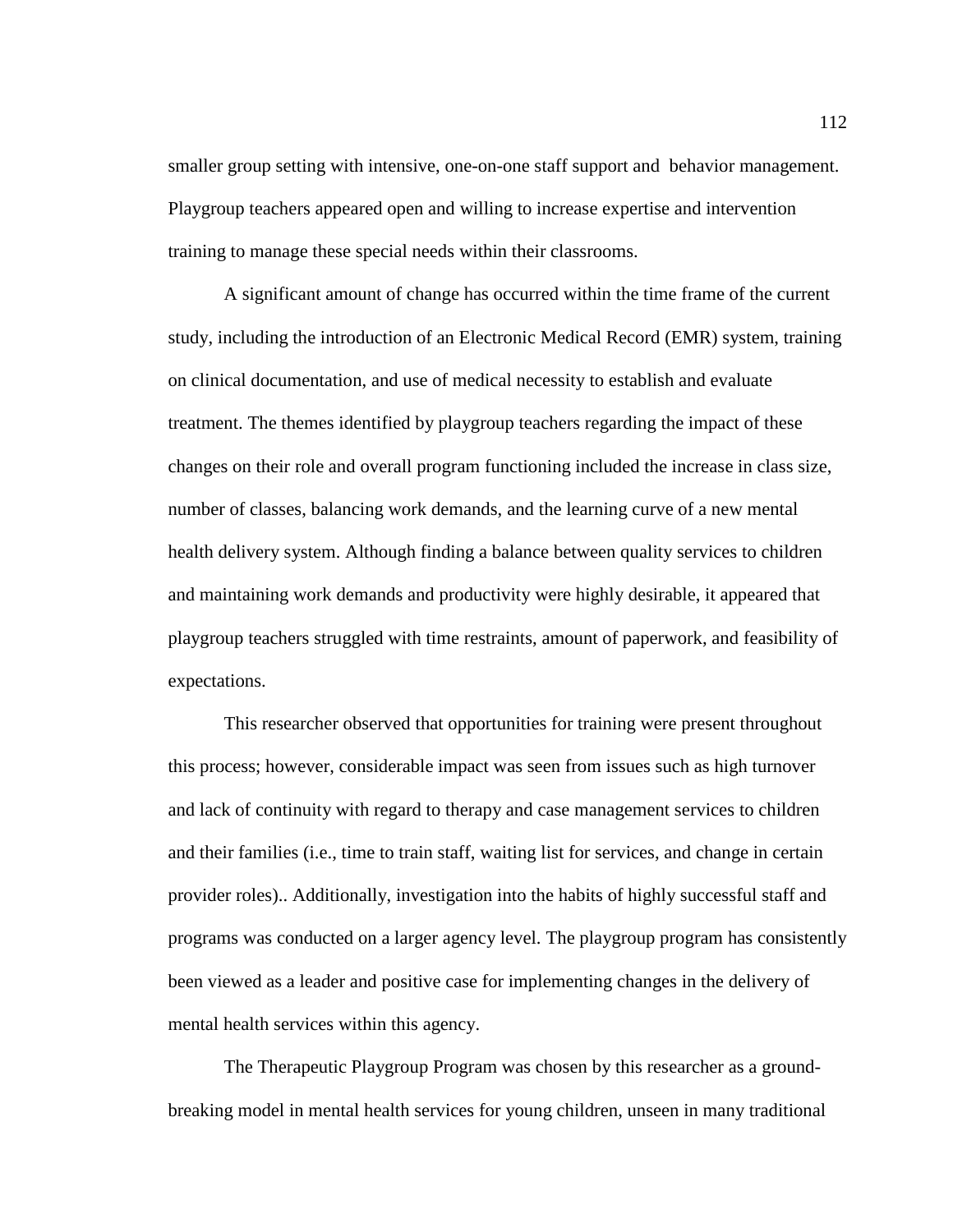preschool or mental health programs. The summative evaluation was comprised of child records, interviews with caregivers and playgroup teachers, and this researcher's perspective. The objectives of the playgroup program during the span of this study were to: (a) meet the individual treatment needs of children, (b) increase mental health competency and decrease negative symptoms in children and their families, (c) increase children's school readiness skills, (d) provide developmentally appropriate services to children and their families, (e) provide evidence-based mental health interventions, (f) build healthy child-caregiver and child-teacher relationships, (g) collaborate and consult with families, treatment team members, and community agencies to monitor progress and identify child and family needs, and (h) empower caregiver, home, and systems change. The overall goals of the Therapeutic Playgroup Program are to develop and strengthen the well-being of preschool-aged children and families by providing mental health services within a developmentally appropriate model for a specific period of time.

The results of this study found that the program was able to meet the treatment needs of children based on caregiver and teacher ratings, as well as child records. Based on the NCEO model (Ysseldyke & Thurlow, 1993) for coping skills in children, children enrolled in the playgroup program showed slight improvements in dealing with frustration, social control, accepting consequences, and developing positive coping strategies. The playgroup program targeted social-emotional and communication domains (based on school readiness skills) and children in the program showed notable positive behavior changes in social interactions, compliance, and expression of feelings.

The reflection of school readiness goals was permeated through curriculum goals, classroom structure and activities, and interviews with caregivers and teachers.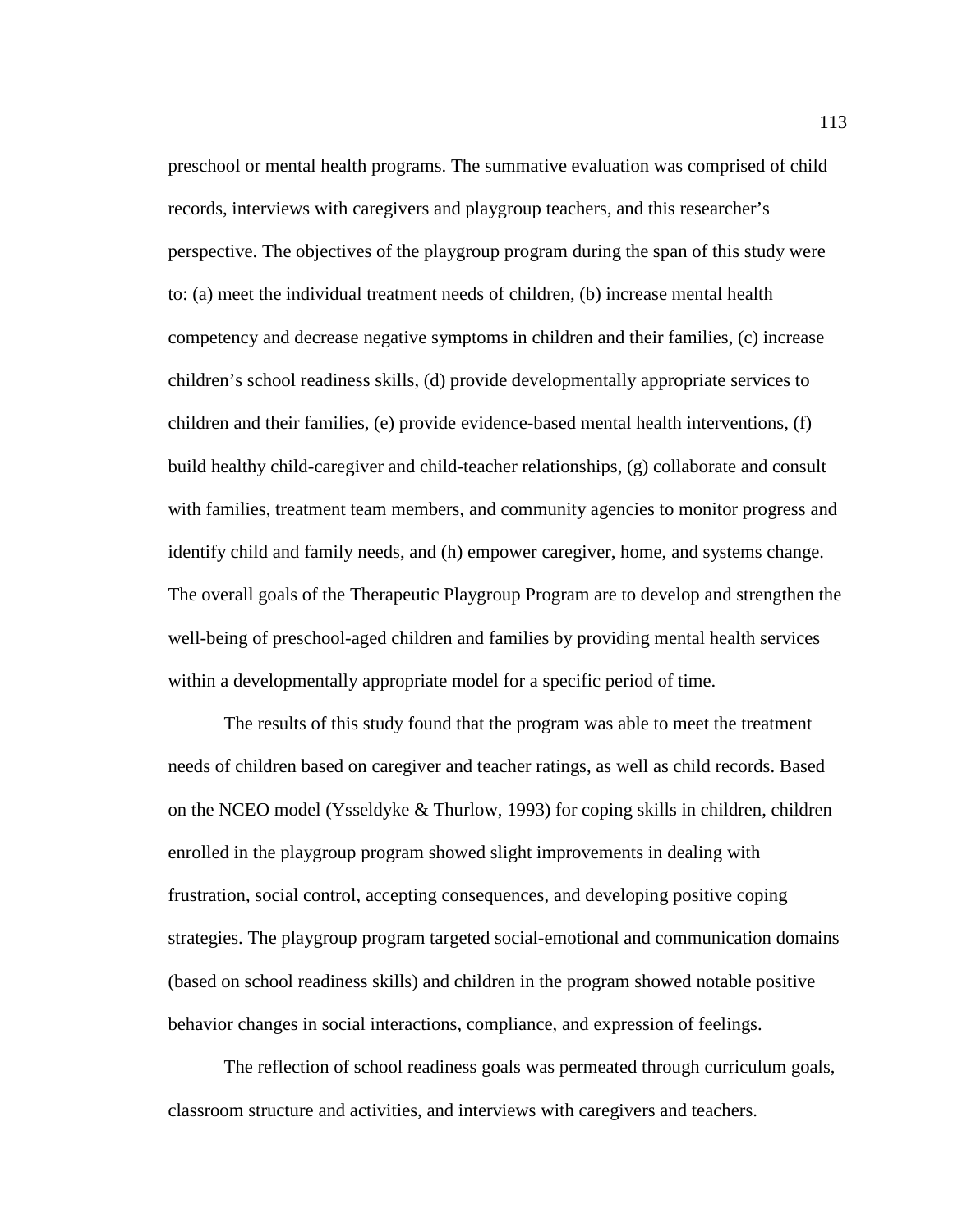Additionally, the playgroup program reflected strong knowledge of evidence-based practices to address children's mental health needs such as social skills training, coping skills, vocabulary words for feelings, and peacemaking skills in the curriculum and classroom practices. Children and families also had access to a full range of mental health services, such as case management, therapy, and medication management. Results found that caregivers heavily accessed and found case management services useful. These services may have been utilized more effectively than therapy due to increased communication and clarification of case manager roles versus role of therapist, daily or weekly contact by case manager, and direct services provided by the case manager in multiple settings (home, school, and community).

Overall, the playgroup program provided opportunities for building strong and healthy relationships through its curriculum, availability of monthly parent meetings, and engagement of children by playgroup staff in the classroom (nurturance, safety, security, empathy, and positivity). Playgroup teachers and caregivers indicated strength in information sharing within the program, among and between providers, caregivers, and other agencies. However, caregivers appeared to acknowledge notable behavioral changes in their child but showed poor understanding of specific program goals and interventions which led to these changes (i.e., what practices and strategies are effective). The need to increase caregiver involvement and participation should target specific intervention knowledge and generalization of effective playgroup practices into the home and community settings. Future program improvements should continue to target active caregiver participation on a frequent and regular basis for lasting behavior change. Lastly, the Therapeutic Playgroup Program appears to have set a framework for change in mental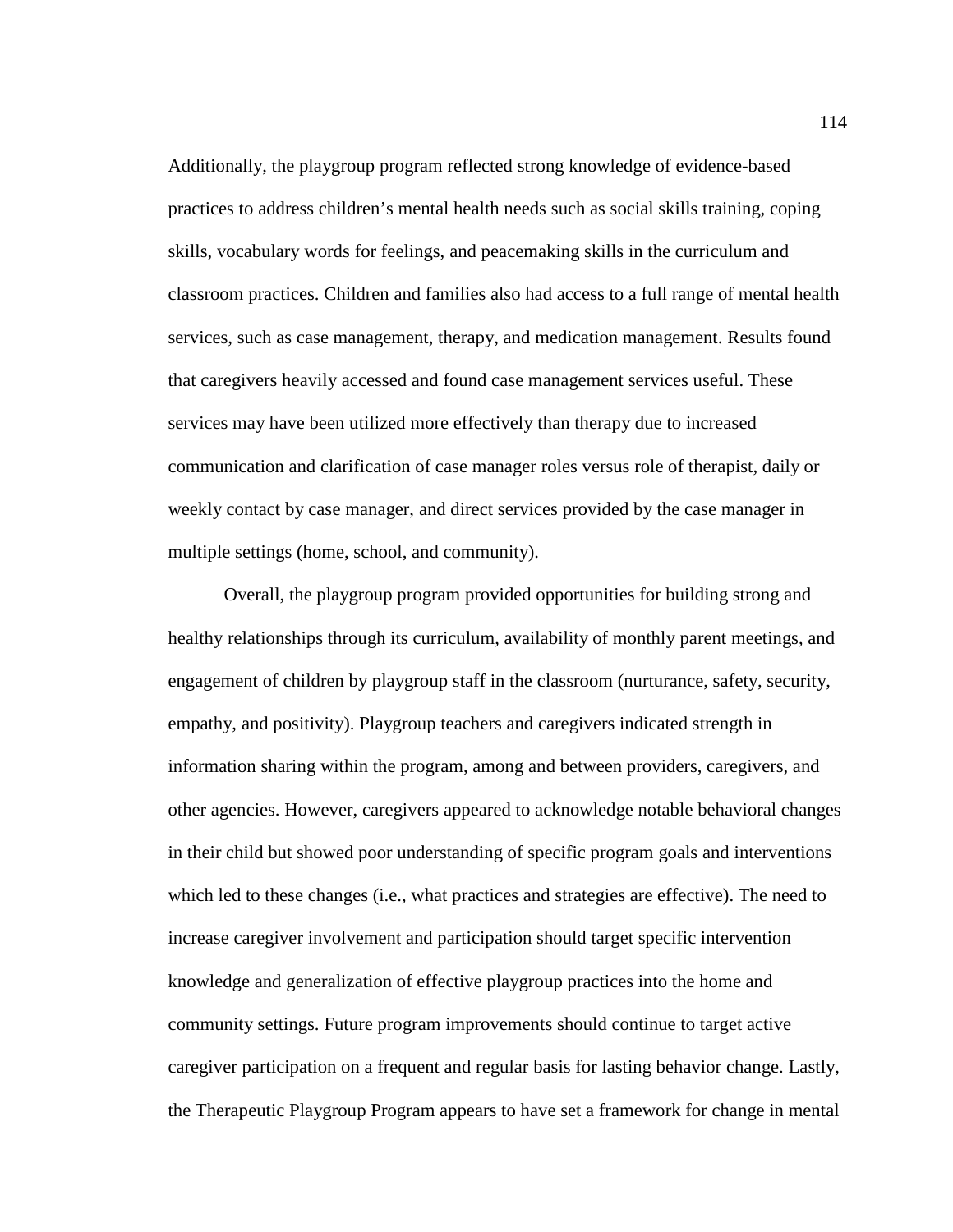health delivery for preschool-aged children and their families. However, effecting system changes such as poverty and family contexts appears more challenging and elusive.

Several limitations were present in the current study. Important findings show the absence of a specific subset of at-risk populations, which includes ethnic and language minorities. The lack of diversity in this study limits generalizing the results to the general population. Further studies may also target the underrepresentation of ethnic minorities in the playgroup program compared to the overrepresentation of this population in special education services later in life. Next, a majority of the children enrolled in the playgroup program in this study also participated in additional early intervention programs as Head Start, developmental preschool, daycare, and speech services. The impact of these services or a combination of these services was not examined within the current study.

Another limitation was those caregivers who participated in this study may have been more motivated or involved in the playgroup program, which could have influenced the results in a positive manner. Additionally, this researcher is often present within the playgroup program and may be easily recognized as a staff member by caregivers. Therefore, caregivers who participated may have been influenced to present the program in a positive light. This researcher must also accept her bias within this program evaluation, since she has an investment within this agency, division, and program based on her role as therapist and clinical supervisor. Furthermore, playgroup teachers hold a strong investment in the program and may have felt pressure to reflect positive views of their role and program outcomes. Within the focus group interview, it is also important to note that one of the playgroup teachers involved has the role of program supervisor;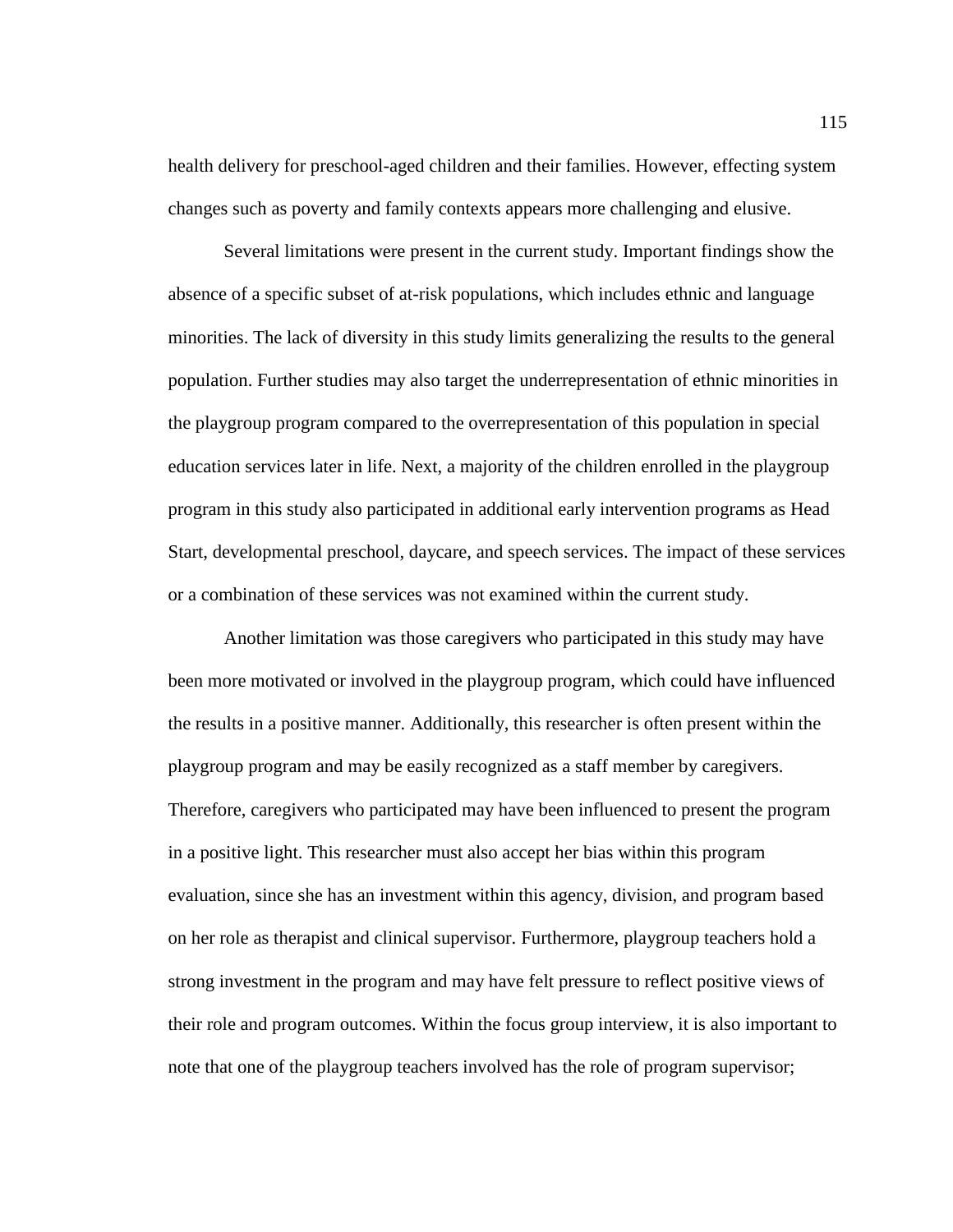therefore, the other playgroup teachers may not have disclosed information as openly in her presence.

The van drivers and assistants in the playgroup program provide direct behavior intervention and assist playgroup teachers in redirection, behavior management, and crisis intervention. For example, 16 out of 20 caregivers indicated that van drivers and assistants made a positive contribution to communication between home and playgroup. Additionally, they organize classroom materials, plan the food program, engage children in classroom activities, and transport a specific set of children two times daily. Therefore, they played a greater role than expected and the lack of their participation limits the comprehensiveness of the current study. Further evaluation should target the vital role and perspectives of playgroup van drivers and assistants in meeting the meeting health needs of children and contributions to teacher self-efficacy.

Since the current program evaluation was exploratory in nature a small sample size was used. In the future, survey data with a developed or standardized rating scale (e.g., weekly, monthly, or quarterly) could provide more information from a larger sample of participants to determine the effectiveness of the playgroup program and provide a quantitative measure of significant behavior change. Further research might also explore the subset of children who are discharged from the program due to severity of behaviors, drop out of services, or return to services after a prolonged period of inactivity. Comparison groups may also be useful in examining caregiver perceptions with children participating in the playgroup program compared to daycare, preschool, or Montessori programs. A long term prospective study would also be useful in exploring the relationship between children and families who participated in the playgroup program on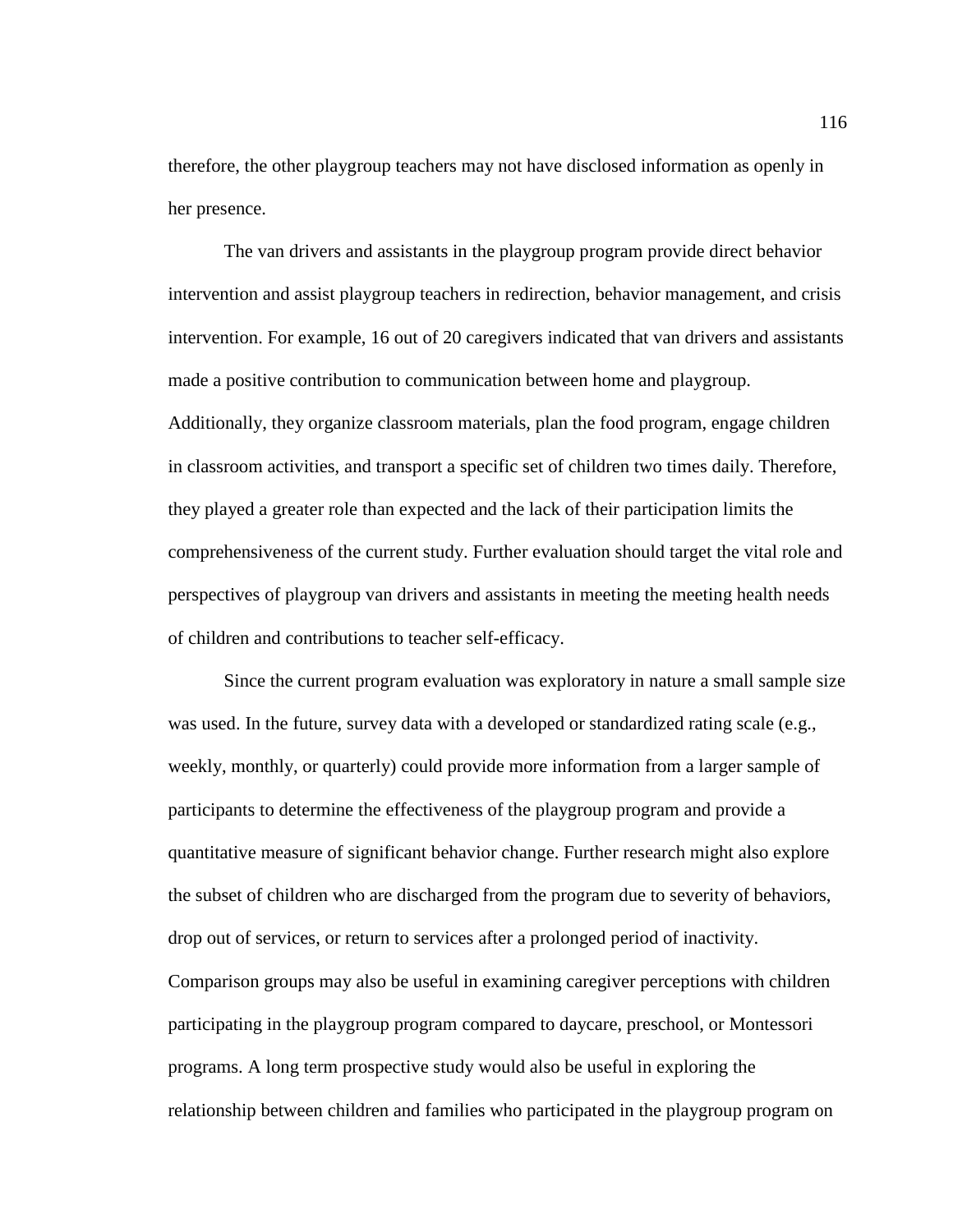their future outcomes such as educational performance, child-teacher and child-parent relationships, and behavior and mental health competencies.

Despite these limitations, the current study offers several recommendations for future research and programming. Further investigations that examine the effectiveness of specific interventions may be useful in determining preventive techniques for behaviors such as aggression or defiance. Future replications of this program within preschool programs or mental health systems could lend validity and feasibility to the current study.

The overall findings of this study may be helpful for school psychologists and mental health professionals who are seeking a novel approach to meeting the needs of young children. Given the effectiveness of the current program model, mental health systems of care should consider adapting these practices as a preventive approach to reduce the incidence of mental disorders in children and youth. Another component that holds relevance is addressing the training needs of the current playgroup staff and continuing to improve efforts at establishing balance in work expectations and validating the benefits of their practices.

School psychology has recognized its commitment to the importance of mental health competency among professionals, both in training and practice. However, the research has provided minimal guidance as to how to develop, deliver, and evaluate effective models of preschool programs. The current summative program evaluation offers a demonstration of the significance and effect of a developmentally appropriate model of mental health services for preschool-aged children and their families. More importantly, ongoing evaluation methods will continue to improve the effectiveness of the Therapeutic Playgroup Program.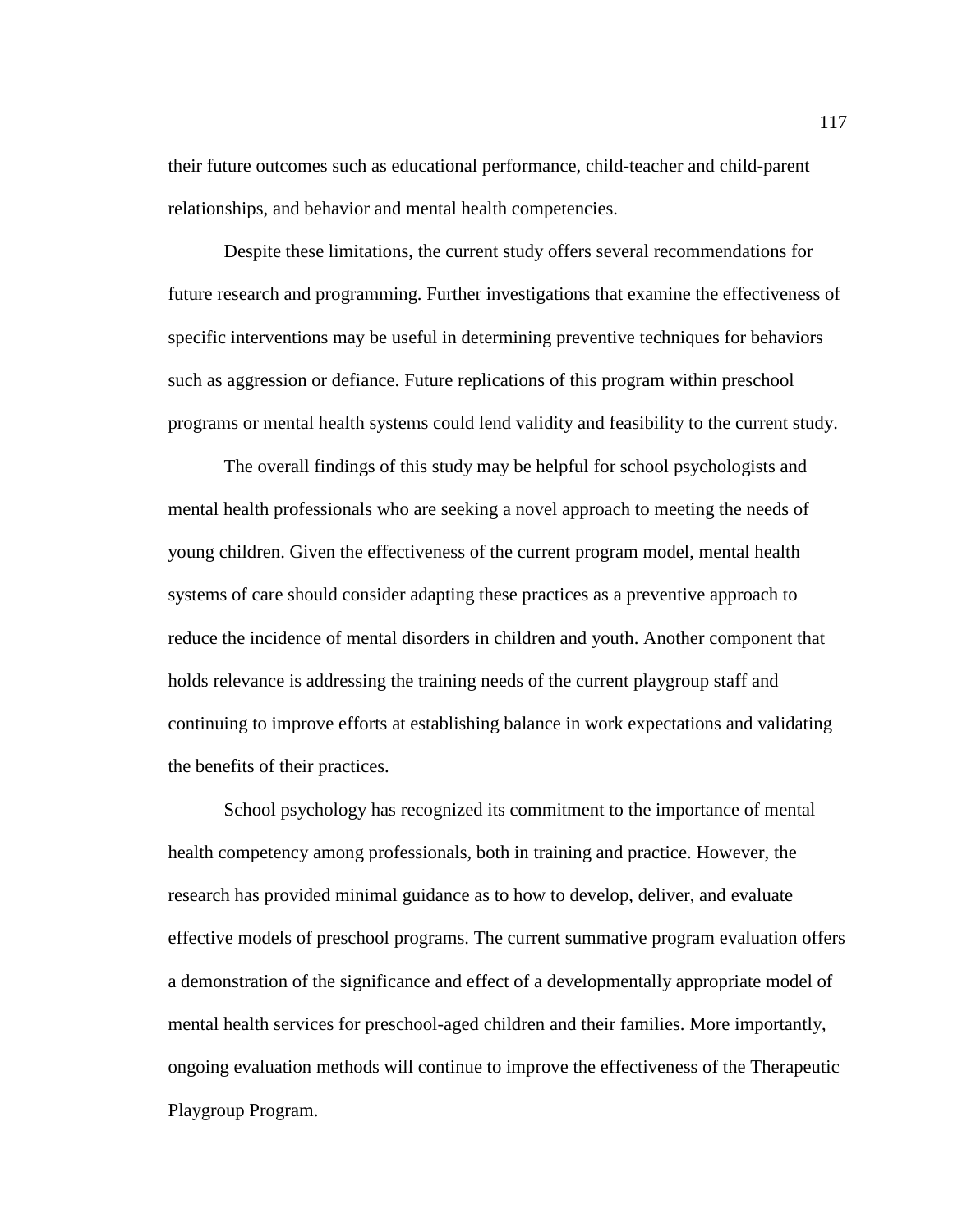#### **REFERENCES**

Abrams, L., Flood, J., & Phelps, L. (2006). Psychopharmacology in the schools. *Psychology in the Schools, 43,* 493-501.

Axline, V. (1947). *Play therapy.* Boston: Houghton Mifflin Company

- American Psychiatric Association. (1994). *Diagnostic and statistical manual of mental*  disorders (4<sup>th</sup> ed.). Washington, DC: Author.
- Baer, D. M., Wolf, M. M., & Risley, T. R. (1987). Some still-current dimensions of applied behavior analysis. *Journal of Applied Behavior Analysis, 20*, 313–327.
- Bandura, A. (1977). Self-efficacy: Toward a unifying theory of behavioral change. *Psychological Review, 84,* 191-215.
- Barnett, D. W., Bell, S., & Carey, K. T. (1999). *Designing preschool interventions*. New York: Guilford.
- Benoit, D., & Parker, K. C. H. (1994). Stability and transmission of attachment across three generations. *Child Development, 65,* 1444-1456.
- Bergen, D., & Mauer, D. (2000). Symbolic play, phonological awareness, and literacy skills at three age levels. In K. A. Roskos & J. F. Christie (Eds.), *Play and literacy in early childhood: Research from multiple perspectives* (pp. 45-62). Mahwah, NJ: Erlbaum.
- Birch, S. H., & Ladd, G. W. (1998). Children's interpersonal behaviors and teacher-child relationships. *Developmental Psychology, 34,* 934-946.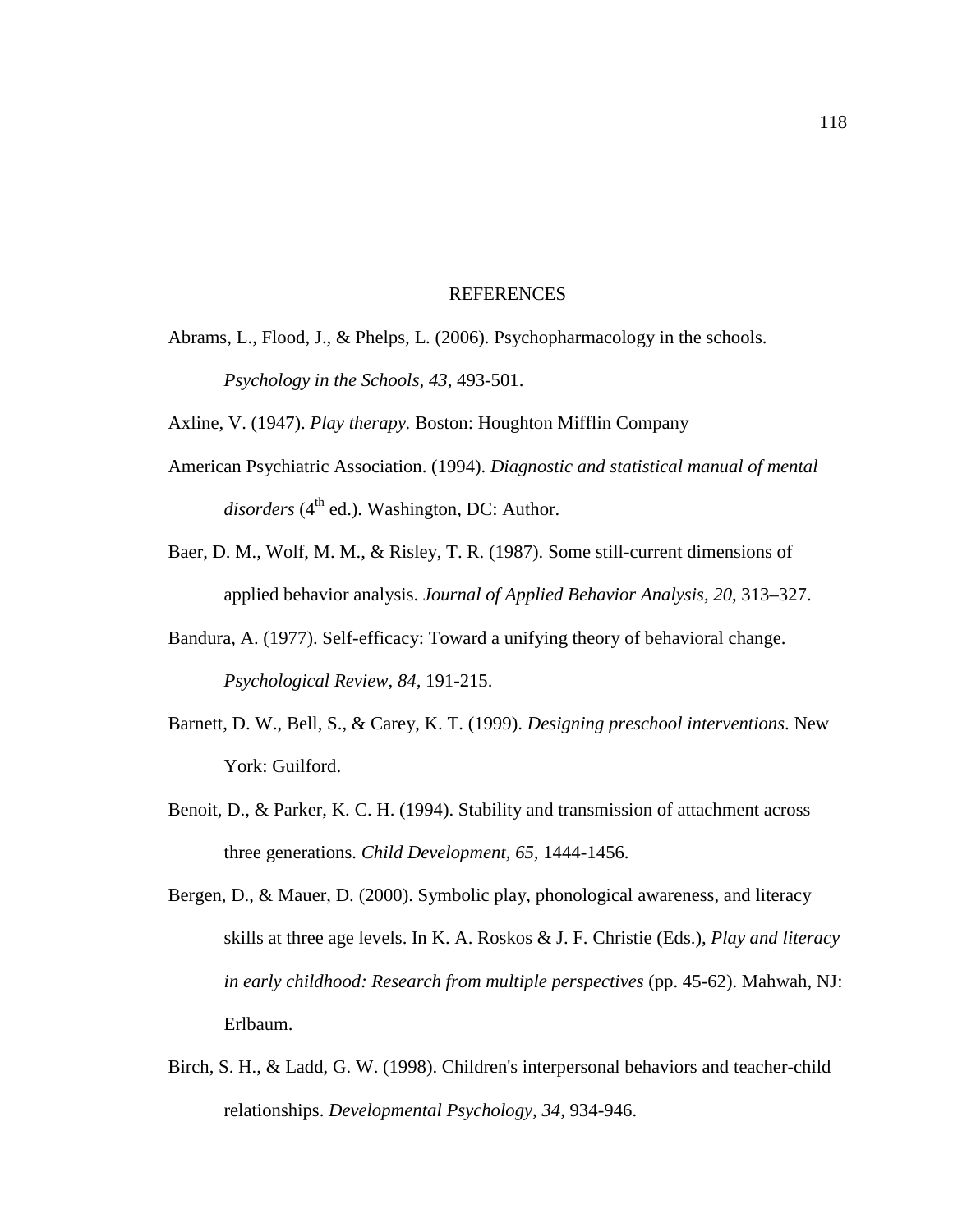- Bradley, R. H., & Corwyn, R. F. (2002). Socioeconomic status and child development. *Annual Review of Psychology, 53,* 371-399.
- Bretherton, I., Biringen, Z., & Ridgeway, D. (1991). The parental side of attachment. In K. Pillemer & K. McCartney (Eds.), *Parent child relations throughout life (*pp. 1-24). Hillsdale, NJ: Lawrence Erlbaum Associates.
- Brown, W. H., Odom, S. L., & Conroy, M. A. (2001). An intervention hierarchy for promoting young children's peer interactions in natural environments. *Topics in Early Childhood Special Education, 21,* 162–175.
- Button, S., Pianta, R. C., Marvin, R., & Saft, E. (2000). Mother's representations of relationships with their children: Relations with parenting behavior, mother characteristics and child disability status. *Social Development, 10,* 455-472.
- Carlton, M. P., & Winsler, A. (1999). School readiness: The need for a new paradigm shift. *School Psychology Review, 28,* 338–352.
- Casto, G., & Mastropieri, M. A. (1986). The efficacy of early intervention programs: A meta-analysis. *Exceptional Children, 52,* 417-424.
- Casto, G., & White, K. R. (1985). The efficacy of early intervention programs with environmentally at-risk infants. *Journal of Children in Contemporary Society, 17,*  37-50.
- Chandler, L. A. (1987). *Childhood stress: The teacher's role.* (ERIC Document Reproduction Service No. ED 285 367)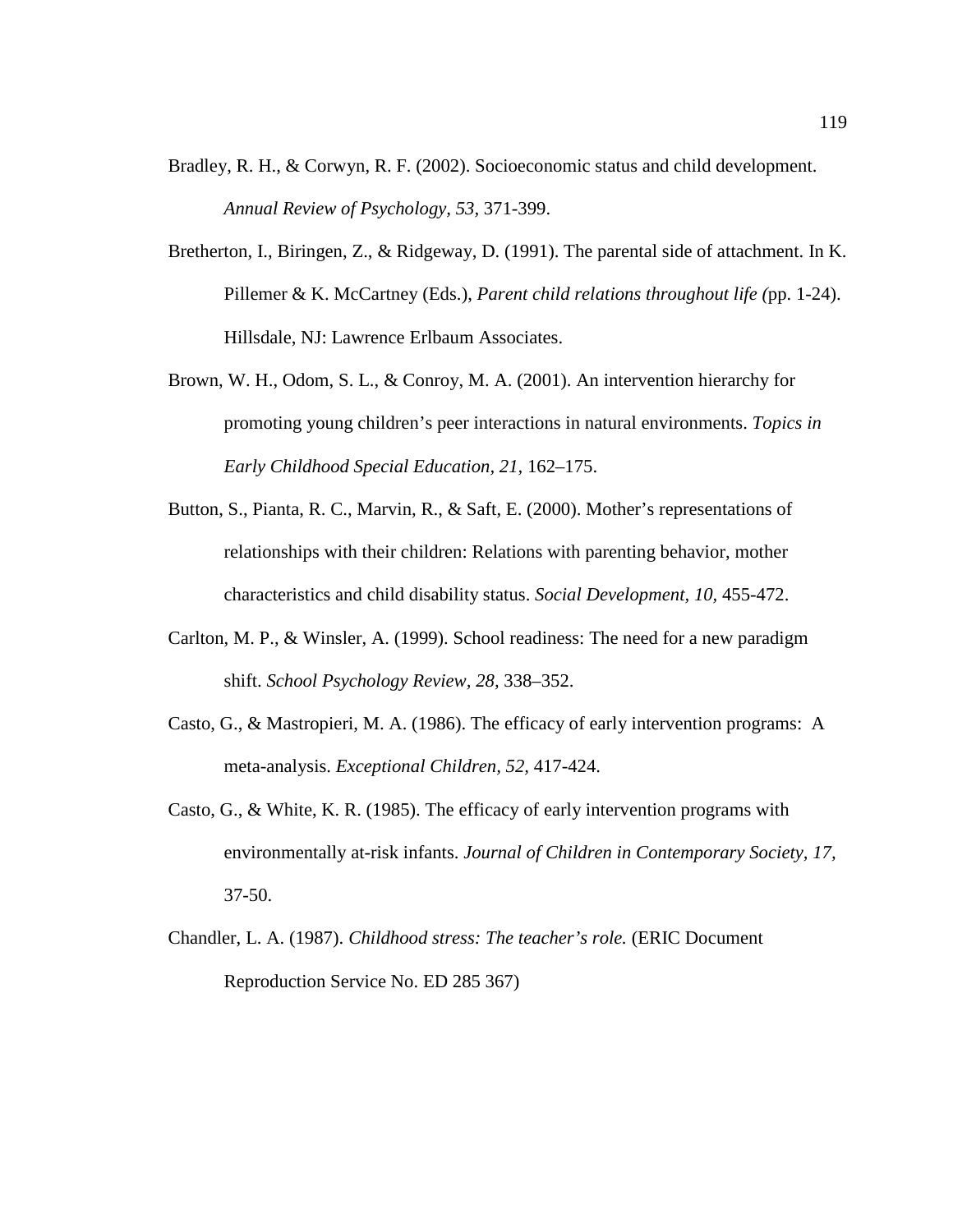- Chorpita, B. (2003, August). *Connecting the evidence base to practice: What it takes to get there.* Paper presented at the meeting on Evidence-Based Practice in Children's Mental Health, National Association of State Mental Health Program Directors, Fort Lauderdale, FL.
- Cicchetti, D., & Toth, S. L. (2006). Developmental psychopathology and preventive intervention. In W. Damon & R. M. Lerner (Eds.), *Handbook of child psychology*  (Vol. 4). New York: Wiley.
- Clandinin, D. J., & Connelly, F. M. (1994). Personal experience methods. In N. K. Denzin & Y. S. Lincoln (Eds.). *Handbook of qualitative research* (pp. 413-427). Thousand Oaks, CA: Sage.
- Compas, B. E. (1987). Coping and stress during childhood and adolescence. *Psychological Bulletin, 101,* 393-403.
- Cook, T., & Campbell, D. T. (1979). *Quasi-experimentation: Design and analysis issues for field settings.* Chicago: Rand McNally.
- Coulton, C. J., Korbin, J. E., & Su, M. (1999). Neighborhoods and child maltreatment: A multi-level study. *Child Abuse & Neglect,* 23, 1019-1040.
- Cowen, E., Hightower, A., Pedro-Carroll, J., Work, W., Wyman, P., & Haffy, W. (1996). *School-based prevention for children at-risk: The primary mental health project.*  Washington, DC: American Psychological Association.
- Crowell, J. A., & Feldman, S. S. (1988). Mothers' internal models of relationships and children's behavioral and developmental status: A study of mother-child interaction. *Child Development, 59,* 1273-1285.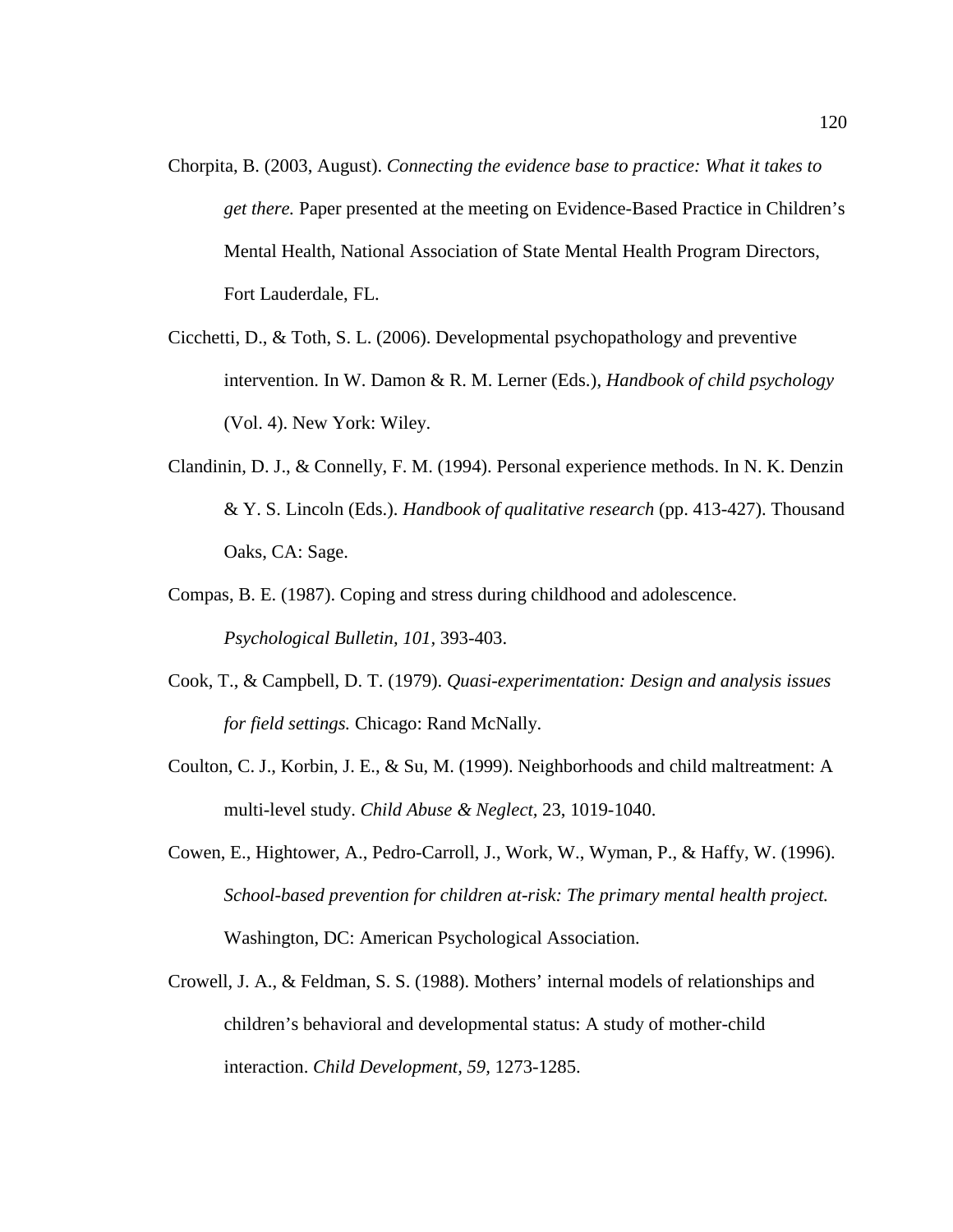- Dodge, K. A. (2001). The science of youth violence prevention: Progressing from developmental epidemiology to efficacy to effectiveness to public policy. *American Journal of Preventive Medicine, 201,* 63-70.
- Donahue, P. (2002). Promoting social and emotional development in young children: The role of mental health consultants in early childhood settings. In the *Kaufman Early Education Exchange* (Vol. 1: L, pp. 64-79). Kansas City, MO: Ewing Marion Kauffman Foundation.
- Donnellan, M. B., Trzesniewski, K. H., Robins, R. W., Moffitt, T. E., & Caspi, A. (2005). Low self-esteem is related to aggression, antisocial behavior, and delinquency. *Psychological Science, 16,* 328-335.
- Draghi-Lorenz, R., Reddy, V., & Costall, A. (2001). Rethinking the development of "nonbasic" emotions: A critical review of existing theories. *Developmental Review, 21*, 263-304.
- Duncan, G. J., & Brooks-Gunn, J. (2000). Family poverty, welfare reform and child development. *Child Development, 71*, 188-196.
- Dunst, C. J., & Snyder, S. W. (1986). A critique of the Utah State University Early Intervention meta-analysis research. *Evaluating and Program Planning, 4,* 269- 276.
- Edmands, M. S., Hoff, L. A., Kaylor, L., Mower, L., & Sorrell, S. (1999). Bridging the gaps between mind, body, and spirit: Healing the whole person. *Journal of Psychosocial Nursing and Mental Health Services, 37,* 35-42.
- Eisenberg, N. & Morris, A. S. (2002). Children's emotion-related regulation. *Advances in Child Development and Behavior, 30,* 189-229.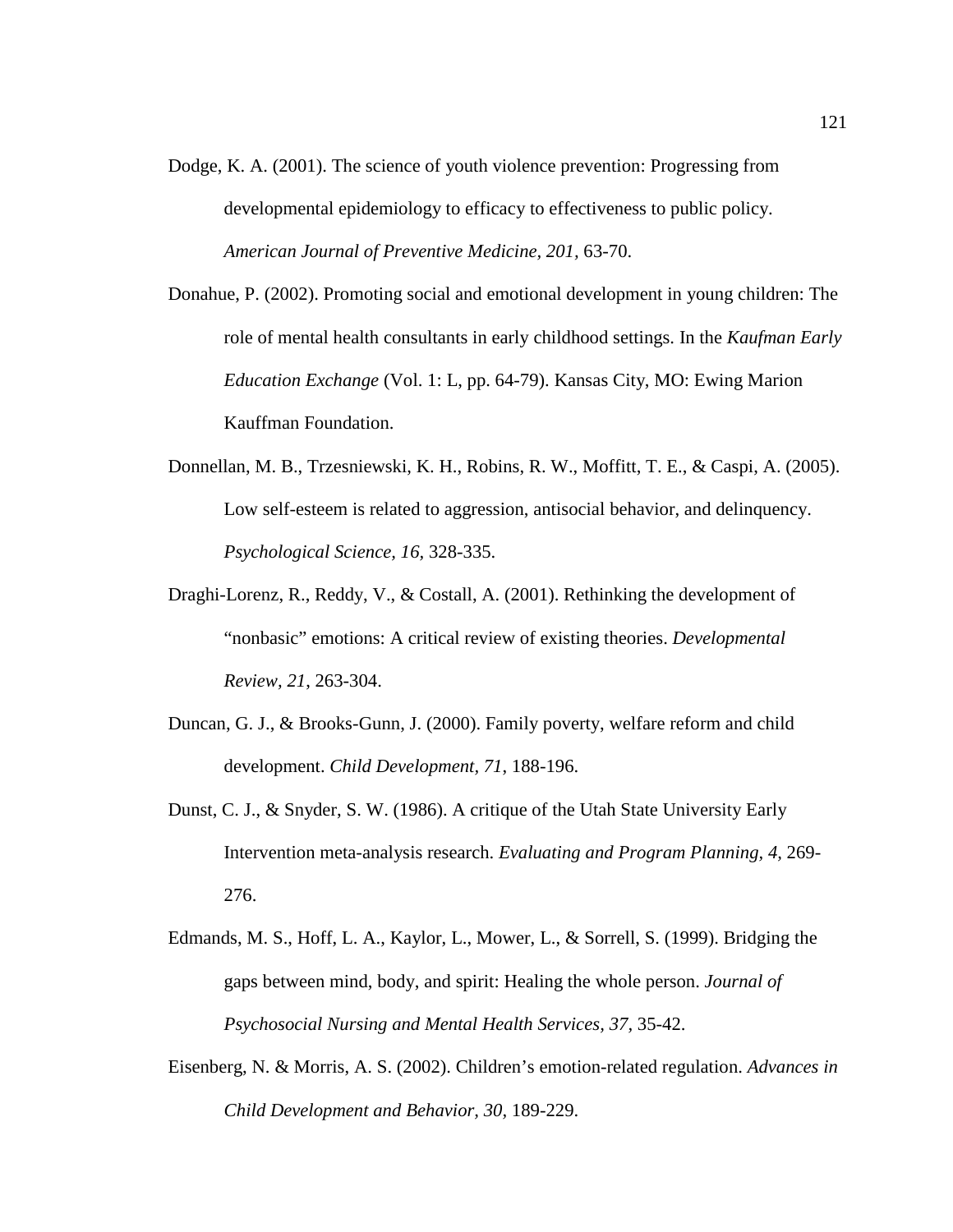- Eisenberg, N., Sadovsky, A., Spinard, T. L., Fabes, R. A., Losoya, S. H., Valienta, C. et al. (2005). The relations of problem behavior status to children's negative emotionality, effortful control, and impulsivity: Concurrent relations and prediction of change. *Developmental Psychology, 41,* 193-211.
- Evans, G. W., Gonnella, C., Marcynyszyn, L. A., Gentile, L., & Salpekar, N. (2005). The role of chaos in poverty and children's socioemotional adjustment. *Psychological Science, 16,* 560-565.
- Executive Office of the President. (1990). National Goals for Education. Washington, D.C. ED 319 143.
- Eyberg, S., Funderbunk, B., Hembree-Kigin, T., McNeil, C., Querido, J., & Hood, K. (2001). Parent-child interaction therapy: One and two year maintenance of treatment effects in the family. *Child and Family Behavior Therapy, 23*, 1-20.
- Feil, E. G., Walker, H., Severson, H., & Ball, A. (2000). Proactive screening for emotional/behavioral concerns in Head Start preschools: Promising practices and challenges. *Behavior Disorders, 26,* 13–25.
- Friedman, R. M. (2003). *Directions for the future: Developing data-based and valuebased systems of care that incorporate effective practice.* Paper presented at the meeting on Evidence-Based Practice in Children's Mental Health, National Association of State Mental Health Program Directors, Fort Lauderdale, FL.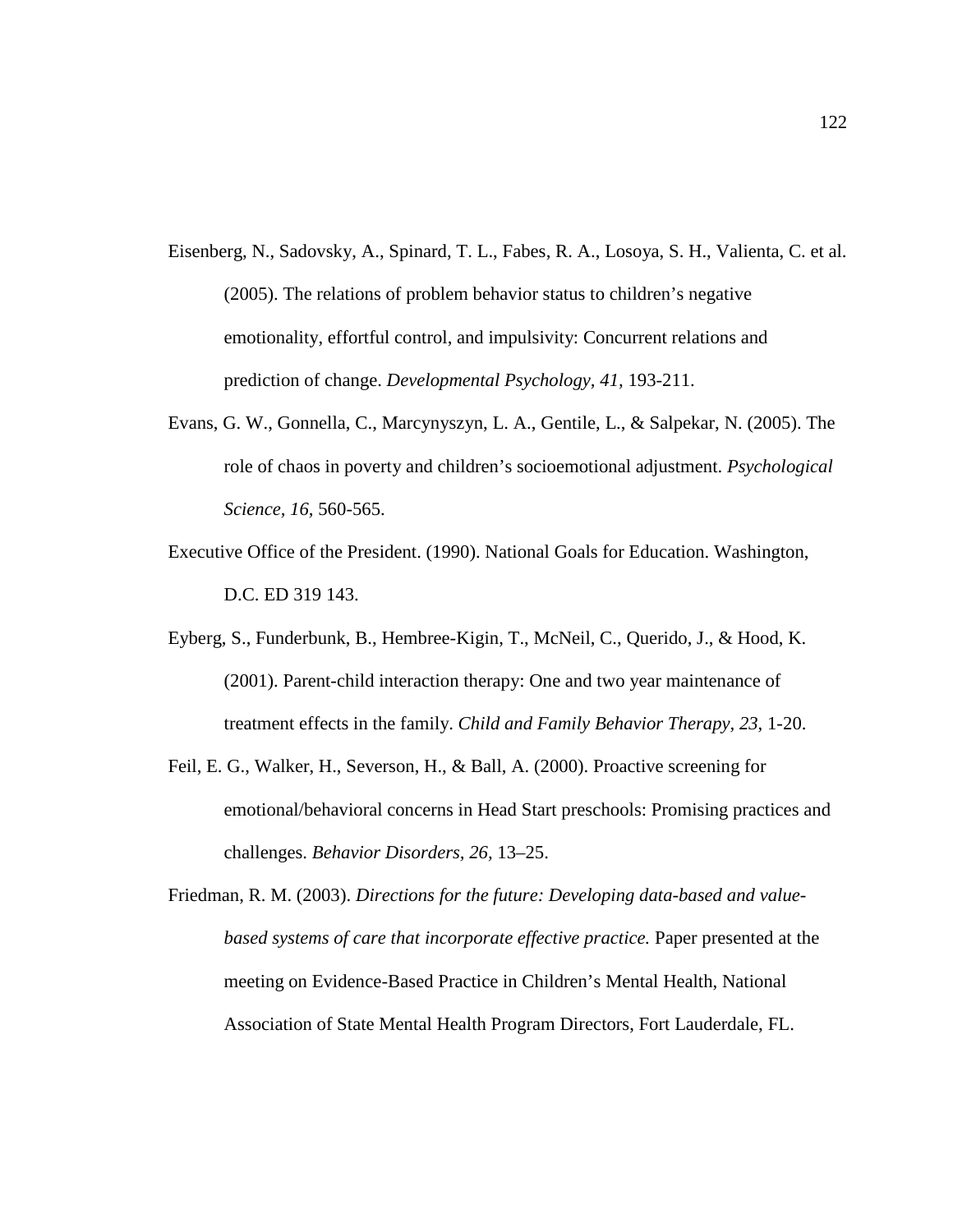- Friedman, R., Katz-Leavy, J. Manderscheid, R., & Sondheimer, D. (1996). Prevalence of serious emotional disturbance in children and adolescents. In R. W. Mandersheid & M. A. Sonnenschein (Eds.), *Mental health, United States, 1996 (*pp.71-88). Rockville, MD: Center for Mental Health Services.
- Garber, J., Robinson, N. S., & Valentiner, D. (1997). The relation between parenting and adolescent depression: Self-worth as a mediator. *Journal of Adolescent Research, 12,* 12-33.
- Gibbs, A. (1997). Focus group research. *Social Research Update, 19,* 1-4.
- Glaser, B. G., & Strauss, A. L. (1967). *The discovery of grounded theory: Strategies for qualitative research.* Chicago: Aldine.
- Goodwin, W. L., & Driscoll, L. A. (1980). *Handbook for measurement and evaluation in early childhood education*. San Francisco: Jossey-bass.
- Greenberg, M.T., Domitrovich, C., & Bumbarger, B. (1999). *Preventing mental disorders in school-age children: A review of the effectiveness of prevention programs.*  University Park, PA: Pennsylvania State University, Prevention Research Center for the Promotion of Human Development. Retrieved June 9, 2007, from http://www.prevention.psu.edu/pubs/docs/CMHS.pdf
- Gresham, F. M. (1991). Conceptualizing behavior disorders in terms of resistance to intervention. *School Psychology Review, 20,* 23–36.
- Gresham, F. M. (2005). Response to intervention: An alternative means of identifying students as emotionally disturbed. *Education and Treatment of Children, 28,* 328- 344.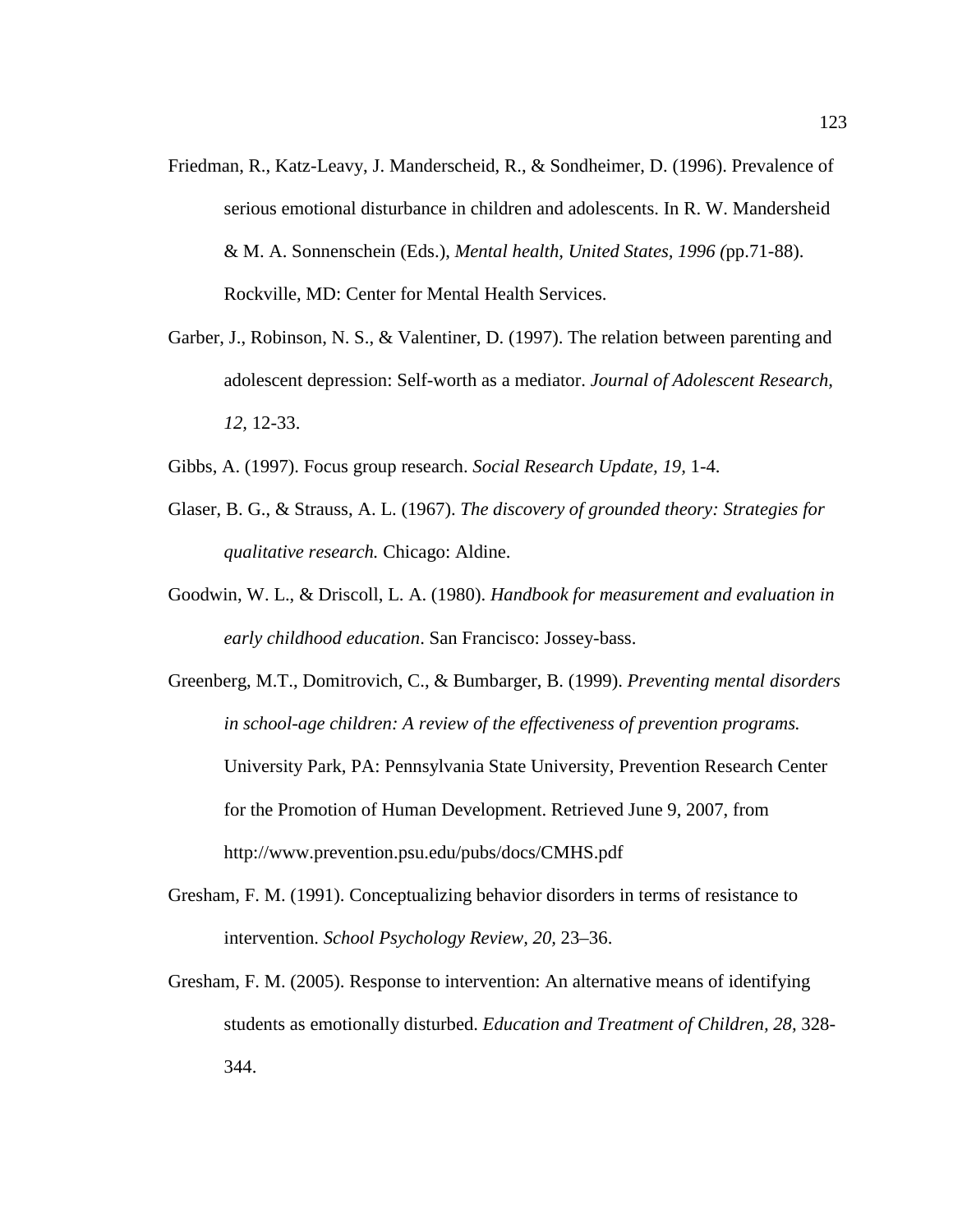- Guba, E. G., & Lincoln, Y. S. (1994). Competing Paradigms in Qualitative Research. In N. K. Denzin & Y. S. Lincoln (Eds.), *Handbook of qualitative research* (pp. 105- 117). Thousand Oaks, CA: Sage.
- Guralnick, M. J. (1988). Efficacy research in early children early intervention programs. In S. L. Odom & M. B. Karnes (Eds.), *Early intervention for infants and children with handicaps: An empirical base* (pp. 75-88). Baltimore: Paul H. Brookes.
- Guralnick, M. J. (Ed). (1997). *The effectiveness of early intervention.* Baltimore, MD: Paul H. Brookes.
- Harter, S., & Pike, R. (1984). The pictorial scale of perceived competence and social acceptance for young children. *Child Development, 55*, 1964-1982*.*
- Individuals with Disabilities Education Improvement Act. (2004). Public Law 108-446 (20 U.S.C. 1400 et seq.). Retrieved July 3, 2007, from: http://thomas.loc.gov/cgibin/query/z?c108:h.1350.enr:
- Innocenti, M. S., & White, K. R. (1993). Are more intensive early intervention programs more effective? A review of the literature. *Exceptionality, 4,* 31-50.
- Johnston, J. M., Foxx, R. M., Jacobson, J. W., Green, G., & Mulick, J. A. (2006). Positive behavior support and applied analysis. *The Behavior Analyst, 29,* 51-74
- Kail, R. V. (2007). *Children and their development* (4<sup>th</sup> ed.). Upper Saddle River, NJ: Prentice-Hall.
- Kataoka, S. H., Zhang, L., & Wells, K. B. (2002). Unmet need for mental health care among US children: Variation by ethnicity and insurance status. *American Journal of Psychiatry, 15,* 1548-55.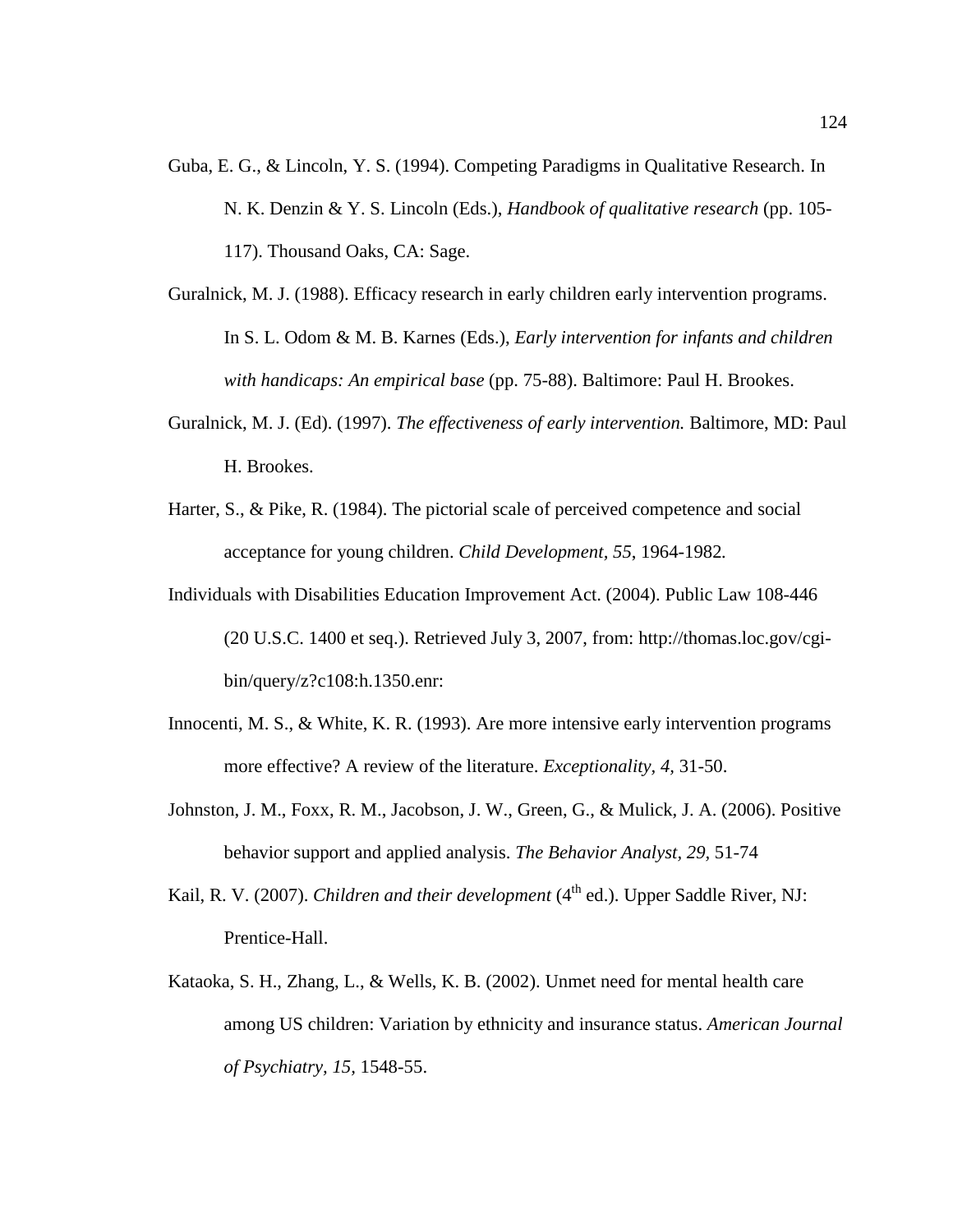- Kelley, M. F., & Surbeck, E. (1983). History of preschool assessment. In K. Paget & B. Bracken (Eds.), *The psycho-educational assessment of preschool children* (pp. 1-16). New York: Grune & Stratton.
- Kvale, S. (1996*). Interviews: An introduction to qualitative research interviewing.* Sage Publications.
- Landreth, G. (2002). *Play therapy: The art of the relationship* (2<sup>nd</sup> ed.). New York: Brunner-Routledge.
- Lazarus, R. S., & Folkman, S. (1984). *Stress, appraisal and coping.* New York: Springer.
- LeBlanc, M., & Ritchie, M. (1999). Predictors of play therapy outcomes. *International Journal of Play Therapy*, *8,* 19–34.
- Lynch, M., & Cicchetti, D. (1992). Maltreated children's reports of relatedness to their teachers. In R. C. Pianta (Ed.), *Beyond the parent: The role of other adults in children's lives - new directions for child development (*pp. 81-108). San Francisco: Jossey-Bass.
- MacIntosh, J. (1981). Focus groups in distance nursing education. *Journal of Advanced Nursing, 18,* 1931-1985.
- Main, M., Kaplan, N., & Cassidy, J. (1985). Security in infancy, childhood & adulthood: A move to the level of representation. *Monographs of the Society for Research in Child Development, 50* (1-2, Serial No. 209).
- Marsh, H. W., & Yeung, A. S. (1997). Causal effects of academic self-concept on academic achievement: Structural equation models of longitudinal data. *Journal of Educational Psychology, 89,* 41-54.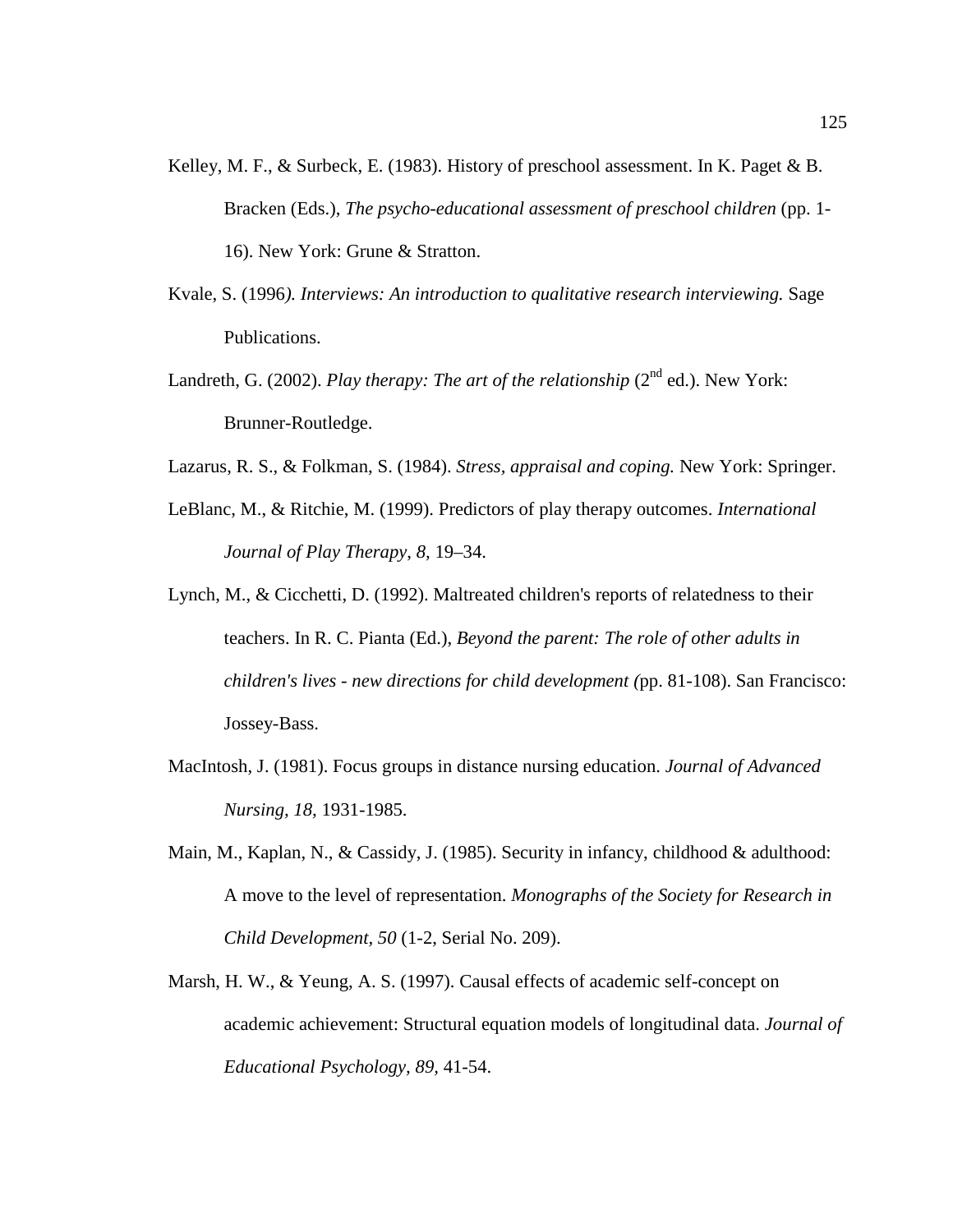- Martin, R. P. (1986). Assessment of the social and emotional functioning of preschool children. *School Psychology Review, 15*, 216-32.
- Maxwell, K. L., & Clifford, R. M. (2006). Professional development issues in universal prekindergarten. In E. Zigler, W. Gilliam, & S. M. Jones (Eds.), *A vision of universal preschool education.* (pp. 169-193). New York: Cambridge University Press.
- McCall, G. J., & Simmons, J. L. (1969). *Issues in participant observation: A text and reader*. Reading, PA: Addison-Wesly.
- Meisels, S. J. (1992). The efficacy of early intervention: Why are we still asking this? question? *Topics in Early Childhood Special Education, 5,* 1-12.

Morgan, D. L. (1988). *Focus groups as qualitative research.* London: Sage.

- National Advisory Mental Health Council, Workgroup on Child and Adolescent Mental Health Intervention Development and Deployment. (2001). *Blueprint for change: Research on child and adolescent mental health.* Washington, DC: Department of Health and Human Services, Public Health Services, National Institute of Health, National Institute of Mental Health.
- National Association for the Education of Young Children. (1990). School Readiness. Retrieved on October 29, 2007, from

http://www.naeyc.org/about/positions/pdf/PSREADY98.PDF

National Association of School Psychologists. (2006). *School-based mental health services and school psychologists.* Retrieved April 2, 2007 from http://www.nasponline.org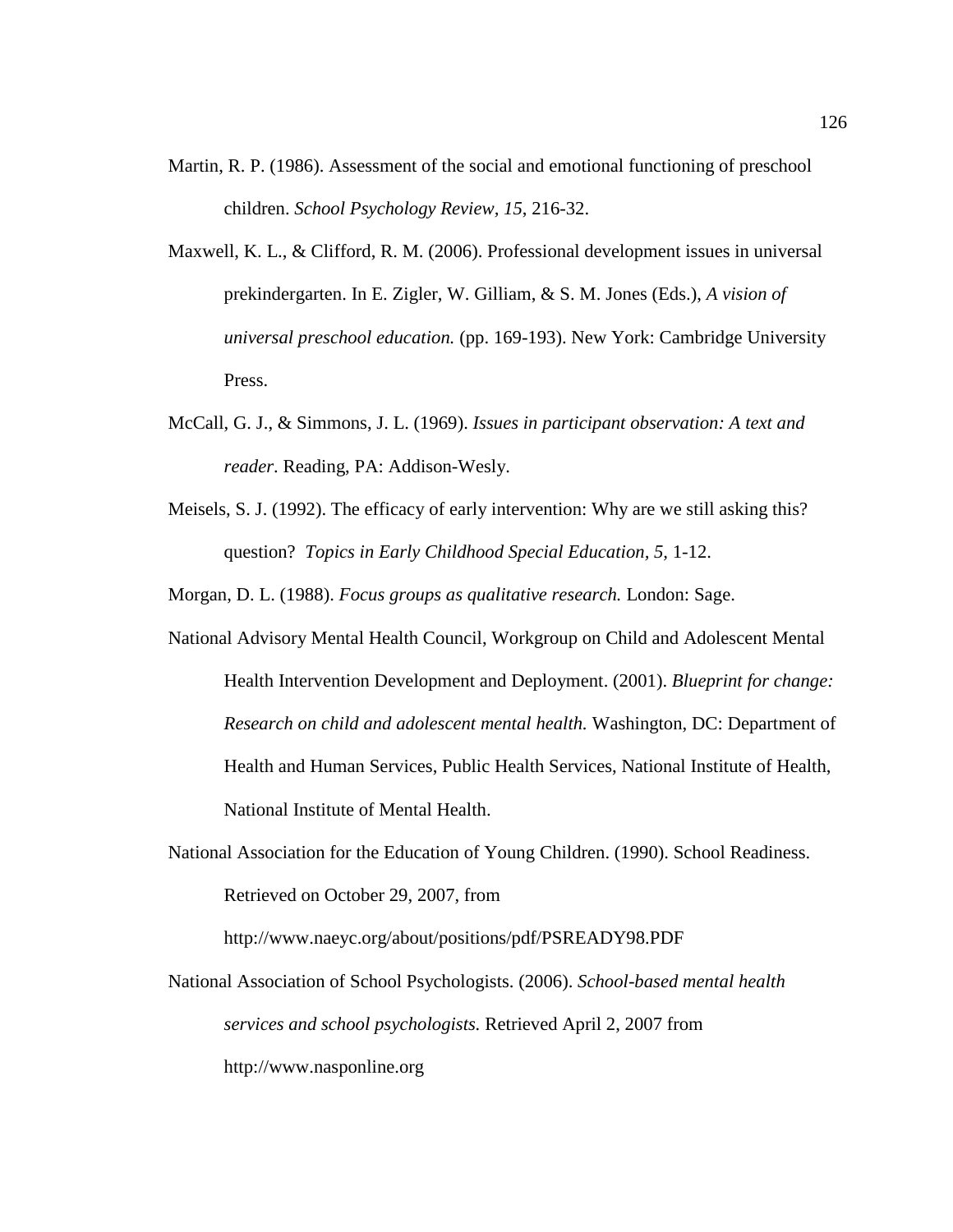- National Institute for Early Education Research. (2006). *The state of preschool 2006.*  Retrieved October 31, 2007, from http://nieer.org/yearbook/pdf/yearbook.pdf
- Neilsen, S. L., & McEvoy, M. A. (2004). Functional behavioral assessment in early education settings. *Journal of Early Intervention, 26*, 115–131.
- Nelson, G., Westhues, A., & MacLeod, J. (2003). A meta-analysis of longitudinal research on preschool prevention programs for children. *Prevention and Treatment, 6*. Retrieved October 29, 2007, from http://www.hmtreasury.gov.uk/media/C/7/cypreview2006\_cphva7.pdf
- Olds, D., Henderson, C., Cole, R., Eckenrode, J., Kitzman, H., Luckey, D., et al. (1998). Long-term effects of nurse home visitation on children's criminal and antisocial behavior: 15-year follow-up of a randomized controlled trial. *Journal of the American Medical Association, 280,* 1238-1244.
- Parten, M.B. (1932). Social participation among pre-school children. *Journal of Abnormal and Social Psychology 27,* 243-269.
- Patton, M. Q. (1999). Enhancing the quality and credibility of qualitative analysis. *Health Services Research, 34*, 1189-1208.
- Peace Education Foundation (1980). *White paper: An overview of our background and results.* Retrieved November 1, 2007, from

http://www.peaceeducation.com/whoarewe/whitepapers/whitepaper.pdf

Powell, R. A., Single, H. M., & Lloyd, K. R. (1996). Focus groups in mental health research: Enhancing the validity of user and provider questionnaires. *International Journal of Social Psychology, 42*, 193-206.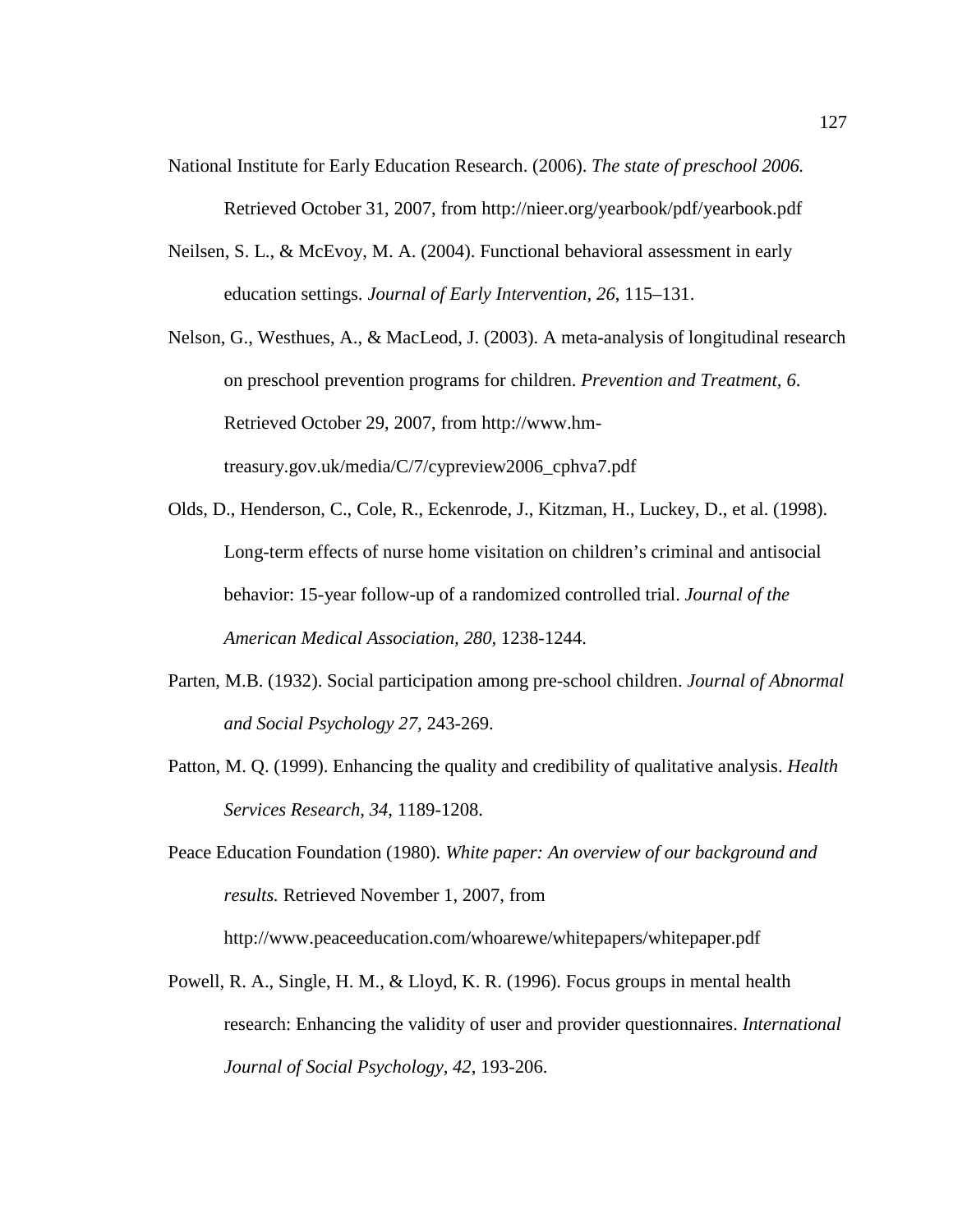- Power, T. J., Manz, P. H., & Leff, S. S. (2003). Training for effective practice in schools. In M. Weist, S. Evans, & N. Tashman (Eds.), *School mental health handbook (*pp. 257-273). Norwell, MA: Kluwer Academic/Plenum Publishers.
- Qi, C. H., & Kaiser, A. P. (2003). Behavior problems of preschool children from low income families: Review of the literature. *Topics in Early Childhood Special Education, 23*, 188–216.
- Raia, A. P., (2008). Goal setting and self-control. *Journal of Management Studies, 2,* 34- 53.
- Ramey, C., & Ramey, S. (1998). Prevention of intellectual disabilities: Early intervention to improve cognitive development. *Preventive Medicine, 27,* 224-232.
- Ray, D., Bratton, S., Rhine, T., & Jones, L. (2001). The effectiveness of play therapy: Responding to the critics. *International Journal of Play Therapy, 10*, 85-108.
- Rutter, M. (1987). Psychosocial resilience and protective mechanisms. *American Journal of Orthopsychiatry, 57,* 316-331
- Ryan-Wenger, N. M. (1992). A taxonomy of children's coping strategies: A step toward theory development. *American Journal of Orthopsychiatry, 62,* 256-262.
- Shonkoff, J. P., & Hauser-Cram, P. (1987). Early intervention for disabled infants and their families: A quantitative analysis. *Pediatrics, 80,* 650-658.
- Shonkoff, J., & Phillips, D. (2000). *From neurons to neighborhoods: The science of early childhood development*. Washington, DC: National Academy Press.
- Stichter, J. P., & Conroy, M. A. (2005). Using structural analysis in natural settings: A responsive functional assessment strategy*. Journal of Behavioral Education, 14,* 19–34.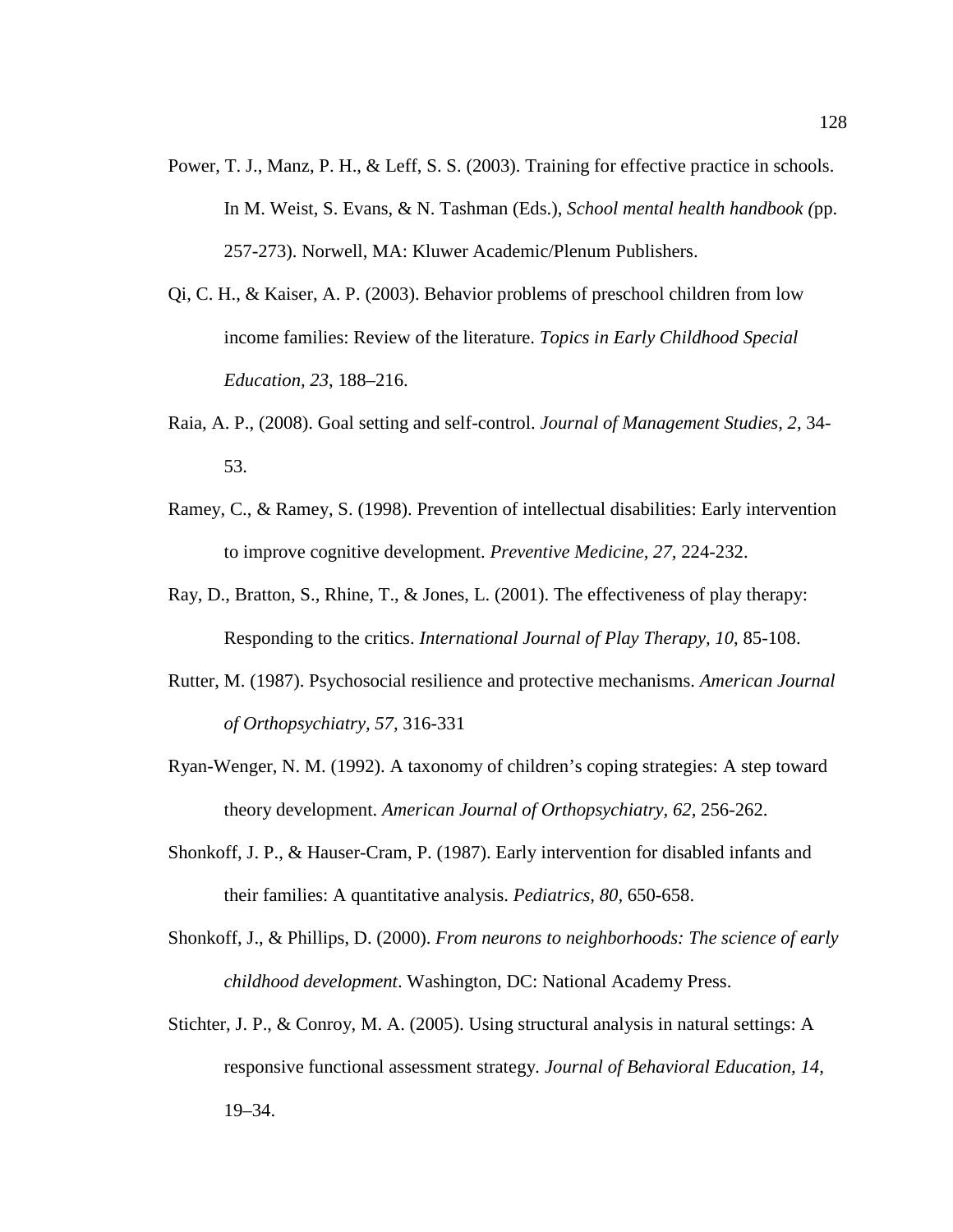- Strauss, A. L., & Corbin, J. (1990). *Basics of qualitative research: Grounded theory procedures and techniques.* Newbury Park, CA: Sage.
- Taylor, H. (2001). *Curriculum in head start.* Retrieved October 29, 2007, from http://www.headstartinfo.org/publications/hsbulletin67/hsb67\_00.htm
- Tolan, P. H., & Dodge, K. A. (2005). Children's mental health as a primary care and concern: A system for comprehensive support and service. *American Psychologist, 60,* 601-614.
- Tschannen-Moran, M., Woolfolk Hoy, A., & Hoy, W. K. (1998). Teacher efficacy: Its meaning and measure. *Review of Educational Research, 68*, 202-248.
- Tyler, R. W. (Ed.). (1969). *Educational evaluation: New roles, new means*. Chicago: University of Chicago Press.
- United States Department of Health & Human Services. (2000). *Head start faces 2000: A whole-child perspective on program performance.* Retrieved April 2, 2007, from http://www.acf.hhs.gov/programs/opre/hs/faces/reports/executive\_summary/execs ummary.pdf.
- United States Department of Health and Human Services. (2001). *Mental health: Culture, race, and ethnicity: A supplement to mental health: A report of the Surgeon General.* Rockville, MD: Department of Health and Human Services, Public Health Services, Substance Abuse and Mental Health Administration, Center for Mental Health Services, National Institute of Health, National Institute of Mental Health.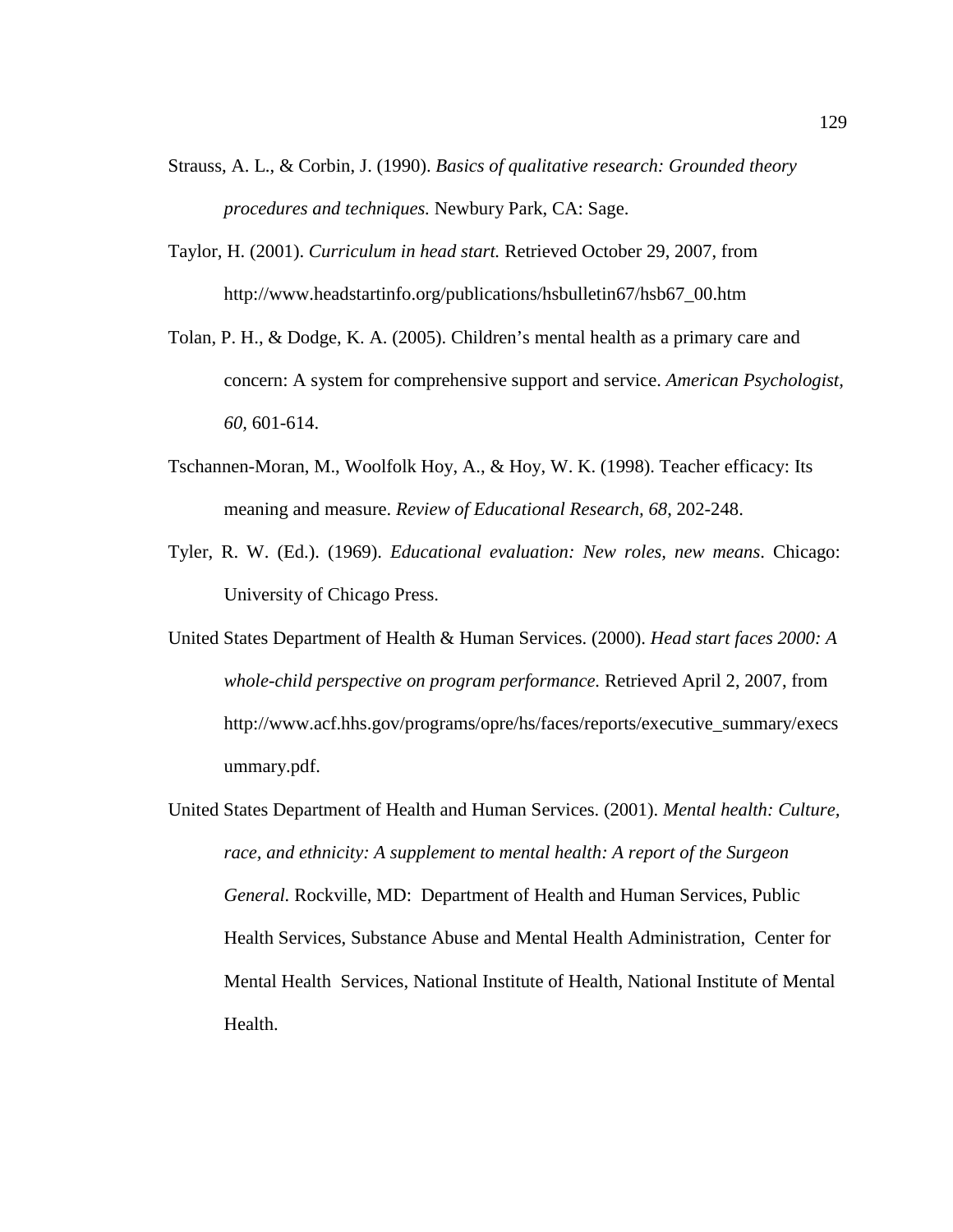United States Department of Health & Human Services. (2002). *Head start bulletin: Promoting mental health.* Retrieved April 2, 2007, from

http://www.headstartinfo.org/publications/hswbulletin73/hsb73\_01.htm

- Verschueren, K., Buyck, P., & Marcoen, A. (2001). Self-representations and socioemotional competence in young children: A 3-year longitudinal study. *Developmental Psychology, 37,* 126-134.
- Webster-Stratton, C. (1990). *Dina Dinosaur's social skills and problem solving curriculum.* Seattle, WA: Incredible Years.
- Webster-Stratton, C., & Hammond, M. (1997). Treating children with early-onset conduct problems: A comparison of child and parent training interventions. *Journal of Consulting and Clinical Psychology, 65,* 93-109.
- Webster-Stratton, C., & Reid, M. J. (2004). Strengthening social and emotional competence in young children – The foundation for early school readiness and success: Incredible years classroom social skills and problem solving curriculum. *Infants and Young Children, 17,* 96-113.
- Webster-Stratton, C., Reid, M. J., & Hammond (2001). Social skills and problem solving training for children with early onset conduct problems: Who benefits. *Journal of Child Psychology and Psychiatry, 42,* 943-952.
- Weisz, J. R., Sandler, I. N., Durlak, J. A., & Anton, B. S. (2005). Promoting and protecting youth mental health through evidence-based prevention and treatment. *American Psychologist, 60,* 628-648.

Werner, E. (1989, April). Children of the garden island. *Scientific American,* 106-111.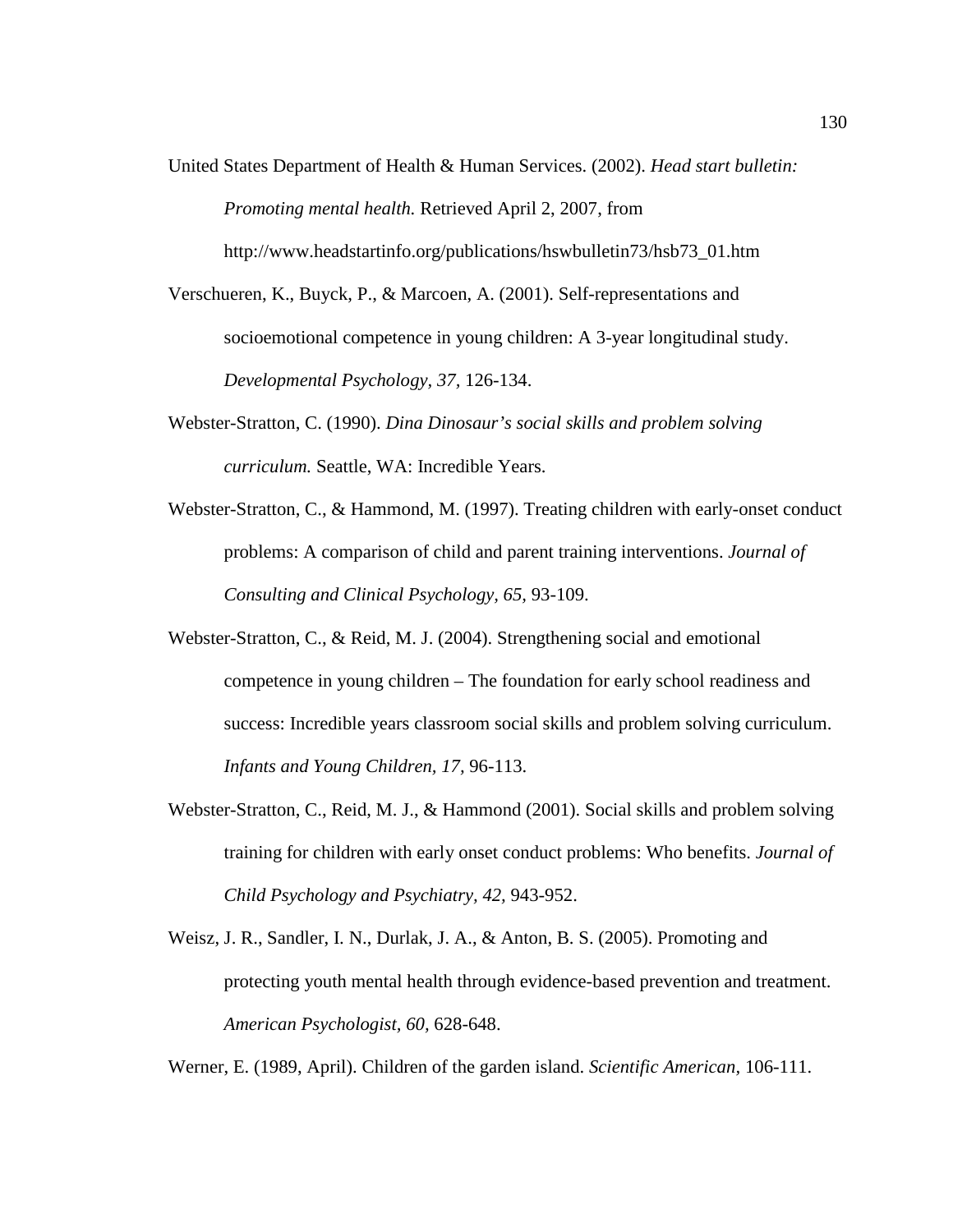- Yawkey, T. D., & Pellegrini, A. D. (Eds.). (1984). *Child play: Developmental and applied.* Hillsdale, NJ: Lawrence Erlbaum Associates.
- Ysseldyke, J. E., & Thurlow, M. (1993). *Developing a model of educational outcomes (NCEO Report No.1).* Minneapolis, MN: University of Minnesota, College of Education, National Center on Educational Outcomes.
- Zigler, E. F., & Muenchow, S. (1992). *Head Start: Inside story of American's most successful educational experiment.* New York: Basic Books.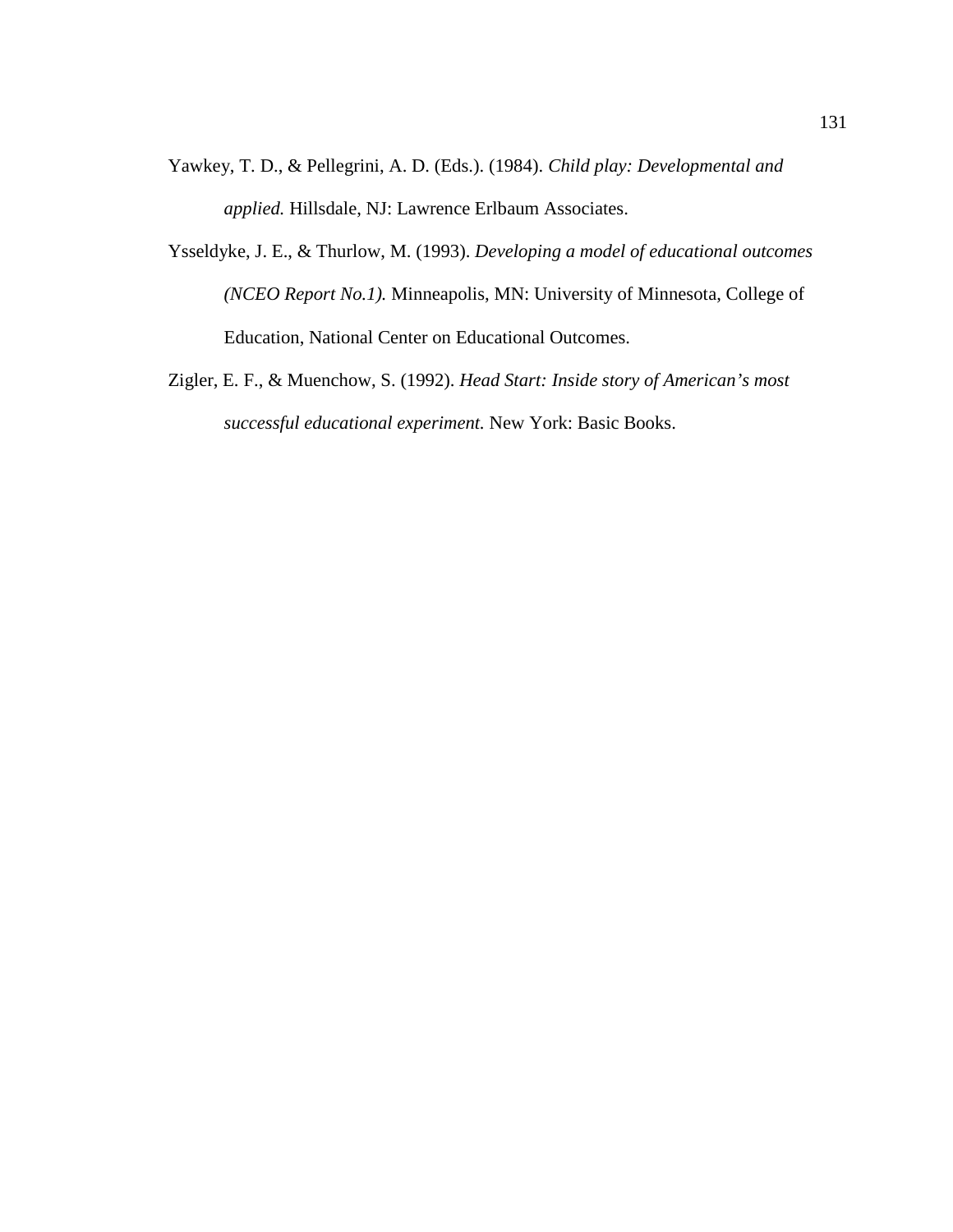# APPENDIX A: CAREGIVERS' DEMOGRAPHICS

Participant#

Circle the most appropriate choice:

- -1- 25 or under -1- 3 years old  $-2 - 26 - 40$   $-2 - 4$  years old  $-3$ -  $41 - 55$   $-3$ -  $5$  years old
- -4- 56 or older

- -1- Male -1- Male
- 

#### What is your primary language at home? Length in playgroup?

- 
- 
- $-3$  Other  $-3$  6 months to 1 year

- -1- Yes
- 

### Relation to playgroup child -2- Speech

- -1- Biological parent -3- Daycare
- -2- Relative/Guardian -4- Head Start
- 

- -1- African American -1- Yes
- -2- Hispanic -2- No
- -3- Asian/Asian American
- -4- White
- -5- Native American
- -6- Multiracial/Biracial
- -7- Other \_\_\_\_\_\_\_\_\_\_\_\_\_\_\_

## What is your age? What is the age of your child?

- 
- 
- 

What is your gender? What is the gender of your child?

- 
- -2- Female -2- Female

- $-1$  English  $-1$   $1-3$  months
- $-2$  Spanish  $-2$   $3-6$  months
	-
	- -4- more than 1 year
- Medicaid Eligible -5- more than 2 years

### -2- No Other services?

- -1- Dev preschool
- 
- 
- 
- -3- Foster Parent -5- Montessori/preschool

#### Race TANF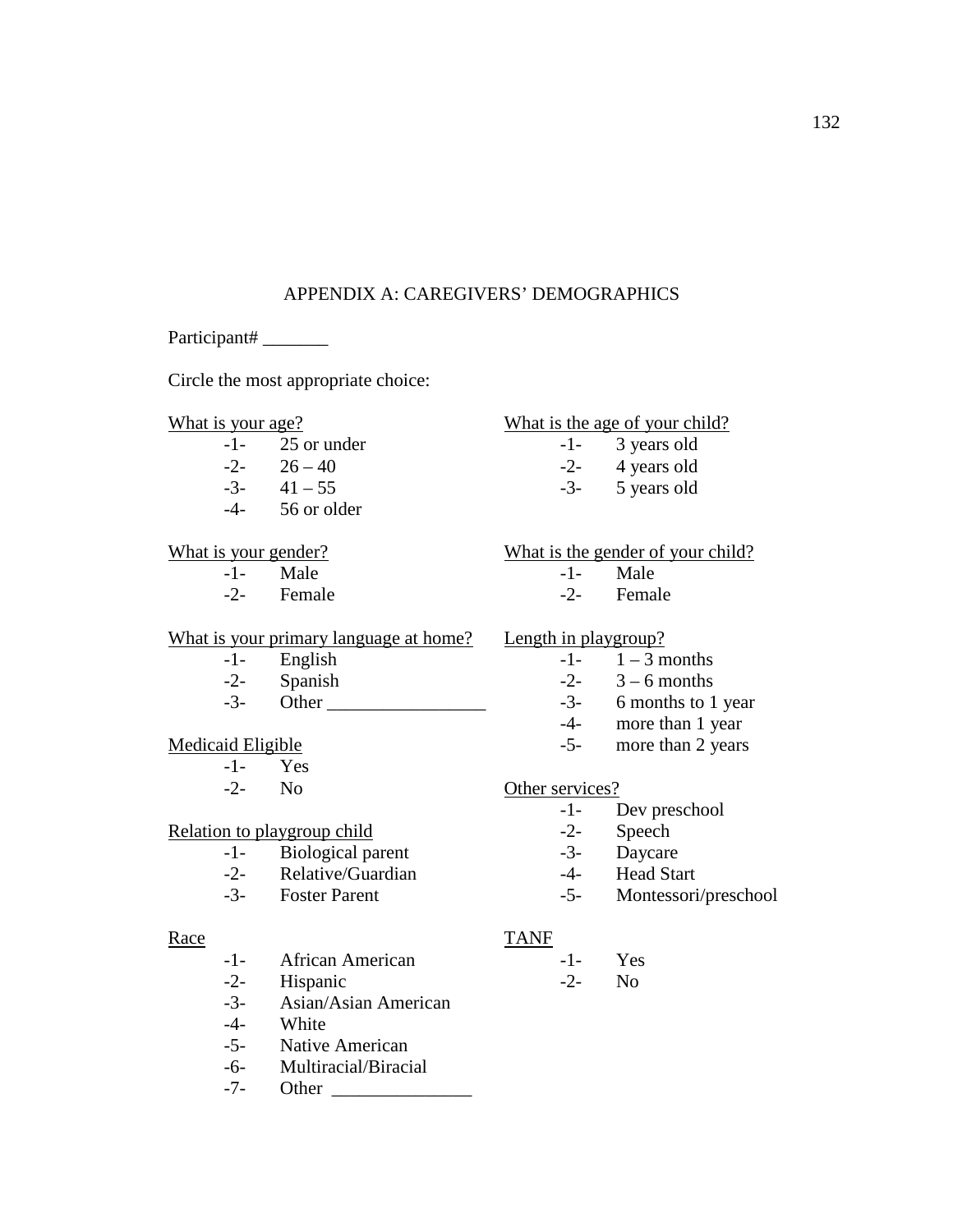Race of your child<br>-1- Afri

- African American
- -2- Hispanic
- -3- Asian American
- -4- White
- -5- Native American
- -6- Multiracial/Biracial<br>-7- Other
- -7- Other \_\_\_\_\_\_\_\_\_\_\_\_\_\_\_\_\_

What is the highest level of education<br>you have completed?<br> $\frac{\text{What is your marital status?}}{-1-\text{Single}}$ 

 $\frac{you \text{ have completed?}}{-1-\frac{8^{\text{th}}}{3}}$  -1- Single -2- Divorced

- 
- $-1$   $8^{th}$  Grade  $-2$ -<br>-2- High School or Equivalent  $-3$ -High School or Equivalent -3- Married
- -3- Vocational/Technical School -4- Separated<br>-4- Some College -5- Living wit
- 
- -5- Bachelor's degree -6-
- -6- Master's degree<br>-7- Other
- -7- Other \_\_\_\_\_\_\_\_\_\_\_\_\_\_\_\_\_\_

- 
- 
- 
- 
- -4- Some College -5- Living with another<br>-5- Bachelor's degree -6- Widowed
	-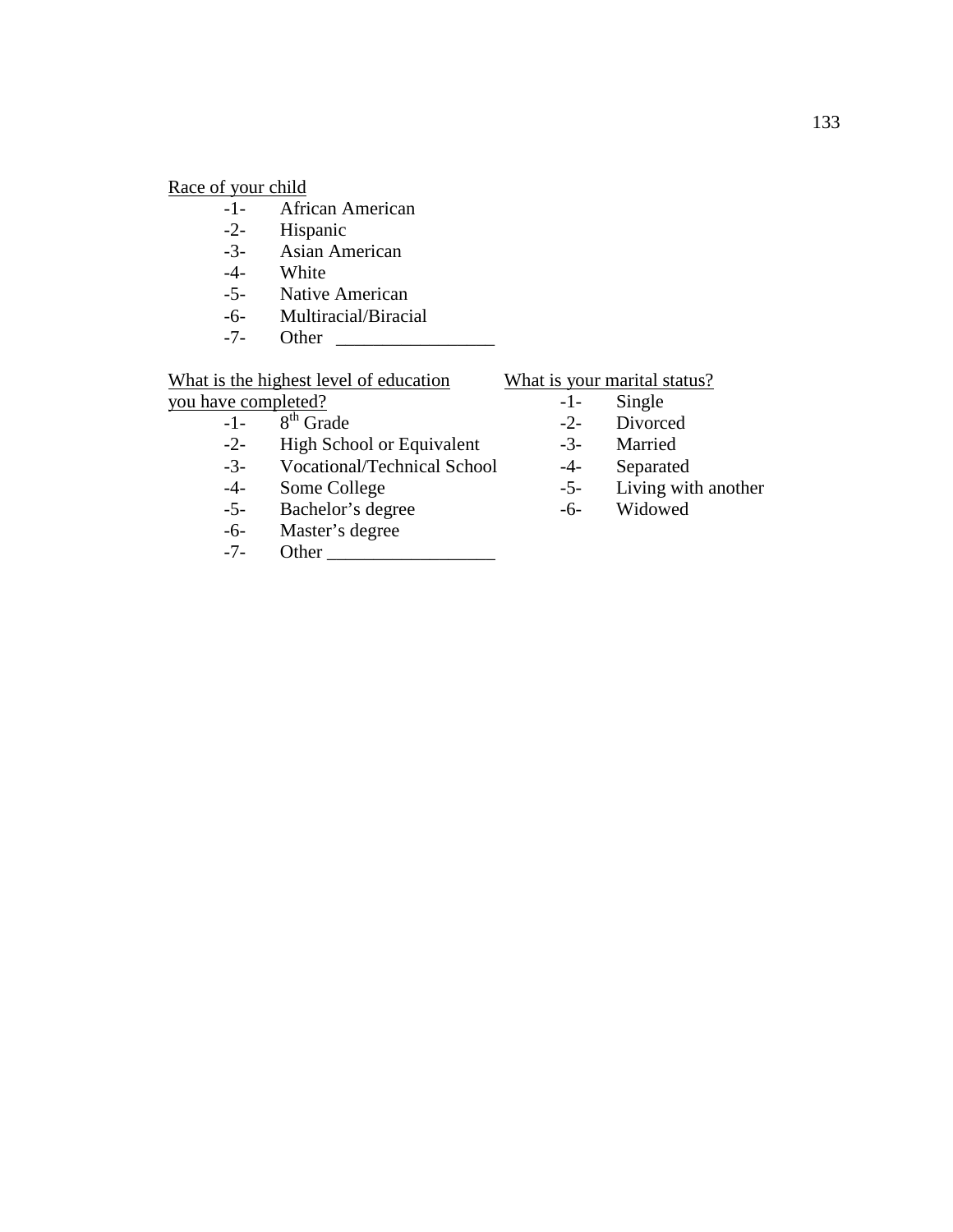# APPENDIX B: PLAYGROUP TEACHERS' DEMOGRAPHICS

Participant#

Circle the most appropriate choice:

What is your age?

- -1- 25 or under
- $-2 26 40$
- $-3-41-55$
- -4- 56 or older

### What is your gender?

- -1- Male
- -2- Female

## How long have you been a playgroup teacher?

- -1- 0-6 months
- -2- 6 months to 1 year
- -3- 1-3 years
- -4- 3-5 years
- -5- 5-10 years
- -6- 10 years or more

## Race

- -1- African American
- -2- Hispanic
- -3- Asian/Asian American
- -4- White
- -5- Native American
- -6- Multiracial/Biracial
- Other  $\overline{a}$

### What is the highest level of education you have completed?

- -1- High School or Equivalent
- -2- Some College
- -3- Bachelor's degree
- -4- Master's degree
- -5- Other \_\_\_\_\_\_\_\_\_\_\_\_\_\_\_\_\_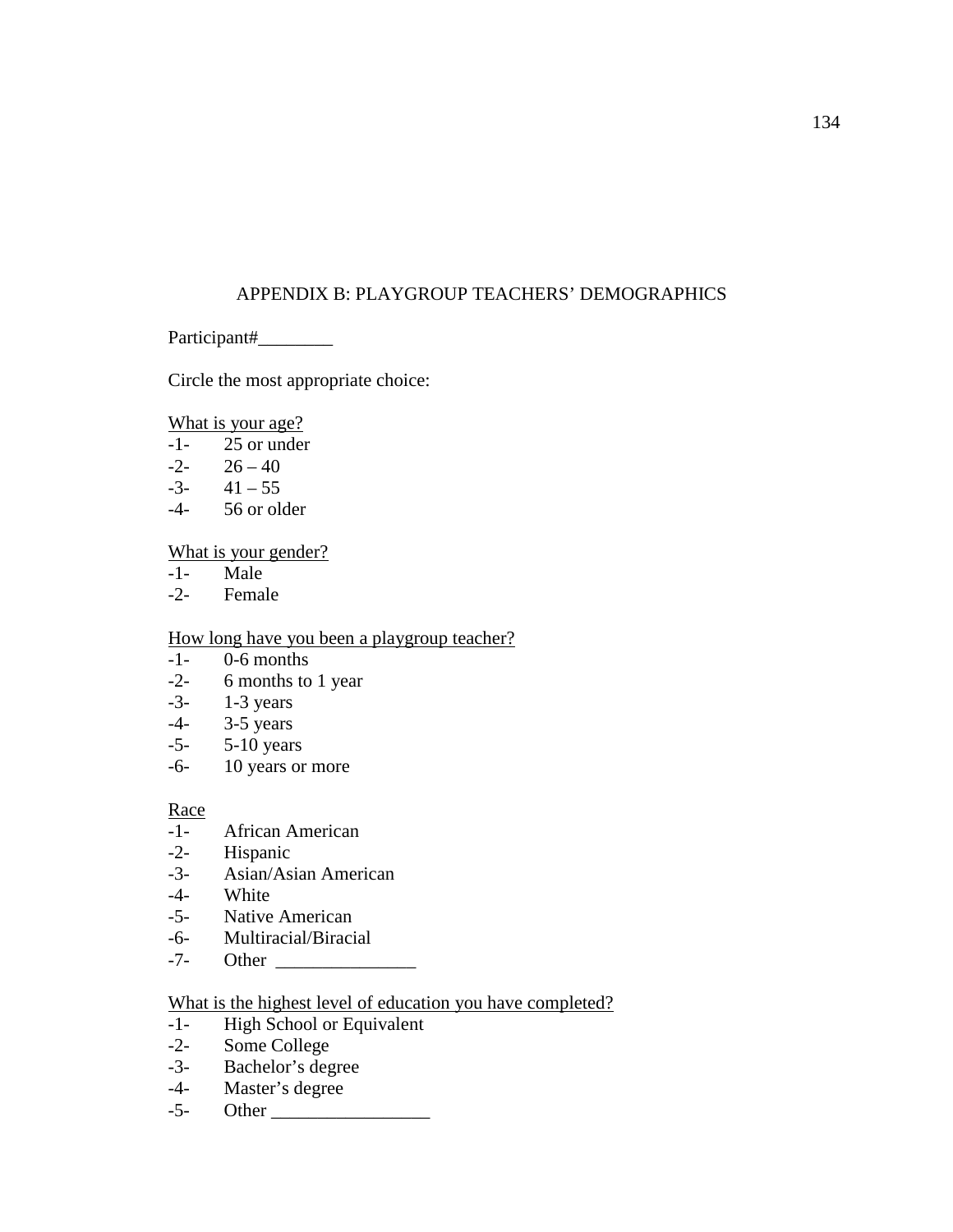## APPENDIX C: PLAYGROUP TEACHERS' INTERIVEW

- 1. How do you see as your "role" within the playgroup program? *On a scale of 1 to 5, 1 being ineffective and 5 being very effective, how effective is your role as a teacher within the playgroup program?*
- 2. How do you see as your "role" within this agency and division? *On a scale of 1 to 5, 1 being ineffective and 5 being very effective, how effective is your role as a playgroup teacher within this agency and division*
- 3. What behaviors and practices do you use to carry out your role? *On a scale of 1 to 5, 1 being ineffective and 5 being very effective, how effective are the behaviors and practices you use in your daily role a teacher*
- 4. Talk about how you utilize this role efficiently and effectively.
- 5. What are the primary needs of children within the therapeutic playgroup program? *On a scale from 1 to 5, 1 being ineffective and 5 being very effective, how effective are you in meeting the needs of children within the playgroup program?*
- 6. Overall, what are the strengths of the therapeutic playgroup?
- 7. What challenges present themselves in working with this specific population?
- 8. What training has been effective and useful in helping implement evidencebased practices? *On a scale from 1 to 5, 1 being ineffective and 5 being very effective, how would you rate the usefulness of training you have received?*
- 9. What training needs do you feel would help improve your ability to work with clients and families?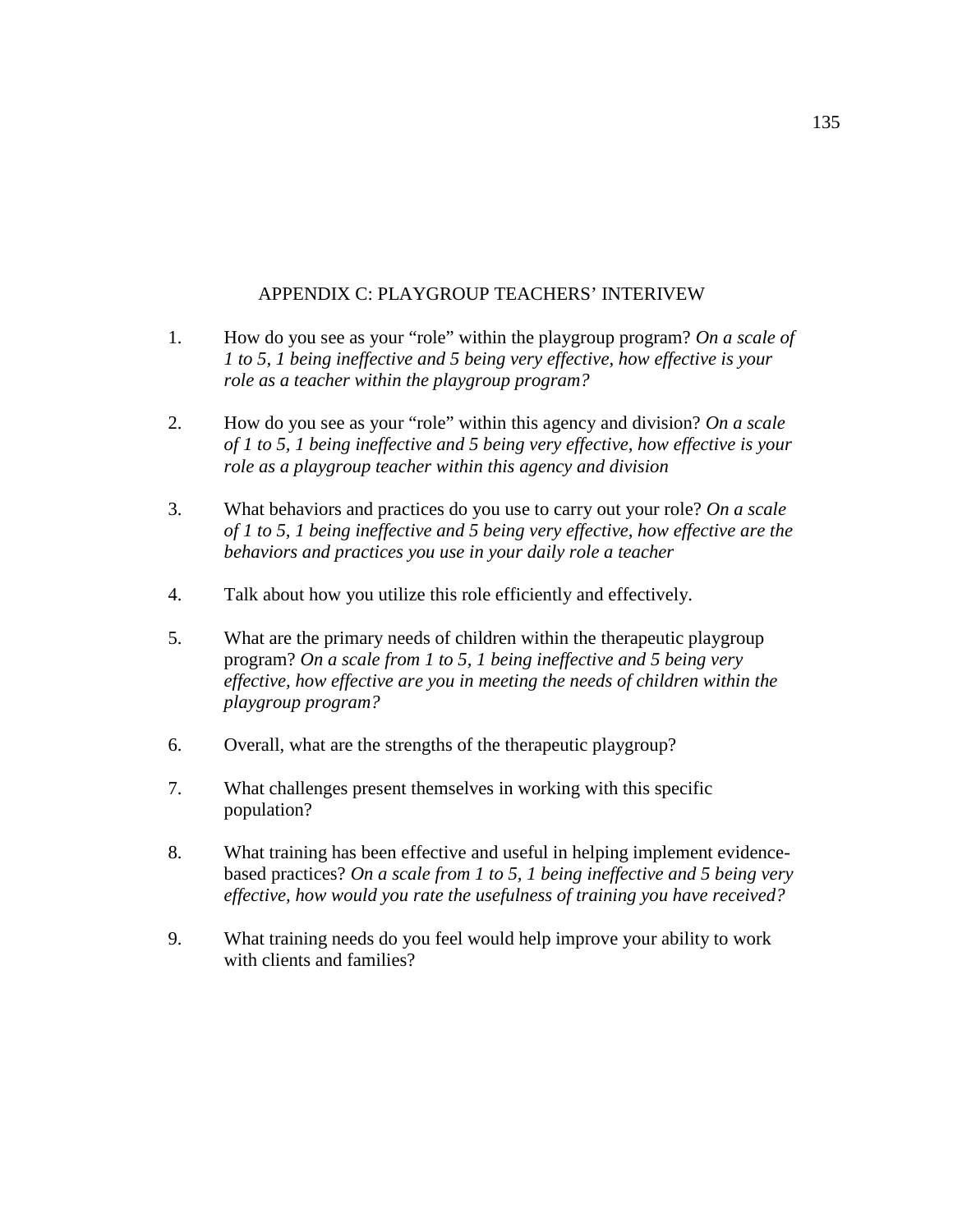# APPENDIX D: PLAYGROUP TEACHERS' FOCUS GROUP

- 1. Based on individual interviews, as a group of teachers, talk about the goals of the playgroup program?
- 2. How do you meet those goals?
- 3. How do you communicate those goals to caregivers?
- 4. How do you see your role as playgroup teacher?
- 5. What tools are useful in working together as a teaching unit and developing curriculum and lesson plan?
- 6. What resources do you utilize?
- 7. What interventions are effective in your classrooms?
- 8. Illustrate what type of behavior changes occurs as children participate in the playgroup program?
- 9. How do you document or communicate this change?
- 10. How is playgroup responding to changes in mental health service delivery system?
- 11. What additional resources or training do you see a need for?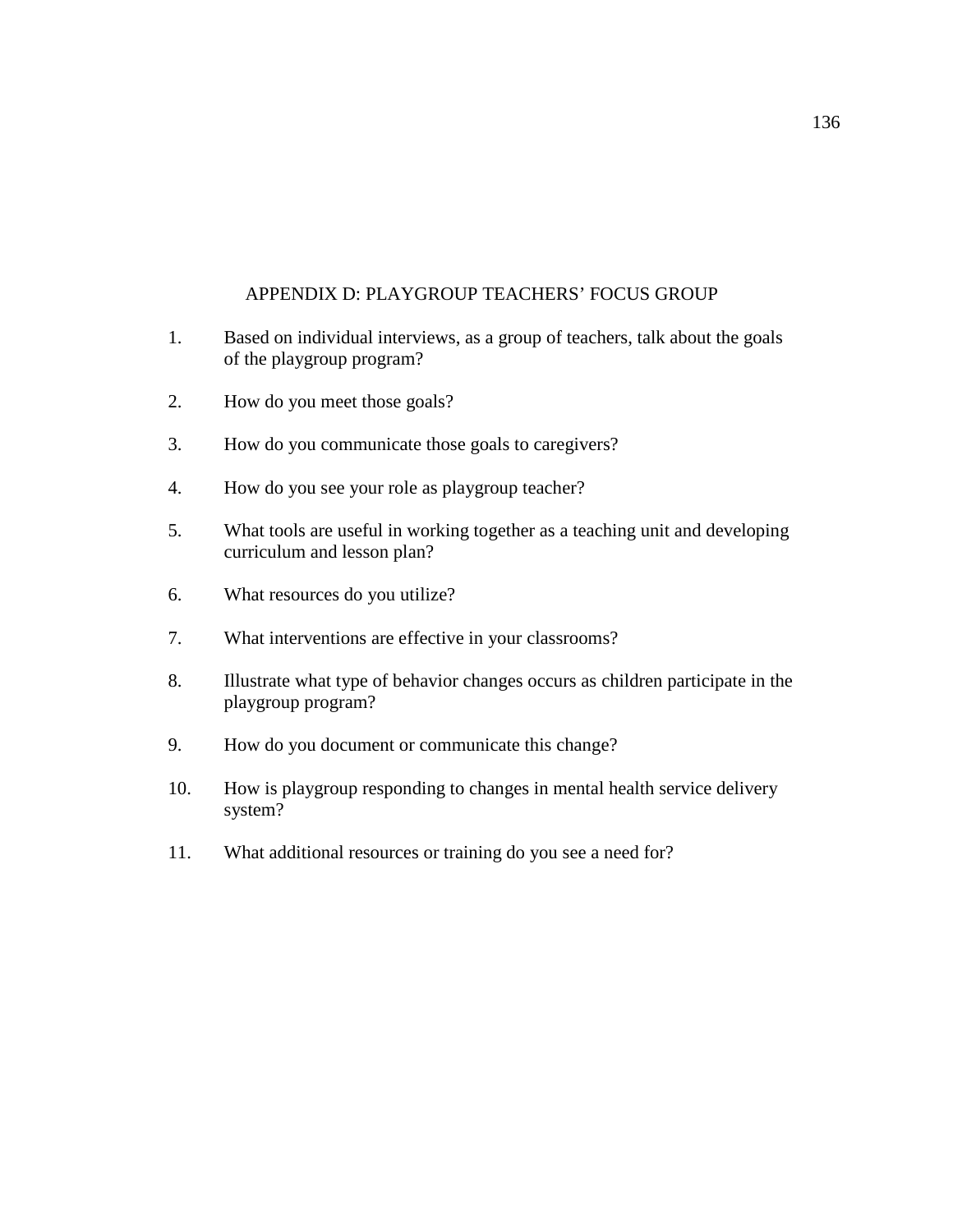## APPENDIX E: CAREGIVERS' INTERVIEW

- 1. What was the identified need for your children?
	- a. Why are they in playgroup?
	- b. How did you hear about playgroup?
- 2. How has the playgroup program met that need?

*On a scale of 1 to 5, 1 being ineffective and 5 being very effective, how would you rate the playgroup program's ability to meet the needs of your child?* 

3. What changes have you seen in your child's behavior?

*On a scale of 1 to 5, 1 being no change and 5 being significant change, how would you rate the change in your child's behavior?* 

4. Did the change generalize to home and community settings?

*On a scale of 1 to 5, 1 being no change and 5 being significant change, how would you rate the change in child behaviors in home and community settings?* 

- 5. How do you view your role in the program?
	- a. Do you feel you have a "voice" in treatment planning and evaluation? *On a scale of 1 to 5, 1 having no voice and 5 having a strong voice, how would you rate your "voice" in treatment planning and evaluation?*
	- b. Do you know your child's goals in the program (treatment plan)? *On a scale of 1 to 5, 1 having no knowledge and 5 having extremely knowledgeable, how would you rate your knowledge of your child's treatment goals?*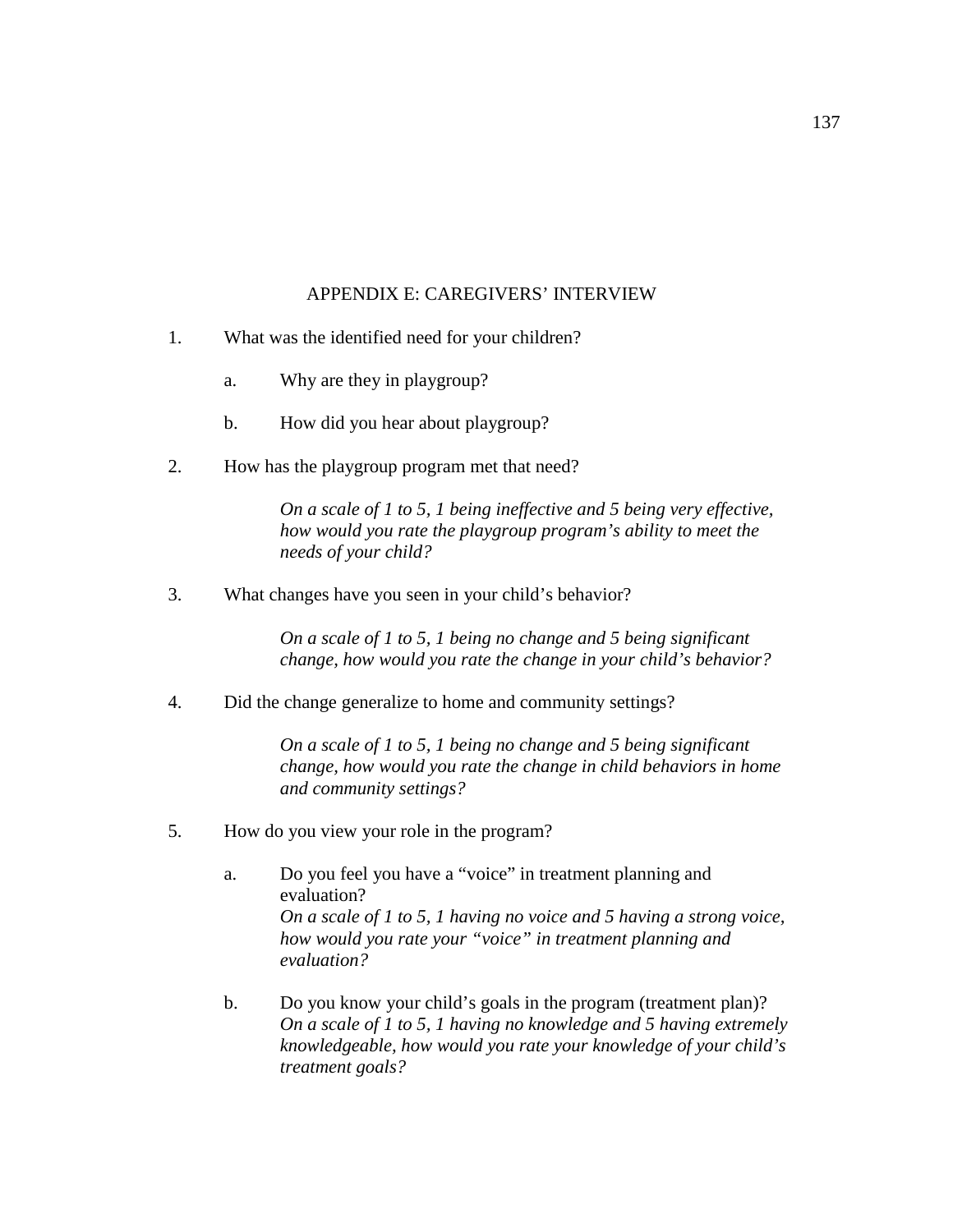- c. Are you informed of progress by playgroup staff (how)? *On a scale of 1 to 5, 1 having no information received and 5 having significant information received, how would you rate the amount of information provided to you by playgroup staff on your child's progress?*
- d. Are you informed of concerns or regression in behaviors (how)? *On a scale of 1 to 5, 1 having no information received and 5 having significant information received, how would you rate the amount of information provided to you by playgroup staff on your child's concerns or regression?*
- 6. How do you view the impact of monthly parent meetings and trainings?
	- a. How may monthly parent meetings?
	- b. What information shared was helpful, have you used techniques or tools?
	- c. What information was not helpful?
	- d. Have you observed your child in his or her classroom while attending monthly parent meetings?
	- e. *Overall, on a scale of 1 to 5, 1 being not helpful and 5 being very helpful, how you rate the effectiveness of monthly parent meetings?*
- 7. What other services are your children involved in within Child and Adolescent Services (e.g., therapy, case management, medication management)?

*Overall, on a scale of 1 to 5, 1 being not effective and 5 being very effective, how would you rate the effectiveness of these services?* 

- 8. What are the concerns, if any, about the playgroup program?
- 9. What changes would you recommend in the playgroup program?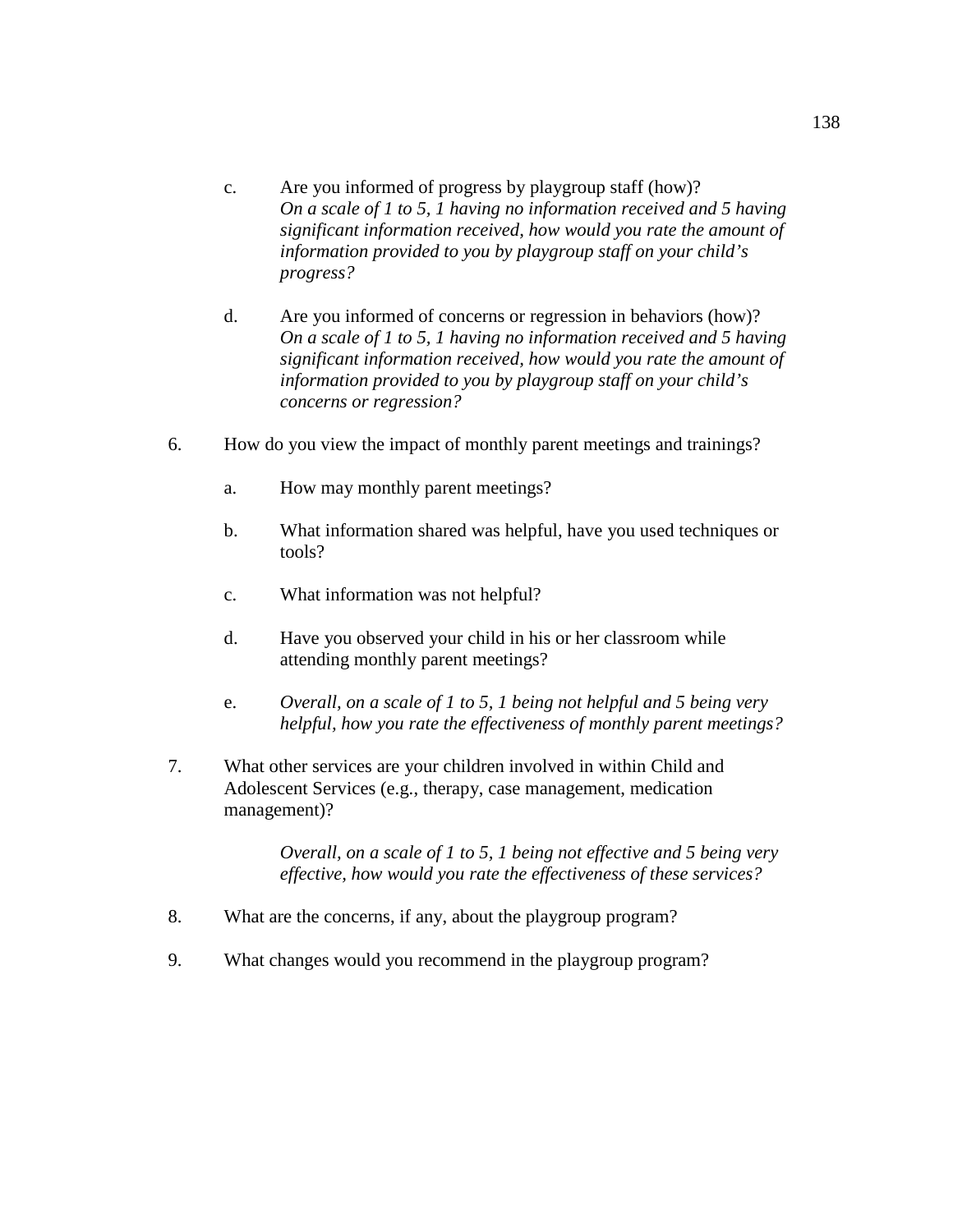### APPENDIX F: CAREGIVERS' INFORMED CONSENT

Dear Parent/Guardian:

My name is Denise Harden, and I am currently completing my doctoral degree in School Psychology at Indiana State University. For my dissertation research project, I will be completing a program evaluation on the Therapeutic Playgroup program for preschool aged children with mental health needs. The first goal of this study is to identify the effectiveness of behavior change on identified child problems. The second goal of this study is to identify how playgroup teachers' perceive children's mental health needs and effectiveness of the program's interventions. The final goal is to examine the perceptions of caregivers (defined as a parent, foster parent, guardian, or relative) on the effectiveness of the program on behavior change, participation in the program and communication between playgroup staff and caregivers.

This research project will require you to participate in an individual interview, as well as completion of a demographic questionnaire. The individual interview will be held for approximately 60 minutes. I will provide open-ended interview questions for discussion. The individual interview will be audio taped and I will be taking notes throughout the session. Additionally, your child's individual electronic medical record and paper chart information will be accessed; however, all identifiers (e.g., name and birth date) will be removed.

The potential risks for participating in this study are minimal. The interview questions will prompt you to discuss your child's participation in the Therapeutic Playgroup program, identify concerns you may have about your child, and discuss the effectiveness of the program and parent meetings. Information will be confidential and specific identifying details will be changed. Potential benefits from your participation include gaining awareness of your child's needs, and learning about behavioral interventions specific to this program.

You are one of 20 selected caregivers participating in the current research study. Participation in this research study is strictly voluntary and confidential. You will be asked to not include your name or your child's name on your demographic questionnaire. By signing this consent form, you have given your consent to participate in the study. The letter code on your demographic questionnaire is for data analysis purposes and for identification of verbal discussion statements made during the individual interview. Should you agree to participate, you will be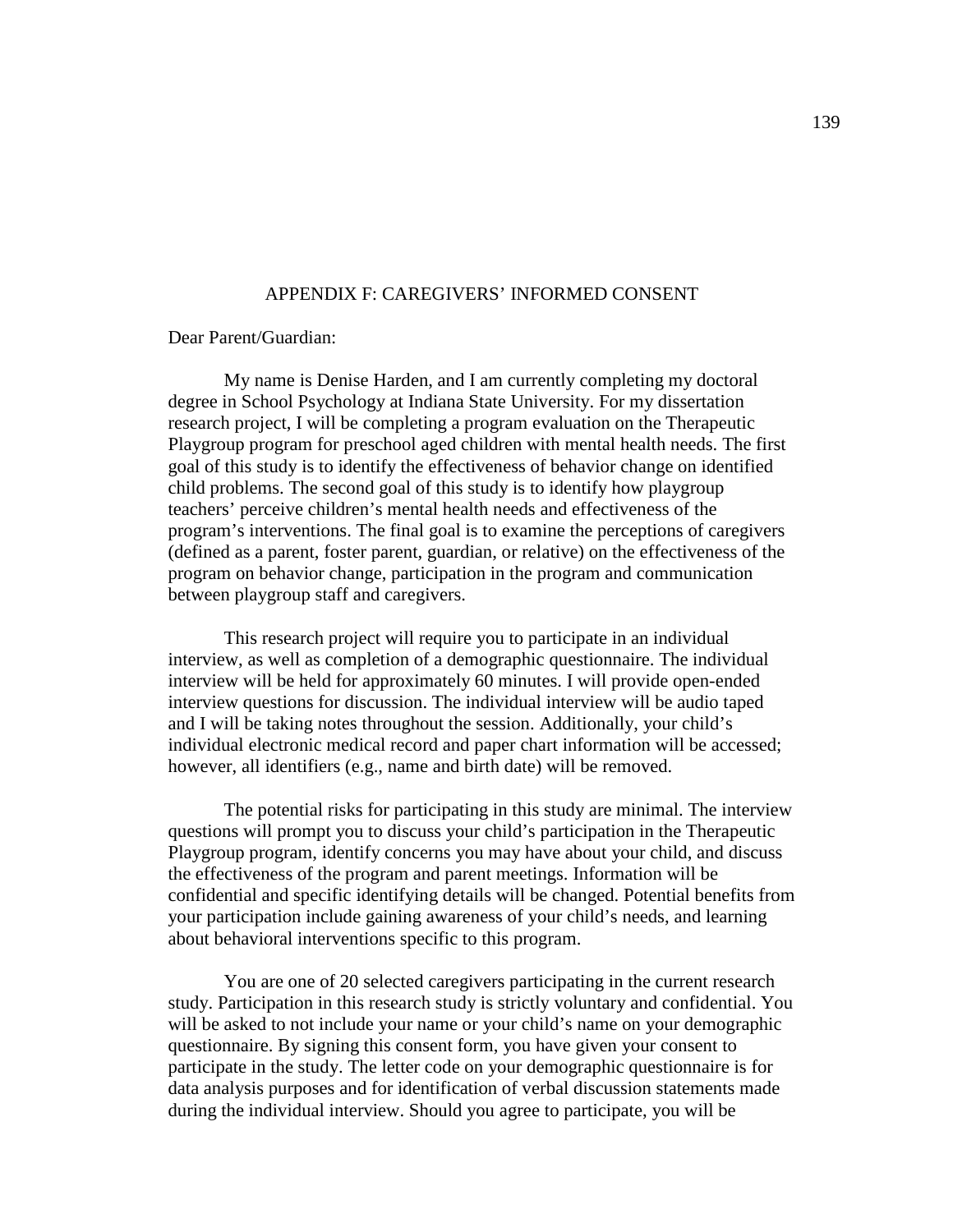provided with information about the results of this study either through a brief written summary or a short 30-minute presentation. Results from the study will be reported in an anonymous format only. Data from the study will be kept for no less than three years.

If you choose to participate in this study, you will receive \$10.00 at the completion of your interview. If you choose to discontinue participation during the interview or the interview is terminated by the researcher, you will receive one-half of your compensation. No other compensation will be offered for participating. Should you decline to participate, there is no penalty or loss of benefits or services to which you or your child is entitled. You may also discontinue participation at any time during the individual interview session.

Thank you for your consideration in supporting this research.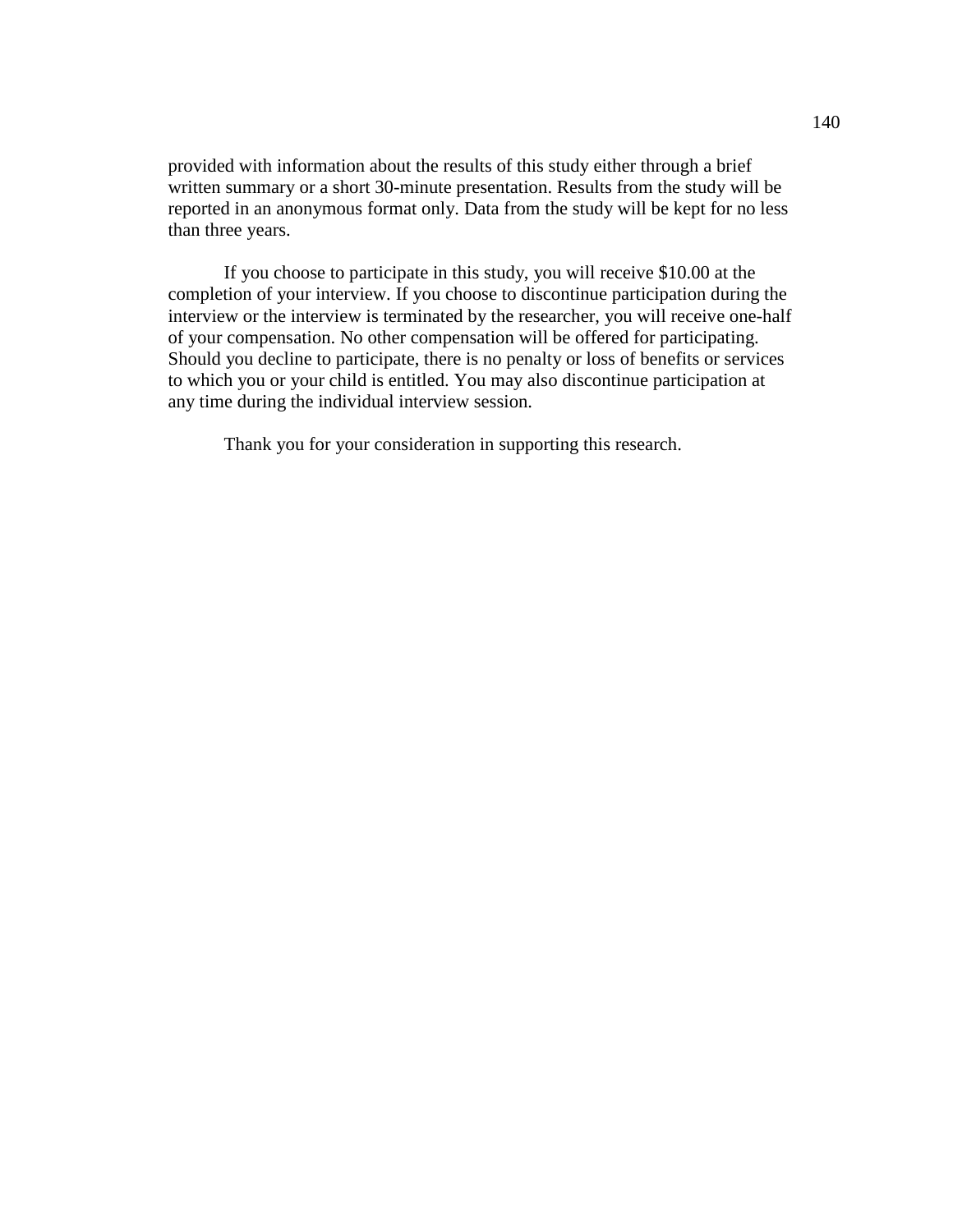### APPENDIX G: PLAYGROUP TEACHERS' INFORMED CONSENT

Dear Playgroup Teacher:

My name is Denise Harden, and I am currently completing my doctoral degree in School Psychology at Indiana State University. For my dissertation research project, I will be completing a program evaluation on the Therapeutic Playgroup program for preschool aged children with mental health needs. The first goal of this study is to identify the effectiveness of behavior change on identified child problems. The second goal of this study is to identify how playgroup teachers perceive children's mental health needs and effectiveness of the program's interventions. The final goal is to examine the perceptions of caregivers (defined as a parent, foster parent, guardian, or relative) on the effectiveness of the program on behavior change, participation in the program, and communication between playgroup staff and caregivers.

This research project will require you to participate in an individual interview and one focus group with a group of your colleagues. The individual interview and focus group will be held for approximately 60 minutes. I will provide open-ended interview questions for discussion. During the focus group session, each participant's contribution will be shared with the others in the group. Each participant will be encouraged to keep confidential what they hear during the meeting, and I will bear the responsibility for providing pseudonyms and changing identifying details of any data used from the group. The individual interview and focus group session will be audio taped and I will be taking notes throughout the session.

The potential risks for participating in this study are minimal. The interview questions will prompt you to discuss your perspective of the program's effectiveness in meeting the identified behavioral problems of your clients and potential training needs. Information will be confidential and specific identifying details will be changed. Potential benefits from your participation include gaining awareness of your clientele's needs, group views on behavioral interventions specific to this program, and recommendations for future training.

Participation in this research study is strictly voluntary and confidential. By signing this consent form, you have given your consent to participate in the study. You will be provided a letter code for data analysis purposes and for identification of verbal discussion statements made during the individual interview and focus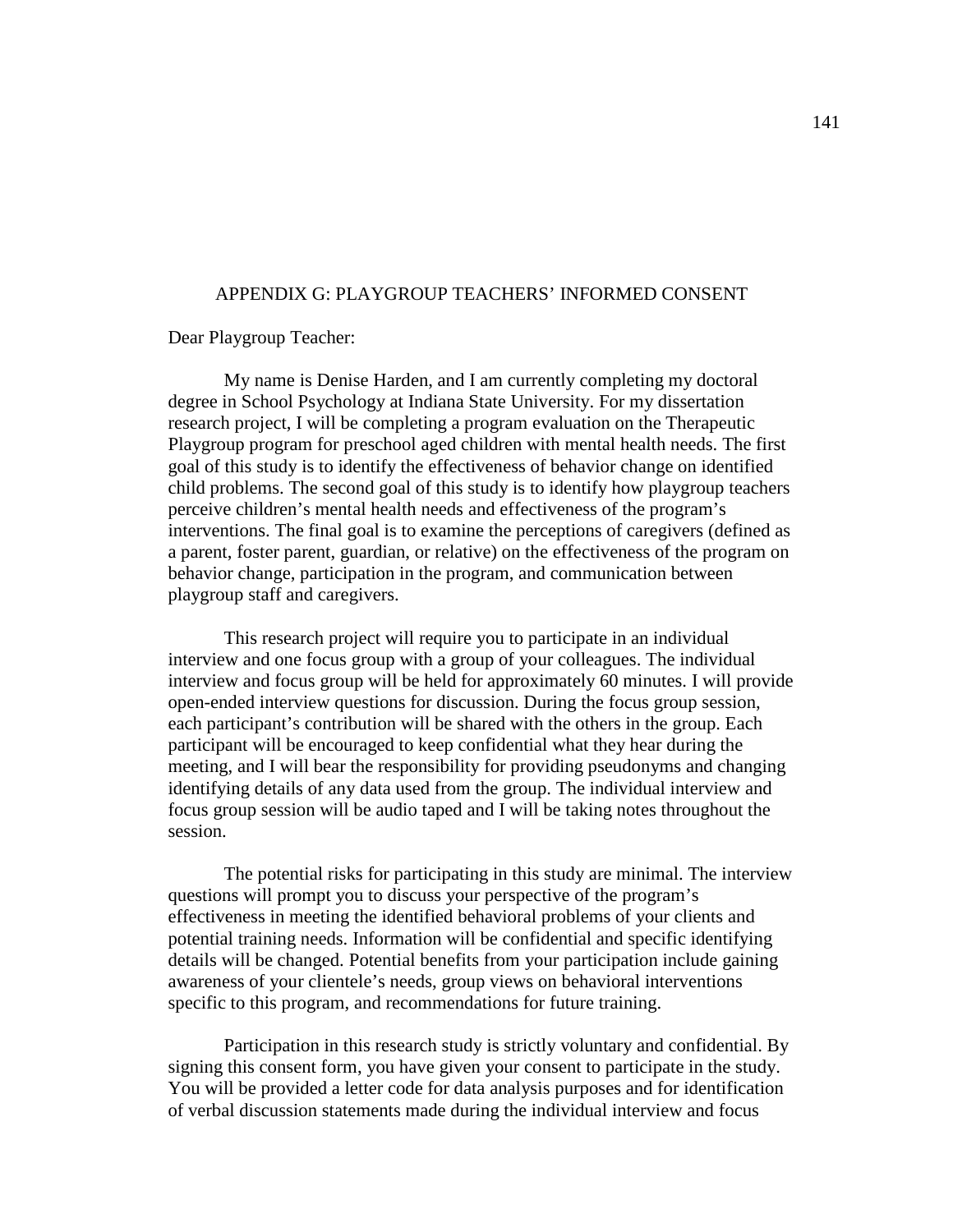group. Should you agree to participate, you will be provided with information about the results of this study either through a brief written summary or a short 30 minute presentation. Results from the study will be reported in an anonymous format only. Data from the study will be kept for no less than three years.

If you choose to participate in this study, you will receive \$10.00 at the completion of your interview and focus group. If you choose to discontinue participation during the interview or focus group, you will receive one-half of your compensation. No other compensation will be offered for participating. Should you decline to participate, there is no penalty or loss of benefits or employment to which you are entitled. You may also discontinue participation at any time up during the individual interview or focus group session. If you do decide to leave the individual or focus group session, please respect others' confidentiality regarding information shared and do not provide a disruption to the ongoing discussion.

Thank you for your consideration in supporting this research.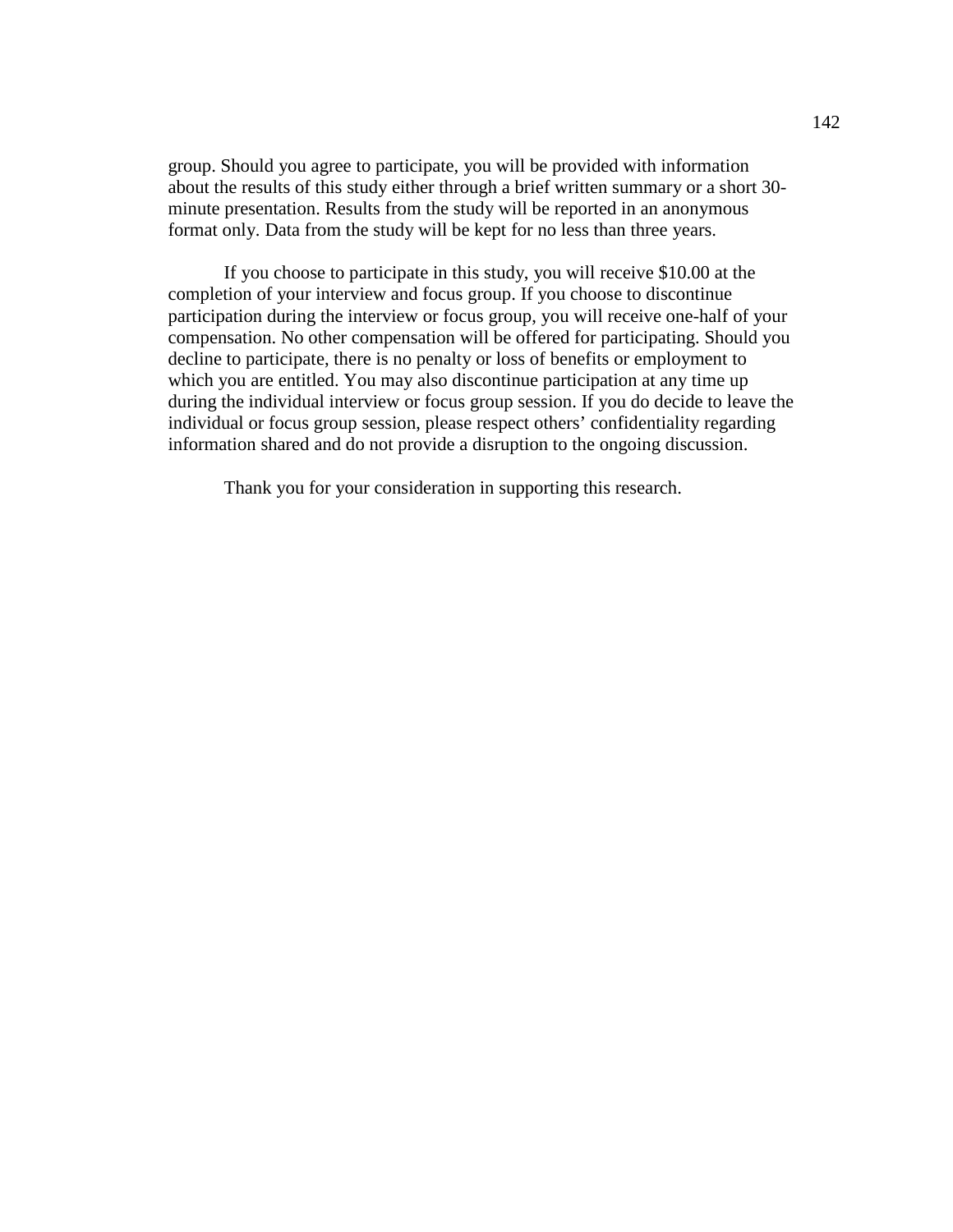# APPENDIX H: CODING MANUAL

### CAREGIVER INTERVIEWS AND CHILD RECORDS

Child Problems

Based on parent interview and STPR Identified Problem Statement

Parent Interview: Review Identified Behavior Problem Statement and Determine yes or no for each behavior category.

STPR: Read Identified Problem Statement and Determine yes or no for each behavior category.

> 0-No 1-Yes

- **Example 3** Compliance and Respect Child shows difficulty following directions or listening with more than 1-2 prompts and problems accepting responsibility for behavior such as arguing or talking back.
- Acting-Out Behaviors Child shows verbal and physical aggression such as hitting, kicking, spitting, biting, temper tantrums, destructive of property and inappropriate language. Self Harm such as head banging, suicidal statements and gestures. Harm to others or animal cruelty.
- Attention Seeking Behaviors Child shows negative attention seeking, showing off or drawing attention to self through silly/immature behaviors.
- Self Control Child shows difficulty remaining attentive, in constant motion, interrupting others, talking out of turn, hyperactivity, impulsivity, and remaining in designated area.
- Social Skills Child shows difficulty sharing, turn taking, resolving peer conflicts, withdrawal, isolation or shyness from others, lack of social contact.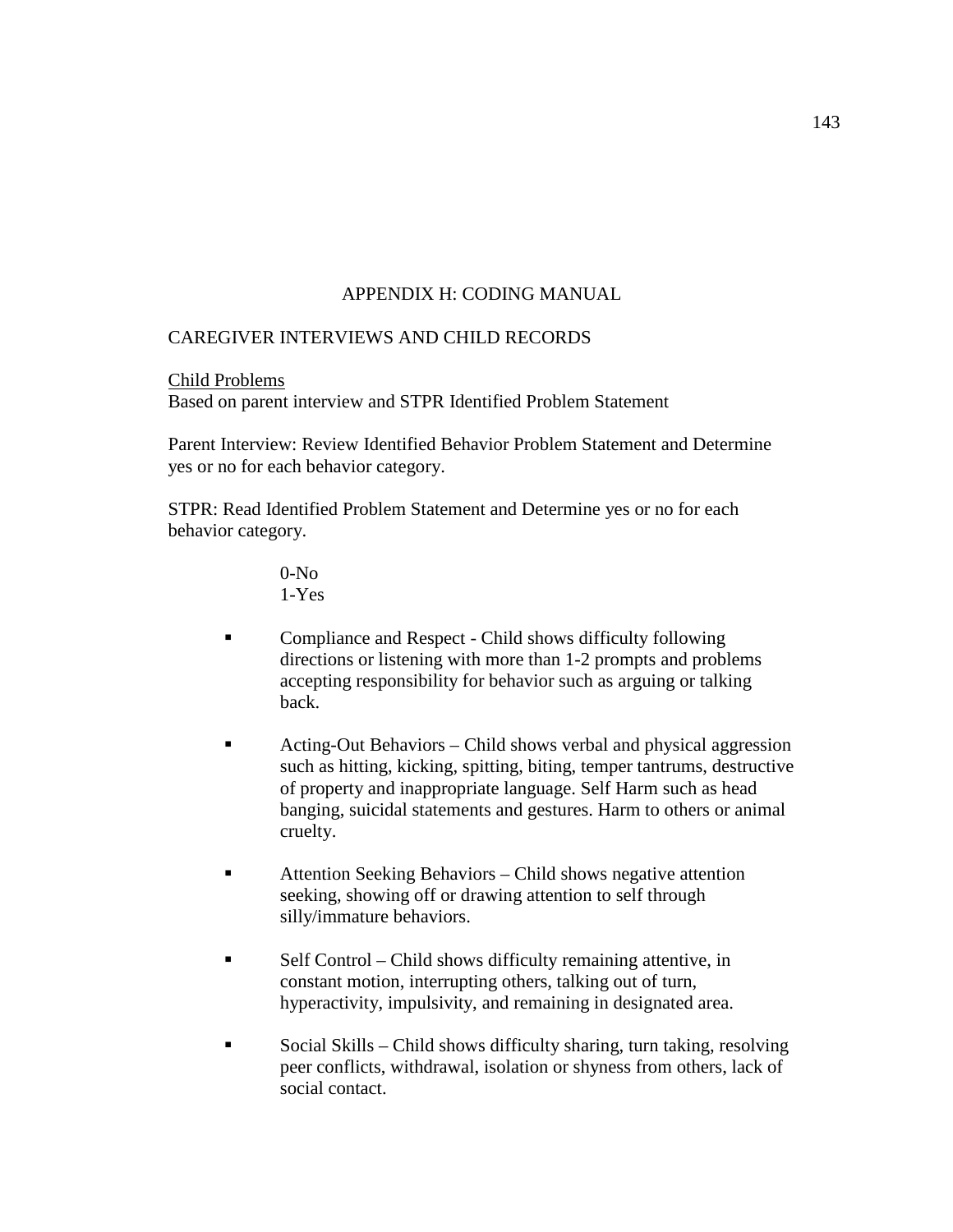- Sexual Acting Out Child shows behaviors such as masturbation/self stimulation, exposing self, touching others, sexually inappropriate language or gestures.
- **Managing Feelings Child shows difficulty with emotional** outbursts, crying, depression or anxious moods, and problems separating from caregivers.
- Developmental Delays Child shows cognitive delays, processing difficulties, or toileting/self care needs.
- Communication Child shows difficulty expressing thoughts and feelings due to communication problems such as articulation and expressive/receptive language problems (speech).

## Behavior Change- STPR

Read STPR Objective and determine whether statement is regressed (1), unchanged (2), improved (3), or completed (4) and which behavior goal or category it falls into, can have more than one.

- Children will deal appropriately with frustration (decreasing tantrums, aggression or withdraw).
- Children will express feelings and needs in socially acceptable ways.
- Children will reflect an appropriate degree of social control and responsibility (personal space, boundaries, self-control, and selfcare).
- Children will reflect knowledge and acceptance of consequence of behavior.
- Children will develop at least one positive coping strategy.
- Children who engage in positive social interaction with same-age peers and adults (turn taking, sharing, and initiation).
- Children will comply with rules and routine of group setting.

### Behavior Change- Weeklies

Read 3 weekly reviews to determine whether overall behaviors are regressed (1), unchanged (2), or improved (3).

# Measurability- Weeklies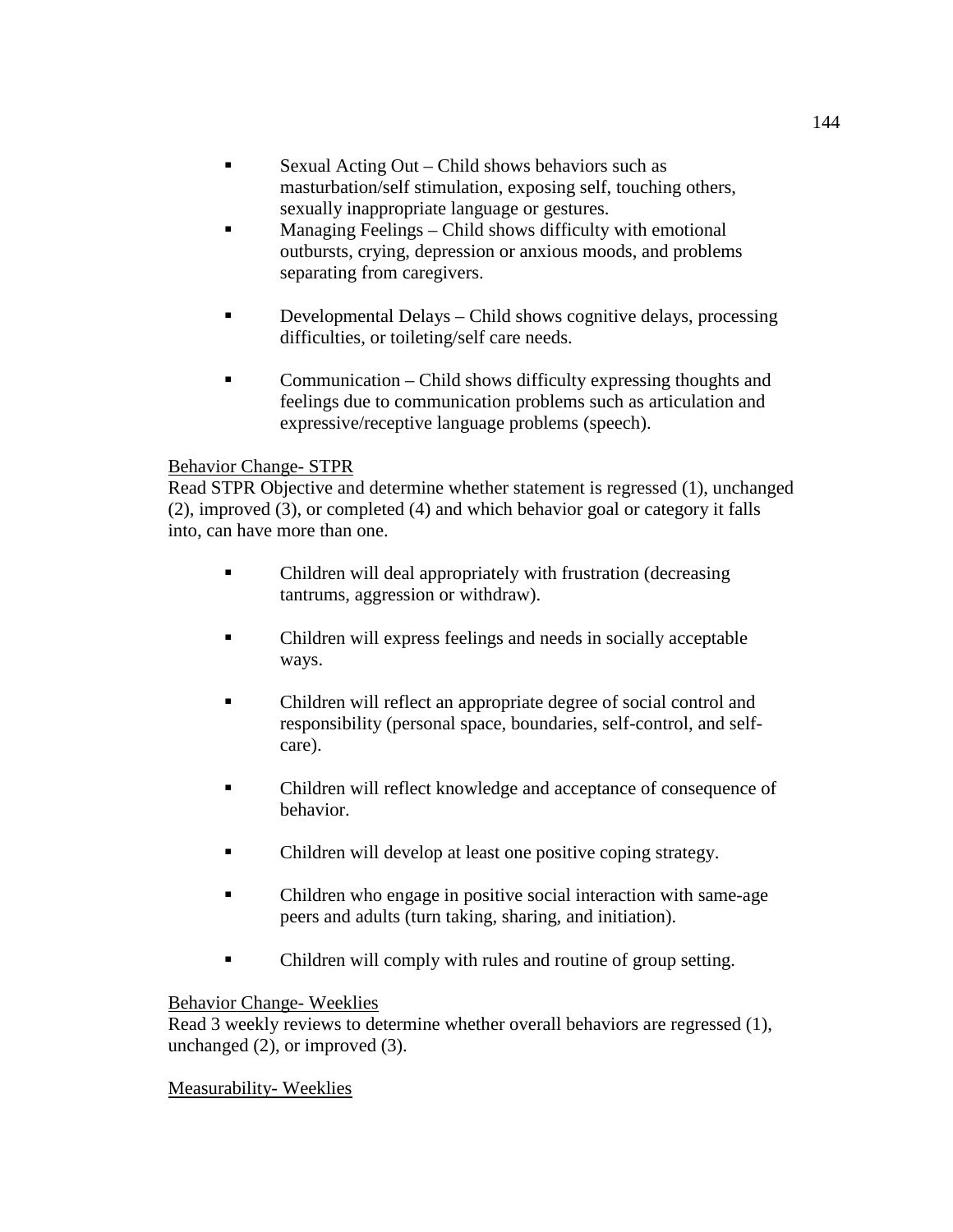Read the weekly and determine whether the record indicates measurability which means is provided frequency, duration, and ability to be counted or observed.

School Readiness Indicator

Based on Weekly Plans, STPR Goals, and Parent Interviews Weeklies: Read weekly plan for each three review periods and determine yes or no for each school readiness indicator.

STPR goals: Review STPR goal statement and determine yes or no for each school readiness indicator.

# $0 - No$  $1 - Yes$

- Social-Emotional Growth Children will show positive socioemotional growth through interpersonal relationships, socialization, and play therapy.
- Communication Children will exhibit age-appropriate communication skills through expressive and receptive language experiences.
- General Knowledge Children will increase general knowledge and cognitive skills by experiences with the world around them, observation skills and development of pre-literacy, shapes, colors, and number sense.
- General Knowledge Children will develop fine and gross motor skills through experience with large and small muscles.
- Self- Help Children will develop self-help skills by learning to eat together, follow group routine, and engage in self-care, and personal hygiene.

# Life Changes

Based on STPR under Life Changes: Read Life Changes statement and determine which category should be rated, more than one category can be rated (scale 1 to 5).

- 1. No Change
- 2. Family/Relationships: Discord, arguments or domestic violence situations, leaving of family members or return of family members, new relationships (boyfriends, stepmothers, etc) or change in family dynamic. Medical issues with family members that impacted availability or care provided to child.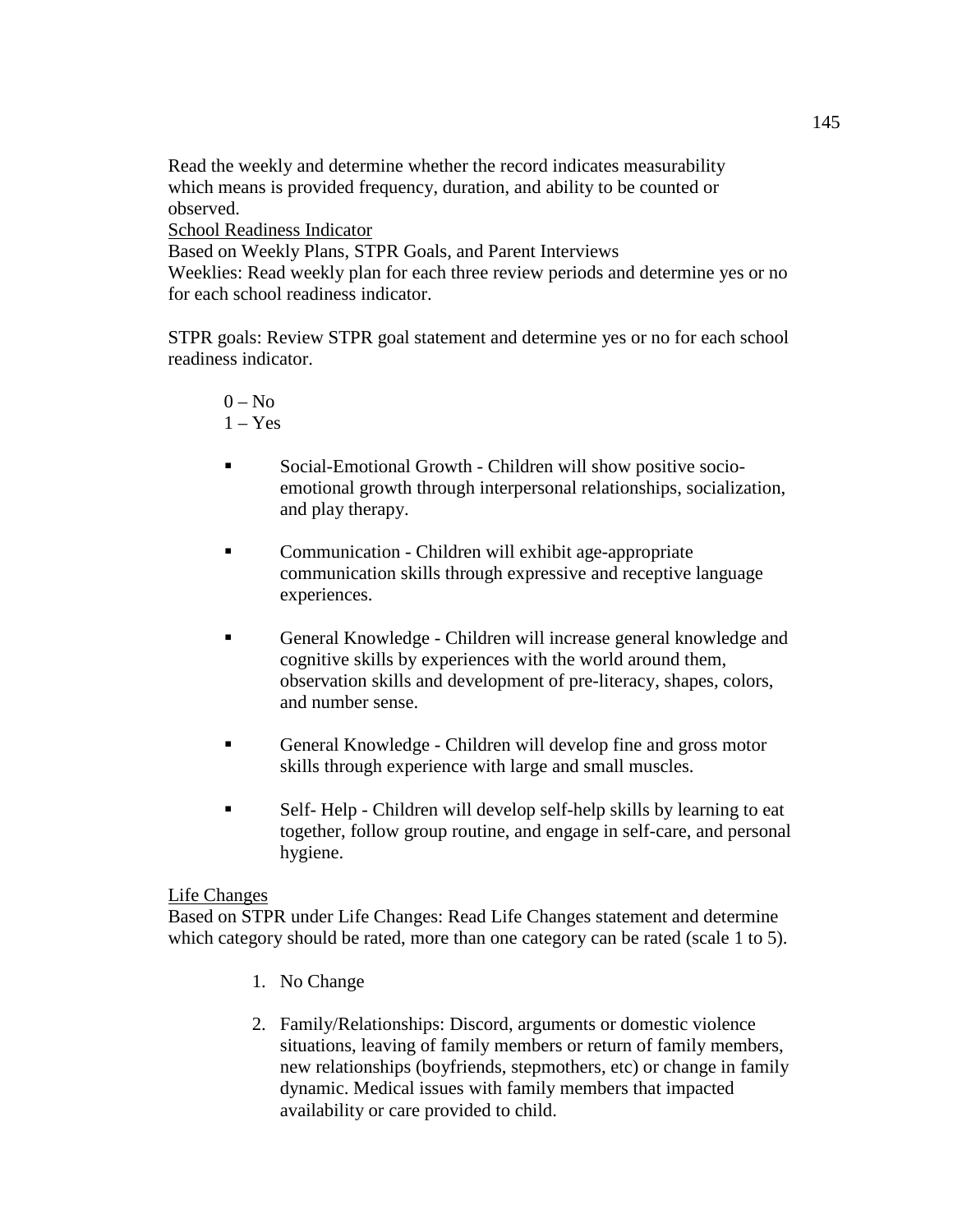- 3. Medical/Illness: Child was hospitalized, surgeries, or serious medical issues which impacted participation or behavior. Starting, changing, or discontinuation of medication treatment or therapies.
- 4. Involvement of Other Agencies: Starting new school, preschool, daycare or other community involvement. Department of Child Services became involved, investigation ongoing, or closed case.
- 5. Moving: Child moved residence or was placed in new living situation.

### **Compliance**

Based on STPR under Compliance with Services: Review STPR compliance and determine which category should be rated (scale of 1 to 5).

- 1. Compliance with playgroup services only, does not mention other services.
- 2. Compliance with playgroup and other services such as medication management, therapy and/or case management. Still rate even if compliant with only 2 services, for example, client attends playgroup and participates in case management but is not compliant with therapy.
- 3. Non compliance with playgroup services, such as under 75% attendance.

# SMART

Based on STPR problems, goals, and objectives (treatment plan): Determine if each category should be rated yes or no.

#### $0$ -no 1-yes

- 1. Specific Provided a precise, detailed description relating to an identified problem or behavior and individualized.
- 2. Measurable Provided frequency, duration, and ability to be counted or observed.
- 3. Achievable Is it within the child/family's capacity and ability, age and developmentally appropriately.
- 4. Reasonable Acceptable and based on standard clinical practice.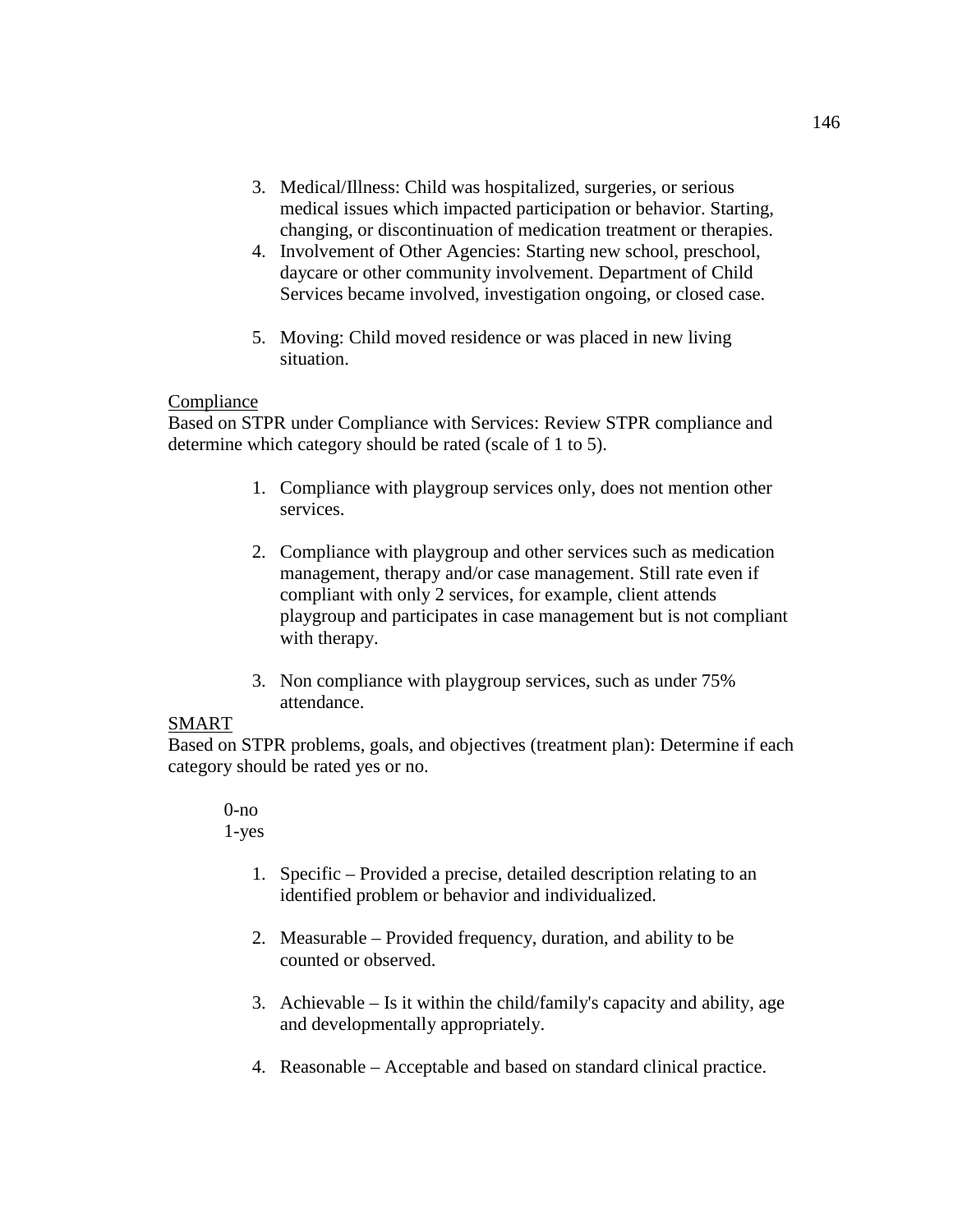5. Time-Specific - Provided a specific time frame, short or long term for completion of set goals/reduction in problems.

#### PARENT INTERVIEWS

#### Behavior Change

Read statement and determine which category and whether positive or negative (no change, variation or regression)

- 1. Behavior/Self Control (+): Improvements in aggression, tantrums, calmer, listening more, attention, use of time out. (-): Aggression, tantrums, poor attention, and/or acting out is present or became worse.
- 2. Social Skills (+): Improvements in sharing, turn taking, resolving peer conflicts, playing with others, engagement. (-) Withdrawal, difficulty sharing/turn taking, fighting with others- continued or became worse.
- 3. Speech Communication (+): Improvement in verbalizing feelings and thoughts, speech and articulation, expressive/receptive skills. (-): No change or regression in communication thoughts and feelings or articulation.
- 4. General Knowledge (+): Improvements in colors, numbers, shapes, nursery songs. (-): No change or regression in learning concepts or general knowledge.
- 5. Non-Specific (+): Improvement made but did provide what type in order to be in a category listed above. (-): No improvement, variation or regression but did not provide what type in order to be in a category listed above.

#### Home/Community

Read statement and determine which category and whether positive or negative (no change, variation or regression)

> 1. Behavior/Self Control (+): Improvements in aggression, tantrums, calmer, listening more, attention, use of time out. (-): Aggression, tantrums, poor attention, and/or acting out is present or became worse.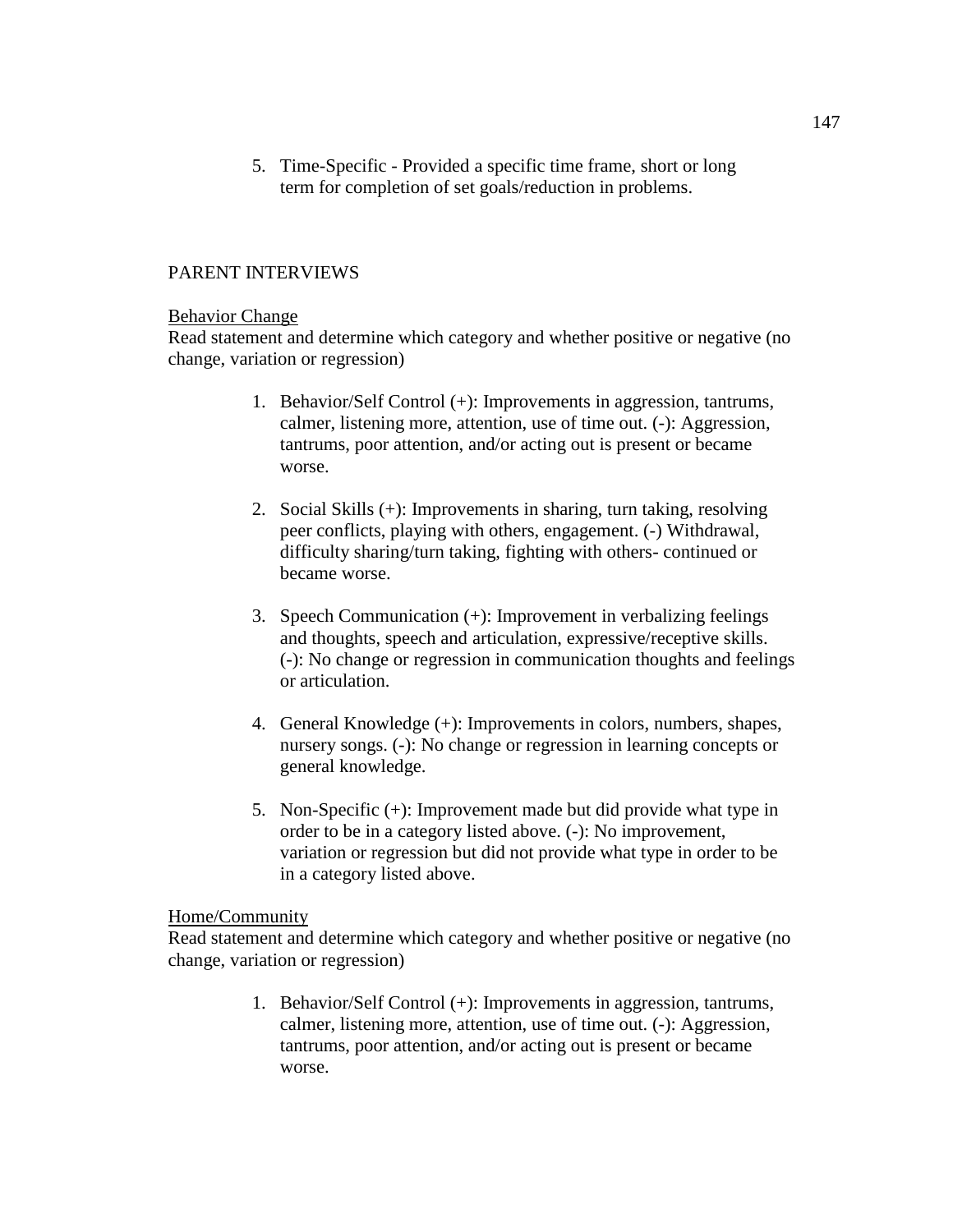- 2. Social Skills (+): Improvements in sharing, turn taking, resolving peer conflicts, playing with others, engagement. (-) Withdrawal, difficulty sharing/turn taking, fighting with otherscontinued or became worse.
- 3. Non-Specific (+): Improvement made but did provide what type in order to be in a category listed above. (-): No improvement, variation or regression but did not provide what type in order to be in a category listed above.

### Voice/Information

Read statement and determine which category and whether positive or negative (no change, variation or regression)

- 1. Active and regular communication between caregivers and playgroup staff, such as monitoring progress, accessibility, and quick response.
- 2. Consultation with other providers or agencies in regards to child's progress or concerns.
- 3. Knowledge that other playgroup staff such as van drivers disseminated information.

#### Treatment Goals

Read statement and determine which category of awareness the caregiver's statements fell, can include multiple.

- 1. Behavior/Self Control: Aggression, tantrums, listening, etc.
- 2. Social Skills: Getting along with others, sharing, turn taking, resolving peer conflicts, manners, playing with others, engagement.
- 3. General Knowledge: Learning concepts, colors, numbers, shapes, and nursery songs.
- 4. Developmental: Fine/Gross motor skills, speech, toilet training
- 5. Non-Specific: Don't know or don't remember enough to provide code for a category listed above.

#### Parent Meetings

Read statement and determine which category and whether positive or negative (effective or not effective)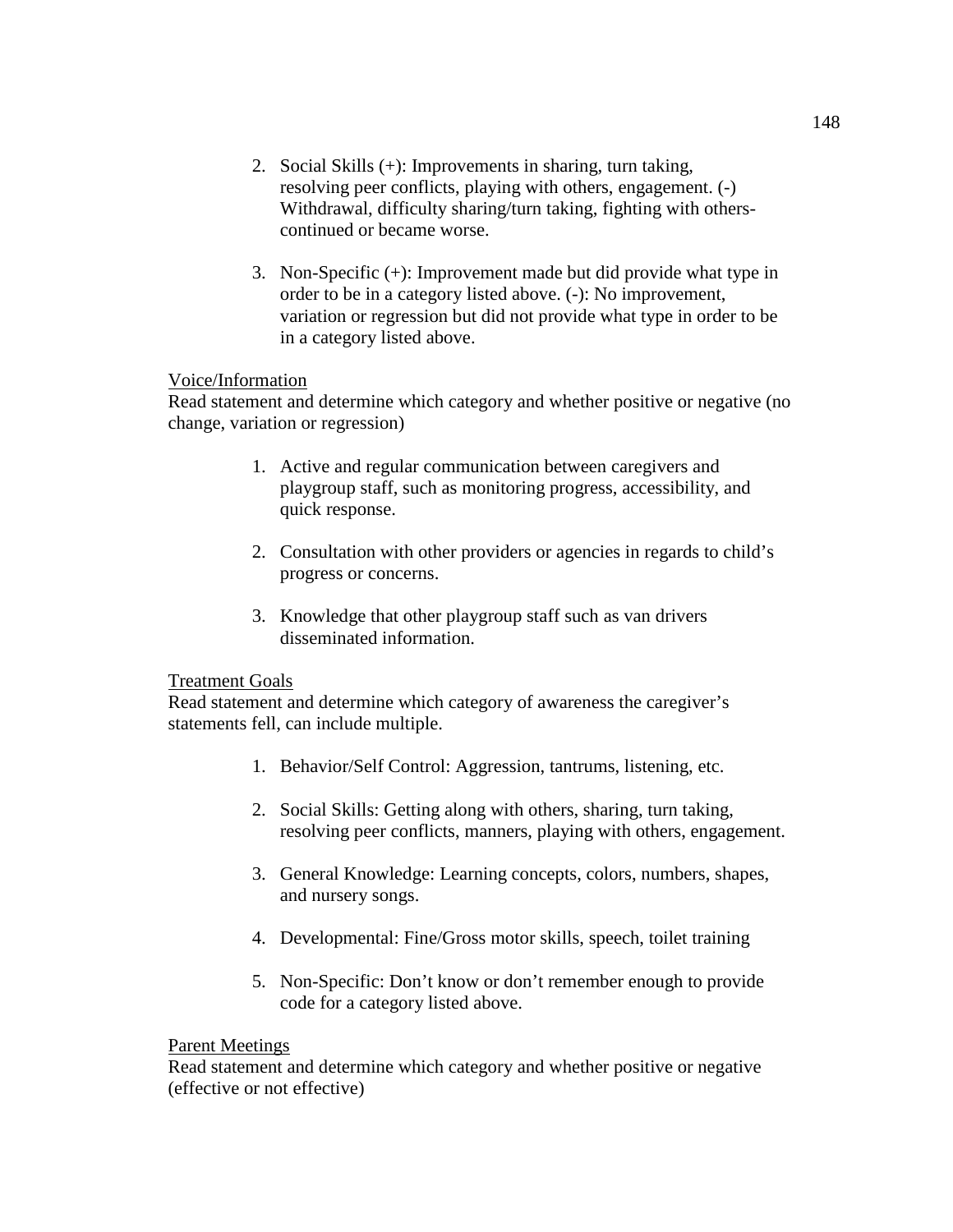- 1. Parenting skills: Usefulness of parenting/discipline, educational resource and ways to engage and play with child
- 2. Cohesiveness with other parents
- 3. Connection with children: reason they attend parent meetings
- 4. Classroom Observation: (+) Felt comfortable in the classroom and enjoyed spending time with children. (-): Child acted out with parent in the classroom, parent left due to child's behaviors

### Other Services

Read statement and determine which category the child participated in and whether their participation was positive or negative (effective or not effective)

- 1. Case management services: (+) helpful, child looks forward to it, progress on behaviors, linkage to community. (-) not helpful, waste of time.
- 2. Therapy (+): attending or regular basis, found helpful. (-) if attending, did not find helpful or communication as to the role of therapy was poor.
- 3. Medication management and/or viewed as positive (+): positive change in behavior/self control. (-): negative side effects, poor communication.

#### Concerns

Rate on a scale of 1 to 5:

- 1. No Changes
- 2. Curriculum/intervention: Problems with lesson or behavior interventions
- 3. Transportation: Problems with the boundaries of van pick up/drop off
- 4. Staff concerns: Problems with particular staff behaviors or how they interact with children
- 5. Communication: Problems with information shared between playgroup staff and caregiver.

### PLAYGROUP TEACHER INTERVIEWS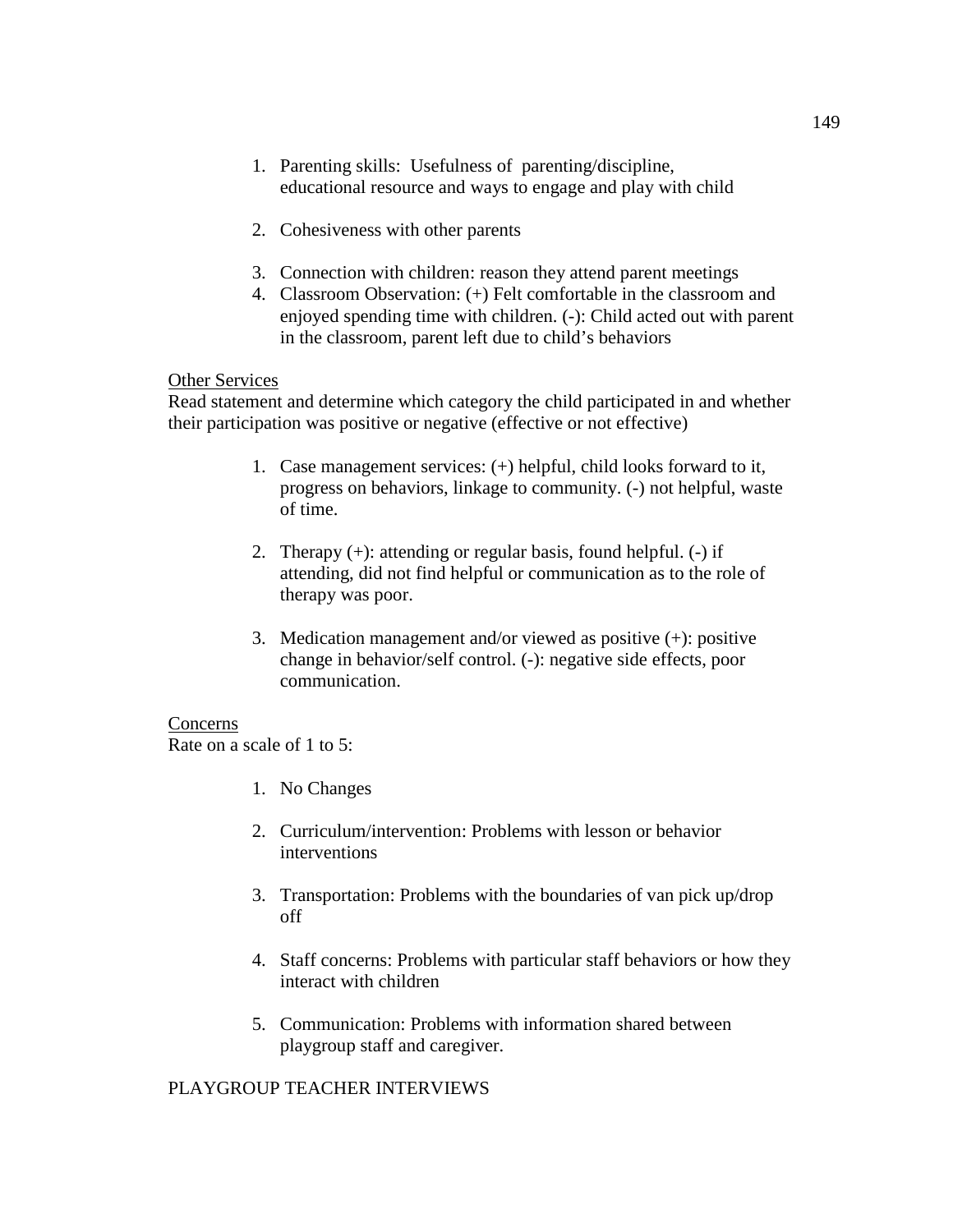#### Role in Playgroup

Read statement and determine which category was defined:

- 1. Facilitator: coach, teacher, role model, and guide.
- 2. Collaborator: shares information between/among people (families, treatment team, other agencies
- 3. Supervisor: organizes program, supervises staff, and decision making.

### Role in HCI/CAS

Read statement and determine which category was defined:

- 1. Separation and isolation: physically, no contact with other staff members, unseen or appreciated.
- 2. Lack of control: regarding the other CAS programs or decision making.

### Behaviors and Practices

Read statement and determine which category was defined:

- 1. Structure and consistency: Setting limits, consequences, consistent routine and structure, what to expect, safe and comfortable in the classroom.
- 2. Positivity: Thinking patterns, positive reinforcement with children, positive interactions with others, show positive attention and practices in the classroom.
- 3. Empathy: Nurturing children and families, putting themselves in another's position and identifying feelings and needs.

#### Efficiency and Effectiveness

Read statement and determine which category was defined under time management:

- 1. Organization: Putting items in order, neat, things can be located, know what work needs to be completed.
- 2. Planning: Scheduling the day, what is going to be done and how, who is in charge of completing things.
- 3. Prioritize: Organizing things in a time system, what is going to be done first, next, last, when do things need to be completed.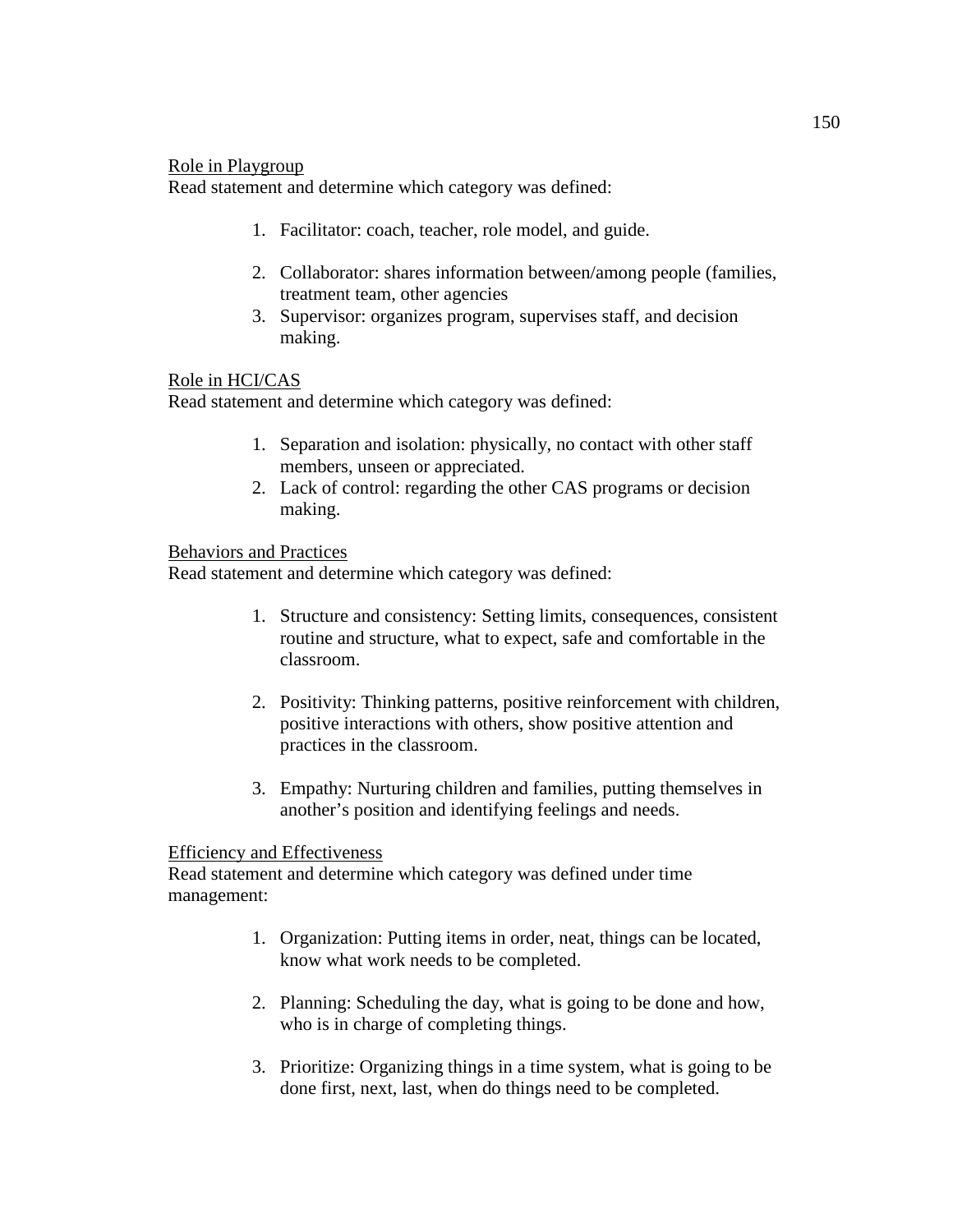Read statement and determine which category was defined under demands of work:

- 1. Impact on Children: Indicated concerns that amount of paperwork, documentation and job responsibility impacts time with children, planning activities for children, or fully engaging with children in the classroom.
- 2. Emotional toll: Indicated difficulty managing stress of work load, productivity, demands of paperwork and job responsibilities.

### Child Needs

Read statement and determine which category was defined and if so, can the need by met or not met:

- 1. Poverty: Impoverished home environment, unable to meet basis needs such as food, clothing, etc.
- 2. Family Change: Would like to change parent dynamic, parenting skills, attitude and behaviors of parents, interaction with children.
- 3. Nurturance: Child needs love, caring, compassion, to be taken care of emotionally, treated kindly.
- 4. Behavioral Needs: Child needs behavioral support, firm limits, opportunities for self control, positive self esteem, etc.
- 5. Developmental Needs: Child needs support with learning, self-care, speech, toileting, fine/gross motor skills, etc.

### Training Needs

Read statement and determine which category was defined:

- 1. Mental Health Interventions: How to address children with ADHD, Autism, specific behavioral/developmental needs, managing child behaviors, discipline, positive reinforcement, teaching practices, etc.
- 2. Consultation with other agencies: Meeting with agencies that work with families in the program such as DCS, Medicaid, WIC, etc. to identify needs and process of the systems.

### Managing Change

Read statement and determine which category was defined:

1. Size of classrooms: More children entering the program and classes.